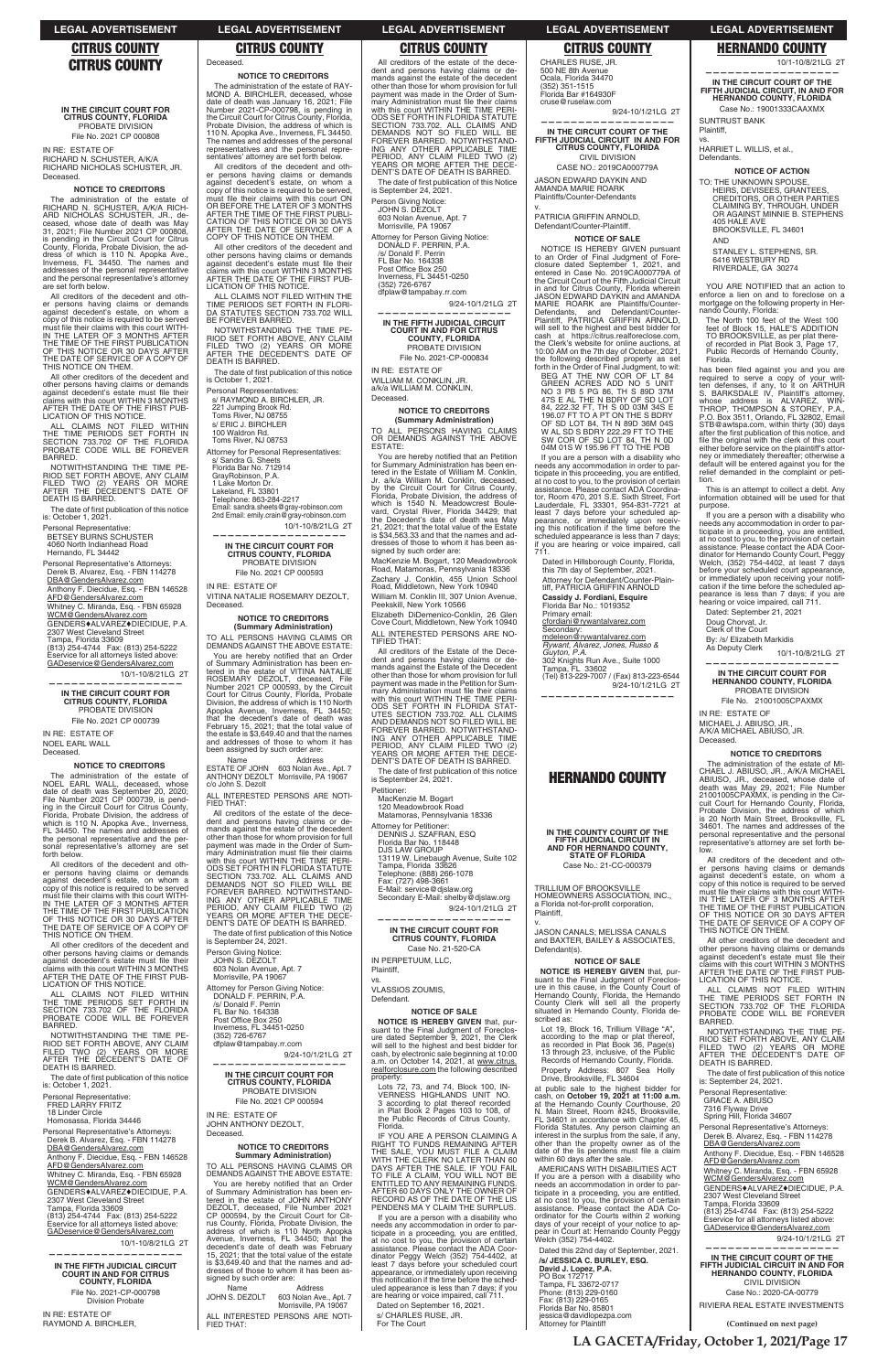In accordance with F.S. 98.075, the names of the individuals listed below are potentially ineligible to be registered to vote. Any person whose name is listed below may contact the Supervisor of Elections office within 30 days of the date of this notice to receive information regarding the basis for the potential ineligibility and the procedure to resolve the matter. Failure to respond within 30 days of the date of this notice may result in a determination of ineligibility by the Supervisor of Elections and removal of the voter's name from the statewide voter registration system.

**SOR OF ELLE** Craig Latimer **Supervisor** *of* Elections

**ROROUGHC** 

Wêrbe People

 $\overline{a}$ Vote *De acuerdo al F.S. 98.075, los nombres de las personas en lista son potencialmente inelegibles para ser inscritos como votantes. Cualquier persona cuyo nombre aparezca abajo*  debe contactar a la oficina del Supervisor de Elecciones dentro de los 30 días de emisión de esta nota, para recibir información relacionada con la razón de su posible inelegibilidad y del procedimiento para resolver este asunto. No responder a esta nota dentro de los 30<br>días de la fecha de emisión puede conducir a determinar la inelegibilidad por el Supervisor de Elecciones y la remoción del nombre del votante del sistema de inscripción en el estado.

*.* 

ough County Clerk of Court, to the highest and best bidder, for cash, electronically<br>online at www.hillsborough.realforeclose.<br>com at 10:00 A.M. on November 12, 2021.

Hillsborough County Supervisor of Elections Eligibility Determinations (813) 744-5900 **2514 N. Falkenburg Rd. Tampa, FL 33619**

| Voter ID  | <b>Voter Name</b>         | <b>Residence Address</b>      | City, Zip Code |
|-----------|---------------------------|-------------------------------|----------------|
| 129078695 | Allen, Darivon D          | 5434 DEERBROOKE CRK Cir APT 7 | Tampa,33624    |
|           | $126782393$ Rrown Anthony | 4223 E Powhatan Ave           | Tamna 33610    |

If you are a person with a disability who needs any accommodation in order to participate in this proceeding, you are entitled, at no cost to you, to the provision of certain<br>assistance. Please contact the ADA Coor-<br>dinator, Hillsborough County Courthouse,<br>800 E. Twiggs Street, Room 604, Tampa,<br>Florida 33602, (813) 272-7040, at least 7 days before your scheduled court appearance, or immediately upon receiving this notification if the time before the schednotification if the time before the sched-<br>uled appearance is less than 7 days; if you<br>are hearing or voice impaired, call 711.

/s/ Ciara C. Willis, Esquire Florida Bar No.: 125487 cwiIIis@bushross.com H. Web Melton III, Esq. Florida Bar No.: 0037703 wmelton@bushross.com BUSH ROSS, P.A. Post Office Box 3913 Tampa, FL 33601<br>Phone: 813-204-6492 Fax: 813-223-9620 *Attorney for Plaintiff*

10/1-10/8/21LG 2T **——————————————————**

If you do not file your Response on time, the court may make orders affecting your right to custody of your children. You may also be ordered to pay child support and attorney fees and costs.

For legal advice, contact a lawyer imme-<br>diately. Get help finding a lawyer at the<br>California Courts Online Self-Help Center (www.courts.ca.gov/selfhelp), at the<br>California Legal Services website (www. lawhelpca.org), or by contacting your local bar association.

RANDAZZO GIUSEPPE A/K/A GIUSEPPE RANDAZZO AND<br>JOSEPHINE MANGIAPANE N/K/A JOSEPHINE R. RANDAZZO AKA JOSEPHINE RANDAZZO his<br>wife; SPRING HILL COMMUNITY<br>ASSOCIATION A/K/A SPRING HILL CIVIC ASSOCIATION INC; JOHN SCOTT LLC D/B/A JOHN SCOTT ROOFING; UNKNOWN TENANT #1 AND UNKNOWN TENANT #2, Defendants.

NOTICE IS HEREBY GIVEN, pursuant to the Final Judgment of Foreclosure<br>dated September 15, 2021, and entered<br>in Case No.: 20-CA-00779 in the Circuit Court of the Fifth Judicial Circuit in and for Hernando County, Florida. The Hernando County Clerk of the Court will sell to the highest and best bidder for cash at the Hernando County, 20 N. Main St. Room 245, Brooksville FL 34601, on the October 26, 2021, at 11:00am, the property described on below as set forth in said Uniform Final Judgment, to wit:

Lot 4, Block 561, of Spring Hill, Unit 9, according to the plat thereof, as<br>recorded in Plat Book 8, Page 38 through 53 of the Public Records of Hernando County, Florida.

**AS RECORDED IN PLAT BOOK 70, PAGE 49 OF THE PUBLIC RECORDS OF HILLSBOROUGH COUNTY, FLORIDA.**

and all fixtures and personal proper-<br>ty located therein or thereon, which<br>are included as security in Plaintiff's mortgage.

**and more commonly known as 17750 Esprit Drive, Tampa, FL 33647** will be sold at public sale by the Hillsbor-

Any person claiming an interest in the<br>surplus from the sale, if any, other than the<br>property owner as of the date of the Lis<br>Pendens must file a claim within 60 days after the sale.

If you are a person with a disability who needs any accommodation in order to participate in this proceeding, you are entitled,<br>at no cost to you, to the provision of cer-<br>tain assistance. Please contact the ADA<br>Coordinator for Hernando County, Peggy<br>Welch, at (352) 754-4402, at least 7 days before your scheduled court appearance, or immediately upon receiving this notifi-<br>cation if the time before the scheduled ap-<br>pearance is less than 7 days; if you are<br>hearing or voice impaired, can 711.

Dated this September 17, 2021. s/ Anthony G. Woodward, Esq.<br>Florida Bar No.: 0773610 WOODWARD LAW 1520 Gulf Blvd. Unit 1605<br>Clearwater, FL 33767 litigation@anthonywoodwardpa.com<br>Telephone: (813) 251-2200<br>Facsimile: (813) 909-7439

Any person claiming an interest in the surplus from the sale, if any, other than<br>the property owner as of the date of the lis<br>pendens must file a claim within sixty (60) days after the sale.

9/24-10/1/21LG 2T **——————————————————**

Lot 15, Block 984, SPRING HILL UNIT 16, according to the Plat thereof, recorded in Plat Book 9, Page 997, of the Public Records of Hernando County, Florida.

YOU ARE NOTIFIED that an action to Quiet Title to the following property in Hernando County, Florida:

Lot 15, Block 984, SPRING HILL UNIT 16, according to the Plat thereof, recorded in Plat Book 9, Page 997, of the Public Records of Hernando County, Florida.

### **SUMMONS**

(Parentage-Custody and Support) CITACIÓN (Paternidad-Custodia y Manutención)

NOTICE TO RESPONDENT (Name) AVISO AL DEMANDADO (Nombre): Aljan **Decka** 

has been filed against you and that you are required to serve a copy of your written<br>defenses, if any, to it on Randy Hillman,<br>Esquire, Randy Hillman, P.A., whose ad-<br>dress is 1073 Willa Springs Drive #2029,<br>Winter Springs, Florida 32708, on or be-<br>fore October Plaintiff or immediately thereafter; otherwise a default may be entered against you for he relief demanded in the complaint or petition.

9/17-10/8/21LG 4T **——————————————————**

You have been sued. Read the information below and on the next page.<br>Lo han demandado. Lea la información a continuación y en la página siguiente.

CASE NO.: 20-CC-39799 HUNTER'S GREEN COMMUNITY ASSOCIATION, INC., Plaintiff,

Petitioner's name: El nombre del demandante: Lindsay Mc-Carthy

CASE NU<br>21FL01260 NUMBER: (Número de caso)

NOTICE IS HEREBY GIVEN that, pursu-<br>ant to the order entered in this cause on September 28, 2021 by the County Court of Hillsborough County, Florida, the property described as:

You have 30 calendar days after this Summons and Petition are served on you to<br>file a Response (form FL-220 or FL-270) at the court and have a copy served on the petitioner. A letter, phone call, or court appearance will not protect you.

FEE WAIVER: If you cannot pay the filing fee, ask the clerk for a fee waiver form The court may order you to pay back all or part of the fees and costs that the court waived for you or the other party.

Tiene 30 dias de calendario después de habir recibido la entrega legal de esta Cit-<br>ación y Petición para presentar una Re-<br>spuesta (formulario FL-220 o FL-270) ante la corte y efectuar la entrega legal de una copia al demandante. Una carta o llamada telefónica o una audiencia de la corte no basta para protegerlo.

1.The name and address of the court are: (El nombre y dirección de la corte son:)<br>Anacapa Division 1100 Anacapa Street,<br>Santa Barbara CA 93121-1107

2. The name, address, and telephone number of petitioner's attorney, or petitioner without an attorney, are: (El nom-<br>bre, la dirección y el número de teléfono<br>del abogado del demandante, o del de-<br>del abogado del demandante, o del demandante si no tiene abogado, son:) Drew Maley 288050, The Maley Firm, PC,<br>740 State St., Suite 203, Santa Barbara<br>CA 93101, 805-724-2900

Date (Fecha) 7/22/2021 6:26 PM

Clerk by (Secretario, por) /s/ Jasmine<br>Franco, Deputy (asistente)

INC. Plaintiff, vs.

> STANDARD RESTRAINING ORDER (Parentage - Custody and Support) ORDEN DE RESTRICCIÓN ESTÁNDAR

### **NOTICE OF FORECLOSURE SALE**

(Paternidad-Custodia y Manutención) Starting immediately, you and every other party are restrained from removing from the state, or applying for a passport for, the minor child or children for whom this action seeks to establish a parent-child relationship or a custody order without the prior written consent of every other party or an order of the court.

This order is enforceable anywhere in California by any law enforcement officer<br>who has received or seen a copy of it.

Property Address: 11008 Red Coach St., Spring Hill, FL 34608.

lugar de California. NOTICE-ACCESS TO AFFORDABLE **HEALTH** 

Hillsborough County, Florida: Lot 7, Baylife Luxury Townhomes, as<br>per plat thereof, recorded in Plat Book<br>90, Page 40, of the Public Records of<br>Hillsborough County, Florida.

Attorney for Plaintiff

**IN THE CIRCUIT COURT OF THE FIFTH JUDICIAL CIRCUIT IN AND FOR HERNANDO COUNTY, FLORIDA** Case No.: 27 2021 CA 000552 CAA XMX

UNITY DEVELOPMENT INVESTMENTS, LLC,

Plaintiff,

ℾ

v. Raymond Ball, and unknown heirs, devisees, grantees, assignees, lienors, creditors or other claimants by, through, under or against Raymond Ball, and all parties having or claiming to have any right, title or interest in the property described herein,

# **Defendants**

NAYA RENDER, individually, and as Personal Representative of the Estate of Severia Rose Render, JOHN RENDER, KENNETH RENDER, and WHITNEY RENDER, **Defendants** 

YOU ARE HEREBY NOTIFIED that an action to Reform a Deed on the following property in Hillsborough County, Florida:

THE NORTH 105.0 FEET OF THE WEST 75.0 FEET OF THE FOLLOW-<br>ING DESCRIBED PROPERTY; BE-<br>GINNING 25 FEET SOUTH AND 30<br>FEET EAST OF NW CORNER OF THE NW 1/4 OF THE NW 1/4 OF THE<br>SE 1/4 OF SECTION 31, TOWNSHIP<br>28 SOUTH, RANGE 19 EAT, AND<br>RUN EAST 630 45 FEET; THENCE<br>SOUTH 169.6 FEET, THENCE WEST<br>630.45 FEET, THENCE NORTH 169.6 FEET TO THE POINT OF BEGIN- $NING.$ 

**NOTICE OF SUIT TO QUIET TITLE** TO: RAYMOND BALL, 3001 Watson Ave., Vancouver, W A 98661, if alive,<br>and his spouse, if married, and if dead, his unknown heirs, devisees, legatees grantees, assigns, lienors, spouses, creditors,successors, or trustees, and any and all persons or parties, claiming by, through, under or against them or each of them and against any and all parties or persons having or claiming any right, title or interest in and to the following described property, lying and situate in Hernando County, Florida, to wit:

> Subject to easements, restrictions and reservations of record and to taxes for the year 1999 and thereafter.

has been filed against you and you are required to serve a copy of your written<br>defenses, if any, to it on JOHN R. BELLO,<br>Esquire, of Gibbons Neuman, Plainitif's at-<br>torney, whose address is 3321 Henderson Boulevard, Tampa, Florida 33609, on or<br>before October 22, 2021, a date not less than twenty-eight (28) nor more than sixty<br>(60) days after the date of the first publica-(60) days after the date of the first publica-<br>tion of this notice, and file the original with<br>the Clerk of this Court either before service on Plaintiff's attorney or immediately thereafter; otherwise a default will be entered against you for the relief demanded in the Complaint.

Dated on September 8, 2021. Doug Chorvat Jr. Clerk of Court

By: Elizabeth Markidis As Deputy Clerk

# **HILLSBOROUGH COUNTY**

**IN THE COUNTY COURT IN AND FOR HILLSBOROUGH COUNTY, FLORIDA** COUNTY CIVIL DIVISION

vs. BLACK POINT ASSETS, INC., A FLORIDA CORPORATION, AS<br>TRUSTEE UNDER THE 17750 ESPRIT<br>DRIVE LAND DATED AUGUST 17, 2013, Defendants.

**NOTICE OF SALE**

| 129078695<br>Allen, Darivon D<br>126782393<br>Brown. Anthony L<br>Brown, Sherman O<br>129505937<br>Carswell I, Gregory A<br>129121403<br>128826639<br>Collins, Linda<br>128828373<br>Dean, Dewayne<br>129138451<br>Ellis. Kenneth L<br>123130534<br>Herrin. Cameron C<br>129125983<br>Jackson, Theodore<br>129442825<br>Johnson, Larry<br>129091511<br>Kirkland, Joann<br>129136029<br>Liddy, John J<br>129194271<br>Philon, Rakim J<br>128994389<br>Pierre, Kevin<br>129452901<br>Powe, Corey B<br>124188960<br>Robertson, Edward A<br>128898322<br>Sanchez, Yesenia M<br>121330845<br>Shinault, Andrew C<br>124126311<br>Smiley, Keno A<br>Smith JR. Jimmie L<br>129166524<br>123669332<br>Smith. Marcus DA<br>127988646<br>Sosa, Marcus A<br>129166495<br>Stokes III. Clinton L<br>129127945<br>Williams, Shankia D<br>128809607<br>Young, Robert P                                                                                                                                                         | 5434 DEERBROOKE CRK Cir APT 7<br>4223 E Powhatan Ave<br>6805 N 48TH St<br>1014 Old Field Dr<br>12717 Sebring Blvd<br>210 E Fowler Ave<br>3200 E Comanche Ave<br>3311 W Paul Ave<br>8620 Fish Lake Rd<br>3402 E 24TH Ave<br>3637 Ali Ala Loop<br>6515 SOLITAIRE PALM Wav<br>8114 N BOULEVARD<br>2005 E CARACAS St<br>2912 CORD St APT A<br>3208 E 27Th Ave<br>3410 MYRICA St<br>1035 Grand Canyon Dr<br>701 OAKHURST PL Apt 283<br>14873 SHADY KNOLL Ct APT 101<br>1512 E 12th Ave UNIT 159<br>5659 Tughill Dr<br>6946 Temple Palms Ave APT 203<br>10610 N 30TH St APT 10B<br>4817 BELLE CHASE Cir | Tampa, 33624<br>Tampa, 33610<br>Tampa, 33610<br>Brandon.33511<br>Tampa, 33618<br>Tampa, 33612<br>Tampa, 33610<br>Tampa, 33611-3716<br>Tampa, 33619<br>Tampa, 33605<br>Ruskin.33570<br>Apollo Beach.33572<br>Tampa, 33604<br>Tampa, 33610<br>Tampa, 33605-3242<br>Tampa, 33605-1513<br>Tampa, 33619<br>Valrico, 33594<br>Tampa, 33606-1159<br>Tampa, 33613<br>Tampa, 33605-3545<br>Tampa, 33624<br>Tampa, 33617<br>Tampa, 33612<br>Tampa, 33634 |  | you, to the provision of certain assistance.<br>To request such an accommodation,<br>please contact the Administrative Office<br>of the Court as far in advance as possible,<br>but preferably at least (7) days before your<br>scheduled court appearance or other court<br>activity of the date the service is needed:<br>Complete the Request for Accommoda-<br>tions Form and submit to 800 E. Twiggs<br>Street, Room 604 Tampa, FL 33602.<br>Please review FAQ's for answers to many<br>questions.<br>You may contact the Administrative Of-<br>fice of the Courts ADA Coordinator by let-<br>ter, telephone or e-mail.<br>Administrative Office of the Courts<br>Attention: ADA Coordinator<br>800 E. Twiggs Street<br>Tampa, FL 33602 Phone: 813-272-7040<br>Hearing Impaired: 1-800-955-8771<br>Voice impaired: 1-800-955-8770<br>e-mail: ADA@fljud13.org |                                                                                                                                                                                                                                                                                                                                                                                                                                                          |
|----------------------------------------------------------------------------------------------------------------------------------------------------------------------------------------------------------------------------------------------------------------------------------------------------------------------------------------------------------------------------------------------------------------------------------------------------------------------------------------------------------------------------------------------------------------------------------------------------------------------------------------------------------------------------------------------------------------------------------------------------------------------------------------------------------------------------------------------------------------------------------------------------------------------------------------------------------------------------------------------------------------|---------------------------------------------------------------------------------------------------------------------------------------------------------------------------------------------------------------------------------------------------------------------------------------------------------------------------------------------------------------------------------------------------------------------------------------------------------------------------------------------------------------------------------------------------------------------------------------------------|------------------------------------------------------------------------------------------------------------------------------------------------------------------------------------------------------------------------------------------------------------------------------------------------------------------------------------------------------------------------------------------------------------------------------------------------|--|-------------------------------------------------------------------------------------------------------------------------------------------------------------------------------------------------------------------------------------------------------------------------------------------------------------------------------------------------------------------------------------------------------------------------------------------------------------------------------------------------------------------------------------------------------------------------------------------------------------------------------------------------------------------------------------------------------------------------------------------------------------------------------------------------------------------------------------------------------------------|----------------------------------------------------------------------------------------------------------------------------------------------------------------------------------------------------------------------------------------------------------------------------------------------------------------------------------------------------------------------------------------------------------------------------------------------------------|
| FOR INFORMATION OR ASSISTANCE WITH RIGHTS RESTORATION. YOU MAY CONTACT:<br>• Hillsborough County Branch NAACP, 308 E. Dr. MLK Jr. Blvd., Suite "C". Schedule an appointment by calling<br>the office Monday - Friday (813) 234-8683.<br>. Florida Rights Restoration Coalition. Call (877) 698-6830 or visit https://floridarrc.com<br>• State of Florida's Office of Executive Clemency. Call (800) 435-8286 or visit http://www.fcor.state.fl.us/<br>PARA INFORMACIÓN O ASISTENCIA CON LOS DERECHOS DE RESTAURACIÓN, USTED PUEDE<br>CONTACTAR:<br>• La Asociación NAACP del Condado de Hillsborough, en 308 E, Dr. Martin Luther King Jr., Suite "C". Informa<br>gue para una cita puede llamar a la oficina de lunes a viernes, al número de teléfono (813) 234-8683<br>• Florida Rights Restoration Coalition, Llame al (877) 698-6830 o visite https://floridarrc.com<br>• State of Florida's Office of Executive Clemency. Llame al (800) 435-8286 o visite http://www.fcor.state fl.us/<br>10/1/21LG 1T |                                                                                                                                                                                                                                                                                                                                                                                                                                                                                                                                                                                                   |                                                                                                                                                                                                                                                                                                                                                                                                                                                |  | IN THE COUNTY COURT IN AND FOR<br>HILLSBOROUGH COUNTY, FLORIDA<br><b>CIVIL DIVISION</b><br>CASE NO.: 21-CC-075008<br>BAYLIFE LUXURY TOWNHOMES<br>HOMEOWNERS ASSOCIATION, INC.,<br>Plaintiff.<br>VS.<br>JEFFREY S. ROSEN, A SINGLE MAN<br>Defendant.<br><b>NOTICE OF ACTION</b><br>TO: Jeffrev Rosen<br>1118 S. Moody Ave. #7<br>Tampa, FL 33629<br>You are notified that an action to fore-<br>close a lien on the following property in                                                                                                                                                                                                                                                                                                                                                                                                                          | NOTE: THIS COMMUNICATION, FROM<br>A DEBT COLLECTOR, IS AN ATTEMPT<br>TO COLLECT A DEBT AND ANY INFOR-<br>MATION OBTAINED WILL BE USED FOR<br>THAT PURPOSE.<br>DATED this 20th day ofSeptember,<br>2021.<br><b>Cindy Stuart</b><br>Clerk Circuit Court<br>By s/ Jeffrey Duck<br>Deputy Clerk<br>10/1-10/22/21LG 4T<br>IN THE CIRCUIT COURT OF THE<br><b>13TH JUDICIAL CIRCUIT, IN AND FOR</b><br>HILLSBOROUGH COUNTY, FLORIDA<br>(Continued on next page) |

**LOT 65, HUNTER'S GREEN PAR-CEL 17B, PHASE 1B/2 ACCORDING TO THE MAP OR PLAT THEREOF** 



Si no presenta su Respuesta a tiempo, la

corte puede dar órdenes que afecten la custodia de sus hijos. La corte también le puede ordenar que pague manutención de los hijos, y honorarios y costos legales.

Para asesoramiento legal, póngase en contacto de inmediato con un abogado. Puede obtener información para encontrar un abogado en el Centro de Ayuda<br>de las Cortes de California (www.sucorte. ca.gov), en el sitio web de los Servicios<br>Legales de California (www.lawhelpca.<br>org), o poniéndose en contacto con el colegio de abogados de su condado.

NOTICE: The restraining order on page 2 remains in effect against each parent until the petition is dismissed, a judgment is entered, or the court makes further orders. This order is enforceable anywhere in California by any law enforcement cer who has received or seen a copy of it. AVISO: La órden de protección que aparecen en la pagina 2 continuará en vigen-cia en cuanto a cada parte hasta que se emita un fallo final, se despida la petición o la corte dé otras órdenes. Cualquier<br>agencia del orden público que haya recibido o visto una copia de estas orden puede hacerla acatar en cualquier lugar de California.

EXENCIÓN DE CUOTAS: Si no puede pagar la cuota de presentación, pida al<br>secretario un formulario de exención de cuotas. La corte puede ordenar que usted pague, ya sea en parte o por completo, las cuotas y costos de la corte previamente exentos a petición de usted o de la otra parte.

This restraining order takes effect against the petitioner when he or she files the petition and against the respondent when he or she is personally served with the Sum-mons and Petition OR when he or she waives and accepts service.

This restraining order remains in effect until the judgment is entered, the petition is dismissed, or the court makes other orders.

En forma inmediata, usted y cada otra parte tienen prohibido llevarse del estado a los hijos menores para quienes esta acción judicial procura establecer una relación entre hijos y padres o una orden de custodia, ni pueden solicitar un pasaporte para los mismos, sin el consentimiento previo por escrito de cada otra parte o sin una orden de la corte.

Esta orden de restricción entrará en vigencia para el demandante una vez presentada la petición, y para el demandado<br>una vez que éste reciba la notificación<br>personal de la Citación y Petición, o una<br>vez que renuncie su derecho a recibir dicha notificación y se dé por notificado. Esta orden de restricción continuará en vigencia hasta que se emita un fallo final, se despida la petición o la corte dé otras

órdenes. Cualquier agencia del orden público que<br>haya recibido o visto una copia de esta orden puede hacerla acatar en cualquier

INSURANCE Do you or someone in your household need affordable health insur-ance? If so, you should apply for Covered Commonly known as 1118 S. Moody Ave. #7, Tampa, FL 33629, has been filed<br>against you and you are required to serve a copy of your written defenses, if any, to it on Gregory S. Grossman as Frazier it on Gregory S. Grossman as Frazier &<br>Bowles, Attorneys at Law, Plaintiff's attor-<br>ney, whose address is 202 S. Rome Av-<br>enue, Suite 125, Tampa, FL 33606, (813)<br>603-8600, on or before October 22, 2021, (or 30 days from the first date of publica-<br>tion, whichever is later) and file the original<br>with the Clerk of this Court either before service on the Plaintiff's attorney or immediately thereafter; otherwise, a default will be entered against you for the relief demanded in the Complaint.

If you are a person with a disability who needs any accommodation in order to participate in this proceeding, you are en-<br>titled, at no cost to you, to the provision<br>of certain assistance. Please contact the<br>ADA Coordinator, Hillsborough Court<br>Courthouse, 800 E. Twiggs St. Room 604,<br>Tampa, Florida 3 least 7 days before your scheduled court appearance, or immediately upon receiv-<br>ing this notification if the time before the scheduled appearance is less than 7 days; if you are hearing or voice impaired, call 711.

Dated: September 20, 2021. Cindy Stuart Clerk of the Court and Comptroller Hillsborough County, Florida 800 E. Twiggs Street Tampa, FL 33602 By: s/ Jeffrey Duck

10/1-10/8/21LG 2T

Deputy Clerk

**—————————————————— IN THE CIRCUIT COURT OF THE THIRTEENTH JUDICIAL CIRCUIT IN AND FOR HILLSBOROUGH COUNTY, FLORIDA** CIVIL DIVISION

Case No.: 21-CA-005766

LEROI PROPERTIES, LLC, Plaintiff, v.

# **NOTICE OF ACTION – REFORMATION OF DEED**

TO: NAYA RENDER, individually, and as Personal Representative of the Estate of Severia Rose Render, JOHN RENDER. Whose Residences are Unknown Whose Last Known Mailing Addresses are: Ms. Naya Render, 2410 E. Curtis St, Tampa, FL 33610; and Mr. John Render, 2113 E Ellicott St, Tampa, FL 33610

NOTE: THIS COMMUNICATION, FROM A DEBT COLLECTOR, IS AN ATTEMPT<br>TO COLLECT A DEBT AND ANY INFOR-<br>MATION OBTAINED WILL BE USED FOR THAT PURPOSE.

If you are a person with a disability who needs an accommodation in order to access court facilities or participate in a court proceeding, you are entitled, at no cost to

# **LEGAL ADVERTISEMENT LEGAL ADVERTISEMENT LEGAL ADVERTISEMENT LEGAL ADVERTISEMENT LEGAL ADVERTISEMENT**

# **HERNANDO COUNTY HERNANDO COUNTY HILLSBOROUGH COUNTY HILLSBOROUGH COUNTY HILLSBOROUGH COUNTY**

**Page 18/LA GACETA/Friday, October 1, 2021**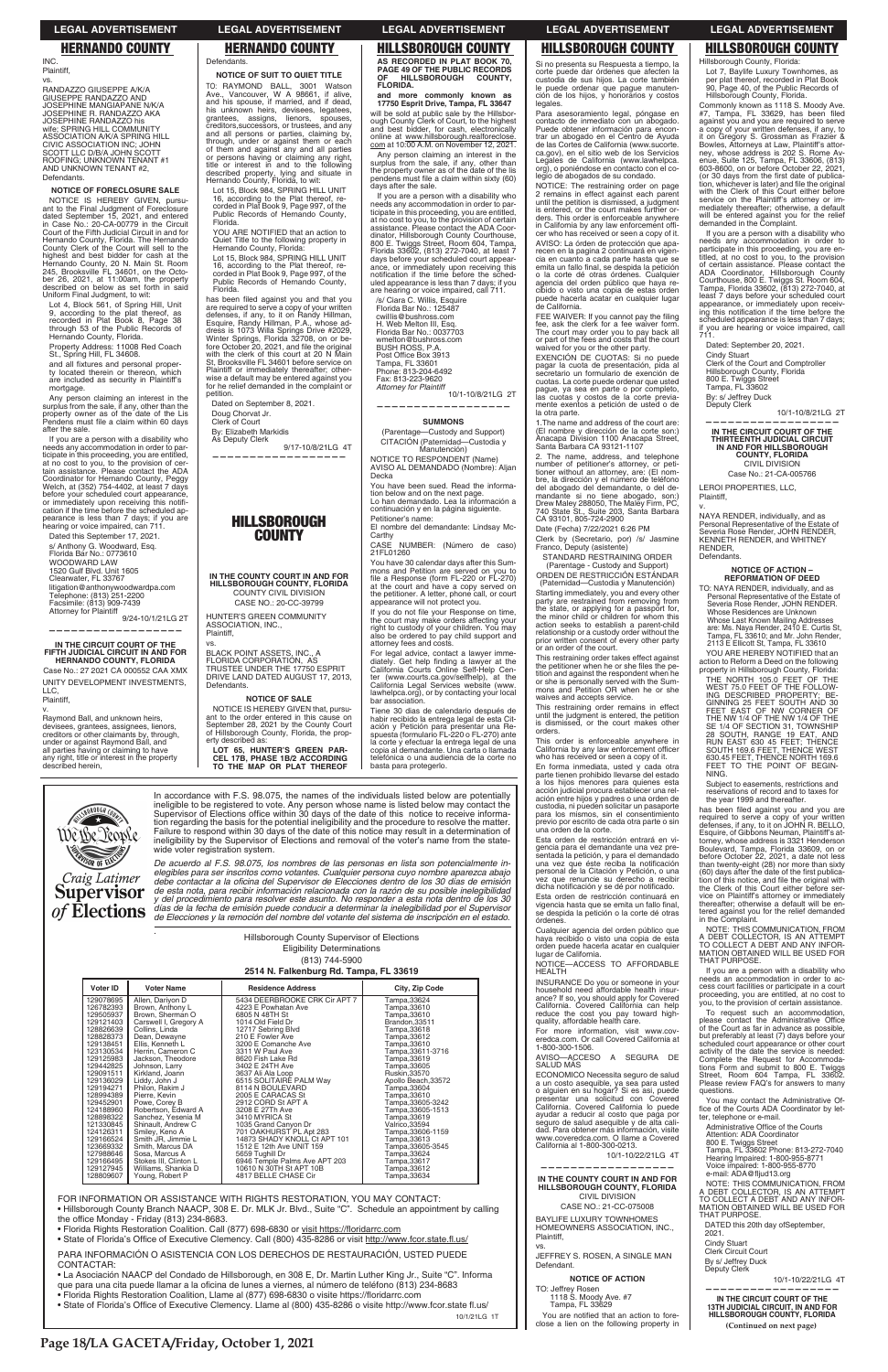**NOTICE OF PUBLIC HEARINGS CITY OF TEMPLE TERRACE LEGAL NOTICE IS HEREBY GIVEN** that the Mayor and City Council of the City of Temple Terrace, Florida, have scheduled **PUBLIC HEARINGS** for Tuesday, October 19, 2021 and November 2, 2021, at 6:00 p.m., or as soon thereafter as possible, in the Council Chambers at City Hall, 11250 N. 56th Street, on: **ORDINANCE 1515**

All interested persons may appear at the meetings and be heard with respect to the proposed Ordinances. A copy of the application is available for public inspection in the office of the City Clerk and in the Community Development Department during regular business hours. Additional information may be obtained by calling Amir Anisi, Community Development Director at 813-506-6465.

**AN ORDINANCE OF THE CITY OF TEMPLE TERRACE, FLORIDA, PROVIDING FOR THE ANNUAL MODIFICATION AND UPDATE TO THE CAPITAL IMPROVEMENTS SECTION OF THE 2040 COMPREHENSIVE PLAN FOR THE CITY OF TEMPLE TERRACE, PURSUANT TO CHAP-TER 163, FLORIDA STATUTES, BY MODIFYING AND UPDATING THE FIVE-YEAR CAPITAL IMPROVEMENT SCHEDULE OF PROJECTS FOR FISCAL YEAR 2021-2022 THROUGH FISCAL YEAR 2025-2026 AND INCORPORATING THE 10-YEAR LONG-TERM IMPROVEMENTS FOR THE MULTIMODAL TRANSPORTATION DISTRICT FOR 2022-2031 INTO THE SCHEDULE OF PROJECTS WHICH INCORPORATES BY REFERENCE, PER THE COMPREHENSIVE PLAN CAP POLICY 1.5.13, HILLSBOROUGH COUNTY METROPOLITAN PLANNING ORGANIZATION'S (MPO) TRANS-PORTATION IMPROVEMENT PROGRAM (TIP), HILLSBOROUGH AREA REGIONAL TRANSIT'S (HART'S) TRANSIT DEVELOPMENT PLAN (TDP) AND HILLSBOROUGH COUNTY PUBLIC SCHOOLS FACILITIES WORK PROGRAM; PROVIDING SEVERABILITY, AN EFFECTIVE DATE, AND RE-PEALING ALL ORDINANCES OR PARTS OF ORDINANCES IN CONFLICT HEREWITH.**

Persons who wish to appeal any decision made by the City Council with respect to any matter considered at this meeting will need a record of the proceedings, and for such purpose may need to ensure that a verbatim record of the proceedings is made, which record includes the testimony and evidence upon which the appeal is to be based. In accordance with Section. 286.26, Florida Statutes, persons with disabilities needing special accommodations to participate in these meetings should contact the Mayor, through the City Clerk's office, no later than 5:00 p.m. two business days prior to the meetings.

Dated this 27th day of September 2021.

Cheryl A. Mooney, City Clerk

10/1/21LG 1T

## **NOTICE OF PUBLIC HEARING**

As the result of being unable to effectuate certified mail notice to violators of the City Code,<br>Notice is hereby given that the Municipal Code Enforcement Hearing Master has sched-<br>uled a public hearing on **10/27/2021** at number, property owner(s), violation address, code section violated, and legal description<br>of subject property in that order. The hearing will be held in City Council Chambers, 3rd<br>Floor, City Hall, 315 E Kennedy Blvd., Ta

Please note that if any person decides to appeal any decision made by the Code Enforce-<br>ment Hearing Master with respect to any matter considered at the meeting or hearing, they<br>will need to ensure a verbatim record of the

The date of first publication of this notice is: October 1, 2021.

Personal Representative: DOUGLAS B. STALLEY, AGENT OF<br>THE CREDITOR LEYANIS TELLEZ

# **CASES TO BE HEARD AT THE 1:00 P.M. HEARING**

CASE NO. COD-21-0000056

NAME OF VIOLATOR: MARVIN AND GISELE JONES LOCATION OF VIOLATION: 4606 W PAUL AVE, TAMPA, FL 33611<br>CODE SECTION: 22-8 LEGAL DESCRIPTION: BAYBRIDGE REVISED LOT 3 BLOCK 27

FOLIO:132031.0000 CASE NO. COD-21-0000352

NAME OF VIOLATOR: HUNTER BARCOMB<br>LOCATION OF VIOLATION: 2110 W KENTUCKY AVE, TAMPA, FL 33607<br>CODE SECTIONS: 5-105.1 19-49 22-58 LEGAL DESCRIPTION: RIO VISTA W 20 FT OF LOT 5 AND E 35 FT OF LOT 6 BLOCK 8

FOLIO:110101.0000<br>NAME OF VIOLATOR: IRENE RAMIREZ AND JOSE ABEL SR MINAYA<br>LOCATION OF VIOLATION: 2110 W SPRUCE ST, TAMPA, FL 33607<br>CODE SECTION: 5-105.1<br>LEGAL DESCRIPTION: MAC FARLANES REV MAP OF ADDITIONS TO V

WEST TAMPA E 2/3 OF LOT 3 BLC<br>FOLIO:178654.0000 2/3 OF LOT 3 BLOCK 1

CASE NO. COD-21-0000445 NAME OF VIOLATOR: CARLOS LUIS VILAR AND ALEXIS ROLON<br>LOCATION OF VIOLATION: 4514 N JAMAICA ST, TAMPA, FL 33614 CODE SECTION: 5-105.1<br>LEGAL DESCRIPTION: PLAZA TERRACE UNIT NO 4 N 25 FT OF LOT 11 AND S 53<br>FT OF LOT 12 BLOCK 10

10/1-10/8/21LG 2T **——————————————————**

CASE NO.: 19-CC-068336, DIVISION K RIVERCREST COMMUNITY ASSOCIATION, INC., Plaintiff,

NOTICE IS HEREBY GIVEN that,<br>pursuant to the Final Judgment of<br>Foreclosure entered in this cause on July 27, 2021 by the County Court of Hillsborough County, Florida, the property described as:

Any person claiming an interest in the surplus from the sale, if any, other than the property owner as of the date of the lis pendens must file a claim within sixty (60)

IN RE: THE MARRIAGE OF JOSE MANUEL MENDEZ ANGEL, Petitioner/Husband, and

EUBERTA ARREAGA MORALES, Respondent/Wife.

Copies of all court documents in this case, including orders, are available at the Clerk of the Circuit Court's office. You may<br>review these documents upon request.

WARNING: Rule 12.285, Florida Family Law Rules of Procedure, requires certain automatic disclosure of documents and in-formation. Failure to comply can result in sanctions, including dismissal or striking of pleadings.

**HILLSBOROUGH COUNTY, FLORIDA** PROBATE DIVISION File No. 21-CP-002697

The administration of the estate of RICH-<br>ARD J. SILKWORTH, deceased, whose<br>date of death was March 13, 2021; File Number 21-CP-002697, is pending in the<br>Circuit Court for Hillsborough County, Florida, Probate Division, the address of which is P.O. Box 3360, Tampa, Florida 33601.<br>The names and addresses of the personal representative and the personal representative's attorney are set forth below.

All creditors of the decedent and other<br>persons having claims or demands against<br>decedent's estate, on whom a copy of this<br>notice is required to be served must file<br>their claims with this court WITHIN THE<br>LATER OF 3 MONTHS OF THE FIRST PUBLICATION OF THIS NOTICE OR 30 DAYS AFTER THE DATE OF SERVICE OF A COPY OF THIS NO-TICE ON THEM.

10/1-10/8/21LG 2T **——————————————————**

### **NOTICE TO CREDITORS** The administration of the estate of Geral-

6 **(Continued on next page)**

All other creditors of the decedent and other persons having claims or demands<br>against decedent's estate must file their<br>claims with this court WITHIN 3 MONTHS AFTER THE DATE OF THE FIRST PUB-LICATION OF THIS NOTICE.

ALL CLAIMS NOT FILED WITHIN THE TIME PERIODS SET FORTH IN SECTION 733.702 OF THE FLORIDA PROBATE CODE WILL BE FOREVER BARRED. NOTWITHSTANDING THE TIME PE-<br>RIOD SET FORTH ABOVE, ANY CLAIM<br>FILED TWO (2) YEARS OR MORE<br>AFTER THE DECEDENT'S DATE OF<br>DEATH IS BARRED.

> ALL CLAIMS NOT FILED WITHIN THE<br>TIME PERIODS SET FORTH IN FLORIDA<br>STATUTES SECTION 733.702 WILL BE FOREVER BARRED.

> NOTWITHSTANDING THE TIME PERI-<br>ODS SET FORTH ABOVE, ANY CLAIM<br>FILED TWO (2) YEARS OR MORE<br>AFTER THE DECEDENT'S DATE OF<br>DEATH IS BARRED.

The date of first publication of this Notice<br>is: October 1, 2021.

Telephone: (813) 787-9900 E-Mail: john.grant@johngrant.net

10/1-10/8/21LG 2T **——————————————————**

Petitioner/Wife and RAYMOND B. BAILEY,

Last known address: 427 CLOVER LANE, WAVERLY, TN 37185

16637 Fishhawk Boulevard, Suite 106 Lithia, FL 33547 Personal Representative's Attorneys: Derek B. Alvarez, Esq. - FBN: 114278

DBA@GendersAlvarez.com Anthony F. Diecidue, Esq. - FBN: 146528 AFD@GendersAlvarez.com

Whitney C. Miranda, Esq. - FBN: 65928 <u>WCM@GendersAlvarez.com</u><br>GENDERS♦ALVAREZ♦DIECIDUE, P.A. 2307 West Cleveland Street Tampa, Florida 33609<br>Phone: (813) 254-4744

Fax: (813) 254-5222 Eservice for all attorneys listed above: GADeservice @ GendersAlvarez.com

YOU ARE NOTIFIED that an action for dissolution of marriage has been filed against you and that you are required to serve a copy of your written defenses, if any, to it on SANDRA KAY BAILEY, c/o Thomas P. Gill, Esquire, whose address is<br>137 S. Parsons Ave, Brandon, FL 33511 on or before October 23, 2021, and file the original with the clerk of this Court at 800 E. Twiggs St., Room 101, Tampa, FL 33602 or P.O. Box 3450, Tampa, FL 33601-4358 before service on Petitioner or immediately thereafter. If you fail to do so, a default may be entered against you for the relief demanded in the petition.

**IN THE COUNTY COURT IN AND FOR HILLSBOROUGH COUNTY, FLORIDA** CIVIL DIVISION

vs. JESSICA MICHELLE HAENGEL, a single woman, Defendant.

You must keep the Clerk of the Circuit Court's office notified of your current<br>address. (You may file Designation of Current Mailing and E-Mail Address,<br>Florida Supreme Court Approved Family<br>Law Form 12.915.) Future papers in this<br>lawsuit will be mailed or e-mailed to the address(es) on record at the clerk's office.

# **AMENDED NOTICE OF SALE**

WARNING: Rule 12.285, Florida Family Law Rules of Procedure, requires certain automatic disclosure of documents and information. Failure to comply can result in sanctions, including dismissal or striking of pleadings.

**Lot 38, Block 28, RIVERCREST PHASE 2 PARCEL "O" AND "R", a sub division according to the plat there of recorded in Plat Book 104, Pages 115 through 126, of the Pub-lic Rec ords of Hillsborough County, Florida.**

> **IN RE THE MARRIAGE OF: MARIE F. GERARD PIERRE** Petitioner/Wife,

## **PROPERTY ADDRESS: 11334 Bridge Pine Drive, Riverview, FL 33569**

**COMES NOW** Petitioner/Wife MARIE<br>F. GERARD PIERRE by and through her<br>undersigned counsel and files this Petition for Dissolution of Marriage and states the following:

will be sold by the Hillsborough County Clerk at public sale on November 12, 2021 at 10:00 A.M., electronically online at http://www.hillsborough.realforeclose.com.

> of Florida and has been a resident for<br>more than six (6) months prior to the filing of this Petition.

> 4. There are no minor children in common to both parties and the wife is not pregnant.

5. A completed Notice of Social Security<br>Number is filed with this Petition.

Case No.: 21-DR 013244 Division: R

> 7. The Petitioner is requesting exclusive use and occupancy of the marital home located at 18221 Brookpark Drive, Tam-

FOLIO: 107023.0000<br>CASE NO. COD-21-0000511<br>NAME OF VIOLATOR: LAZARO R LANTES LOCATION OF VIOLATION: 1201 N NEW JERSEY AVE, TAMPA, FL 33607<br>CODE SECTION: 5-105.1<br>LEGAL DESCRIPTION: WEST NAPLES LOTS 7 AND 8 BLOCK 4.

FOLIO: 180739.0000

CASE NO. COD-21-0000525<br>NAME OF VIOLATOR: Y BOYS INVESTMENTS LLC LOCATION OF VIOLATION: 6302 S CHURCH AVE, TAMPA, FL 33616<br>CODE SECTION: 5-105.1 22-8 22-58<br>LEGAL DESCRIPTION: SUNSET ADDITION LOT 14 AND N 1/2 OF LOT 15 BLK 3

FOLIO: 137370.0100<br>
NAME OF VIOLATOR: NORTH ROME MOBILE HOME COURT LLC<br>
LOCATION OF VIOLATION: 6700 N ROME AVE, TAMPA, FL 33604<br>
CODE SECTION: 5-105.1<br>
LEGAL DESCRIPTION: TRACT BEG AT PT ON W BDRY OF ROME AVE 25 FT N OF S<br>

8. The Petitioner is requesting alimony. 9. The Petitioner is requesting to restore

Carl R. Hayes, Esquire<br>Florida Bar No. 942995<br>308 E. MLK Jr., Blvd., Ste. E

CASE NO. COD-21-0000705<br>NAME OF VIOLATOR: FRANK O SARDUY

LOCATION OF VIOLATION: 2602 W MORRISON AVE, TAMPA, FL 33629<br>CODE SECTION: 5-105.1<br>LEGAL DESCRIPTION: NORTH NEW SUBURB BEAUTIFUL LOTS 15 AND 16

FOLIO: 118351.0000

CASE NO. COD-21-0002461<br>NAME OF VIOLATOR: DARYL KENT HILL REVOCABLE TRUST LOCATION OF VIOLATION: 114 S 12TH ST, TAMPA, FL 33602<br>CODE SECTION: 5-105.1<br>LEGAL DESCRIPTION: INTERSTATE INVESTMENT COMPANY'S PLAT NO 3 LOT 21 BLOCK

9/24-10/15/21LG 4T

# **NOTICE OF ACTION FOR DISSOLUTION OF MARRIAGE (NO CHILD OR FINANCIAL SUPPORT)** TO: Euberta Arreaga Morales

**—————————————————— Notice of Qualification for Permanent Farming Exemption** 

Notice is given that the Southwest<br>Florida Water Management District has<br>granted an exemption pursuant to Rule<br>62-330.051(1), F.A.C. and Subsection<br>1.3(3), AH II, F.A.C. for activities known as<br>"Loop Farms, LLC Hobbs Rd St

Farm". The project is located in Hillsbor-<br>ough County, Section 30, Township 32<br>South, Range 21 East. The application for

verification of an exemption was received<br>from Loop Farms, LLC whose address<br>is 8423 State Road 674, Wimauma, FL

33598. The Exemption No. is 828770. The<br>file(s) pertaining to the project referred to<br>above is available for inspection Monday

**YOU ARE NOTIFIED** that an action for dissolution of marriage has been filed against you and that you are required to serve a copy of your written defenses, if any, to it on Ivonne L. Fernandez, Esq., whose address is 607 W Dr. Martin Lu-<br>ther King Jr. Blvd., Tampa, FL 33603<br>on or before November 7, 2021, and file<br>the original with the clerk of this Court at<br>Hillsborough County Courthouse, 800 E. Twiggs Street, Tampa, Florida 33602, before service on Petitioner or immediately thereafter. If you fail to do so, a default may be entered against you for the relief demanded in the petition.

> through Friday except for legal holidays,<br>8:00 a.m. to 5:00 p.m., at the Southwest<br>Florida Water Management District, 7601 US Highway 301 North, Tampa, FL 33637.

Any person whose substantial interests are affected by the District's action regarding this matter may request an administrative hearing in accordance with Sections<br>120.569 and 120.57, Florida Statutes<br>(F.S.), and Chapter 28-106, Florida Ad-

ministrative Code (F.A.C.), of the Uniform<br>Rules of Procedure. A request for hearing<br>must (1) explain how the substantial inter-

ests of each person requesting the hear-<br>ing will be affected by the District's action,<br>or proposed action; (2) state all material<br>facts disputed by each person request-<br>ing the hearing or state that there are no<br>disputed

trict's Tampa address, 7601 US Hwy. 301,<br>Tampa, FL 33637-6759 within 21 days of<br>publication of this notice. Failure to file a

Dated: September 28, 2021 Cindy Stuart Clerk of the Circuit Court

By: /s/ Sarah Melzer Deputy Clerk

10/1-10/22/21LG 4T

**—————————————————— IN THE CIRCUIT COURT FOR** 

IN RE: ESTATE OF RICHARD J. SILKWORTH Deceased.

> tion pursuant to Section 120.573, F.S., to settle an administrative dispute regarding the District's action in this matter is not available prior to the filing of a request for

### **NOTICE TO CREDITORS**

# days after the sale.

If you are a person with a disability who needs any accommodation in order to par-ticipate in this proceeding, you are entitled, at no cost to you, to the provision of certain<br>assistance. Please contact the ADA Coor-<br>dinator, Hillsborough County Courthouse, 800 E. Twiggs Street, Room 604, Tampa,<br>Florida 33602, (813) 272-7040, at least 7<br>days before your scheduled court appearance, or immediately upon receiving this<br>notification if the time before the sched-<br>uled appearance is less than 7 days; if you are hearing or voice impaired, call 711.

/s/Charles Evans Glausier<br>Charles Evans Glausier, Esquire Florida Bar No.: 37035 cglausier@glausierknight.com GLAUSIER KNIGHT JONES, PLLC 400 N. Ashley Drive, Suite 2020 Tampa, FL 33602 Telephone No.: (813) 440-4600<br>Facsimile No.: (813) 440-2046<br>*Attorneys for Plaintiff* 

**IN THE CIRCUIT COURT OF THE THIRTEENTH JUDICIAL CIRCUIT IN AND FOR HILLSBOROUGH COUNTY, FL** PROBATE DIVISION CASE #21-CP-003164

DIV: A IN RE: THE ESTATE OF

GERALDINE MAE HENDRICKSON, **Deceased** 

dine Mae Hendrickson, deceased, whose date of death was July 25, 2021 is pending in the Circuit Court of Hillsborough County, Florida, the address of which is 800 East Twiggs Street, Tampa FL 33602. The names and addresses of the personal representative and the personal representa-tive's attorney are set forth below.

All creditors of the decedent and other persons having claims or demands against decedent's estate on whom a copy of this<br>notice is required to be served must file<br>their claim with this court ON OR BEFORE THE LATER OF 3 MONTHS AFTER THE TIME OF THE FIRST PUBLICATION OF THIS NOTICE OR 30 DAYS AFTER THE DATE OF SERVICE OF A COPY OF THIS NOTICE ON THEM.

All other creditors of the decedent and other persons having claims or demands against decedent's estate must file their<br>claims with this court WITHIN 3 MONTHS<br>AFTER THE DATE OF THE FIRST PUB-LICATION OF THIS NOTICE.

Personal Representative:

Eugene Hendrickson 3511 Saddleback Ln. Lutz, FL 33548

Attorney for Personal Representative:

JOHN A. GRANT, JR.<br>Attorney for Personal Representative<br>FL Bar No. 107989

10025 Orange Grove Dr<br>Tampa FL 33618

**IN THE CIRCUIT COURT OF THE THIRTEENTH JUDICIAL CIRCUIT, IN AND FOR HILLSBOROUGH COUNTY, STATE OF FLORIDA**<br>FAMILY LAW DIVISION Case No.: 21-DR-8806 Division: E

IN RE: The Marriage of SANDRA KAY BAILEY,

# Respondent/Husband. **NOTICE OF ACTION FOR**

**DISSOLUTION OF MARRIAGE** TO: RAYMOND B. BAILEY

The action is asking the court to decide how the following real or personal property<br>should be divided: Wife's non-marital<br>pread property located at 417 Westchester<br>Hills Lane, Valrico, Florida, Lot 3, Block<br>4, Crosby Crossings, according to the<br>plat recorded in accounts; all bank accounts held solely in the Wife's name; and Wife's 2012 Mini Copper.

Copies of all court documents in this case, including orders, are available at the<br>Clerk of the Circuit Court's office. You may review these documents upon request.

Dated: September 21, 2021. Cindy Stuart Clerk of the Circuit Court

By: /s/ Martha Concilio Deputy Clerk

10/1-10/22/21LG 4T

**—————————————————— IN THE THIRTENTH JUDICIAL CIRCUIT IN AND FOR HILLSBOROUGH COUNTY, FLORIDA** FAMILY LAW DIVISION **CASE NO.: 21-DR-009483 DIVISION: F**

And **PETERSON PIERRE** Respondent/Husband.

# **PETITION FOR**

**DISSOLUTION OF MARRIAGE**

1. This is an action for Dissolution of Marriage. 2. The Petitioner is a resident of the State

3. The Petitioner and Respondent were members of the Armed Forces of the United States or its allies.

6. The parties were married on July 10, 2016, in Hillsborough County, Tampa, Florida.

pa, FL 33647.

her maiden name.

10. The marriage between the parties is

WHEREFORE based upon the foregoing facts, the Petitioner/Wife moves this<br>Court to dissolve the marriage between

irretrievably broken.

the parties. /s/ Carl R. Hayes

Email: carlrolandhayes@gmail.com

**Notice of Rights**

10/1-10/15/21LG 3T

Tampa, FL 33603<br>813-237-2392-Business<br>813-231-4758-Fax

request for hearing within this time period shall constitute a waiver of any right such person may have to request a hearing

under Sections 120.569 and 120.57, F.S.<br>Because the administrative hearing pro-<br>cess is designed to formulate final agency

action, the filing of a petition means that<br>the District's final action may be different<br>from the position taken by it in this notice

of agency action. Persons whose substan-<br>tial interests will be affected by any such<br>final decision of the District in this matter

have the right to petition to become a par-ty to the proceeding, in accordance with the requirements set forth above. Media-

hearing.

**—————————————————— IN THE CIRCUIT COURT OF THE THIRTEENTH JUDICIAL CIRCUIT IN AND FOR HILLSBOROUGH COUNTY, FLORIDA** FAMILY LAW DIVISION Case Number: 21 DR 11345

Petitioner, vs.

MORALES LOPEZ, VILMA JOSEFINA

Respondent

**PETITION FOR DISSOLUTION OF MARRIAGE WITH DEPENDENT OR MINOR CHILD** COMES NOW, the Petitioner, Rubelio Sales Garcia, by and through the un-<br>dersigned counsel, and hereby files this<br>PETITION FOR DISSOLUTION OF MAR-RIAGE WITH DEPENDENT OR MINOR CHILD, and in support states as follows: 1. **JURISIDICTION**. Petitioner has lived in Florida for at least 6 months before the filing of this Petition for Dissolution of Mar-<br>riage. 2. **MILITARY SERVICE**. a. Petitioner is not a member of the mili-

SALES GARCIA, RUBELIO

10/1/21LG 1T

tary service.

b. Respondent is not a member of the

i. **Name**<br>Gerson O. Sales Morales 05/24/2006<br>Kely Y. Sales Morales 08/11/2011

military service.

3. **MARRIAGE HISTORY**. a. Date of marriage: 2005 b. Date of separation: 05/2019 c. Place of marriage: Guatemala 4. **DEPENDENT OR MINOR CHIL-DREN**

a. minor (under 18) children common to<br>both parties are:

6. The children have had no contact with the State of Florida or the United States of America. Therefore, this court has no jurisdiction over the minor children.

# **SECTION I. MARITAL ASSETS AND LIABILITIES**

7. There are no marital assets or liabilities.

**SECTION II. SPOUSAL SUPPORT (ALIMONY)**

8. Petitioner forever gives up any right to spousal support (alimony) from the other spouse.

WHEREFORE, Petitioner respectfully requests, that this Petition for Dissolution of Marriage with Dependent or Minor Children be heard, as soon as the Court calendar allows and having this Honorable<br>Court reviewed the file, taken testimony,<br>and being otherwise fully advised in the premises, enters a final order of Dissolu-

tion.<br>Respectfully submitted,<br>/s/ J. Tony Lopez, ESQ<br>Taino Law Group

# **LEGAL ADVERTISEMENT LEGAL ADVERTISEMENT LEGAL ADVERTISEMENT LEGAL ADVERTISEMENT LEGAL ADVERTISEMENT**

**LA GACETA/Friday, October 1, 2021/Page 19**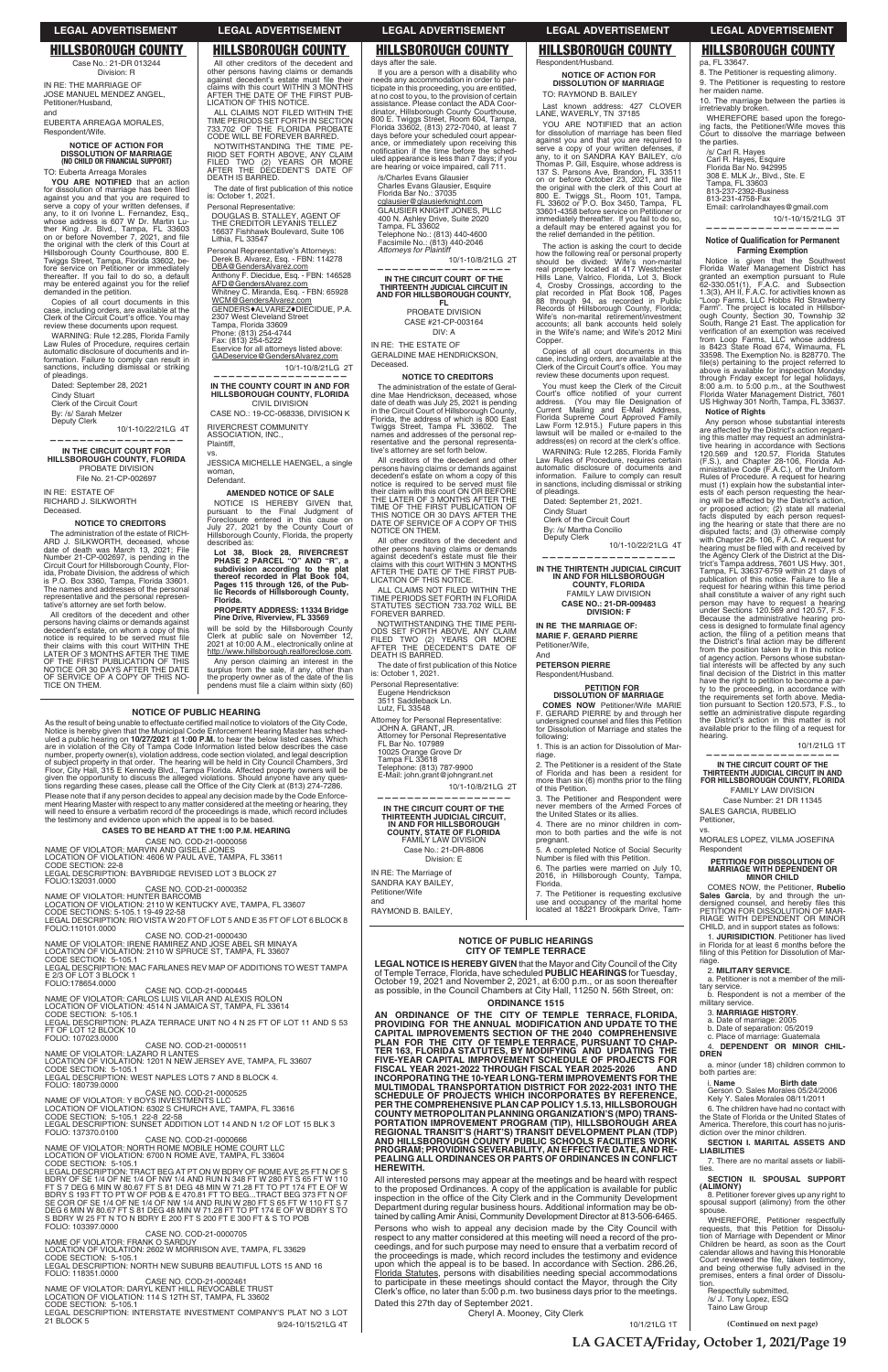### **NOTICE OF PUBLIC HEARING**

As the result of being unable to effectuate certified mail notice to violators of the City Code,<br>Notice is hereby given that the Municipal Code Enforcement Hearing Master has scheel<br>and a public hearing on 10/13/2021 at 9: Please note that if any person decides to appeal any decision made by the Code Please note that if any person decides to appeal any decision made by the Code Enforce-<br>ment Hearing Master with respect to any matter considered at the meeting or hearing, they<br>will need to ensure a verbatim record of the

# **CASES TO BE HEARD AT THE 9:00 A.M. HEARING**

CASE NO. COD-21-0002324<br>NAME OF VIOLATOR: SAMUEL B ODOM<br>LOCATION OF VIOLATION: 6208 W THORPE ST, TAMPA, FL 33611

CODE SECTIONS: 19-231 (15) a c 19-238<br>LEGAL DESCRIPTION: INTERBAY A REVISED PLAT BOOK 9 PAGE 16 LOT 14 BLOCK<br>B AND 1/2 CLOSED ALLEY ABUTTING THEREON

FOLIO: 136448.0000

# CASE NO. COD-21-0002342<br>NAME OF VIOLATOR: GARY D AND CATHY DENISE COUNTRYMAN

LOCATION OF VIOLATION: 3409 W CHEROKEE AVE, TAMPA, FL 33611<br>CODE SECTION: 19-231(15)A C<br>LEGAL DESCRIPTION: GANDY BOULEVARD PARK E 12 FT OF LOT 19 AND LOT

20 BLOCK 10<br>FOLIO: 135085.0000

# CASE NO. COD-21-0002431

NAME OF VIOLATOR: ESTATE OF JULIO ANTONIO PENA<br>LOCATION OF VIOLATION: 3114 W IVY ST, TAMPA, FL 33607<br>CODE SECTION: 19-231(15)C LEGAL DESCRIPTION: ĎRÉW'S JOHN H 1ST EXTENSION LOT 7 BLOCK 68<br>FOLIO: 176778.0000

FOLIO: 176778.0000 CASE NO. COD-21-0002450

NAME OF VIOLATOR: JIHAD AWAD<br>LOCATION OF VIOLATION: 3916 W NORTH A ST, TAMPA, FL 33609<br>CODE SECTIONS: 19-107 (B) 19-231(15)C LEGAL DESCRIPTION: NORTH BON AIR LOT 139<br>FOLIO: 114785.0000

# CASE NO. COD-21-0002547

NAME OF VIOLATOR: REBECCA L BEATTIE<br>LOCATION OF VIOLATION: 2808 W BAY HAVEN DR, TAMPA, FL 33611<br>CODE SECTIONS: 19-231 (15)A LEGAL DESCRIPTION: BAYHAVEN LOT 28<br>FOLIO: 136723.0000

# CASE NO. COD-21-0002627

NAME OF VIOLATOR: BAYSHORE GROUP II LLC<br>LOCATION OF VIOLATION: 4115 N HUBERT AVE, TAMPA, FL 33614<br>CODE SECTION: 19-48

LEGAL DESCRIPTION: DREW PARK RE PLAT OF LOT 3 AND 4 AND N 14 FT OF<br>LOT 5 BLOCK 90 FOLIO: 108895.0500

CASE NO. COD-21-0002995<br>NAME OF VIOLATOR: MATTHEW L MUENTES<br>LOCATION OF VIOLATION: 6808 N BOULEVARD, TAMPA, FL 33604 CODE SECTIONS: 19-46 19-49<br>LEGAL DESCRIPTION: RIVIERA SUBDIVISION N 117 FT OF S 249 FT OF E 118.1<br>FT OF LOT 9

SALES GARCIA, RUBELIO Petitioner, vs.

YOU ARE COMMANDED to serve this summons and a copy of the complaint or petition in this action on defendant, Vilma Josefina Morales Lopez.

Within 20 days after service of this sum-<br>mons on that defendant, exclusive of the<br>day of service, and to file the original of the defenses with the clerk of this court<br>
(800 E. Twiggs St., Rm 101, Tampa, FL<br>
33602) either before service on plantiff's<br>
attorney or immediately thereafter. If a<br>
defendant fails to do so, a default will be entered against that defendant for the re-lief demanded in the complaint or petition.

# **CASES TO BE HEARD AT THE 1:00 P.M. HEARING**

CASE NO. COD-21-0000054<br>NAME OF VIOLATOR: FIDEL RODRIGUEZ LOCATION OF VIOLATION: 3010 W CREST, TAMPA, FL 33614<br>CODE SECTION: 5-105.1

**—————————————————— IN THE THIRTEENTH JUDICIAL CIRCUIT IN AND FOR HILLSBOROUGH COUNTY, FLORIDA** CIRCUIT CIVIL DIVISION CASE NO.: 21-CA-003497

ADRIAN YOUNG, SYBIL HAWLS,<br>SONYA JOSEPH, and SHELIA STATEN

HOLTON BUGGS, Petitioner, vs.

**PETITION FOR ADVERSE POSSESSION COMES NOW** Petitioner, HOLTON BUGGS, by and through his undersigned<br>counsel, and sues Respondents and

10/1-10/22/21LG 4T

states the following: 1. This cause of action pursuant to Section 95.<br>\$15,000.00. 95.18, Florida Statutes exceeds

6. Petitioner has exercised actual control of the Property for more than ten years.

9. Petitioner has paid property taxes on the Property for more than seven (7) years. 10. The Respondents are listed on the Hillsborough County Public Records as co-

11. Petitioner meets the statutory re-<br>quirements of Section 95.18, Florida Stat-

WHEREFORE based upon the foregoing facts, Petitioner demands a Judgment against the Respondent and requests that the Court enter an order awarding Petitioner the legal ownership of the Property.

Respectfully submitted, Carl R. Hayes<br>Carl R. Hayes, Esquire<br>Florida Bar No.: 942995

for more than seven (7) years.

(813) 237-2392 Office<br>(813) 236-5717 Fax

**IN THE CIRCUIT COURT IN AND FOR HILLSBOROUGH COUNTY, FLORIDA** PROBATE DIVISION CASE NO.: 21-CP-978

6 **(Continued on next page)**

9/10-10/1/21LG 4T

1107 E. Jackson St. Suite 107 Tampa, FL 33602<br>813-720-7789 Lopez@TainoLaw.com Florida Bar: 122624 Attorney for Petitioner

10/1-10/22/21LG 4T

**——————————————————**

The administration of the estate of Paul<br>Weissman, deceased, whose date of death<br>was January 5, 2021, is pending in the Cir-<br>cuit Court for Hillsborough County, Florida,<br>Probate Division, the address of which is Probate Department PO Box 3360 Tampa,<br>FL 33601. The names and addresses of<br>the personal representatives and the personal representatives' attorneys are set forth below.

**IN THE CIRCUIT COURT OF THE THIRTEENTH JUDICIAL CIRCUIT IN AND FOR HILLSBOROUGH COUNTY, FLORIDA** FAMILY LAW DIVISION Case Number: 21 DR 11345 DIV E

MORALES LOPEZ, VILMA JOSEFINA Respondent

**SUMMONS: PERSONAL SERVICE ON AN INDIVIDUAL**

### **To Each Sheriff of the State:**

ALL CLAIMS NOT FILED WITHIN THE<br>TIME PERIODS SET FORTH IN FLORIDA<br>STATUTES SECTION 733.702 WILL BE FOREVER BARRED.

NOTWITHSTANDING THE TIME PERI-ODS SET FORTH ABOVE, ANY CLAIM<br>FILED TWO (2) YEARS OR MORE AFTER<br>THE DECEDENT'S DATE OF DEATH IS BARRED.

The date of first publication of this notice<br>is October 1st, 2021.

Each defendant is required to serve written defenses to the complaint or petition on plaintiff's attorney whose name and address is:

J. Tony Lopez, ESQ<br>Taino Law Group<br>1107 E Jackson Sf Sfe. 107

Mark Weissman 17316 Chenango Lane Tampa, FL 33647

Attorneys for Personal Representatives Robert V. Williams, Esq. Florida Bar No. 144720 Whynter Morgan-Neal<br>Florida Bar No. 1028366

Tampa FL 33602-4113

10/1-10/8/21LG 2T **——————————————————**

The name of the decedent, the designation of the court in which the administration of this estate is pending, and the file num-<br>ber are indicated above. The address of the court is: Circuit Court for Hillsborough<br>County, Florida, Probate Division, 800<br>Twiggs Street, Tampa, FL 33602. The<br>names and address of the personal rep-<br>resentative and the personal representa-<br>tive's attorney are in

IMPORTANT

You have 20 calendar days after this summons is served on you to file a written response to the attached complaint with the clerk of this court. A phone call will not protect you. Your written response, in-

cluding the case number given above and<br>the names of the parties, must be filed if<br>you want the court to hear your side of<br>the case. If you do not file your response<br>on time, you may lose the case, and your<br>wages, money, a

ALL CLAIMS WHICH HAVE NOT BEEN<br>FILED WILL BE BARRED TWO YEARS<br>AFTER DECEDENT'S DEATH. The date of decedent's death is June 28, 2021.

The date of first publication of this notice<br>is October 1, 2021.

Attorney for Personal Representatives: Ralph D. Painter, Jr., Esq. Florida Bar No. 56662 648 Timber Pond Drive<br>Brandon, FL 33510-2937 Telephone: (813) 390-3517 Email: rpainter@law.stetson.edu

10/1-10/8/21LG 2T

Case No.: 21-DR-006917 Division: C

the court. There are other legal require-ments. You may want to call an attorney

right away. If you do not know an attorney,<br>you may call an attorney referral service or<br>a legal aid office (listed in the phone book).<br>If you choose to file a written response

yourself, at the same time you file your<br>written response to the court you must<br>also mail or take a copy of your written re-<br>sponse to the "Plaintiff/Plaintiff's Attorney"

Kirk Douglas Dudley Respondent

named in the documents. Date August 16th, 2021 Cindy Stuart Clerk of Courts /s/ Sharon D. Dale Deputy Clerk

Respondents.

# A lawsuit has been filed against you.

2. Petitioner is a resident of Hillsborough County, Florida.

3. The Petitioner owns and possesses 3404 N Avenida Republica De Cuba Street, Tampa, Fl 33605

4. The Property is situated in Hillsborough County, Florida, and is legally de-<br>scribed as BENJAMIN'S 3º SUBDIVISION<br>A RESUB OF BLOCK 1 LOT 2 LESS R/W for 14th Street, Public Records of Hillsborough County, Florida.

5. Petitioner has occupied premises openly and notoriously for more than ten years.

7. Petitioner resides hostile on the Property without the owner's consent and permission.

8. Petitioner has resided on the Property

owners of the Property.

utes.

A public hearing will be held by the Zoning Hearing Master, pursuant to Hillsborough<br>County Ordinance 92-05, beginning at 6:00 p.m., October 18, 2021, at the Robert W.<br>Saunders, Sr. Public Library, Ada T. Payne Community R Copies of the applications, department reports and legal descriptions are available for public inspection in a master file maintained by the Development Services Department, the Board of County Commissioners and the Clerk of the Board of County Commission-<br>ters. All interested persons wishing to submit testim

Virtual Participation Option: In response to the COVID-19 pandemic, Hillsborough County is making it possible for interested parties to participate in this public hearing by means of communications media technology. In order to participate virtually, you must have access to a communications media devic equipped with a camera and microphone) that will enable you to be seen (video) and<br>heard (audio) by the Zoning Hearing Master during the public hearing. Additionally,<br>should you opt to participate virtually in this public

308 E. Dr. Martin Luther King, Jr., Blvd., Suite E Tampa, Florida 33603

Review of the application by the Board of County Commissioners is restricted to the record as created at the hearing before the Zoning Hearing Master, inclusive of the documenta-<br>tion submitted prior to the hearing. In order to present testimony to the Board, you must<br>be a party of record, and you must file a Re

The review of the Zoning Hearing Master's recommendation by the Board of County<br>Commissioners of Hillsborough County shall be restricted to the record as defined in<br>Hillsborough County Ordinance 92-05, unless additional ev

ANY PERSON WHO MIGHT WISH TO APPEAL ANY DECISION OR RECOMMENDA-TION MADE BY THE ZONING HEARING AND THE GOVERNING<br>TION MADE BY THE ZONING HEARING MASTER OR THE GOVERNING BODY RE-<br>GARDING ANY MATTER CONSIDERED AT THE FORTHCO TESTIMONY AND EVIDENCE UPON WHICH SUCH APPEAL IS TO BE BASED.

Additional information concerning these requests may be obtained by calling the Develop-<br>ment Services Department at (813) 272-5600.

carlrolandhayes@gmail.com 10/1-10/15/21LG 3T **——————————————————**

IN RE: ESTATE OF PAUL WEISSMAN, Deceased.

### **NOTICE TO CREDITORS**

All creditors of the decedent and other persons having claims or demands against decedent's estate on whom a copy of this notice is required to be served must file notice is required to be served must file<br>their claims with this court ON OR BEFORE<br>THE LATER OF 3 MONTHS AFTER THE<br>TIME OF THE FIRST PUBLICATION OF<br>THIS NOTICE OR 30 DAYS AFTER THE<br>DATE OF SERVICE OF A COPY OF THIS NOTICE ON THEM.

All other creditors of the decedent and other persons having claims or demands against decedent's estate must file their<br>claims with this court WITHIN 3 MONTHS<br>AFTER THE DATE OF THE FIRST PUBLI-CATION OF THIS NOTICE.

# Names of Personal Representatives:

Mindy Weissman<br>48 Manor Drive<br>Marlboro, NJ 07746

Burr & Forman LLP

201 North Franklin Street, Suite 3200 Tampa, FL 33602

rwilliams@burr.com

wmorgan@burr.com

**IN THE CIRCUIT COURT FOR HILLSBOROUGH COUNTY, FLORIDA** 

PROBATE DIVISION File No. 21-CP-003141

### IN RE: Estate of Donald John Richards Jr., Deceased

# **NOTICE TO CREDITORS**

If you have been served with a copy of this notice and you have any claim or de-mand against the decedent's estate, even if that claim is unmatured, contingent, or unliquidated, you must file your claim with<br>the court ON OR BEFORE THE LATER<br>OF A DATE THAT IS 3 MONTHS AFTER<br>THE DATE OF THE FIRST PUBLICA-TION OF THIS NOTICE OR 30 DAYS AF-TER YOU RECEIVED A COPY OF THIS NOTICE.

All other creditors of the decedent and other persons who have claims or de-mands against the decedent's estate, including unmatured, contingent, or unliq-<br>uidated claims must file their claims with<br>the court within 3 MONTHS AFTER THE<br>DATE OF THE FIRST PUBLICATION OF THIS NOTICE.

ALL CLAIMS NOT SO FILED WILL BE

FOREVER BARRED.

EVEN IF A CLAIM IS NOT BARRED BY THE LIMITATIONS DESCRIBED ABOVE,

LEGAL DESCRIPTION: AVONDALE LOTS 8 9 AND 10 BLOCK 7 FOLIO: 107250.0000

CASE NO. COD-21-0000315<br>NAME OF VIOLATOR: JORGE L DIAZ

LOCATION OF VIOLATION: 4612 N JAMAICA ST, TAMPA, FL 33614<br>CODE SECTION: 5-105.1<br>LEGAL DESCRIPTION: PLAZA TERRACE UNIT NO 3 EXTENSION LOT 3 BLOCK 6

FOLIO: 106968.0000

CASE NO. COD-21-0000376<br>NAME OF VIOLATOR: BECKSAM LLC

LOCATION OF VIOLATION: 3910 W OSBORNE AVE, TAMPA, FL 33614<br>CODE SECTIONS: 5-105.1 19-237 (3) i<br>LEGAL DESCRIPTION: DREW PARK RE PLAT OF LOTS 3 TO 6 INCL BLOCK 14

FOLIO: 107821.0000

CASE NO. COD-21-0000477<br>NAME OF VIOLATOR: MOUHCINE BENGELLOUN ZAHR LOCATION OF VIOLATION: 3006 DELEUIL AVE, TAMPA, FL 33610<br>CODE SECTION: 22-58<br>LEGAL DESCRIPTION: OAK HEIGHTS LOT 19 BLOCK 3

FOLIO: 151539.0000

FOLIO: 103893.0000

CASE NO. COD-21-0000650<br>NAME OF VIOLATOR: ERC HOMES CAPITAL LLC LOCATION OF VIOLATION: 4116 W SWANN AVE, TAMPA, FL 33609<br>CODE SECTION: 5-105.1<br>LEGAL DESCRIPTION: CLAIR MEL SUBDIVISION UNIT NO 2 LOT 1

FOLIO: 120243.0000

CASE NO. COD-21-0002183<br>NAME OF VIOLATOR: MAUREEN SALAMONE<br>LOCATION OF VIOLATION: 2213 E 3RD AVE, TAMPA, FL 33605 CODE SECTION: 5-105.1<br>LEGAL DESCRIPTION: TURMAN'S EAST YBOR W 45 FT OF LOT 2 BLOCK 36

FOLIO: 189431.0000

CASE NO. COD-21-0002235<br>NAME OF VIOLATOR: HUIS HOLDINGS LLC<br>LOCATION OF VIOLATION: 2901 N 19TH ST, TAMPA, FL 33605

CODE SECTION: 5-105.1<br>LEGAL DESCRIPTION: CRILLY LOT 8 BLOCK 4<br>FOLIO: 187566.0000

Personal Representative: SANDRA M. RICHARDS, 3106 Indigo Place Seffner, FL 33584

| IN THE CIRCUIT/COUNTY COURT OF   |
|----------------------------------|
| THE THIRTEENTH JUDICIAL CIRCUIT, |
| IN AND FOR HILLSBOROUGH COUNTY,  |
| <b>FLORIDA</b>                   |
|                                  |

IN RE:

Ma Angela Abaygar Asuelo Petitioner,

and

# **NOTICE OF ACTION FOR DISSOLUTION OF MARRIAGE**

TO: Kirk Douglas Dudley 700 Londontown Rd Edgewater MD 21037

# **LEGAL ADVERTISEMENT LEGAL ADVERTISEMENT LEGAL ADVERTISEMENT LEGAL ADVERTISEMENT LEGAL ADVERTISEMENT**

# **HILLSBOROUGH COUNTY HILLSBOROUGH COUNTY HILLSBOROUGH COUNTY HILLSBOROUGH COUNTY HILLSBOROUGH COUNTY**

**Page 20/LA GACETA/Friday, October 1, 2021**

### **NOTICE OF PUBLIC HEARING**

Anyone who wishes to participate virtually in this public hearing will be able to do so by completing the online Public Comment Signup Form found at: HillsboroughCounty.org/ SpeakUp. You will be required to provide your name and telephone number on the online<br>form. This information is being requested to facilitate the audio conferencing process.<br>The Zoning Hearing Master will call on speakers be muted upon calling and will be unmuted in the submission order after being recognized<br>by the Zoning Hearing Master by name. Call submissions for the public hearing will close<br>30 minutes prior to the start of the hearing tions media technology will be afforded equal consideration as if the public comments were offered in person.

**In Person Participation:** While virtual participation is encouraged, standard in-person participation is still available. The format and procedures for in-person participation may<br>differ from a traditional hearing. For the safety of participants and staff, social distancing<br>will be properly adhered to at all Anyone wishing to view and listen to the public hearing live, without participating, can do so in the following ways:

• The County's official YouTube channel: YouTube.com/HillsboroughCountyMeetings

• The County's HTV channels on cable television: Spectrum 637 and Frontier 22

• The HCFLGov.net website by going to HCFLGov.net/newsroom and selecting the "Live Meetings" button

• Listening to the hearing on smart phones by going to the above YouTube link. If you have any questions or need additional information for providing public input you<br>If you have any questions or need additional information for providing public input you<br>may call (813) 307-4739.

The recommendation of the Zoning Hearing Master will be filed with the Clerk of the<br>Board of County Commissioners (BOCC) within 15 working days after the conclusion<br>of the public hearing.

# **REZONING REQUESTS**

Petition RZ-PD 21-0961, filed on 06/17/21 by Tampa Bay Community Church Inc., rep-<br>resented by Michael D. Horner, of 14502 N Dale Mabry Hwy #200, Tampa, FL 33618,<br>ph (813) 962-2395. Requesting to Rezone to Planned Develop 1000' E from Orange Grove Dr

Petition RZ-PD 21-1042, filed on 06/30/21 by Danva Real Estate, LLC, represented by<br>John N. LaRocca / Murphy LaRocca Consulting Group, Inc., of 101 E. Kennedy Blvd,<br>Ste 2420, Tampa, FL 33602, ph (813) 222-8923. Requesting

Petition RZ-PD 21-1076, filed on 07/13/21 by Lark Ventures LLC / Kiss Properties LLC /<br>Royce Kroenke, represented by Michael D. Homer, of 14502 N Dale Mabry Hwy, Ste 200,<br>Tampa, FL 33618, ph (813) 962-2395. Requesting to R of E 123rd Ave & N Nebraska Ave Petition RZ-PD 21-1092, filed on 07/16/21 by PPF SS 1601 South Kingsway Road LLC,<br>represented by Tyler Hudson & Gardner Brewer Martinez-Monfort, of 400 N Ashley Dr,<br>Ste 1100, Tampa, FL 33602, ph (813) 221-9600. Requesting Petition RZ-STD 21-1099, filed on 07/21/21 by RU Project Management Group, LLC,<br>represented by Ruth P. Londono, of 1502 W. Busch Blvd., Ste D, Tampa, FL 33602, ph<br>(813) 919-7802. Requesting to Rezone to M. The property is Petition RZ-STD 21-1208, filed on 08/16/21 by Graceland Real Estate Investment, Corp.,<br>represented by William J. Molloy, of 325 S Boulevard, Tampa, FL 33606, ph (813) 629-<br>8752. Requesting to Rezone to CG. The property is Petition RZ-STD 21-1220, filed on 08/17/21 by Jacob Goldstein, of 5817 N Cameron<br>Ave, Tampa, FL 33614, ph (813) 397-8291. Requesting to Rezone to Cl. The property<br>is presently zoned CN and it is located at SW corner of Cau

# **MAJOR MODIFICATION REQUESTS**

Petition MM 21-0877, filed on 05/20/21 by Lennar Homes, LLC / Hill Ward Henderson,<br>represented by Kami Corbett / Angela Rauber / Hill Ward Henderson, of 101 E Kennedy<br>Blvd, Ste 3700, Tampa, FL 33602, ph (813) 221-3900. Req

Petition MM 21-1090, filed on 07/16/21 by Boos Development / Jose Martinez, represented<br>by Michael Brooks / Brooks, Sheppard & Rocha, of 606 E Madison St, Tampa, FL 33602,<br>ph (813) 543-5900. Requesting a Major Modification

Petition MM 21-1106, filed on 07/22/21 by Cypress Creek Land Corp., represented by<br>Jacob T. Cremer / Stearns Weaver Miller, of 401 E Jackson St, Ste 2100, Tampa, FL<br>33602, ph (813) 223-4800. Requesting a Major Modification

Petition MM 21-1108, filed on 07/20/21 by Homes for Hillsborough, Inc. / Michael Morina,<br>represented by Dallas Evans, of 3810 Northdale Blvd, Ste 100, Tampa, FL 33624, ph (813)<br>394-0599. Requesting a Major Modification to

10/1/21LG 1T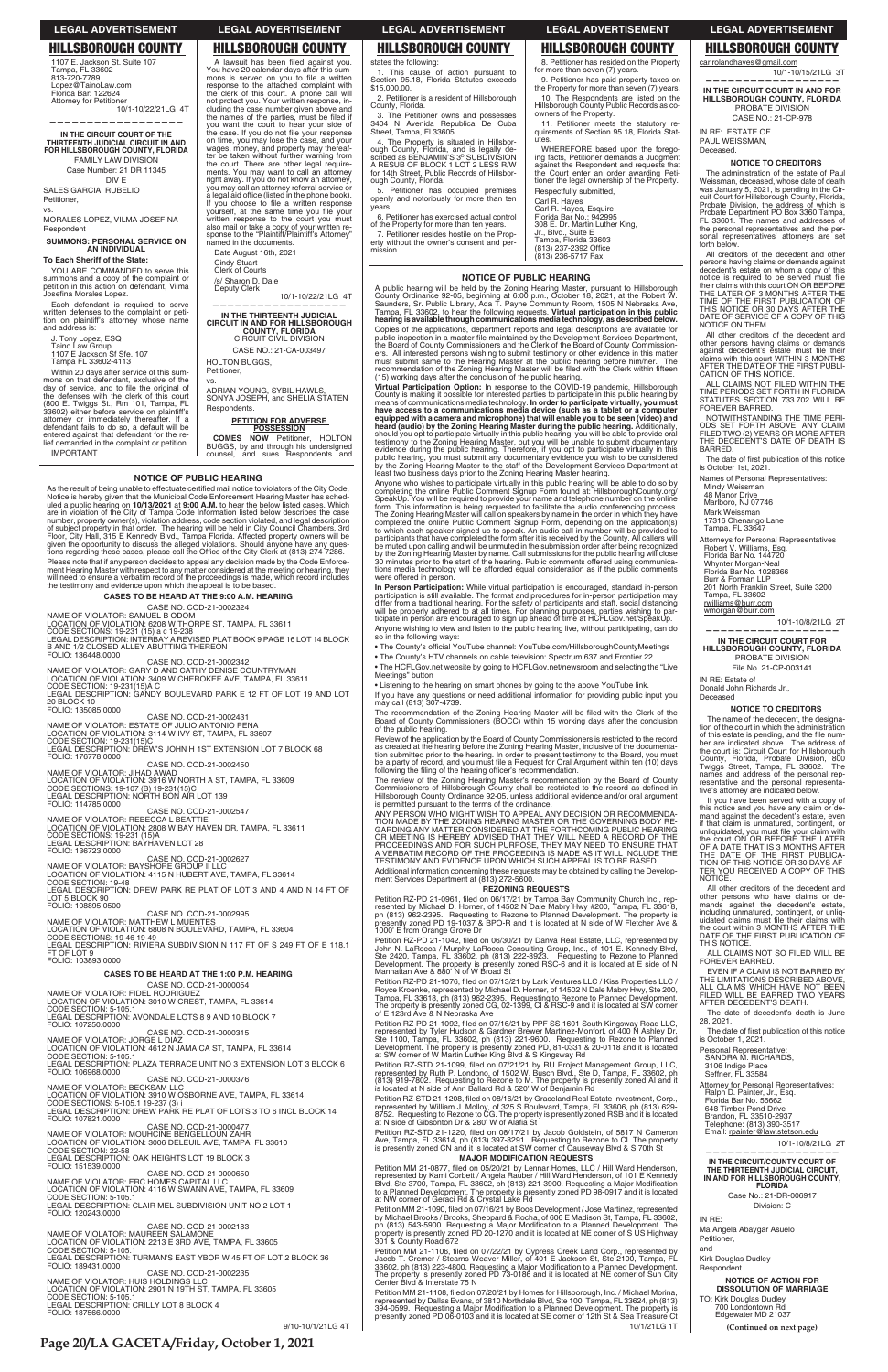# **LEGAL ADVERTISEMENT**

**LEGAL ADVERTISEMENT** 

**HILLSBOROUGH COUNTY** 

MRC SOLUTIONS ONLINE, INC., A<br>FLORIDA CORPORATION; ROBERT

#1: UNKNOWN TENANT IN POSSESSION #2.

CATO; AYERSWORTH GLEN<br>HOMEOWNERS ASSOCIATION, INC.;<br>UNKNOWN TENANT IN POSSESSION

NOTICE OF FORECLOSURE SALE

Notice is hereby given pursuant to the<br>Amended Uniform Final Judgment of<br>Foreclosure entered in Case No. 19-CA-

Professional enteries in Case No. 19-CA-<br>
005617 of the Circuit Court of the Thir-<br>
teenth Judicial Circuit, in and for Hills-<br>
borough Courty, wherein Provident Trust<br>
Group, LLC FBO: Joshua M. Peck SEP<br>
IRA Account #1507

and which Solutions Uniter, inc.; Houten<br>Cato; Ayerswoth Glen Homeowners Association, Inc.; Unknown Tenant in Pos-<br>session #1 and Unknown Tenant in Pos-<br>session #1 are the Defendants, that Cindy<br>Stuart, Hillsborough County

Stuart, importing the thighest and best bidder for<br>cash online at http://www.hillsborough.<br>realforeclosure.com. beginning at 10:00<br>a.m. on Monday, November 22nd, 2021,<br>the following described property as set<br>forth in said

Lot 7 Block 15. Aversworth Glen, ac-

cording to the map or plat thereof, as<br>recorded in Plat book 111, Page 166<br>of the Public Records of Hillsborough

Parcel Identification Number: U-29-<br>31-20-98M-000015-00007.0

Property known as: 10917 Dunscore<br>Cottage Way, Wimauma, Florida

IF YOU ARE A PERSON CLAIMING A<br>RIGHT TO FUNDS REMAINING AFTER<br>THE SALE, YOU MUST FILE A CLAIM

THE SALL, TOO MUST THE CLERK NO LATER THAN 60<br>DAYS AFTER THE SALE. IF YOU FAIL<br>TO FILE A CLAIM, YOU WILL NOT BE

ENTITLED TO ANY REMAINING FUNDS.<br>AFTER 60 DAYS, ONLY THE OWNER<br>OF RECORD AS OF THE DATE OF THE

ment of Foreclosure:

County, Florida

33598

Plaintiff.

Defendants.

# **HILLSBOROUGH COUNTY**

YOU ARE NOTIFIED that an action<br>has been filed against you and that you<br>are required to serve a copy of your writ-<br>ten defenses, if any, to it on Ma Angela<br>Abaygar Asuelo, whose address is PO<br>Box 13085 Tampa, FL 33681, on YOU ARE NOTIFIED that an action a default may be entered against you for the relief demanded in the petition.

Copies of all court documents in this<br>case, including orders, are available at<br>the Clerk of the Circuit Court's office. You may review these documents upon request.

You must keep the Clerk of the Cir-Fournant Reep tile Letter of the Current address.<br>Current address. (You may file Notice<br>of Current Address, Florida Supreme<br>Court Approved Family Law Form<br>12.915.)

Future papers in this lawsuit will be mailed to the address on record at the clerk's office.

WARNING: Rule 12.285. Florida Family Law Rules of Procedgre, requires<br>certain automatic disclosure of docubecause ments and information. Failure to com-<br>ply can result in sanctions, including<br>dismissal or striking of pleadings.

Dated: September 29, 2021 **Cindy Stuart** Clerk of the Circuit Court By: /s/ Sandra Shattles

Deputy Clerk 10/1-10/22/21LG 4T

IN THE CIRCUIT COURT OF THE THIRTEENTH JUDICIAL CIRCUIT<br>THIRTEENTH JUDICIAL CIRCUIT<br>IN AND FOR HILLSBOROUGH<br>COUNTY, FLORIDA **CIVIL DIVISION** CASE NO.: 19-CA-002613

PROVIDENT TRUST GROUP, LLC FBO: JOSHUA M. PECK SEP IRA ACCOUNT #150700113,

# **NOTICE OF PUBLIC HEARING**

As the result of being unable to effectuate certified mail notice to violators of the City Code, Notice is hereby given that the Municipal Code Enforcement Hearing Master has sched-The discrete property on 10/20/2021 at 9:00 A.M. to hear the below listed cases. Which<br>are in violation of the City of Tampa Code Information listed below describes the case<br>number, property owner(s), violation address, co of subject property in that order. The hearing will be held in City Council Chambers, and<br>Floor, City Hall, 315 E Kennedy Blvd., Tampa Florida. Affected property owners will be<br>given the opportunity to discuss the alleged tions regarding these cases, please call the Office of the City Clerk at (813) 274-7286. Please note that if any person decides to appeal any decision made by the Code Enforcement Hearing Master with respect to any matter considered at the meeting or hearing, they will need to ensure a verbatim record of the p the testimony and evidence upon which the appeal is to be based.

# **CASES TO BE HEARD AT THE 9:00 A.M. HEARING** CASE NO. COD-21-0000628

NAME OF VIOLATOR: FFP2 LLC<br>LOCATION OF VIOLATION: 4104 E FERN ST, TAMPA, FL 33610<br>CODE SECTIONS: 19-47 19-231 (2) (8) (10) (13)<br>LEGAL DESCRIPTION: HIGH POINT SUBDIVISION E 1/2 OF LOT 7 FOLIO: 153375.0000

CASE NO. COD-21-0001180

NAME OF VIOLATOR: MICHELLE VYBINOVSKY INC.

NAME OF VIOLATION: 9033 WESTCHESTER CIR, TAMPA, FL 33604<br>CODE SECTION: 19-231(15)C<br>CODE SECTION: 19-231(15)C<br>LEGAL DESCRIPTION: WESTCHESTER MANOR A CONDOMINIUM BUILDING 16<br>LEMAL DESCRIPTION: WESTCHESTER MANOR A CONDOMINIUM

FOLIO: 100528.5260<br>
NAME OF VIOLATOR: FRED L GENNILLE<br>
LOCATION OF VIOLATOR: 8208 N ELMER ST, TAMPA, FL 33604<br>
CODE SECTION: 19-50<br>
LEGAL DESCRIPTION: HENDRY AND KNIGHTS ADDITION TO SULPHUR SPRINGS<br>
LEGAL DESCRIPTION: HEND FOLIO: 1149629.0100

# NAME OF VIOLATOR: FRED L GENNILLE

LOCATION OF VIOLATION: 8210 N ELMER ST, TAMPA, FL 33604<br>CODE SECTION: 19-50<br>LEGAL DESCRIPTION: HENDRY AND KNIGHTS ADDITION TO SULPHUR SPRINGS

LOT 83 & E 1/2 CLOSED ALLEY ABUTTING THEREON FOLIO: 149630.0000 CASE NO. COD-21-0001303

NAME OF VIOLATOR: ERNIE LEE ALLEN ST AL<br>LOCATION OF VIOLATION: 8801 N 11TH ST, TAMPA, FL 33604<br>CODE SECTIONS: 19-56 19-231(15)A

LEGAL DESCRIPTION: SPRING HILL ADDITION CORRECTED MAP LOT 1 AND S 1/2<br>CLOSED ALLEY ABUTTING THEREON BLOCK 8<br>FOLIO: 146091.0000

CASE NO. COD-21-0001332<br>NAME OF VIOLATOR: TIFFANY ANN GOMES ET AL<br>LOCATION OF VIOLATION: 8602 N 11TH ST, TAMPA, FL 33604 CODE SECTION: 19-231(15)C<br>LEGAL DESCRIPTION: SULPHUR SPRINGS ADDITION LOT 15 AND 16 AND E 1/2<br>CLOSED ALLEY ABUTTING THEREON BLOCK 4

FOLIO: 146227,0000 CASE NO. COD-21-0001453<br>NAME OF VIOLATOR: DORA ALVAREZ

LOCATION OF VIOLATION: 9213 N CONNECHUSETT RD, TAMPA, FL 33617<br>CODE SECTION: 19-231(15)C<br>LEGAL DESCRIPTION: TERRACE PARK SUBDIVISION LOT 10 TO 13 INCL BLOCK 8 FOLIO: 141750.0000

CASE NO. COD-21-0001495<br>ITA Y HOLLINS NAME OF VIOLATOR: JOVI'

# **LEGAL ADVERTISEMENT**

# **HILLSBOROUGH COUNTY**

LIS PENDENS MAY CLAIM THEIR SUR-PLUS.

IF you are a person with a disability<br>who needs any accommodation in order<br>to participate in this proceeding, you are to participate in this proceeding, you are<br>entitled, at no cost to you, to the provision<br>of certain assistance. Please contact the<br>ADA Coordinator, Hillsborough County<br>Courthouse, 800 E. Twiggs Street, Room<br>604, Tampa, Flo

The Plante Law Group, PLC 806 North Armenia Ave<br>Tampa, Florida 33609<br>Phone: 813-875-5297 Friorie: 613-673-3257<br>Fax: 813-879-5297<br>david@theplantelawgroup.com plg@theplantelawgroup.com

By /s/ David J. Plante David J. Plante, Esquire

10/1-10/8/21LG 2T

IN THE CIRCUIT COURT OF THE<br>THIRTEENTH JUDICIAL CIRCUIT ININIERNIH JUDICIAL CIRCUIT<br>IN AND FOR HILLSBOROUGH<br>COUNTY, FLORIDA<br>PROBATE, GUARDIANSHIP AND<br>TRUST DIVISION Case No. 21-CP-003364 Division A

IN RE: THE ESTATE OF CARIDAD OLIVA ALARCON Deceased.

### **NOTICE TO CREDITORS**

The administration of the estate of CARI-<br>DAD OLIVA ALARCON, deceased, Case DAD OLIVA ALANCOIN, deceased, Case<br>
Unimber 21-CP-003364, is pending in the<br>
Circuit Court for Hillsborough County,<br>
Florida, Probate Division, the address of<br>
which is P.O. Box 1110, Tampa, Florida<br>
33601-1110. The names personal representative's attorney are set **LEGAL ADVERTISEMENT** 

forth below

THEM.

**HILLSBOROUGH COUNTY** 

All creditors of the decedent and other

persons having claims or demands against<br>the decedent's estate, including unma-

tured, contingent or unliquidated claims<br>on whom a copy of this notice is served

must file their claims with this Court WITH-<br>IN THE LATER OF THREE (3) MONTHS

AFTER THE DATE OF THE FIRST PUB-<br>LICATION OF THIS NOTICE OR THIRTY<br>(30) DAYS AFTER THE DATE OF SER-

VICE OF A COPY OF THIS NOTICE ON

All other creditors of the decedent and

other persons having claims or demands<br>against the decedent's estate, including

unmatured, contingent or unliquidated<br>claims, must file their claims with this Court

VIITHIN THREE (3) MONTHS AFTER<br>THE DATE OF THE FIRST PUBLICATION<br>OF THIS NOTICE.

ALL CLAIMS NOT FILED WITHIN THE TIME PERIODS SET FORTH IN SECTION 733.702, FLORIDA STATUTES,<br>WILL BE FOREVER BARRED.

NOTWITHSTANDING THE TIME PE-

RIOD SET FORTH ABOVE, ANY CLAIM<br>FILED TWO (2) YEARS OR MORE<br>AFTER THE DECEDENT'S DATE OF

The date of first publication of this Notice<br>is October 1, 2021.

Attorney for Personal Representative:

238 East Davis Boulevard, Suite 208

NOTICE OF INTENTION TO REGISTER

FICTITIOUS TRADE NAME

Notice is hereby given that the under-<br>signed intend(s) to register with the Florida

10/1-10/8/21LG 2T

Susan G. Haubenstock, Esquire

DEATH IS BARRED.

Personal Representative:

ELENA R. GORDILLO<br>10909 Landon Lane

Tampa, Florida 33635

Florida Bar No. 118869

Tampa. Florida 33606

Telephone: (813) 259-9955

susan@sghlawoffice.com

# **LEGAL ADVERTISEMENT HILLSBOROUGH COUNTY**

Department of State. Division of Corpora beginning of States (Chapter 90-267), the<br>Florida Statutes (Chapter 90-267), the trade name of:

CHASEASSOCIATES, CPA, P.A. Owner: Antonio Chase, CPA, P.A.<br>500 E Kennedy Blvd, Suite 106<br>7ampa, FL 33558-8025

10/1/21LG 1T

### NOTICE OF INTENTION TO REGISTER **FICTITIOUS TRADE NAME**

Notice is hereby given that the under-<br>signed intend(s) to register with the Florida<br>Department of State, Division of Corpora-Leparametric of Statute, Envision of Sorporations, pursuant to Section 865.09 of the<br>Florida Statutes (Chapter 90-267), the trade name of:

**RUDE BITCH** Owner: Latest Fit Trends LLC<br>9714 N Nebraska Ave Suite B Tampa, FL 33612

10/1/21LG 1T

IN THE CIRCUIT COURT FOR HILLSBOROUGH COUNTY, FLORIDA PROBATE DIVISION File No. 21-CP-2961

Division U Probate IN RE: ESTATE OF **VELMA IRENE TEW** 

Deceased

### **NOTICE TO CREDITORS**

The administration of the estate of The administration of the exame of the examed the Circuit Country of death was July 7, 2021, is pending in the Circuit Country Found, Probate Division, the address of which is P.O. Box 3360, Tampa, Florida 33601. The names and addresses of the personal representative and the personal<br>representative's attorney are set forth be-

All creditors of the decedent and other Persons having claims or demands against<br>decedent's estate on whom a copy of this decedents usually on the served must allow oncide is required to be served must file<br>their claims with this court ON OR BE-<br>FORE THE LATER OF 3 MONTHS AF-<br>TER THE TIME OF THE FIRST PUBLI-<br>CATION OF THIS NOTICE OR 30 DAYS<br>A

All other creditors of the decedent and All other creations of the decedent and<br>other persons having claims or demands<br>against decedent's estate must file their<br>claims with this court WITHIN 3 MONTHS<br>AFTER THE DATE OF THE FIRST PUB-<br>LICATION OF THIS NOTICE.

ALL CLAIMS NOT FILED WITHIN THE<br>TIME PERIODS SET FORTH IN FLORI-<br>DA STATUTES SECTION 733 .702 WILL<br>BE FOREVER BARRED.

NOTWITHSTANDING THE TIME PERI-<br>ODS SET FORTH ABOVE, ANY CLAIM<br>FILED TWO (2) YEARS OR MORE<br>AFTER THE DECEDENT'S DATE OF<br>DEATH IS BARRED.

The date of first publication of this notice is October 1, 2021.

Personal Representative:

/s/ Kellie Morris 106 Elina Sky Drive<br>Seffner, Florida 33584

Attorney for Personal Representative:

/s/ J. Scott Reed<br>J. Scott Reed, Esq.

3. Southeed, Lsq.<br>Attorney<br>Florida Bar Number: 124699<br>Pilka Adams & Reed, P.A.<br>330 Pauls Drive, Suite 100<br>Brandon, Florida 33511

Telephone: (813) 653-3800

Fax: (813) 651-0710

E-Mail: sreed@pilka.com<br>E-Mail: sreed@pilka.com<br>Secondary E-Mail: arose@pilka.com

10/1-10/8/21LG 2T

# IN THE CIRCUIT COURT FOR<br>HILLSBOROUGH COUNTY, FLORIDA PROBATE DIVISION

Case No.: 21-CP-3249 IN RE: ESTATE OF

MARGARET KAPP MENCHACA Deceased.

# **NOTICE TO CREDITORS**

The administration of the estate of Margaret Kapp Menchaca, deceased, whose<br>date of death was August 8, 2021, is penddiate of detail was August of ZOZT, is performed in the Circuit Court for Hillsborough<br>County, Florida, Probate Division, the address of which is, 800 E. Twiggs St., Rm<br>101, Tampa, Florida 33602 Florida. The<br>names and addr tive's attorney are set forth below.

All creditors of the decedent and other persons having claims or demands against decedent's estate on whom a notice is copy of this notice is required to be served<br>must file their claims with this court ON<br>OR BEFORE THE LATER OF 3 MONTHS<br>AFTER THE TIME OF THE FIRST PUBLI-<br>CATION OF THIS NOTICE OR 30 DAYS<br>AFTER THE DATE OF SERVICE OF A COPY OF THIS NOTICE ON THEM. All other creditors of the decedent and<br>other persons having claims or demands against decedent's estate must file their Claims with this court WITHIN 3 MONTHS<br>AFTER THE DATE OF THE FIRST PUB-<br>LICATION OF THIS NOTICE. LICATION OF THIS TOTICE.<br>
ALL CLAIMS NOT FILED WITHIN THE<br>
TIME PERIODS SET FORTH IN FLORI-<br>
DA STATUTES SECTION 733.702 WILL<br>
BE FOREVER BARRED. NOTWITHSTANDING THE TIME PERI-NOTIVILITY AND THE TIME TO SET FORTH ABOVE, ANY CLAIM<br>FILED TWO (2) YEARS OR MORE<br>AFTER THE DECEDENT'S DATE OF<br>DEATH IS BARRED. The date of first publication of this notice<br>is October 1, 2021. Personal Representative: Fischunder<br>Felicitas Mabry Penchas Masry<br>8606 Dee Circle<br>Riverview, Florida 33569 Attorney for Personal Representative:<br>Brice Zoecklein, Esq. Email Address: brice@zoeckleinlawpa.com<br>Florida Bar No. 0085615 Franchise Law, P.A.<br>329 Pauls Drive<br>Brandon, Florida 33511

CASE NO. COD-21-0001474

CASE NO. COD-21-0001664<br>NAME OF VIOLATOR: 1500 EAST HUMPHREY ST LLC<br>LOCATION OF VIOLATION: 1504 E HUMPHREY ST, TAMPA, FL 33604

LOCATION OF VIOLATION: 1504 E HUMPHREY ST, TAMPA, FL 33604<br>CODE SECTION: 19-231(17)<br>LEGAL DESCRIPTION: SPRINGOAKS TOWNHOUSES A CONDOMINIUM COMM AT<br>NW COR OF LOT 1 OF REVISED MAP OF SUB OF LOTS 1 2 AND 3 OF RIDGELAND<br>RANCH FOLIO: 145998.0500

CASE NO. COD-21-0001695<br>NAME OF VIOLATOR: 1500 EAST HUMPHREY ST LLC<br>LOCATION OF VIOLATION: 1501 E HUMPHREY ST, TAMPA, FL 33604 CODE SECTION: 19-237

CODE SECTION: 19-237<br>LEGAL DESCRIPTION: SPRINGOAKS TOWNHOUSES A CONDOMINIUM COMM AT<br>LEGAL DESCRIPTION: SPRINGOAKS TOWNHOUSES A CONDOMINIUM COMM AT<br>NW COR OF LOT 1 OF REVISED MAP OF SUB OF LOTS 1 2 AND 3 OF RIDGELAND<br>RANCH FOLIO: 145998.0500

# FOLIO: 143996.0500<br>NAME OF VIOLATOR: CHRISTOPHER R WHITE LLC<br>LOCATION OF VIOLATOR: 10010 N 15TH ST, TAMPA, FL 33612<br>CODE SECTIONS: 19-231 (3) (5)A (10) (11) (13) (16)A (17)<br>LEGAL DESCRIPTION: CASTLE HEIGHTS 1ST ADDITION LO

FOLIO: 143660.0000 CASE NO. COD-21-0001702

NAME OF VIOLATOR: JAMES CAMPBELL JONES BURTON<br>LOCATION OF VIOLATION: 8904 N 13TH ST, TAMPA, FL 33604

CODE SECTIONS: 19-50 19-231(15)C 19-238<br>LEGAL DESCRIPTION: ORANGE TERRACE LOTS 4 & 5 & E 1/2 CLOSED ALLEY ABUTTING THEREON BLOCK 5

CASE NO. COD-21-0001746<br>NAME OF VIOLATOR: CATHOLIC CHARITIES VINCENT OAKS INC<br>LOCATION OF VIOLATION: 8612 N SEMINOLE AVE, TAMPA, FL 33604<br>CODE SECTION: 19-237<br>LEGAL DESCRIPTION: IN INTERNATION

LEGAL DESCRIPTION: IRVINTON HEIGHTS LOT 1 BLOCK 3 FOLIO: 99143.0000 CASE NO. COD-21-0001768

# NAME OF VIOLATOR: GLASS PROPERTIES LLC<br>LOCATION OF VIOLATION: 8406 N TAMPA ST, TAMPA, FL 33604<br>CODE SECTIONS: 19-231 (3) (10) (14)A B (15)C (16)B (17)<br>LEGAL DESCRIPTION: PENDLETON HEIGHTS LOTS 8 TO 17 INCL AND CLOSED<br>LEGAL

ALLEY LYING WITHIN LESS THAT PART OF LOT 13 FOR SR S 587 BLOCK 5 FOLIO: 99631.0000 CASE NO. COD-21-0001815

NAME OF VIOLATOR: PROVIDER INC<br>LOCATION OF VIOLATION: 10010 N 11TH ST, TAMPA, FL 33612<br>CODE SECTIONS: 19-49 19-231(15)C B 19-238<br>LEGAL DESCRIPTION: CASTLE HEIGHTS MAP LOTS 15 AND 16 BLOCK P

# CASE NO. COD-21-0002112<br>
NAME OF VIOLATOR: CATHOLIC CHARITIES VINCENT OAKS INC<br>
LOCATION OF VIOLATION: 8610 N SEMINOLE AVE, TAMPA, FL 33604<br>
CODE SECTIONS: 19-237<br>
LEGAI DESCRIPTION: 17: 11: 12: 12: 12: 12: 12: 12: 12: 12: LEGAL DESCRIPTION: IRVINTON HEIGHTS LOT 2 BLOCK 3 FOLIO: 99144.0000

CASES TO BE HEARD AT THE 1:00 P.M. HEARING

LOCATION OF VIOLATION: 2503 E STANLEY MATTHEW CIR, TAMPA, FL 33604<br>CODE SECTION: 19-231(15)A<br>LEGAL DESCRIPTION: TERRACE VILLAGE TOWNHOMES II LOT 19 FOLIO: 147293.5038 CASE NO. COD-21-0001498<br>NAME OF VIOLATOR: SARAH H GRAHAM LOCATION OF VIOLATION: 2511 E STANLEY MATTHEW CIR, TAMPA, FL 33604<br>CODE SECTION: 19-231(15)A<br>LEGAL DESCRIPTION: TERRACE VILLAGE TOWNHOMES II LOT 15 FOLIO: 147293.5030 FOLIO: 147293.5050<br>CASE NO. COD-21-0001505<br>NAME OF VIOLATOR: EHSAN TABRIZI / TRUSTEE LOCATION OF VIOLATION: 706 E CRENSHAW ST, TAMPA, FL 33604<br>CODE SECTIONS: 19-49 19-56<br>LEGAL DESCRIPTION: HARMONY HEIGHTS REVISED MAP OF LOT 11 FOLIO: 161485.0000 FOLIO: 161463.0000<br>CASE NO. COD-21-0001507<br>NAME OF VIOLATOR: SAARA INVESTMENT LLC LOCATION OF VIOLATION: 2535 E STANLEY MATTHEW CIR, TAMPA, FL 33604<br>CODE SECTION: 19-231(15)A<br>LEGAL DESCRIPTION: TERRACE VILLAGE TOWNHOMES II LOT 3 FOLIO: 147293.5006 FOLIO: 147293.3006<br>NAME OF VIOLATOR: JOHN V BELLUCCIA RT DTD 7/5/2007 C/O JOHN LOCATION OF VIOLATION: 6908 N CENTRAL AVE, TAMPA, FL 33604<br>CODE SECTIONS: 19-49 19-231(15)A<br>LEGAL DESCRIPTION: BUNGALOW PARK LOT 5 FOLIO: 161636.0000 FOLIO: 161636.0000<br>NAME OF VIOLATOR: ESTATE OF LOUISE WATERMAN<br>LOCATION OF VIOLATOR: 1915 E MULBERRY DR, TAMPA, FL 33604<br>CODE SECTIONS: 19-49 19-107(B) 19-231(15)C<br>LEGAL DESCRIPTION: FERN CLIFF LOTS 417 AND 418 FOLIO: 150054.0000 FOLIO: 150054.0000<br>NAME OF VIOLATOR: MARICA AA LLC<br>LOCATION OF VIOLATOR: 104 E FAIRBANKS ST, TAMPA, FL 33604<br>CODE SECTIONS: 19-231(10) (15)B<br>LEGAL DESCRIPTION: IRVINTON HEIGHTS E 1/2 OF LOT 8 AND W 1/2 CLOSED ALLEY ABUTTING ON E BLOCK 18 FOLIO: 99226.0000

NAME OF VIOLATOR: KEVIN AND KATHY QUAYLE<br>LOCATION OF VIOLATION: 204 E IDA ST, TAMPA, FL 33603<br>CODE SECTIONS: 19-58 19-3 Chapter 27<br>LEGAL DESCRIPTION: LESLEY'S PLAT LOT 4 LESS W 80 FT AND W 20 FT OF CASE NO. COD-21-0002481<br>
NAME OF VIOLATOR: JOEL WOOTEN<br>
LOCATION OF VIOLATION: 3006 W MEADOW ST, TAMPA, FL 33611<br>
LEGAL DESCRIPTION: MEADOWLAWN LOT 27<br>
LEGAL DESCRIPTION: MEADOWLAWN LOT 27<br>
FOLIO: 136046.0000<br>
AACT : CLOSED STREET ABUTTING THEREON BLOCK 14 FOLIO: 136046.0000<br>NAME OF VIOLATOR: JOHNNIE LEWIS JR ET AL<br>LOCATION OF VIOLATOR: 2013 W ARCH ST, TAMPA, FL 33607<br>CODE SECTIONS: 27-290.1 (e)(2)<br>LEGAL DESCRIPTION: BENJAMIN'S ADDITION TO WEST TAMPA E 1/2 OF LOT 16 BLOCK 4.<br>FOLIO: 177943.0000 CASE NO. COD-21-0002638 VAME OF VIOLATOR: ANGELANC. COD-21-0002638<br>LOCATION OF VIOLATION:3202 W PEARL AVE, TAMPA, FL 33611<br>CODE SECTION: 19-58:<br>LEGAL DESCRIPTION: MAC DILL PARK LOT 8 BLOCK A FOLIO: 135246.0000 FOLIO: 135246.0000<br>NAME OF VIOLATOR: JOSHUA WILLOUGHBY<br>LOCATION OF VIOLATOR: 6814 S HESPERIDES ST, TAMPA, FL 33616<br>CODE SECTIONS: 19-49 27-283.11(a)(5) b<br>LEGAL DESCRIPTION: SUNNILAND LOT 7 BLOCK 7 FOLIO: 138328.0000 CASE NO. COD-21-0002792<br>NAME OF VIOLATOR: MIGUEL ANGEL ROSADO AROCHA<br>LOCATION OF VIOLATION: 4218 N MANHATAN AVE, TAMPA, FL 33614 CODE SECTION: 27-283.11(b)<br>CODE SECTION: 27-283.11(b)<br>LEGAL DESCRIPTION: DREW PARK RE PLAT OF S 70 FT OF LOT 1 AND S 70 FT OF E 27.5 FT OF LOT 2 BLOCK 80 FOLIO: 108762.0000 9/17-10/8/21LG 4T

(Continued on next page)

LA GACETA/Friday, October 1, 2021/Page 21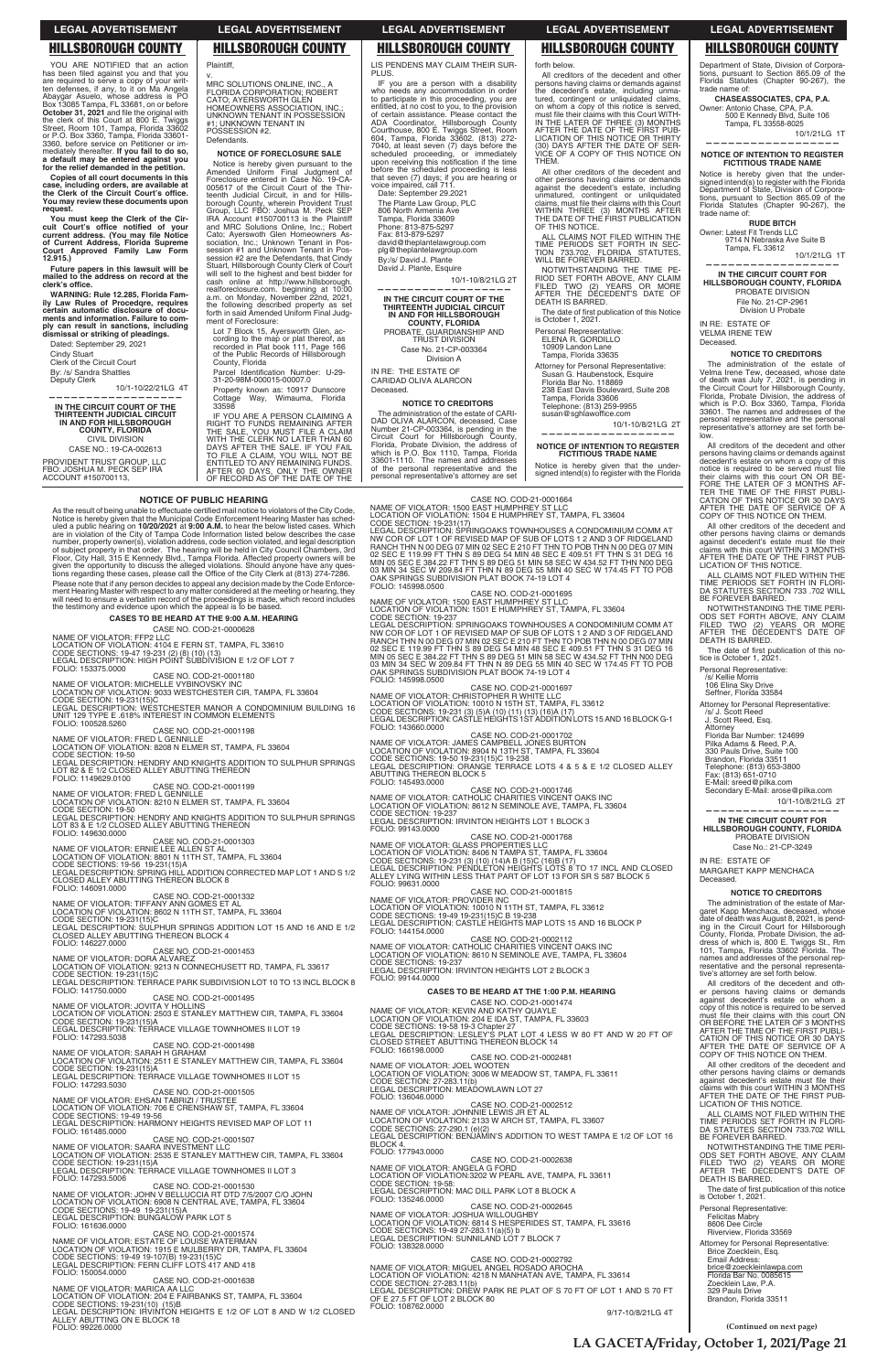**Page 22/LA GACETA/Friday, October 1, 2021**

**(Continued on next page)**

**—————————————————— IN THE CIRCUIT COURT IN AND FOR HILLSBOROUGH COUNTY, FLORIDA** PROBATE DIVISION CASE NO. 21-CP-3256 DIVISION: A Florida Bar #308447

IN RE: ESTATE OF SIMPROSO BRYAN COLE,

Deceased.

**NOTICE TO CREDITORS** The administration of the estate of SIM-PROSO BRYAN COLE, deceased, Case Number 21-CP-3256, is pending in the Circuit Court for Hillsborough County, Florida, Probate Division, the address of<br>which is P. O. Box 1110, Tampa, Florida 33601. The name and address of the personal representative and the personal representative's attorney are set forth below. All creditors of decedent and other

persons, who have claims or demands<br>against decedent's estate, including<br>unmatured, contingent or unliquidated<br>claims, and who have been served a<br>copy of this notice, must file their claims<br>with this Court WITHIN THE LATER

TICE OR THIRTY (30) DAYS AFTER THE<br>DATE OF SERVICE OF A COPY OF THIS

All other creditors of decedent and other persons who have claims or demands against decedent's estate, including unmatured, contingent or unliquidated claims,<br>must file their claims with this Court WITH-<br>IN THREE MONTHS AFTER THE DATE<br>OF THE FIRST PUBLICATION OF THIS

ALL CLAIMS NOT SO FILED WILL BE<br>FOREVER BARRED. NOTWITHSTANDING THE TIME PERI-ODS SET FORTH ABOVE, ANY CLAIM<br>FILED TWO (2) YEARS OR MORE AF-<br>TER DECEDENT'S DATE OF DEATH IS

The date of the first publication of this

10/1-10/8/21LG 2T

**—————————————————— IN THE CIRCUIT COURT IN AND FOR HILLSBOROUGH COUNTY, FLORIDA** PROBATE DIVISION CASE NO. 21-CP-3296 DIVISION: A Florida Bar #898791

**NOTICE TO CREDITORS** The administration of the estate of ROB-ERT TITUS, JR., a/k/a ROBERT JOHN<br>TITUS, JR., a/k/a ROBERT JOHN TITUS,<br>deceased, Case Number 21-CP-3296, is

NOTICE ON THEM.

pending in the Circuit Court for Hillsbor-<br>ough County, Florida, Probate Division,<br>the address of which is P.O. Box 1110, Tampa, Florida, 33601. The name and address of the personal representative and the personal representative's attorney are

NOTICE.

BARRED.

THE DATE OF THE FIRST PUBLICA-TION OF THIS NOTICE. ALL CLAIMS NOT SO FILED WILL BE

NOTWITHSTANDING THE TIME PERI-ODS SET FORTH ABOVE, ANY CLAIM<br>FILED TWO (2) YEARS OR MORE AF-<br>TER DECEDENT'S DATE OF DEATH IS

THIS NOTICE ON THEM.

Notice is October 1, 2021. Personal Representative: LORRIE RHODEN 785 Circlewood Drive Aurora, OH 44202

Attorney for Personal Representative: WILLIAM R. MUMBAUER, ESQUIRE<br>WILLIAM R. MUMBAUER, P.A. Email: wrmumbauer@aol.com 205 N. Parsons Avenue Brandon, FL 33510 813/685-3133

The date of the first publication of this Notice is October 1, 2021. Personal Representative: DEBBIE RIVERA 5 Bark Lane Levittown, NY 11756 Attorney for Personal Representative: Dawn M. Chapman, Esq.<br>LEGACY LAW OF FLORIDA, P.A. Email: info@legacylawoffl.com<br>Secondary Email: dawn@legacylawoffl.com 205 N. Parsons Avenue Brandon, FL 33510 813/643-1885 -10/1-10/8/21LG 2T **—————————————————— IN THE CIRCUIT COURT FOR HILLSBOROUGH COUNTY, FLORIDA**  PROBATE DIVISION File No.: 21-CP-002557 Division: U IN RE: ESTATE OF ANDREW JOHN SARANKO, Deceased.

IN RE: ESTATE OF

ROBERT TITUS, JR., a/k/a ROBERT JOHN TITUS, JR., a/k/a ROBERT JOHN TITUS,

Deceased.

set forth below.

All creditors of decedent and other persons, who have claims or demands against decedent's estate, including

unmatured, contingent or unliquidated<br>claims, and who have been served a<br>copy of this notice, must file their claims<br>with this Court WITHIN THE LATER OF<br>THREE MONTHS AFTER THE DATE<br>OF THE FIRST PUBLICATION OF THIS<br>NOTICE O

ALL CLAIMS NOT FILED WITHIN THE TIME PERIODS SET FORTH IN FLORI-<br>DA STATUTES SECTION 733.702 WILL BE FOREVER BARRED.

NOTWITHSTANDING THE TIME NOTWITHSTANDING THE TIME PERI-<br>ODS SET FORTH ABOVE, ANY CLAIM<br>FILED TWO (2) YEARS OR MORE<br>AFTER THE DECEDENT'S DATE OF<br>DEATH IS BARRED.

The date of first publication of this notice is October 1, 2021.

All other creditors of decedent and other

persons who have claims or demands<br>against decedent's estate, including<br>unmatured, contingent or unliquidated<br>claims, must file their claims with this<br>Court WITHIN THREE MONTHS AFTER

Eileen D. Jacobs, Esq.<br>Florida Bar # 305170<br>P.O. Box 14953 Clearwater, Florida 33766-4953<br>Telephone: (813) 877-9600 edjacobs@att.net

10/1-10/8/21LG 2T **——————————————————**

FOREVER BARRED.

BARRED.

All creditors of the decedent and other<br>persons having claims or demands against<br>decedent's estate on whom a copy of this<br>notice is required to be served must file<br>their claims with this court WITHIN THE<br>LATER OF 3 MONTHS TICE ON THEM.

All other creditors of the decedent and other persons having claims or demands against decedent's estate, must file their<br>claims with this court WITHIN 3 MONTHS<br>AFTER THE DATE OF THE FIRST PUBLI-<br>CATION OF THIS NOTICE.

ALL CLAIMS NOT FILED WITHIN THE TIME PERIODS SET FORTH IN SECTION<br>733.702 OF THE FLORIDA PROBATE<br>CODE WILL BE FOREVER BARRED.

NOTWITHSTANDING THE TIME PERI-ODS SET FORTH ABOVE, ANY CLAIM<br>FILED TWO (2) YEARS OR MORE AFTER<br>THE DECEDENT'S DATE OF DEATH IS **BARRED** 

Personal Representative: /s/ Kimberly Ann Burns<br>KIMBERLY ANN BURNS 2109 E. Lumsden Road<br>Valrico, Florida 33594

### **NOTICE TO CREDITORS**

The administration of the estate of Sha-na-Kay Monique Smith, deceased, whose date of death was September 5, 2021, is pending in the Circuit Court for Hillsbor-ough County, Florida, Probate Division, the address of which is Post Office Box<br>3360, Tampa, Florida 33601-3360. The<br>names and addresses of the personal rep-

The administration of the estate of ANDREW JOHN SARANKO, deceased, whose date of death was June 13, 2021 and whose social security number is xxxxx-7008 is pending in the Circuit Court for<br>Hillsborough County, Florida, Probate Di-<br>vision, the address of which is 800 East Twiggs Street, Tampa, FL 33602. The names and addresses of the personal rep-

**—————————————————— IN THE CIRCUIT COURT FOR HILLSBOROUGH COUNTY, FLORIDA** PROBATE DIVISION File No. 21-CP-003355

Division: A

IN RE: ESTATE OF CLAUDE S. DONAWAY JR., a/k/a CLAUDE DONAWAY, Deceased.

### **NOTICE TO CREDITORS**

ALL CLAIMS NOT FILED WITHIN THE TIME PERIODS SET FORTH IN FLORIDA<br>STATUTES SECTION 733.702 WILL BE FOREVER BARRED.

NOTWITHSTANDING THE TIME PERI-<br>ODS SET FORTH ABOVE, ANY CLAIM<br>FILED TWO (2) YEARS OR MORE<br>AFTER THE DECEDENT'S DATE OF DEATH IS BARRED.

The date of first publication of this notice<br>is October 1, 2021.

The administration of the estate of CLAUDE S. DONAWAY JR., also known<br>as CLAUDE DONAWAY, whose date of<br>death was November 4, 2020, is pending in the Circuit Court for Hillsborough County, Florida, Probate Division, the address of which is Clerk of Circuit Court, Hillsborough County Courthouse, 800 East Twiggs Street, Tampa, Florida 33602. The name and address of the personal representative and the personal representa-tive's attorney are set forth below.

> 10/1-10/8/21LG 2T **——————————————————**

File No.: 21-CP-003246 Division: W

All creditors of the decedent and other persons having claims or demands<br>against decedent's estate on whom a<br>copy of this notice is required to be served<br>must file their claims with this court ON OR BEFORE THE LATER OF 3 MONTHS AFTER THE TIME OF THE FIRST PUBLI-CATION OF THIS NOTICE OR 30 DAYS AFTER THE DATE OF SERVICE OF A COPY OF THIS NOTICE ON THEM.

> All other creditors of the decedent and other persons having claims or demands against decedent's estate must file their claims with this court WITHIN 3 MONTHS<br>AFTER THE DATE OF THE FIRST PUBLI-<br>CATION OF THIS NOTICE.

> ALL CLAIMS NOT SO FILED WITHIN THE TIME PERIODS SET FORTH IN<br>SECTION 733.702 OF THE FLORIDA<br>PROBATE CODE WILL BE FOREVER **BARRED**

All other creditors of the decedent and other persons having claims or demands against decedent's estate must file their<br>claims with this court WITHIN 3 MONTHS<br>AFTER THE DATE OF THE FIRST PUB-LICATION OF THIS NOTICE.

> NOTWITHSTANDING THE TIME PERI-ODS SET FORTH ABOVE, ANY CLAIM<br>FILED TWO (2) YEARS OR MORE AFTER<br>THE DECEDENT'S DATE OF DEATH IS BARRED.

The date of first publication of this Notice is October 1, 2021.

303 N Warnell Street<br>Plant City, FL 33563 Attorney for Personal Representative:

Telephone: (813) 752-6133 Florida Bar Number: 857335 Attorney for Petitioner

10/1-10/8/21LG 2T **—————————————————— IN THE CIRCUIT COURT FOR**

**LSBOROUGH COUNTY, FL** 

## PROBATE DIVISION File No. 21-CP-003294

Personal Representative: Mary Donaway 7817 N. Albany Avenue Tampa. Florida 33604

Attorney for Personal Representative:

**IN THE CIRCUIT COURT FOR HILLSBOROUGH COUNTY, FLORIDA** PROBATE DIVISION

File No.: 21-CP-003087 Division: A

IN RE: ESTATE OF JAMES ARNOLD TAYLOR Deceased.

### **NOTICE TO CREDITORS**

The administration of the estate of JAMES ARNOLD TAYLOR, deceased, whose date of death was July 1, 2021; is pending in the Circuit Court for Hillsbor-<br>ough County, Florida, Probate Division;<br>File Number 21-CP-003087; the mailing<br>address of which, P.O. Box 1110, Tampa,<br>Florida 33610. The names and addresses<br>of the personal repres personal representative's attorney are set forth below.

RIOD SET FORTH ABOVE, ANY CLAIM<br>FILED TWO (2) YEARS OR MORE<br>AFTER THE DECEDENT'S DATE OF DEATH IS BARRED.

The date of first publication of this notice<br>is October 1, 2021.

Personal Representative: Artemisa D. Hernandez Enriquez 1313 W. Kirby Street<br>Tampa, FL 33604

amber.nicol@webercrabb.com <u>lisa.willis@webercrabb.com</u><br>Weber, Crabb & Wein, P.A.

5453 Central Avenue,<br>St. Petersburg, Florida 33710<br>Telephone No.: (727) 828-9919

Facsimile: (727) 828-9924 10/1-10/8/21LG 2T **——————————————————**

NOTWITHSTANDING THE TIME PER-IOD SET FORTH ABOVE, ANY CLAIM<br>FILED TWO (2) YEARS OR MORE<br>AFTER THE DECEDENT'S DATE OF DEATH IS BARRED.

The date of first publication of this notice is: October 1, 2021.

Personal Representative: SHAWN RICHTER<br>3409 Pine Top Drive<br>Valrico, FL 33594

THE DATE OF FIRST PUBLICATION OF THIS NOTICE IS: OCTOBER 1, 2021.

10/1-10/8/21LG 2T **——————————————————**

Attorney for Personal Representative: /s/ Marla E. Chaverany, Esq. MARLA E. CHAVERNAY, ESQ. Law Office of George R. Brezina, Jr., P.A.<br>1218 Oakfield Drive Brandon, Florida 33511<br>Ph: (813) 870-0500 Fax: (813) 873-0500<br>Email: marla.grblaw@verizon.net Florida Bar No: 143138

10/1-10/8/21LG 2T

BILAL TOWING gives Notice of Foreclosure of Lien and intent to sell these vehicles on 10/19/2021, 10:30 am at 3744 N 40th<br>St Tampa, FL 33610, pursuant to subsec-<br>tion 713.78 of the Florida Statutes. BILAL TOWING reserves the right to accept or reject any and/or all bids. 1FTRX17L6WNA26641 1998 FORD 1JJV532U8VL417226 1997 WANCO, INC 2G2WS522441201849 2004 PONTIAC 3N1AB7APXJY329902 2018 NISSAN

# **IN THE CIRCUIT COURT OF THE THIRTEENTH JUDICIAL CIRCUIT IN AND FOR HILLSBOROUGH COUNTY, FLORIDA** FAMILY LAW DIVISION

**J.N.P. (DOB: 2005) Minor Child.** 

**——————————————————**

**IN THE CIRCUIT COURT FOR HILLSBOROUGH COUNTY, FLORIDA** PROBATE DIVISION File No. 21-CP-003432 Division A

**YOU ARE HEREBY NOTIFIED** that an action for Temporary Custody of Minor<br>Child by Extended Family has been filed<br>against you by Kena McDaniels Harris,<br>and you are required to serve a copy of<br>your written defenses, if any, to it, on the<br>Attorney, whose name

IN RE: ESTATE OF SHANA-KAY MONIQUE SMITH, Deceased.

### **NOTICE TO CREDITORS**

Laura Ankenbruck, Esquire Fla. Bar No. 0966400<br>,Bay Area Legal Services, Inc.<br>1302 N. 19th Street, Suite 400 Tampa, Florida 33603-3336,<br>(813) 232-1222, ext. 138

and file the original with the Clerk of<br>the above-styled Court on or before<br>00/25/2021; otherwise judgment may be<br>entered against you for the relief demand-<br>ed in the Petition.

You must keep the Clerk of the Circuit Court's office notified of your current address. Florida Supreme Court<br>Aress, Florida Supreme Court Approved<br>Family Law Form 12.912.) Future papers<br>in this lawsuit will be mailed to the address on record at the clerk's office. WARNING: Rule 12.285, Florida Family

# resentative and the personal representa-tive's attorney are set forth below.

All creditors of the decedent and other persons having claims or demands against decedent's estate on whom a copy of this notice is required to be served must file their claims with this court ON OR BEFORE THE LATER OF 3 MONTHS AFTER THE TIME OF THE FIRST PUBLI-CATION OF THIS NOTICE OR 30 DAYS AFTER THE DATE OF SERVICE OF A COPY OF THIS NOTICE ON THEM.

needs any accommodation in order to par-ticipate in this proceeding you are entitled at no cost to you, to the provision of certain assistance. Please contact the court administrator's A.D.A. Coordinator (813) 272-7040,<br>800 E. Twiggs St., Room 600, Tampa, FL<br>33602, within 7 working day before your<br>scheduled court appearance, or immediately<br>upon receiving

All other creditors of the decedent and other persons having claims or demands against decedent's estate must file their<br>claims with this court WITHIN 3 MONTHS<br>AFTER THE DATE OF THE FIRST PUB-LICATION OF THIS NOTICE.

> 10/1-10/22/21LG 4T **——————————————————**

BLACKSTONE AT BAY PARK HOME-<br>OWNERS' ASSOCIATION, INC., Plaintiff,

BELINDA L. YOUNG, A SINGLE **WOMAN** Defendant.

Notice is hereby given, pursuant to Final Judgment of Foreclosure for Plaintiff en-tered in this cause by the County Court of Hillsborough County, Florida, The Clerk of the Court will sell the properly situated in Hillsborough County, Florida described as:

Personal Representative: /s/ Garey Alexander Smith<br>Garey Alexander Smith<br>5415 NW 50th Court Coconut Creek, FL 33073

> Any persons claiming an interest in the surplus from the sale, if any, other than the property owner as of the date of the lis pendens must file a claim within 60 days

Attorney for Personal Representative: /s/ Richard F. Wheeler<br>Richard F. Wheeler, Attorney Florida Bar Number: 285684<br>Berg & Wheeler, P.A.<br>217 East Robertson Street Brandon, FL 33511<br>Telephone: (813) 685-0050<br>Fax: (813) 685-0369 E-Mail: bergwheeler@verizon.net Secondary E-Mail:

bbuchanan.bergwheeler@verizon.net

Dated this September 27, 2021. /s/Gregory Grossman

**IN THE CIRCUIT COURT FOR HILLSBOROUGH COUNTY, FLORIDA**  PROBATE DIVISION

IN RE: ESTATE OF LELAND FELTON WILLIAMS, Deceased.

# **NOTICE TO CREDITORS**

The administration of the estate of LE- LAND FELTON WILLIAMS, deceased, whose date of death was July 31, 2021 and whose social security number is xxx-<br>xx-8103 is pending in the Circuit Court for Hillsborough County, Florida, Probate Division, the address of which is 800 East Twiggs Street, Tampa, FL 33602. The names and addresses of the personal representative and the personal representatives' attorney are set forth below.

All creditors of the decedent and other persons having claims or demands against decedent's estate on whom a copy of this<br>notice is required to be served must file<br>their claims with this court WITHIN THE<br>LATER OF 3 MONTHS AFTER THE TIME OF THE FIRST PUBLICATION OF THIS NOTICE OR 30 DAYS AFTER THE DATE OF SERVICE OF A COPY OF THIS NO-TICE ON THEM.

> NOTWITHSTANDING THE TIME PERI-ODS SET FORTH ABOVE, ANY CLAIM<br>FILED TWO (2) YEARS OR MORE AF-<br>TER DECEDENT'S DATE OF DEATH IS BARRED.

The date of the first publication of this Notice is October 1, 2021.

Attorney for Personal Representative:<br>WILLIAM R. MUMBAUER, ESQUIRE<br>WILLIAM R. MUMBAUER, P.A. Email: wrmumbauer@aol.com 205 N. Parsons Avenue Brandon, FL 33510 813/685-3133

Personal Representative: Richard Read Peaslee

Daniel M. Coton, Esquire TRINKLE, REDMAN, P.A. 121 North Collins Street Plant City, Florida 33563

IN RE: ESTATE OF BRIAN SCOTT NEAL, JR. Deceased.

### **NOTICE TO CREDITORS**

The administration of the estate of BRI-AN SCOTT NEAL, JR., deceased, whose date of death was April 12, 2021, is pending in the Circuit Court for Hillsborough<br>County, Florida, Probate Division, the ad-<br>dress of which is P.O. Box 1110, Tampa, FL 33601. The names and addresses of the personal representative and person-al representative's attorney are set forth below.

All creditors of the decedent and oth-er persons having claims or demands against decedent's estate, on whom a copy of this notice is required to be served,<br>must\_file\_their\_claims\_with\_this\_court\_ON<br>OR BEFORE THE LATER OF 3 MONTHS AFTER THE TIME OF THE FIRST PUBLI-CATION OF THIS NOTICE OR 30 DAYS AFTER THE DATE OF SERVICE OF A COPY OF THIS NOTICE ON THEM.

All other creditors of the decedent and<br>other persons having claims or demands<br>against decedent's estate must file their claims with this court WITHIN 3 MONTHS<br>AFTER THE DATE OF THE FIRST PUB-<br>LICATION OF THIS NOTICE.

ALL CLAIMS NOT FILED WITHIN THE TIME PERIODS SET FORTH IN THE<br>FLORIDA STATUTES SECTION 733.702<br>WILL BE FOREVER BARRED.

NOTWITHSTANDING THE TIME PE-

Attorney for Personal Representative: Amber L. Nicol, Esq. FBN: 1028018

**IN THE CIRCUIT COURT FOR HILLSBOROUGH COUNTY, FLORIDA** PROBATE DIVISION File No. 2021-CP-002267

Division Probate

IN RE: ESTATE OF KENNETH N. RICHTER, Deceased.

# **NOTICE TO CREDITORS**

The administration of the estate of KEN-NETH N. RICHTER, deceased, whose date of death was April 25, 2021; File Number 2021-CP-002267, is pending in the Circuit Court for Hillsborough County, Florida, Probate Division, the address of which is 800 E Twiggs Street, Tampa, FL 33602. The names and addresses of the al representative's attorney are set forth below.

All creditors of the decedent and other persons having claims or demands against decedent's estate, on whom a copy of this notice is required to be served, must file their claims with this court WITHIN THE<br>LATER OF 3 MONTHS AFTER THE TIME<br>OF THE FIRST PUBLICATION OF THIS NOTICE OR 30 DAYS AFTER THE DATE OF SERVICE OF A COPY OF THIS NO-TICE ON THEM.

All other creditors of the decedent and other persons having claims or demands<br>against decedent's estate must file their<br>claims with this court WITHIN 3 MONTHS<br>AFTER THE DATE OF THE FIRST PUB-LICATION OF THIS NOTICE.

ALL CLAIMS NOT FILED WITHIN THE TIME PERIODS SET FORTH IN SECTION 733.702 OF THE FLORIDA PROBATE CODE WILL BE FOREVER BARRED.

Attorney for Personal Representative: Chris M. Vorbeck Email: vorblaw@aol.com Florida Bar No. 997201 The Law Office of Chris M. Vorbeck 4470 Northgate Court Sarasota, FL 34234-2121

Telephone: (941) 921-3124

# **NOTICE OF PUBLIC SALE**

WDBUF65J53A201913 2003 MERCEDES-BENZ 10/1/21LG 1T **——————————————————**

CASE NO.: 21-DR-005808 DIVISION: C **IN RE: THE INTEREST OF** 

**Petitioner: Kena McDaniels Harris**

# **AMENDED NOTICE OF ACTION BY PUBLICATION BY LA GACETA NEWSPAPER**

# **TO: Aubrey Alvincent Pierce**  whose last known addresses are:<br>11001 Springbridge Dr., Tampa FL 33624 3005 Arrow Street, Tampa, FL 33605 and whose present address is: Unknown

Copies of all court documents in this case, including orders, are available at the<br>Clerk of the Circuit Court's office. You may review these documents upon request.

# Law Rules of Procedure, require certain automatic disclosure of documents and information. Failure to comply can result in

10/1-10/8/21LG 2T

sanctions, including dismissal or striking of pleadings. NOTICE TO PERSONS WITH DISABILITIES If you are a person with a disability who

**WITNESS** my hand and the seal of said Court on September 23, 2021. CINDY STUART

CLERK OF THE CIRCUIT COURT By: s/ Sherika Virgil Deputy Clerk

**IN THE COUNTY COURT IN AND FOR HILLSBOROUGH COUNTY, FLORIDA** CIVIL DIVISION

CASE NO.: 2021-CC-049654

### vs.

### **NOTICE OF SALE**

Lot 3, Block C, BLACKSTONE AT BAY PARK, according to the Plat<br>thereof, recorded in Plat Book 105,<br>Page(s) 124 through 127, inclusive, of the Public Records of Hillsborough County, Florida

and commonly known as: 306 Crichton Street, Ruskin, FL 33570; including the building, appurtenances, and fixtures<br>located therein, to the highest and best<br>bidder, for cash, **at the George E. Edgecomb Courthouse**, on 10/22/2021.

after the sale.

If you are a person with a disability who needs any accommodation in order to participate in this proceeding, you are en-titled, at no cost to you, to the provision of certain assistance. Please contact the

ADA Coordinator, Hillsborough County<br>Courthouse, 800 E. Twiggs St., Room<br>604, Tampa, Florida 33602, (813) 272-

7040, at least 7 days before your sched-<br>uled court appearance, or immediately<br>upon receiving this notification if the time<br>before the scheduled appearance is less<br>than 7 days; if you are hearing or voice<br>impaired, call 71

For the Firm

NATHAN A. FRAZIER, Esq., For the Firm *Attorney for Plaintiff*

202 S. Rome Ave., Suite 125 Tampa, FL 33606 pleadings@frazierbowles.com

45115.60

**—————————————————— IN THE CIRCUIT COURT IN AND FOR HILLSBOROUGH COUNTY, FLORIDA** PROBATE DIVISION CASE NO. 21-CP-3171 DIVISION: A Florida Bar #308447

IN RE: ESTATE OF MARY LOU HAY, Deceased.

**NOTICE TO CREDITORS** The administration of the estate of MARY LOU HAY, deceased, Case Number 21-CP-3171, is pending in the Circuit Court for Hillsborough County, Florida,<br>Probate Division, the address of which is<br>P. O. Box 1110, Tampa, Florida 33601. The name and address of the personal representative and the personal representative's attorney are set forth below. All creditors of decedent and other

10/1-10/8/21LG 2T

GREGORY S. GROSSMAN, Esq.,

persons, who have claims or demands against decedent's estate, including unmatured, contingent or unliquidated claims, and who have been served a copy of this notice, must file their claims<br>with this Court WITHIN THE LATER OF<br>THREE MONTHS AFTER THE DATE OF<br>THE FIRST PUBLICATION OF THIS NO-TICE OR THIRTY (30) DAYS AFTER THE<br>DATE OF SERVICE OF A COPY OF THIS NOTICE ON THEM.

All other creditors of decedent and other persons who have claims or demands against decedent's estate, including unmatured, contingent or unliquidated claims,<br>must file their claims with this Court WITH-<br>IN THREE MONTHS AFTER THE DATE OF THE FIRST PUBLICATION OF THIS NOTICE.

ALL CLAIMS NOT SO FILED WILL BE<br>FOREVER BARRED.

Personal Representative: PETER J. ZIELINSKI 3203 Straight Road Fredonia, NY 14063

# **LEGAL ADVERTISEMENT LEGAL ADVERTISEMENT LEGAL ADVERTISEMENT LEGAL ADVERTISEMENT LEGAL ADVERTISEMENT**

# **HILLSBOROUGH COUNTY HILLSBOROUGH COUNTY HILLSBOROUGH COUNTY HILLSBOROUGH COUNTY HILLSBOROUGH COUNTY**

Telephone: (813) 501-5071 10/1-10/8/21LG 2T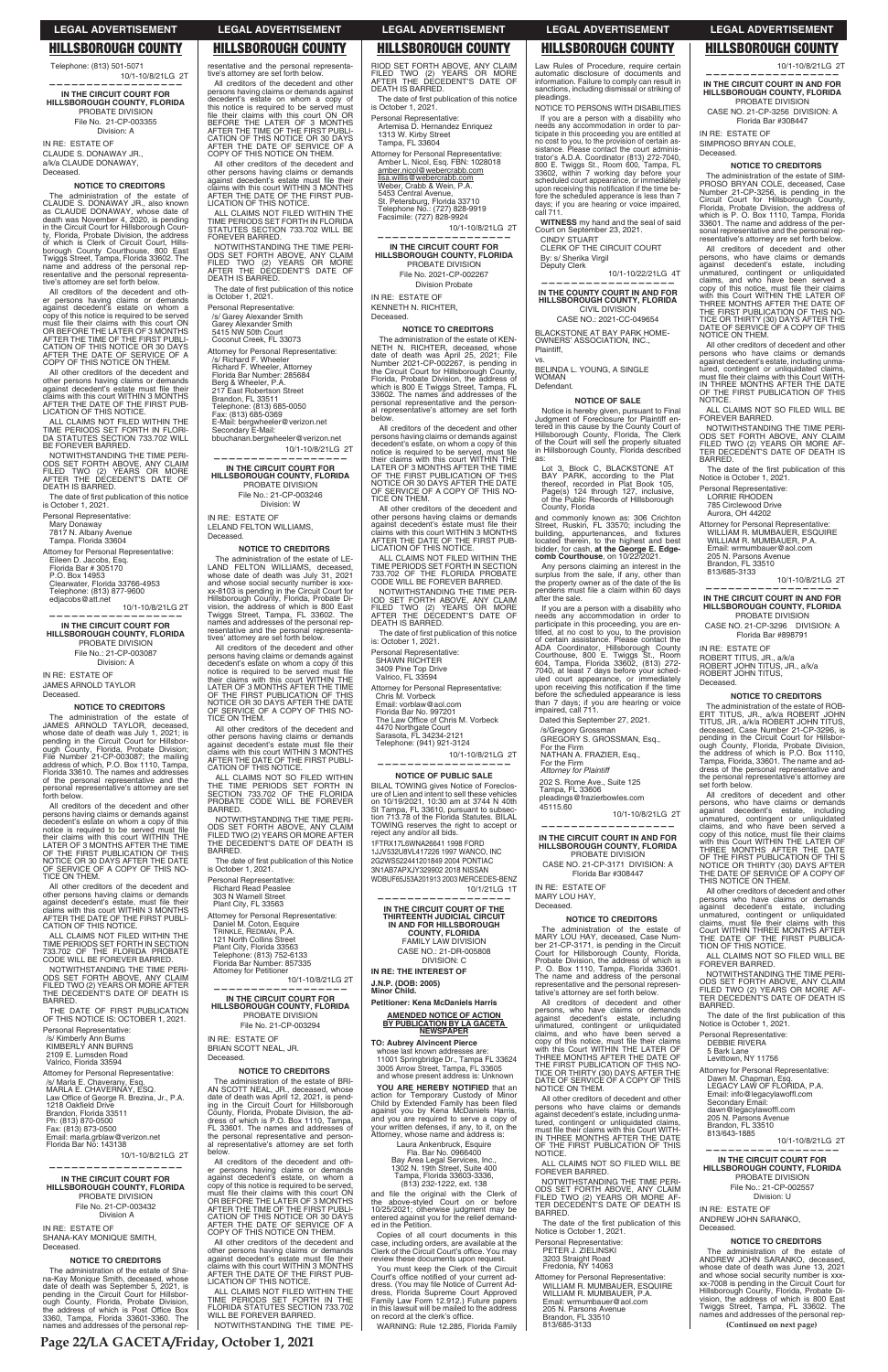# **LEGAL ADVERTISEMENT**

# **HILLSBOROUGH COUNTY**

resentative and the personal representa tives' attorney are set forth below.

All creditors of the decedent and other persons having claims or demands against<br>decedent's estate on whom a copy of this notice is required to be served must file their claims with this court WITHIN THE<br>LATER OF 3 MONTHS AFTER THE TIME OF THE FIRST PUBLICATION OF THIS NOTICE OR 30 DAYS AFTER THE DATE<br>OF SERVICE OF A COPY OF THIS NO-TICE ON THEM.

All other creditors of the decedent and other persons having claims or demands<br>against decedent's estate must file their claims with this court WITHIN 3 MONTHS<br>AFTER THE DATE OF THE FIRST PUBLI-CATION OF THIS NOTICE.

ALL CLAIMS NOT SO FILED WITHIN THE TIME PERIODS SET FORTH IN<br>SECTION 733.702 OF THE FLORIDA<br>PROBATE CODE WILL BE FOREVER BARRED.

NOTWITHSTANDING THE TIME PERI-ODS SET FORTH ABOVE, ANY CLAIM<br>FILED TWO (2) YEARS OR MORE AFTER THE DECEDENT'S DATE OF DEATH IS **BARRED** 

The date of first publication of this Notice<br>is October 1, 2021. Personal Representative:

**PATRICIA ANNE HART SARANKO<br>1401 W Keysville Road<br>Plant City, Florida 33567** 

Attorney for Personal Representative: Daniel M. Coton, Esquire<br>TRINKLE, REDMAN, P.A.<br>121 North Collins Street Plant City, Florida 33563 Telephone: (813) 752-6133<br>Florida Bar Number: 857335 **Attorney for Petitioner** 

10/1-10/8/21LG 2T

IN THE CIRCUIT COURT OF THE<br>THIRTEENTH JUDICIAL CIRCUIT<br>IN AND FOR HILLSBOROUGH COUNTY, FLORIDA **PROBATE DIVISION** CASE NO.: 21-CP-001095 DIVISION: "A"

IN RE: THE ESTATE OF: MARGARET F. HAMILTON, Deceased.

### **NOTICE OF ADMINISTRATION** (Testate)

The administration of the estate of MARGARET F. HAMILTON, deceased,<br>File Number: 21-CP-001095, is pending<br>in the Probate Division of the Circuit Court of the Thirteenth Judicial Circuit in and for of the interesting bounds Circuit in ainto the Circuit Court's address is Post Office<br>of Circuit Court's address is Post Office<br>and addresses of the Personal Representative<br>and addresses of the Personal Representative's attorney are set forth below

ALL INTERESTED PERSONS ARE NO-TIFIED THAT:

Any and all interested persons upon<br>whom this notice is served who have objections that challenge the validity of the<br>Will, if any, the qualifications of the Per-<br>sonal Representative, venue or jurisdiction of this Court are required to file their Follow the Figure of the Figure 10 meter that the LATER OF THREE (3) MONTHS AFTER<br>THE DATE OF THE FIRST (1st) PUBLI-<br>CATION OF THIS NOTICE OR THIRTY<br>(30) DAYS AFTER THE DATE OF SER-<br>YICE OF A COPY OF THIS NOTICE ON THFM.

All creditors of the Decedent and other<br>persons having claims or demands against Decedent's estate on whom a copy of this<br>Notice is served within three (3) months<br>after the date of the first (1st) publication of this Notice must file their claims with this<br>Court WITHIN THE LATER OF THREE COUNTINUES THE LATER OF THELE<br>
(3) MONTHS AFTER THE DATE OF THE<br>
FIRST (1st) PUBLICATION OF THIS NO-<br>
TICE OR THIRTY (30) DAYS AFTER THE<br>
DATE OF SERVICE OF A COPY OF THIS NOTICE ON THEM.

All other creditors of the Decedent All other Gregory of the Decedent<br>and persons having claims or demands<br>against the Decedent's estate must<br>file their claims with this court WITHIN<br>THEEE (3) MONTHS AFTER THE DATE<br>OF THE FIRST (1st) PUBLICATION OF<br>THIS NOTI

That any and all interested person(s) on whom a copy of the notice of administration is served must file, on or before the date that is three (3) months after the date of service of a copy of the notice of<br>administration on that person, any objection that challenges the validity of the will,<br>the venue, or the jurisdiction. The three (3)<br>month time period may only be extended for estoppel based upon a misstatement<br>by the personal representative regarding<br>the time period within which an objection must be filed. The time period may not

# **LEGAL ADVERTISEMENT**

**HILLSBOROUGH COUNTY** 

Attorney for Personal Representative:<br>/s/ VANESSA A. CARR, ESQUIRE

Email: dkaycarrvc@yahoo.com

214 Apollo Beach Boulevard<br>
214 Apollo Beach, Florida 33572<br>
(813) 645-7557 Fax: (813) 645-0099<br>
FBN: 1015525

IN THE CIRCUIT COURT FOR

HILLSBOROUGH COUNTY, FLORIDA PROBATE DIVISION

File No. 21-CP-003323

Division A

**NOTICE TO CREDITORS** 

increased. whose date of<br>death was August 12, 2021, is pending in

the Circuit Court for Hillsborough County,<br>Florida, Probate Division, the address of

which is 800 Twiggs Street, Tampa, Florida 33602. The names and addresses of

the personal representative and the per-

sonal representative's attorney are set

All creditors of the decedent and oth

er persons having claims or demands<br>against decedent's estate on whom a

must file their claims with this court ON<br>OR BEFORE THE LATER OF 3 MONTHS

STER THE TIME OF THE FIRST PUBLICATION OF THIS NOTICE OR 30 DAYS<br>AFTER THE TIME OF THE FIRST PUBLI-<br>AFTER THE DATE OF SERVICE OF A

All other creditors of the decedent and

other persons having claims or demands

against decedent's estate must file their

against vector in sexual claims with this court WITHIN 3 MONTHS<br>AFTER THE DATE OF THE FIRST PUB-<br>LICATION OF THIS NOTICE.

TIME PERIODS SET FORTH IN FLORI-<br>DA STATUTES SECTION 733.702 WILL<br>BE FOREVER BARRED.

NOTWITHSTANDING THE TIME PERI-

NOT CONTROL AND CLAIM<br>FILED TWO (2) YEARS OR MORE<br>AFTER THE DECEDENT'S DATE OF

The date of first publication of this notice<br>is October 1, 2021.

Riverview, Florida 33569-7257

Jessica M. Cooper, Esquire

Florida Bar Number; Zaquire<br>Florida Bar Number: 795011<br>Cooper Estate Law, PLLC<br>4805 S. Himes Avenue

Tampa, Florida 33611<br>Tampa, Florida 33611<br>Telephone: (813) 831-3376

Attorney for Personal Representative:

E-Mail: jcooper@cooperestatelaw.com

IN THE THIRTEENTH CIRCUIT COURT

IN AND FOR HILLSBOROUGH COUNTY,<br>STATE OF FLORIDA

PROBATE DIVISION

FILE NO: 21-CP-003233

 $DIV: A$ 

**NOTICE TO CREDITORS** 

The administration of the estate of Paul Daniel Joslyn, deceased, whose date of<br>death was 4/17/2021, File Number 21-CP-<br>003233, is pending in the Circuit Court for

Substitution County, Florida, Probate Division, the address of which is P. O. Box<br>1110, Tampa, Florida 33601. The names

and addresses of the co-personal repre-

sentatives and the co-personal representatives' attorney are set forth below.

All creditors of the decedent and other

Am General and one of the decedent and one of the presons having claims or demands against<br>decedent's Estate on whom a copy of this<br>notice has been served must file their<br>claims with this court ON OR BEFORE<br>THE LATER OF 3

DATE OF THE FIRST PUBLICATION OF THIS NOTICE OR 30 DAYS AFTER THE

TIME OF SERVICE OF A COPY OF THIS

All other creditors of the decedent and

10/1-10/8/21LG 2T

DEATH IS BARRED.

10811 El Toro Dr.

IN RE: ESTATE OF

PAUL DANIEL JOSLYN

Amy Cullen

Personal Representative:

ALL CLAIMS NOT FILED WITHIN THE

COPY OF THIS NOTICE ON THEM.

copy of this notice is required to be served

administration of the estate of Dav

10/1-10/8/21LG 2T

is October 1, 2021.

Personal Representative:<br>/s/ DAVID S. HAMILTON<br>7 Elmcrest Circle

Ithaca, NY 14850

D. KAY CARR. P.A.

 $(315)$  416-8858

IN RE: ESTATE OF

DAVID N. ROUBOS

Deceased

forth below.

The date of first publication of this Notice

# **LEGAL ADVERTISEMENT HILLSBOROUGH COUNTY**

FILE NO: 21-CP-002904  $DIV.: A$ 

IN RE: ESTATE OF PATRICIA M. JONES A/K/A PATRICIA ANN JONES Deceased

### NOTICE TO CREDITORS (summary administration)

TO ALL PERSONS HAVING CLAIMS OR DEMANDS AGAINST THE ABOVE ESTATE:

You are hereby notified that an Order<br>of Summary Administration has been en-<br>tered in the estate of PATRICIA M. JONES A/K/A PATRICIA ANN JONES, deceased, File Number 21-CP-002904, by the Circuit<br>File Number 21-CP-002904, by the Circuit<br>Court for Hillsborough County, Florida,<br>Probate Division the address of which is<br>the decedent's date of death was 6/06/2021; that the total value of the estate is \$0.00 (approximate) and that the names and addresses of those to whom it has been assigned by such order are: BECKY B. JONES, 692 S.Mc Donald Bd.

McDonald, TN 37353

JIMMY JONES, 6439 Torrington Cr., Lakeland, FL 33811

MICHAEL W. JONES, 10410 N. Blvd., MIOITALL W. 60<br>Tampa, FL 33612

INTERESTED PERSONS ARE NOTI-FIED THAT:

All creditors of the estate of the decedent and persons having claims or demands<br>against the estate of the decedent other than those for whom provisions for full payment was made in the Order of Summary administration must file their claims<br>with this court WITHIN THE TIME PERI-WIND SET FORTH IN FLORIDA STAT-<br>UTES SECTION 733.702. ALL CLAIMS<br>AND DEMANDS NOT SO FILED WILL BE FOREVER BARRED. NOTWITHSTAND-<br>ING ANY OTHER APPLICABLE TIME<br>PERIOD, ANY CLAIM FILED TWO (2) YEARS OR MORE AFTER THE DECENTER THE SATE OF DEATH IS BARRED.

The date of first publication of this notice is October 1, 2021.

Petitioner:

/s/ Jimmy Jones Jimmy Jones<br>6439 Torrington Cr.<br>Lakeland, FL 33811

Attorney for Petitioner: /s/ Danielle Faller<br>Danielle Faller, Esg. Pamelle Tallet, Esq.<br>Florida Bar # 106324<br>HEMNESS FALLER ELDER LAW 309 N. Parsons Ave.

Brandon, FL 33510-4515<br>(813) 661-5297<br>(813) 689-8725 fax danielle@hemnesslaw.com

service@hemnesslaw.com 10/1-10/8/21LG 2T

IN THE CIRCUIT COURT OF THE<br>13TH JUDICIAL CIRCUIT IN AND FOR HILLSBOROUGH COUNTY, FLORIDA CASE NO. 21-CA-006430

U.S. BANK NATIONAL ASSOCIATION,<br>AS INDENTURE TRUSTEE, FOR THE<br>HOLDERS OF THE CIM TRUST 2021-NR1, MORTGAGEBACKED NOTES, SERÍES 2021-NR1, Plaintiff,

**VS** NELSON MARQUEZ: ET AL.. Defendants.

**NOTICE OF ACTION** 

To the following Defendant: MARIA DEL CARMEN MARQUEZ (LAST KNOWN ADDRESS - 1305<br>WINDSOR WAY, TAMPA, FL 33619) YOU ARE NOTIFIED that an action for

Foreclosure of Mortgage on the following described property:

SCILING PIPER, SCIENCE CONTRACT UNIT NO. 4, AS PER MAP OR PLAT<br>THEREOF AS RECORDED IN PLAT<br>BOOK 34 PAGE 81 OF THE PUB-<br>LIC RECORDS OF HILLSBOROUGH COUNTY, FLORIDA

a/k/a 1305 Windsor Way, Tampa, FL 33619

has been filed against you and you are required to serve a copy of your written defenses, if any, to it, upon Heller & Zion, LLP, Attorneys for Plaintiff, whose address is 1428 Brickell Avenue, Suite address is 1426 Brickell Avenue, Suite<br>600, Miami, FL 33131, Designated Email<br>Address: mail@hellerzion.com, on or before  $10/25/2021$  a date which is within  $\frac{1}{100}$  (30) days after the first publication of<br>this Notice in the LA GACETA and file the<br>original with the Clerk of this Court either before service on Plaintiff's attorney or im-<br>mediately thereafter, otherwise a default will be entered against you for the relief demanded in the complaint.

# **LEGAL ADVERTISEMENT HILLSBOROUGH COUNTY**

# **NOTICE OF ACTION FOR PUBLICATION**

Wife

To: Juan Ricardo de la Rosa Perez Last Known Residence: UNKNOWN **UNKNOWN Current Residence:** HM, Age 50 Description:

YOU ARE NOTIFIED that an action for a Petition for Dissolution of Marriage<br>without Dependent or Minor Children, has<br>been filed against you. You are required been line against your written defenses,<br>to serve a copy of your written defenses,<br>if any, to this action on Mary Greenwood<br>McDermott, Esq, of BRANDON FAMILY<br>LAW CENTER LLC, Petitioner's attomey,<br>whose address is 1038 E. B and file the original with the clerk of this<br>court at Hillsborough County Courthouse,<br>800 E. Twiggs Street, Tampa, Florida 33602, either before service on Petitioner's<br>attorney or immediately thereafter; otherwise a default will be entered against you for the relief demanded in the petition.

WARNING: Rule 12.285, Florida Family Law Rules of Procedure, requires certain<br>automatic disclosure of documents and information. Failure to comply can result in<br>sanctions, including dismissal or striking of pleadings.

DATED this 24th day of September, 2021.

Cindy Stuart<br>Clerk of the Circuit Court By: /s/ Marquita Jones Deputy Clerk

10/1-10/22/21LG 4T

IN THE CIRCUIT COURT FOR THE THIRTEENTH JUDICIAL CIRCUIT,<br>THIRTEENTH JUDICIAL CIRCUIT, **COUNTY, FLORIDA** File No. 29-2021-CP-003388<br>Division: PROBATE

In Re: Estate of IT NE. LSIATE OF<br>JOYCE ANN READY<br>AKA JOYCE A. READY<br>AKA JOYCE A. WELLS<br>AKA JOYCE READY<br>AKA JOY WELLS,

Deceased.

# **NOTICE TO CREDITORS**

The administration of the estate of Joyce Ann Ready aka Joyce A. Ready aka aka<br>Joyce A. Wells aka Joyce Ready aka Joy<br>Wells, deceased, whose date of death was August 24, 2021, is pending in the<br>Circuit Court for Hillsborough County,<br>Florida, address of which is P.O. Box 3360 Fampa, FL 33601, Probate Division, the<br>case number of which is File No. 29-2021-<br>CP-003388. The names and addresses of the petitioner and the petitioner's attorney<br>are set forth below.

All creditors of the decedent and other persons having claims or demands against persons namily damins of denaities against<br>decedent's estate on whom a copy of this<br>notice is required to be served must file<br>their claims with this court ON OR BE-<br>FORE THE LATER OF 3 MONTHS AFTER<br>THE TIME OF THE FIRST PU THE DATE OF SERVICE OF A COPY OF THIS NOTICE ON THEM.

All other creditors of the decedent and other persons having claims or demands against decedent's estate must file their<br>claims with this court WITHIN 3 MONTHS<br>AFTER THE DATE OF THE FIRST PUBLI-CATION OF THIS NOTICE.

ALL CLAIMS NOT FILED WITHIN THE<br>TIME PERIODS SET FORTH IN FLORIDA<br>STATUTES SECTION 733.702 WILL BE FOREVER BARRED.

NOTWITHSTANDING THE TIME PERI-ODS SET FORTH ABOVE, ANY CLAIM<br>FILED TWO (2) YEARS OR MORE AFTER

THE DECEDENT'S DATE OF DEATH IS BARRED.

The date of first publication of this notice<br>is October 1, 2021.

Personal Representative: /s/ Joseph Wells

Attorney for Petitioner: /s/ Jessica Lynn Silva, Esquire<br>Florida Bar Number: 1011110 Law Office of Jessica Lynn Silva, PLLC<br>1360 S. Patrick Drive, Suite 4<br>Satellite Beach, FL 32937 Telephone: (321) 474-2034<br>E-Mail: <u>jessica@jessicalynnlaw.com</u><br>Secondary E-Mail: jaclyn@jessicalynnlaw.com

10/1-10/8/21LG 2T

IN THE CIRCUIT COURT IN AND FOR HILLSBOROUGH COUNTY, FLORIDA<br>PROBATE DIVISION

# **LEGAL ADVERTISEMENT HILLSBOROUGH COUNTY**

FILED TWO (2) YEARS OR MORE AF-TER DECEDÈNT'S DATE OF DEATH IS **BARRED** 

The date of the first publication of this<br>Notice is September 24, 2021.

Personal Representative: Elsonial Representative.<br>KATHRYN E. ANDREWS<br>2003 W. Del Webb Boulevard Sun City Center, FL 33573

Attorney for Personal Representative: Dawn M. Chapman, Esq.<br>LEGACY LAW OF FLORIDA, P.A. Email: info@legacylawoffl.com Secondary Email: dawn@legacylawoffl.com<br>205 N. Parsons Avenue<br>Brandon, FL 33510 813/643-1885

9/24-10/1/21LG 2T

IN THE CIRCUIT COURT OF THE THIRTEENTH JUDICIAL CIRCUIT<br>THIRTEENTH JUDICIAL CIRCUIT<br>IN AND FOR HILLSBOROUGH **COUNTY, FLORIDA** PROBATE DIVISION Case No. 2021-CP-001916

IN RE: The Estate of

IRVING LEE WARD, Deceased.

# **NOTICE TO CREDITORS**

The administration of the estate of IR-The administration, deceased, whose<br>date of death was February 3, 2021, File<br>Number 2021-CP-001916, is pending in Number 2021-0-011916, is benong in<br>the Clerk of the Circuit Court, Hillsborough<br>County, Probate Division, the address of<br>which is 800 E. Twiggs Street, Tampa,<br>Fiorida. The names and address of the<br>petitioner and the petiti set forth below.

All creditors of the decedent and other persons having claims or demands against decedent's estate on whom a copy of this notice is served must file their claim with notice is served must file their claim with<br>this court WITHIN THE LATER OF THREE<br>MONTHS AFTER THE DATE OF THE<br>FIRST PUBLICATION OF THIS NOTICE<br>OR THIRTY DAYS AFTER THE DATE OF<br>SERVICE OF A COPY OF THIS NOTICE<br>ON THEM.

All other creditors of the decedent and other persons having claims or demands<br>against the decedent's estate must file<br>their claims with this court WITHIN THREE MONTHS AFTER THE DATE OF THE FIRST PUBLICATION OF THIS NOTICE. THE

ALL CLAIMS NOT SO FILED WILL BE FOREVER BARRED.

NOTWITHSTANDING THE TIME PE-NOT SET FORTH ABOVE, ANY CLAIM<br>FILED TWO (2) YEARS OR MORE<br>AFTER THE DECEDENT'S DATE OF DEATH IS BARRED.

The date of the first publication of this<br>notice is September 24, 2021.

Personal Representative ETHEL BELLAMY-WARD

c/o Yates & Taylor, P.A.<br>320 W. Kennedy Boulevard, Suite 600<br>Tampa, Florida 33606

Personal Representative's Attorney<br>ANN-ELIZA M. TAYLOR, Esquire Yates & Taylor, P.A. 320 W. Kennedy Boulevard, Suite 600 Tampa, Florida 33606<br>(813) 254-6516 Florida Bar No.: 70852

9/24-10/1/21LG 2T

IN THE COUNTY COURT OF THE THIRTEENTH JUDICIAL CIRCUIT<br>THIRTEENTH JUDICIAL CIRCUIT<br>IN AND FOR HILLSBOROUGH **COUNTY, FLORIDA** 

**CIVIL DIVISION** Case No. 20-CC-074991

BOYETTE CREEK HOMEOWNERS ASSOCIATION, INC., a Florida not-forprofit corporation, Plaintiff,

RUBY JOYCE MORRIS and WAYNE MCARTHUR MORRIS, a married couple and UNKNOWN TENANT Defendants.

### **NOTICE OF SALE PURSUANT TO CHAPTER 45**

**NOTICE IS HEREBY GIVEN pursuant** to a Final Judgment of foreclosure entered<br>in Case No. 20-CC-074991, of the County The Case No. 20-00-074991, of the United Circuit<br>in and for Hillsborough County, Florida,<br>wherein BOYETTE CREEK HOMEOWN-<br>ERS ASSOCIATION, INC. is Plaintiff, and<br>RUBY JOYCE MORRIS, are Defendants<br>MCARTHUR MORRIS, are Defend Western Ford the Hillsborough County Court<br>will sell to the highest bidder for cash on<br>November 12, 2021, in an online sale at www.hillsborough.realforeclose.com, be-<br>ginning at 10:00 a.m., the following prop-

CASE NO. 21-CP-3243 DIVISION: A

the persons who may be entitled to<br>exempt property under 732.402, Florida<br>Statutes, will be deemed to have waived their rights to claim that property as exempt property unless a petition for de-<br>termination of exempt property is filed by slich persons or on their behalf on or<br>before the later of the date that is four (4)<br>months after the date of service of a copy of the notice of administration on such perof the notice of administration on such per-<br>sons or the date that is forty (40) days after<br>the date of termination of any proceedings involving the construction, admission to<br>probate, or validity of the will or involving<br>any other matter affecting any part of the exempt property; and

that an election to take an elective share must be filed on or before the earlier date<br>that is six (6) months after the date of sersince of a copy of the notice of administration on a surviving spouse, an agent under<br>chapter 709, Florida Statutes, or a guardian of the property of the surviving spouse;<br>or the date that is two (2) years after the<br>decedent's death.

ALL CLAIMS, DEMANDS AND OBJECTIONS NOT SO FILED WILL BE FOR-**EVER BARRED.** 

other persons having claims or demands<br>against decedent's estate MUST FILE<br>THEIR CLAIMS WITH THIS COURT<br>WITHIN 3 MONTHS AFTER THE DATE OF THE FIRST PUBLICATION OF THIS NOTICE.

ALL CLAIMS NOT SO FILED WILL BE<br>FOREVER BARRED.

NOTWITHSTANDING THE TIME PE-RIOD SET FORTH ABOVE, ANY CLAIM<br>FILED TWO (2) YEARS OR MORE<br>AFTER THE DECEDENT'S DATE OF DEATH IS BARRED.

The date of first publication of this notice<br>is October 1, 2021.

Co-Personal Representatives:

/s/ Treva Noel Alofs<br>2140 Jaudon Rd. Dover, FL 33527

NOTICE ON THEM.

/s/ O'Calla Shay Joslyn 20 Groveland Ave., Apt. 102<br>Minneapolis, MN 55403

Attorney for Co-Personal Representatives: /s/ Danielle Faller<br>Danielle Faller, Esq.<br>Florida Bar # 106324 HEMNESS FALLER ELDER LAW 309 N. Parsons Ave.<br>Brandon, FL 33510-4515 (813) 661-5297<br>(813) 689-8725 fax danielle@hemnesslaw.com service@hemnesslaw.com

10/1-10/8/21LG 2T

IN THE THIRTEENTH CIRCUIT COURT IN AND FOR HILLSBOROUGH COUNTY,<br>STATE OF FLORIDA PROBATE DIVISION

If you are a person with a disability who needs an accommodation in order to access court facilities or participate in a court<br>proceeding, you are entitled, at no cost to you, to the provision of certain assistance.<br>To request such an accommodation, Figure school Administration within<br>2 working days of the date the service is<br>needed: Complete the Request for Accommodations Form and submit to 800<br>E. Twiggs Street, Room 604, Tampa, FL 33602

WITNESS my hand and the seal of this<br>Court this 22nd day of September, 2021. Cindy Stuart<br>Clerk of the Circuit Court By: s/ Jeffrey Duck As Deputy Clerk Heller & Zion, LLP 1428 Brickell Avenue, Suite 600 Miami, FL 33131

mail@hellerzion.com<br>Telephone: (305) 373-8001

12074.1459

10/1-10/8/21LG 2T

IN THE CIRCUIT COURT OF THE THIRTEENTH JUDICIAL CIRCUIT,<br>THIRTEENTH JUDICIAL CIRCUIT,<br>IN AND FOR HILLSBOROUGH **COUNTY, FLORIDA** Case No.: 2021-DR-7040 Division: E

IN RE THE MARRIAGE OF JUAN RICARDO DE LA ROSA PEREZ, Husband, and

RUTH LOPEZ,

Florida Bar #898791

### IN RE: ESTATE OF JOHN THEODORE ANDREWS, Deceased.

## **NOTICE TO CREDITORS**

The administration of the estate of JOHN<br>THEODORE ANDREWS, deceased,<br>Case Number 21-CP-3243, is pending in the Circuit Court for Hillsborough County,<br>Florida, Probate Division, the address of which is P. O. Box 1110, Tampa, Florida 33601. The name and address of the per-<br>sonal representative and the personal representative's attorney are set forth below.

All creditors of decedent and other persons, who have claims or demands<br>against decedent's estate, including<br>unmatured, contingent or unliquidated claims, and who have been served a<br>copy of this notice, must file their claims<br>with this Court WITHIN THE LATER OF THREE MONTHS AFTER THE DATE OF THE FIRST PUBLICATION OF THI S<br>NOTICE OR THIRTY (30) DAYS AFTER THE DATE OF SERVICE OF A COPY OF<br>THIS NOTICE ON THEM.

All other creditors of decedent and other persons who have claims or demands against decedent's estate, including<br>unmatured, contingent or unliquidated<br>claims, must file their claims with this Court WITHIN THREE MONTHS AFTER<br>THE DATE OF THE FIRST PUBLICATION OF THIS NOTICE.

ALL CLAIMS NOT SO FILED WILL BE FOREVER BARRED.

NOTWITHSTANDING THE TIME PERI-<br>ODS SET FORTH ABOVE, ANY CLAIM

erty as set forth in said Final Judgment. to wit:

Lot 72, Block A, Boyette Creek Phase<br>1, as per the map or plat thereof, as re-<br>corded in Plat Book 94, Page 31, of the Public Records of Hillsborough County Florida.

Property Address: 10417 Frog Pond Drive. Riverview. FL 33569-2715

DINE, HIGHWAY, FL 33569-2/13<br>
ANY PERSON CLAIMING AN INTER-<br>
EST IN THE SURPLUS FROM THE SALE<br>
IF ANY, OTHER THAN THE PROPERTY<br>
OWNER, AS OF THE DATE OF THE LIS<br>
PENDENS MUST FILE A CLAIM WITHIN<br>
60 DAYS AFTER THE SALE.

If you are a person with a disability who needs any accommodation in order to participate in this proceeding, you are entitled, at no cost to you, to the provision of certain assistance. Please contact the ADA Coordiator. Pillsborough County Courthouse,<br>Solo E. Twiggs Street, Room 604, Tampa,<br>Florida 33602, (813) 272-7040, at least 7<br>days before your scheduled court appear-<br>ance, or immediately upon receiving this<br>acce, or immediate notification if the time before the scheduled appearance is less than 7 days; if you are<br>hearing or voice impaired, call 711.

Dated: September 22, 2021

/s/ Scott B. Tankel Soott B. Tankel, Esq., FBN 118453<br>Scott B. Tankel, Esq., FBN 118453<br>PRIMARY E-MAIL:<br>pleadings@tankellawgroup.com TANKEL LAW GROUP 1022 Main Street, Suite D<br>Dunedin, FL 34698 727) 736-1901 FAX (727) 736-2305<br>ATTORNEY FOR PLAINTIFF

(Continued on next page)

LA GACETA/Friday, October 1, 2021/Page 23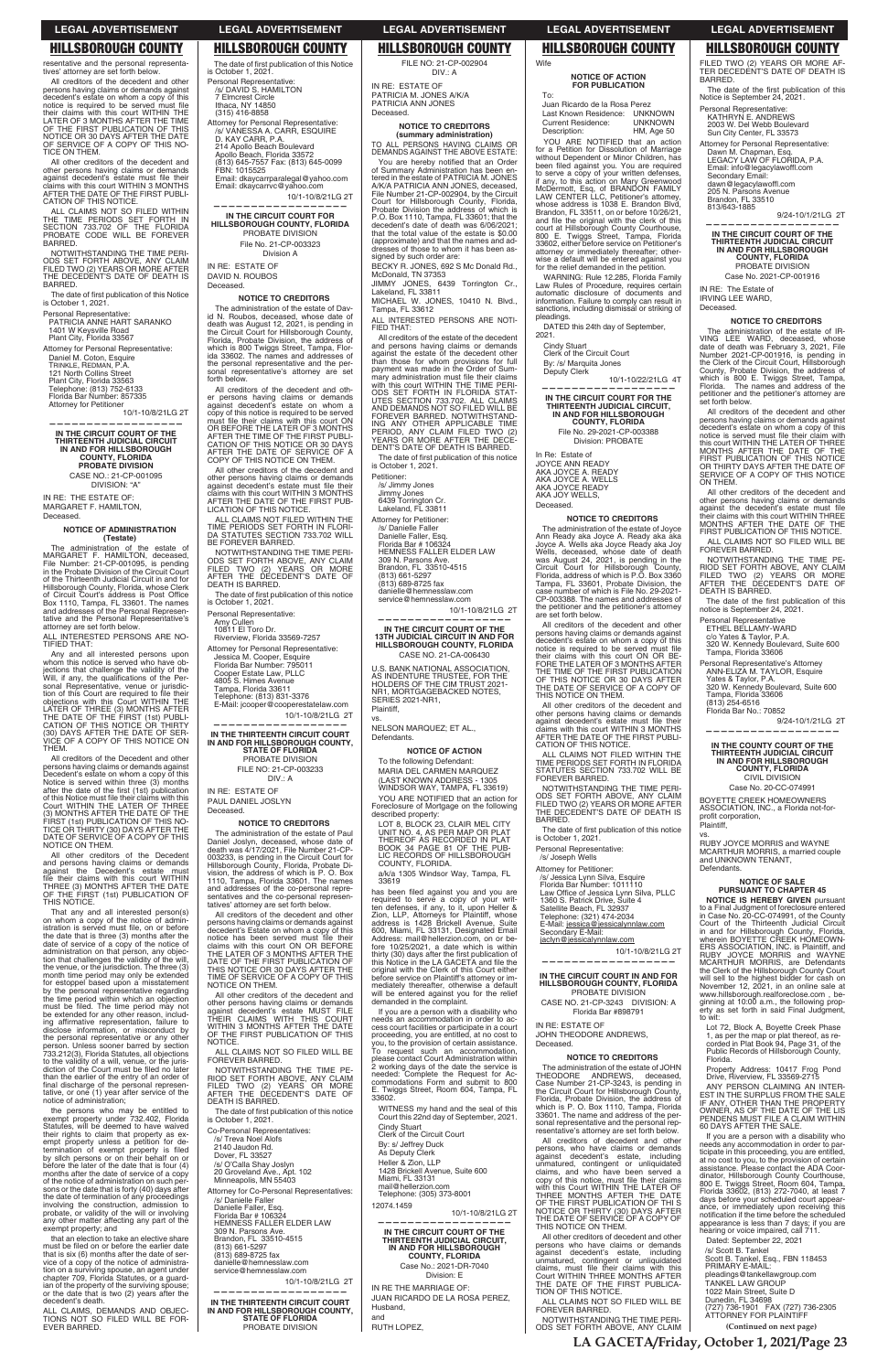# **HILLSBOROUGH COUNTY**

9/24-10/1/21LG 2T

IN THE CIRCUIT COURT FOR HILLSBOROUGH COUNTY, FLORIDA PROBATE DIVISION File No. 21-CP-3093 Division A IN RE: ESTATE OF RHEA SUE DIXON

Deceased.

# **NOTICE TO CREDITORS**

The administration of the estate of The administration of the estate of<br>date of death was May 18, 2021, is pending in the Circuit Court for HILLSBOR-OUGH County, Florida, Probate Division,<br>the address of which is Post Office Box 3360. Tampa. Florida 33601. The names boot, range, routed out of the personal representative and addresses of the personal representative's attorney are set forth below.

All creditors of the decedent and other persons having claims or demands<br>against decedent's estate on whom a copy of this notice is required to be served Fig. of the their claims with this court ON<br>OR BEFORE THE LATER OF 3 MONTHS<br>AFTER THE TIME OF THE FIRST PUBLI-CATION OF THIS NOTICE OR 30 DAYS<br>AFTER THE DATE OF SERVICE OF A<br>COPY OF THIS NOTICE ON THEM.

All other creditors of the decedent and An other persons having claims or demands<br>against decedent's estate must file their<br>claims with this court WITHIN 3 MONTHS AFTER THE DATE OF THE FIRST PUBLICATION OF THIS NOTICE.

ALL CLAIMS NOT FILED WITHIN THE<br>TIME PERIODS SET FORTH IN FLORI-DA STATUTES SECTION 733.702 WILL<br>BE FOREVER BARRED.

NOTWITHSTANDING THE TIME PERI-<br>ODS SET FORTH ABOVE, ANY CLAIM<br>FILED TWO (2) YEARS OR MORE

# **LEGAL ADVERTISEMENT**

# **HILLSBOROUGH COUNTY**

personal representative and the personal representative's attorney are set forth be-

All creditors of the decedent and other<br>persons having claims or demands against decedent's estate, including unmatured,<br>contingent or unliquidated claims, on<br>whom a copy of this notice is served must With the count of the country of the country of the their claims with this court WITHIN<br>THE LATER OF 3 MONTHS AFTER THE<br>DATE OF THE FIRST PUBLICATION OF<br>THIS NOTICE OR 30 DAYS AFTER THE<br>DATE OF SERVICE OF A COPY OF THIS NOTICE ON THEM.

All other creditors of the decedent and An other viewalisms of the decedent<br>and against decedent's estate, including<br>umatured, contingent or unliquidated<br>claims, must file their claims with this court<br>virthin 3 MONTHS AFTER THE DATE<br>OF THE FIRST PUBLICATION OF T NOTICE.

ALL CLAIMS NOT SO FILED WILL BE FOREVER BARRED.

The date of first publication of this No-<br>tice is September 24th, 2021.

Attorney for Personal Representative: Melissa L. Coe 1818 North 15th Street<br>Tampa, FL 33605 813-280-2911 FL Bar No : 084234 in L Barrico... 00 ........<br>jhack@bhtampa.com

9/24-10/1/21LG 2T

# Notice of Public Auction

Notice of Public Auction Notice of public auction for<br>monies due on storage units. Auction will be held on Cot 20th, 2021 at or after 8:30 am and will continue<br>until finished. Units are said to contain household<br>tems. Property sold under Florida Statute 83.806.

| .<br>.<br>$1 - 1110$ $011$ $1101$<br>AFTER THE DECEDENT'S DATE OF<br>DEATH IS BARRED.      | The names of whose units will be sold are as follow:<br>9505 N. Florida Ave., Tampa, FL 33612    | representative's attorney are set forth be-<br>low.                                   | WITNESS my hand and seal at Hills-<br>borough County, Florida this 21st day of           | <b>HILLSBOROUGH COUNTY, FLORIDA</b><br>PROBATE DIVISION                               |
|--------------------------------------------------------------------------------------------|--------------------------------------------------------------------------------------------------|---------------------------------------------------------------------------------------|------------------------------------------------------------------------------------------|---------------------------------------------------------------------------------------|
| The date of first publication of this notice<br>is September 24, 2021.                     | <b>Bernard Bailey</b><br>B431<br>\$703.70<br>Shyrenisha Russell<br>B571<br>\$165.26              | All creditors of the decedent and oth-<br>er persons having claims or demands         | Sept., 2021.<br><b>CINDY STUART</b>                                                      | File No. 21-CP-003062                                                                 |
| Personal Representative:                                                                   | <b>Stacy Bryant</b><br>B045<br>\$825.46<br>B032<br>Robert Smythe<br>\$3,670.16                   | against decedent's estate on whom<br>a copy of this notice is required to be          | Clerk of the Circuit Court<br>800 E. Twiggs Street                                       | IN RE: ESTATE OF<br>KYLE ROBERT AMISON,                                               |
| /s/ Charles Dixon<br><b>Charles Dixon</b>                                                  | Jessica Aldrich<br>B244<br>\$219.91<br>\$453.24<br>Thomacina Williams<br>B061                    | served must file their claims with this<br>court ON OR BEFORE THE LATER OF            | Tampa, FL 33602<br>By: /s/ Sonia Santallana                                              | Deceased.                                                                             |
| 3822 Parkside Drive<br>Valrico, FL 33594                                                   | \$758.34<br>Filiberto Mendoza<br><b>B131</b><br>\$325.30<br><b>Desmond Taylor</b><br>B267        | 3 MONTHS AFTER THE TIME OF THE<br>FIRST PUBLICATION OF THIS NOTICE                    | Deputy Clerk                                                                             | <b>NOTICE TO CREDITORS</b>                                                            |
| Attorney for Personal Representative:                                                      | \$299.91<br>Pierre Hughes<br>B451<br>B271<br>\$181.16<br>Santa Vigo                              | OR 30 DAYS AFTER THE DATE OF                                                          | Brian A. Leung, Esq.                                                                     | The administration of the estate of KYLE<br>ROBERT AMISON, deceased, whose date       |
| /s/ Mary L. Greenwood<br>Mary L. Greenwood, Esq.                                           | Rodelyn Magloire<br>1015<br>\$608.00<br>Yazmari Olivencia<br><b>B450</b><br>\$218.60             | SERVICE OF A COPY OF THIS NOTICE<br>ON THEM.                                          | Attorney for Plaintiff<br>Holcomb & Leung, P.A.<br>3203 W. Cypress St.                   | of death was April 25, 2021; File Number<br>21-CP-003062, is pending in the Circuit   |
| Attorney<br>Florida Bar Number: 612456                                                     | <b>B389</b><br>\$703.58<br>Derek Walden<br>B225<br>Shanice Cochran<br>\$218.60                   | All other creditors of the decedent and<br>other persons having claims or demands     | Tampa, FL 33607<br>813-258-5835                                                          | Court for Hillsborough County, Florida,<br>Probate Division, the address of which is  |
| Brandon Family Law Center, LLC<br>1038 E. Brandon Blvd.                                    | <b>B720</b><br>Will Watkins<br>\$175.70                                                          | against decedent's estate must file their<br>claims with this court WITHIN 3 MONTHS   | 9/24-10/15/21LG 4T                                                                       | P.O. Box 3360, Tampa, Florida 33601.                                                  |
| Brandon, FL 33511                                                                          | \$432.00<br>1024<br>Jeffrey Hays<br>\$432.00<br>Jason Lindemoen<br>B052                          | AFTER THE DATE OF THE FIRST PUB-                                                      | IN THE CIRCUIT COURT FOR                                                                 | The names and addresses of the personal<br>representative and the personal represen-  |
| Telephone: (813) 653-1744<br>Fax: (813) 654-6830                                           | \$720.89<br>Ryan Frank<br><b>B145</b><br><b>B527</b><br>\$246.25<br>Jacob Smith                  | LICATION OF THIS NOTICE.<br>ALL CLAIMS NOT FILED WITHIN THE                           | <b>HILLSBOROUGH COUNTY, FLORIDA</b><br>PROBATE DIVISION                                  | tative's attorney are set forth below.<br>All creditors of the decedent and other     |
| E-Mail: service@brandonfamilylaw.com<br>Sec E-Mail: mary@brandonfamilylaw.com              | Esperanza Cutie-Tuegols<br><b>B563</b><br>\$218.60<br>Patty Hensley<br><b>B557</b><br>\$1,036.66 | TIME PERIODS SET FORTH IN FLORI-<br>DA STATUTES SECTION 733.702 WILL                  | File No. 21-CP-002845                                                                    | persons having claims or demands against<br>decedent's estate, on whom a copy of this |
| 9/24-10/1/21LG 2T<br>------------------                                                    | <b>B234</b><br>\$634.74<br>Anchor Glass<br>\$400.00<br>B622<br>Cheryl Jacobs                     | BE FOREVER BARRED.                                                                    | IN RE: ESTATE OF                                                                         | notice is required to be served must file<br>their claims with this court WITHIN THE  |
| IN THE CIRCUIT COURT OF THE                                                                | 10415 N. Florida Ave., Tampa, FL 33612<br>419<br>\$256.30                                        | NOTWITHSTANDING THE TIME PERI-<br>ODS SET FORTH ABOVE, ANY CLAIM                      | FREDDIE LEE CLARK,<br>Deceased.                                                          | LATER OF 3 MONTHS AFTER THE TIME                                                      |
| THIRTEENTH JUDICIAL CIRCUIT<br>IN AND FOR HILLSBOROUGH                                     | Cindy Gipson<br>\$267.00<br><b>Robert Genders</b><br>250                                         | FILED TWO (2) YEARS OR MORE<br>AFTER THE DECEDENT'S DATE OF                           | <b>NOTICE TO CREDITORS</b>                                                               | OF THE FIRST PUBLICATION OF THIS<br>NOTICE OR 30 DAYS AFTER THE DATE                  |
| <b>COUNTY, STATE OF FLORIDA</b><br>PROBATE DIVISION                                        | \$272.50<br>Christina Pimentel<br>1395<br>\$436.80<br>Darrell Jackson<br>155                     | DEATH IS BARRED.<br>The date of first publication of this notice                      | The administration of the estate of                                                      | OF SERVICE OF A COPY OF THIS NO-<br>TICE ON THEM.                                     |
| CASE NO.: 21-CP-002756                                                                     | 410<br>\$608.90<br>Alicia Frascino<br>\$241.90<br>Niesha Thompson<br>318                         | is September 24, 2021.                                                                | FREDDIE LEE CLARK, deceased, whose<br>date of death was May 20, 2020; File Num-          | All other creditors of the decedent and<br>other persons having claims or demands     |
| <b>DIVISION: A</b>                                                                         | \$352.60<br>Henry Wilson<br>193<br><b>Tina Mitchel</b><br>209<br>\$251.10                        | Personal Representative:<br>Luedester Lyles                                           | ber 21-CP-002845, is pending in the Cir-<br>cuit Court for Hillsborough County, Florida, | against decedent's estate must file their                                             |
| IN RE: THE ESTATE OF:<br>HAROLD B. HOBBS.                                                  | Andre Wallace<br>434<br>\$786.70<br>1106<br>\$262.30<br>Alec Leon                                | 2908 N. 56th Street<br>Tampa, FL 33619                                                | Probate Division, the address of which is<br>P.O. Box 3360, Tampa, Florida 33601.        | claims with this court WITHIN 3 MONTHS<br>AFTER THE DATE OF THE FIRST PUB-            |
| Deceased.                                                                                  | 1111<br>\$299.10<br><b>Edgar Rosales</b>                                                         | Attorney for Personal Representative:                                                 | The names and addresses of the personal<br>representative and the personal represen-     | LICATION OF THIS NOTICE.<br>ALL CLAIMS NOT FILED WITHIN THE                           |
| <b>NOTICE TO CREDITORS</b>                                                                 | 5806 N. 56Th Street, Tampa, FL 33610<br>Jennifer Dixon<br>\$305.10<br>257                        | Brice Zoecklein, Esq.<br>Email Address:                                               | tative's attorney are set forth below.                                                   | TIME PERIODS SET FORTH IN SECTION<br>733.702 OF THE FLORIDA PROBATE                   |
| The administration of the estate of <b>HAR-</b><br>OLD B. HOBBS, deceased, whose date of   | \$248.75<br>Kody White<br>104<br><b>William Hawkins</b><br>320<br>\$188.50                       | brice@zoeckleinlawpa.com<br>Florida Bar No. 0085615                                   | All creditors of the decedent and other<br>persons having claims or demands against      | CODE WILL BE FOREVER BARRED.                                                          |
| death was May 19, 2021, and whose Social<br>Security Number is xxx-xx-2153, is pending     | 4230<br>Golden Mayes<br>\$235.20<br>325<br>\$707.45<br>Jeremy Leggett                            | Zoecklein Law, P.A.                                                                   | decedent's estate, on whom a copy of this<br>notice is required to be served must file   | NOTWITHSTANDING THE TIME PE-<br>RIOD SET FORTH ABOVE, ANY CLAIM                       |
| in the Circuit Court for Hillsborough County,<br>Florida, Probate Division, the address of | Mattilon Debose Rock<br>106<br>\$309.80<br>Shandor Stapleton<br>149<br>\$636.20                  | 329 Pauls Drive<br>Brandon, Florida 33511                                             | their claims with this court WITHIN THE<br>LATER OF 3 MONTHS AFTER THE TIME              | FILED TWO (2) YEARS OR MORE<br>AFTER THE DECEDENT'S DATE OF                           |
| which is P.O. Box 1110, Tampa, FL 33601-                                                   | \$288.40<br>221<br>Alexis Joseph<br><b>Tosha Moreland</b><br>154<br>\$108.90                     | 9/24-10/1/21LG 2T                                                                     | OF THE FIRST PUBLICATION OF THIS<br>NOTICE OR 30 DAYS AFTER THE DATE                     | DEATH IS BARRED.                                                                      |
| 1110. The name and address of the per-<br>sonal representative and the personal rep-       | 204<br>\$283.20<br>Ed Owens                                                                      | IN THE CIRCUIT COURT FOR                                                              | OF SERVICE OF A COPY OF THIS NO-<br>TICE ON THEM.                                        | The date of first publication of this notice<br>is: September 24, 2021.               |
| resentative's attorney are set forth below.<br>All creditors of the decedent and other     | 264<br>\$240.40<br>Rayce Birmingham<br>Chenoa Jackson<br>261<br>\$374.60                         | <b>HILLSBOROUGH COUNTY, FLORIDA</b><br>PROBATE DIVISION                               | All other creditors of the decedent and                                                  | Personal Representative:<br><b>CAROL LYNN LEEMAN</b>                                  |
| persons having claims or demands against<br>decedent's estate on whom a copy of this       | Stephon Martin<br>235<br>\$241.55<br>\$234.90<br>314<br>Jennifer Dixon                           | File No. 20-CP-001986                                                                 | other persons having claims or demands<br>against decedent's estate must file their      | 5736 W. US Highway 92                                                                 |
| notice is required to be served must file<br>their claims with this court WITHIN THE       | \$937.65<br>237<br>Jeremy Leggett<br>317<br>\$229.70<br>Stephon Martin                           | Division A Probate<br>IN RE: ESTATE OF                                                | claims with this court WITHIN 3 MONTHS<br>AFTER THE DATE OF THE FIRST PUB-               | Plant City, Florida 33566<br>Personal Representative's Attorneys:                     |
| LATER OF THREE (3) MONTHS AFTER                                                            | \$433.00<br>4306<br>Brandon Evans Sr<br>2309 Angel Oliva Senior St., Tampa, FL 33605             | <b>JEAN CAROLYN HOWELL</b>                                                            | LICATION OF THIS NOTICE.                                                                 | Derek B. Alvarez, Esq. - FBN: 114278<br>DBA@GendersAlvarez.com                        |
| THE TIME OF THE FIRST PUBLICATION<br>OF THIS NOTICE OR THIRTY (30) DAYS                    | \$360.50<br>Hunter Voss<br>3014E                                                                 | Deceased.                                                                             | ALL CLAIMS NOT FILED WITHIN THE<br>TIME PERIODS SET FORTH IN SECTION                     | Anthony F. Diecidue, Esq. - FBN: 146528                                               |
| AFTER THE DATE OF SERVICE OF A<br>COPY OF THIS NOTICE ON THEM.                             | Raymond Danzey<br>3026E<br>\$599.15<br>Michael Adams<br>3158W<br>\$416.00                        | <b>NOTICE TO CREDITORS</b><br>The administration of the estate of Jean                | 733.702 OF THE FLORIDA PROBATE<br>CODE WILL BE FOREVER BARRED.                           | AFD@GendersAlvarez.com<br>Whitney C. Miranda, Esq. - FBN: 65928                       |
| All other creditors of the decedent and<br>other persons having claims or demands          | 2032<br>\$267.00<br>Alexander Velez<br>Twila Johnson<br>2111W<br>\$272.50                        | Carolyn Howell, deceased, whose date of<br>death was July 16, 2017, is pending in the | NOTWITHSTANDING THE TIME PE-<br>RIOD SET FORTH ABOVE, ANY CLAIM                          | WCM@GendersAlvarez.com<br>GENDERS♦ALVAREZ♦DIECIDUE, P.A.                              |
| against the estate of the decedent must file<br>their claims with this court WITHIN THREE  | 119<br>\$596.70<br>Dkya Wiggins<br>3109W<br>\$326.00<br>Ryan Kane                                | Circuit Court for HILLSBOROUGH Coun-<br>ty, Florida, Probate Division, the address    | FILED TWO (2) YEARS OR MORE                                                              | 2307 West Cleveland Street<br>Tampa, Florida 33609                                    |
| (3) MONTHS AFTER THE DATE OF THE                                                           | 2101W<br>\$369.30<br>Carol Green<br>3148W<br>Luis Vicente<br>\$401.40                            | of which is P.O. Box 3360, Tampa, Florida                                             | AFTER THE DECEDENT'S DATE OF<br>DEATH IS BARRED.                                         | Phone: (813) 254-4744<br>Fax: (813) 254-5222                                          |
| FIRST PUBLICATION OF THIS NOTICE.<br>ALL CLAIMS NOT FILED WITHIN THE                       | 1202W<br>\$280.25<br>Chris Birchfield<br>3826 W. Marcum St., Tampa, FL 33616                     | 33601. The names and addresses of the<br>personal representative and the personal     | The date of first publication of this notice<br>is: September 24, 2021.                  | Eservice for all attorneys listed above:                                              |
| TIME PERIODS SET FORTH IN SECTION<br>733.702 OF THE FLORIDA PROBATE                        | Gabriela Gutierrez<br>\$274.10<br>518                                                            | representative's attorney are set forth be-<br>low.                                   | Personal Representatives:                                                                | GADeservice@GendersAlvarez.com<br>9/24-10/1/21LG 2T                                   |
| <b>CODE WILL BE FOREVER BARRED.</b>                                                        | \$274.60<br><b>Edward Viscovitz</b><br>772<br>Peterson Torres<br>052<br>\$285.10                 | All creditors of the decedent and oth-<br>er persons having claims or demands         | <b>ALTON KENT</b><br>1208 E. Ohio Sreet                                                  | ------------                                                                          |
| NOTWITHSTANDING THE TIME PERI-<br>ODS SET FORTH ABOVE, ANY CLAIM                           | 044<br>Paul Bates<br>\$416.80<br>053<br>Lorenzo Dorroh<br>\$285.10                               | against decedent's estate on whom<br>a copy of this notice is required to be          | Plant City, Florida 33563                                                                | IN THE CIRCUIT COURT FOR<br><b>HILLSBOROUGH COUNTY, FLORIDA</b>                       |
| FILED TWO (2) YEARS OR MORE<br>AFTER THE DECEDENT'S DATE OF                                | 544<br>\$538.60<br>William Wren<br>\$268.60<br>Dimitri Vincent<br>107                            | served must file their claims with this                                               | Personal Representatives' Attorneys:<br>Derek B. Alvarez, Esq. - FBN: 114278             | PROBATE DIVISION                                                                      |
| <b>DEATH IS BARRED.</b><br>The date of first publication of this Notice                    | \$144.70<br>Timothy Mc Crary<br>512<br>406<br>\$470.82<br>Kimberly Adkins                        | court ON OR BEFORE THE LATER OF<br>3 MONTHS AFTER THE TIME OF THE                     | DBA@GendersAlvarez.com<br>Anthony F. Diecidue, Esq. - FBN: 146528                        | File No. 21-CP-002902<br>Division East - W                                            |
| is September 24, 2021.                                                                     | 3939 West Gandy Blvd, Tampa, FL 33611<br><b>Brian Geldorf</b><br>AA2115D<br>\$2,243.95           | FIRST PUBLICATION OF THIS NOTICE<br>OR 30 DAYS AFTER THE DATE OF                      | AFD@GendersAlvarez.com<br>Whitney C. Miranda, Esq. - FBN: 65928                          | IN RE: ESTATE OF                                                                      |
| Personal Representative:<br>LYNETTE HOBBS                                                  | \$277.70<br>Danny Moore<br>1835                                                                  | SERVICE OF A COPY OF THIS NOTICE<br>ON THEM.                                          | WCM@GendersAlvarez.com                                                                   | MARY EDNA NIPPER<br>Deceased.                                                         |
| 2106 Ramblewood Lane<br>Brandon, FL 33510                                                  | Glenda Easley<br>\$808.40<br>1159<br>Nevi Seferi<br>AA5982H<br>\$287.80                          | All other creditors of the decedent and<br>other persons having claims or demands     | GENDERS♦ALVAREZ♦DIECIDUE, P.A.<br>2307 West Cleveland Street                             | <b>AMENDED NOTICE TO CREDITORS</b>                                                    |
| Attorney for Personal Representative:                                                      | <b>Brian Geldorf</b><br>AA0604C<br>\$2,243.95<br>Samuel Hendry<br>AA3169D<br>\$1,723.45          | against decedent's estate must file their                                             | Tampa, Florida 33609<br>Phone: (813) 254-4744<br>Fax: (813) 254-5222                     | The administration of the estate of Mary                                              |
| RACHEL L. GRIFFIN, ESQUIRE<br>GRIFFIN & ASSOCIATES, P.A.                                   | Jessica Powel<br>1433<br>\$219.00<br>\$356.30<br>Micah Searight<br>1010                          | claims with this court WITHIN 3 MONTHS<br>AFTER THE DATE OF THE FIRST PUB-            | Eservice for all attorneys listed above:                                                 | E. Nipper, deceased, whose date of death<br>was August 12, 2020, is pending in the    |
| 1430 Oakfield Drive<br>Brandon, Florida 33511                                              | Ricardo Medina<br>\$149.30<br>4036<br>\$423.80<br>Kristen Bellis<br>AA9082D                      | LICATION OF THIS NOTICE.<br>ALL CLAIMS NOT FILED WITHIN THE                           | GADeservice@GendersAlvarez.com                                                           | Circuit Court for Hillsborough County,<br>Florida, Probate Division, the address of   |
| (813) 681-2612<br>Primary email: service@egriffinlaw.com                                   | AA5441E<br>\$808.45<br>David Vickers<br><b>Richard Betancourt</b><br>1444<br>\$1,779.35          | TIME PERIODS SET FORTH IN FLORI-<br>DA STATUTES SECTION 733 .702 WILL                 | 9/24-10/1/21LG 2T                                                                        | which is PO Box 3360, Tampa, Florida<br>33601-3360. The names and addresses           |
| Secondary emails: rig@egriffinlaw.com                                                      | 4406 W. Hillsborough Ave., Tampa FL 33614                                                        | BE FOREVER BARRED.                                                                    | IN THE CIRCUIT COURT FOR                                                                 | of the personal representative and the<br>personal representative's attorney are set  |
| Fla. Bar No. 1002421<br>9/24-10/1/21LG 2T                                                  | Casey Jones<br>4078<br>\$524.20<br>\$273.00<br>Marc Ricardo<br>4244                              | NOTWITHSTANDING THE TIME PERI-<br>ODS SET FORTH ABOVE, ANY CLAIM                      | <b>HILLSBOROUGH COUNTY, FLORIDA</b><br>PROBATE DIVISION                                  | forth below (notice amended to include<br>name and address of personal represen-      |
|                                                                                            | \$390.20<br>John Szcucki<br>4033<br>4233-35<br>\$406.10<br>Tonya Jones                           | FILED TWO (2) YEARS OR MORE<br>AFTER THE DECEDENT'S DATE OF                           | File No. 21-CP-002925                                                                    | tative omitted from first published notice).                                          |
| IN THE CIRCUIT COURT OF THE<br>THIRTEENTH JUDICIAL CIRCUIT IN                              | Edwin Seymour<br>3089<br>\$331.20<br>Evelyn Solis Gonzales<br>\$381.80<br>3154                   | DEATH IS BARRED.                                                                      | IN RE: ESTATE OF                                                                         | All creditors of the decedent and oth-<br>er persons having claims or demands         |
| AND FOR HILLSBOROUGH COUNTY,<br><b>FLORIDA</b>                                             | Rene Alfaras<br>AA3282G<br>\$1,722.65<br>Amanda Richardson<br>4021<br>\$545.30                   | The date of first publication of this no-<br>tice is September 24, 2021.              | <b>MARION HELEN BEAVER</b><br>Deceased.                                                  | against decedent's estate on whom a<br>copy of this notice is required to be served   |
| PROBATE DIVISION                                                                           | \$660.70<br>Amanda Richardson<br>4060<br>\$327.45<br>Noriega Thompson<br>3143                    | Personal Representative:<br>/s/ Donna Jean Murphy                                     | <b>NOTICE TO CREDITORS</b>                                                               | must file their claims with this court ON<br>OR BEFORE THE LATER OF 3 MONTHS          |
| File: 2021CP002734<br>IN RE: THE ESTATE OF                                                 | \$284.50<br>Jimmie Keel<br>3164                                                                  | 3049 Kilburn Road<br>Holiday, Florida 34691                                           | The administration of the estate of MAR-<br>ION HELEN BEAVER, deceased, whose            | AFTER THE TIME OF THE FIRST PUBLI-                                                    |
| DEBORAH DENISE HINES,                                                                      | \$390.20<br>John Szcucki<br>4318<br>3080<br>Derek Navarrete<br>\$415.60                          | Attorney for Personal Representative:                                                 | date of death was October 22, 2020; File<br>Number 21-CP-002925, is pending in the       | CATION OF THIS NOTICE OR 30 DAYS<br>AFTER THE DATE OF SERVICE OF A                    |
| Deceased.                                                                                  | \$234.90<br><b>Brandon Rhodes</b><br>4416<br>\$427.50<br>Robert Landis<br>3234                   | /s/ J. Scott Reed, Esq.<br>J. Scott Reed, Esq.                                        | Circuit Court for Hillsborough County, Flor-                                             | COPY OF THIS NOTICE ON THEM.<br>All other creditors of the decedent and               |
| <b>NOTICE TO CREDITORS</b><br>The administration of the estate of                          | Larry White<br>4039<br>\$377.50<br>Jason Sopinski<br>AA4908H<br>\$2,816.15                       | Florida Bar Number: 124699<br>Pilka Adams & Reed, P.A.                                | ida, Probate Division, the address of which<br>is P.O. Box 3360, Tampa, Florida 33601.   | other persons having claims or demands                                                |
| DEBORAH DENISE HINES deceased,<br>File Number 2021CP002734, is pending                     | Kimberly Copeland<br>\$196.90<br>1400<br>Jimmie Keel<br>1301<br>\$320.60                         | 330 Pauls Drive, Suite 100<br>Brandon, Florida 33511                                  | The names and addresses of the personal<br>representative and the personal represen-     | against decedent's estate must file their<br>claims with this court WITHIN 3 MONTHS   |
| in the Circuit Court for Hillsborough Coun-<br>ty, Florida, Probate Division, the address  | Galan Ramiro<br>1612<br>\$213.50<br>5404 W. Waters Ave., Tampa, FL 33614                         | Telephone: (813) 653-3800                                                             | tative's attorney are set forth below.<br>All creditors of the decedent and other        | AFTER THE DATE OF THE FIRST PUB-<br>LICATION OF THIS NOTICE.                          |
| of which is 800 East Twiggs, Tampa, FL                                                     | Jimmy Valero<br>1021<br>\$620.10                                                                 | Fax: (813) 651-0710<br>E-Mail: sreed@pilka.com                                        | persons having claims or demands against                                                 |                                                                                       |
| 33602. The names and addresses of the                                                      | Johnathan Mathis<br>1246<br>\$1,109.40                                                           | Secondary E-Mail: arose@pilka.com                                                     | decedent's estate, on whom a copy of this                                                | (Continued on next page)                                                              |

| <b>LEGAL ADVERTISEMENT</b> |  |
|----------------------------|--|
|----------------------------|--|

| LSBOROUGH GOUN                           |      |            |
|------------------------------------------|------|------------|
| <b>Mattilon Debose Rock</b>              | 1305 | \$293.90   |
| Cecily Jones                             | 1325 | \$368.80   |
| Adam Hubinger                            | 1018 | \$438.95   |
| Angela Mosley                            | 1358 | \$2,309.80 |
| 6111 W. Gunn Highway, Tampa, FL 33625    |      |            |
| Maritza Davis                            | 2451 | \$186.90   |
| <b>Joe Howlett</b>                       | 2459 | \$202.80   |
| Andrea Harris                            | 1014 | \$517.20   |
| <b>Todd Alexander</b>                    | 1561 | \$197.60   |
| Steffany Milligan                        | 3564 | \$368.75   |
| Kathy Kunze                              | 2519 | \$288.40   |
| Ruben Rodriguez                          | 1712 | \$368.80   |
| Jeremy French                            | 1519 | \$283.20   |
| 11401 W Hillsborough Ave Tampa, FL 33635 |      |            |
| Savannah Black                           | 1406 | \$400.90   |
| Nominisha Pitt                           | 2131 | \$433.50   |
| Irene Sozanski                           | 1470 | \$765.60   |
| Jennifer Mack                            | 2230 | \$240.90   |
| <b>Carlton Hamilton</b>                  | 1070 | \$1,844.94 |
| <b>Micheal Dixon</b>                     | 2117 | \$577.40   |
| 3182 Curlew Rd., Oldsmar, FL 34677       |      |            |
| Frank Laurenzana                         | G006 | \$726.01   |
| Cheryl Mckeown                           | C146 | \$419.09   |
| Michael Henderson Freeman B137           |      | \$287.50   |

9/24-10/1/21LG 2T

# IN THE CIRCUIT COURT OF THE THIRTEENTH JUDICIAL CIRCUIT, IN<br>AND FOR HILLSBOROUGH COUNTY, **FLORIDA**

PROBATE DIVISION Case No.: 21-CP-001626

IN RE: ESTATE OF

### DOROTHY NELSON., Deceased.

# **NOTICE TO CREDITORS**

The administration of the estate of<br>Dorothy Nelson, deceased, whose date of<br>death was January 14, 2021, is pending in death was January 14, 2021, is pending in<br>the Circuit Court for Hillsborough County,<br>Florida, Probate Division, the address of<br>which is 800 E. Twiggs Street, Tampa, FL<br>36602. The names and addresses of the<br>personal represe

| Personal Representative: |  |
|--------------------------|--|
| Luedester Lyles          |  |

- 
- 

# **LEGAL ADVERTISEMENT HILLSBOROUGH COUNTY**

IN THE CIRCUIT COURT OF THE

THIRTEENTH JUDICIAL CIRCUIT<br>OF THE STATE OF FLORIDA, IN AND<br>FOR HILLSBOROUGH COUNTY

CASE NO: 21-CA-004070

**DIVISION: I** 

BEACON SALES ACQUISITION, INC., a

foreign corporation, d/b/a JGA BEACON,

INC. a Florida corporation and WILLIE<br>RUSSELL GRAHAM, jointly and severally

**NOTICE OF ACTION -<br>CONSTRUCTIVE SERVICE** 

TO: G&W CONSTRUCTION SERVICES,

10200 Clarence Street, Unit B<br>Panama City Beach, FL 32407

WILLIE RUSSELL GRAHAM

10200 Clarence Street, Unit B

Panama City Beach, FL 32407

YOU ARE HEREBY NOTIFIED that<br>an action has been filed against you for<br>Breach of Contract, Open Account and

Breach of Contract, Open Account and<br>Personal Guaranty and you are required<br>to serve a copy of your written defenses, if<br>any, to it on Brian A. Leung, Esq., whose<br>address is Holcomb & Leung, P.A., 3203<br>W. Cypress St., Tamp

original with the Clerk of this Court either<br>before service on Plaintiff's attorney or im-

mediately thereafter; otherwise a default

will be entered against you for the relief<br>demanded in the Complaint or Petition.

This Notice shall be published once a

week for four  $(4)$  consecutive weeks in the

**G&W CONSTRUCTION SERVICES.** 

Plaintiff,

Defendant.

INC.

and

LA GACETA.

**VS** 

9/24-10/1/21LG 2T

# **HILLSBOROUGH COUNTY**

notice is required to be served must file their claims with this court WITHIN THE<br>LATER OF 3 MONTHS AFTER THE TIME<br>OF THE FIRST PUBLICATION OF THIS NOTICE OR 30 DAYS AFTER THE DATE OF SERVICE OF A COPY OF THIS NOTICE ON THEM.

**LEGAL ADVERTISEMENT** 

All other creditors of the decedent and other persons having claims or demands<br>against decedent's estate must file their<br>claims with this court WITHIN 3 MONTHS<br>AFTER THE DATE OF THE FIRST PUB-LICATION OF THIS NOTICE.

ALL CLAIMS NOT FILED WITHIN THE<br>TIME PERIODS SET FORTH IN SECTION<br>733.702 OF THE FLORIDA PROBATE<br>CODE WILL BE FOREVER BARRED.

NOTWITHSTANDING THE TIME PE-<br>RIOD SET FORTH ABOVE, ANY CLAIM<br>FILED TWO (2) YEARS OR MORE<br>AFTER THE DECEDENT'S DATE OF DEATH IS BARRED.

The date of first publication of this notice is: September 24, 2021.

Personal Representative:

**Elsonial Representative**<br>LISA ANN BEAVER<br>11515 Wellman Drive

Riverview, Florida 33578

Personal Representative's Attorneys:

Derek B. Alvarez, Esq. - FBN: 114278<br>Derek B. Alvarez, Esq. - FBN: 114278

Anthony F. Diecidue, Esq. - FBN: 146528<br>AFD@GendersAlvarez.com

Whitney C. Miranda, Esq. - FBN: 65928<br>WCM@GendersAlvarez.com

GENDERS+ALVAREZ+DIECIDUE, P.A.<br>2307 West Cleveland Street

Tampa, Florida 33609 Phone: (813) 254-4744

Fax: (813) 254-5222

Eservice for all attorneys listed above:

GADeservice@GendersAlvarez.com 9/24-10/1/21LG 2T

IN THE CIRCUIT COURT FOR

Page 24/LA GACETA/Friday, October 1, 2021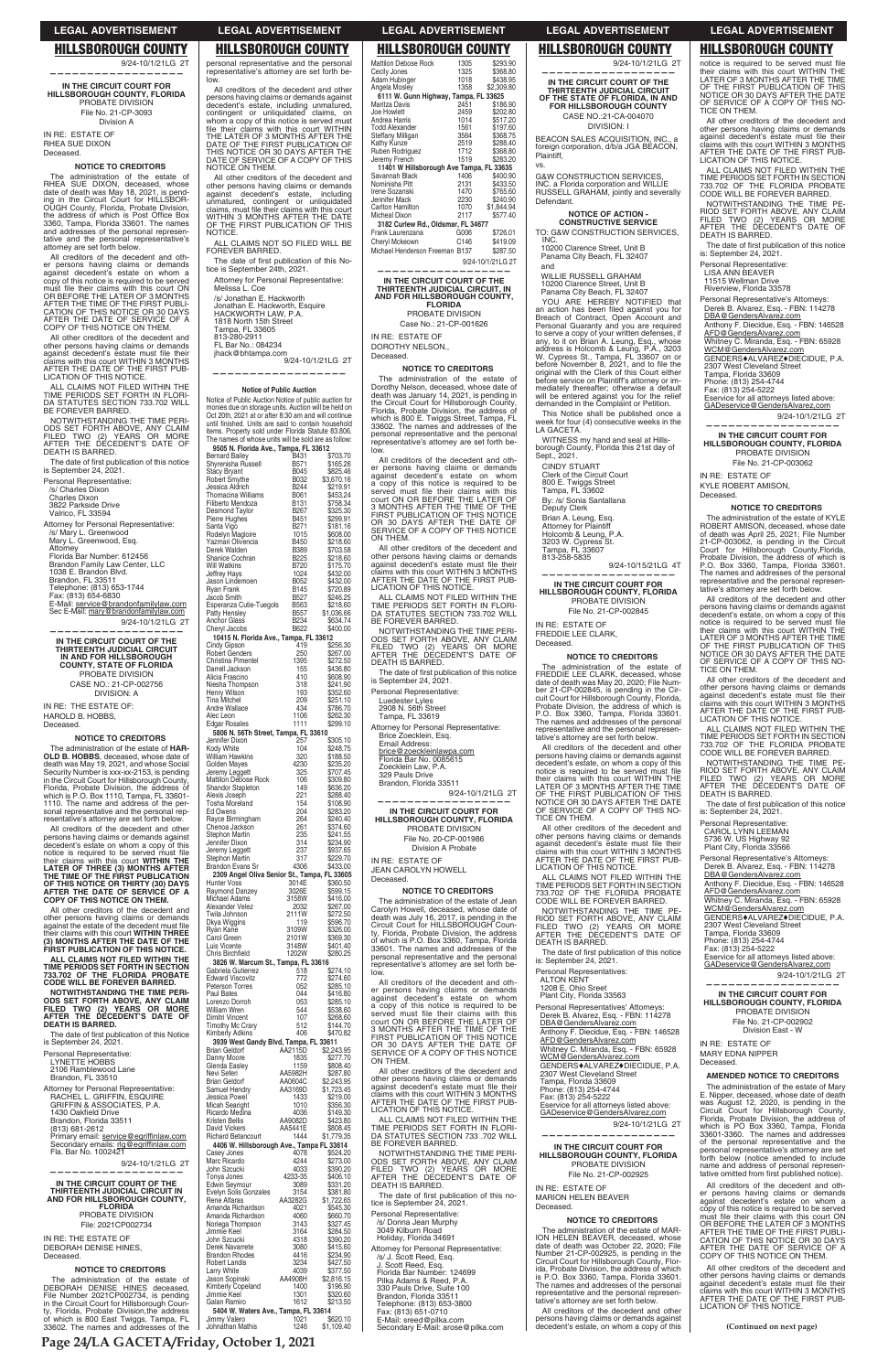ALL CLAIMS NOT FILED WITHIN THE<br>TIME PERIODS SET FORTH IN FLORI-<br>DA STATUTES SECTION 733.702 WILL BE FOREVER BARRED.

NOTWITHSTANDING THE TIME PERI-ODS SET FORTH ABOVE, ANY CLAIM FILED TWO (2) YEARS OR MORE<br>AFTER THE DECEDENT'S DATE OF DEATH IS BARRED.

The date of first publication of this amended notice is September 24, 2021.

Attorney for Personal Representative: /s/Steven L. Sparkman<br>Steven L. Sparkman<br>Florida Bar Number: 0149244<br>STEVEN L. SPARKMAN, P.A. 3534 Dogwood Valley Trail Tallahassee, Florida 32312-3614 Telephone: (813) 759-1444 Fax: (813) 708-1794<br>E-Mail: sls@sparklaw.com Secondary E-Mail: service-process@sparklaw.com

9/24-10/1/21LG 2T

Personal Representative: Brenda Susan Sarhaddi 4120 Richmere Street Tampa, Florida 33617

The administration of the estate of MAR-<br>GIE RUTH PARKER, deceased, Case Number 21-CP-3174, is pending in the<br>Circuit Court for Hillsborough County,<br>Florida, Probate Division, the address of<br>which is P. O. Box 1110, Tampa, Florida 33601. The name and address of the personal representative and the personal representative's attorney are set forth below.

All creditors of decedent and other persons, who have claims or demands against decedent's estate, including unmatured, contingent or unliquidated claims, and who have been served a<br>copy of this notice, must file their claims<br>with this Court WITHIN THE LATER OF THREE MONTHS AFTER THE DATE OF<br>THE FIRST PUBLICATION OF THIS NO-<br>TICE OR THIRTY (30) DAYS AFTER THE<br>DATE OF SERVICE OF A COPY OF THIS<br>NOTICE ON THEM.

### **—————————————————— IN THE CIRCUIT COURT IN AND FOR HILLSBOROUGH COUNTY, FLORIDA** PROBATE DIVISION CASE NO. 21-CP-3174 Florida Bar #308447

IN RE: ESTATE OF MARGIE RUTH PARKER, Deceased.

### **NOTICE TO CREDITORS**

ALL CLAIMS NOT SO FILED WILL BE FOREVER BARRED.

NOTWITHSTANDING THE TIME PERI-<br>ODS SET FORTH ABOVE, ANY CLAIM<br>FILED TWO (2) YEARS OR MORE AF-TER DECEDENT'S DATE OF DEATH IS BARRED.

The date of the first publication of this Notice is September 24, 2021.

9/24-10/1/21LG 2T **——————————————————**

All other creditors of decedent and other persons who have claims or demands against decedent's estate, including unmatured, contingent or unliquidated claims must file their claims with this Court WITH-IN THREE MONTHS AFTER THE DATE OF THE FIRST PUBLICATION OF THIS NOTICE.

Personal Representative: VICTORIA R. DAWKINS 4561 Castlewood Road Seffner, FL 33584

Attorney for Personal Representative:

WILLIAM R. MUMBAUER, ESQUIRE<br>WILLIAM R. MUMBAUER, P.A. Email: wrmumbauer@aol.com 205 N. Parsons Avenue Brandon, FL 33510 Brandon, FL 3<br>813/685-3133

**If you fail to do so, a default may be entered against you for the relief demanded in the petition.** The action is asking the court to decide how the following real or personal prop-erty should be divided: None **Copies of all court documents in this case, including orders, are available at the Clerk of the Circuit Court's of**fice. You may review these documents<br>upon request. **You must keep the Clerk of the Cir**cuit Court's office notified of your<br>current address. (You may file Desig-<br>nation of Current Mailing and E-Mail

## **NOTICE OF ADMINISTRATIVE COMPLAINT HILLSBOROUGH COUNTY**

# To: JAMES L. THORNTON JR. Case No.: CD202102288/D 1726865

An Administrative Complaint to revoke your license and eligibility for licensure has been filed against you. You have the right to request a hearing pursuant<br>to Sections 120.569 and 120.57, Florida Statutes, by mailing a request for same to the Florida Department of Agriculture and Consumer Services, Division of Licensing, Post Office Box 5708 Tallahassee, Florida<br>32314-5708. If a request for hearing is not received by 21 days from the date of the last publication, the right to hearing in this matter will be waived and the Department will dispose of this cause in accordance with law.

dress of which is PO Box 3360, Tampa,<br>Florida 33601. The name and address of the personal representative and the personal representative's attorney are set

All creditors of the decedent and other persons having claims or demands<br>against decedent's estate on whom<br>a copy of this notice is required to be<br>served must file their claims with this

**——————————————————**

# **NOTICE OF ADMINISTRATIVE COMPLAINT HILLSBOROUGH COUNTY** To: ENRIQUE D. URQUIAGA

All other creditors of the decedent and other persons having claims or demands against decedent's estate must file their<br>claims with this court WITHIN 3 MONTHS AFTER THE DATE OF THE FIRST PUB-LICATION OF THIS NOTICE. ALL CLAIMS NOT FILED WITHIN THE<br>TIME PERIODS SET FORTH IN FLORI-DA STATUTES SECTION 733.702 WILL<br>BE FOREVER BARRED.

NOTWITHSTANDING THE TIME PERI-<br>ODS SET FORTH ABOVE, ANY CLAIM<br>FILED TWO (2) YEARS OR MORE<br>AFTER THE DECEDENT'S DATE OF

The date of first publication of this notice

Case No.: CD202101651/G 1500321/3102923

is September 24, 2021. Personal Representative: /s/ Kristina Dionne Hindiyeh f/k/a Kristina Moree 218 Reichling Avenue<br>Pacifica, California 94044 Attorney for Personal Representative: /s/ Gerard F. Wehle, Jr.

An Administrative Complaint to impose an administrative fine has been filed<br>against you. You have the right to request a hearing pursuant to Sections 120.569<br>and 120.57, Florida Statutes, by mailing<br>a request for same to the Florida Department of Agriculture and Consumer Ser-<br>vices, Division of Licensing, Post Office<br>Box 5708 Tallahassee, Florida 32314-5708. If a request for hearing is not re-ceived by 21 days from the date of the last publication, the right to hearing in this matter will be waived and the Department will dispose of this cause in accordance with law.

9/24-10/15/21LG 4T

Secondary E-Mail: amy@dwyfirm.com 9/24-10/1/21LG 2T **——————————————————**

Attorney<br>Florida Bar Number: 769495<br>DRUMMOND WEHLE YONGE LLP

6987 East Fowler Avenue<br>Tampa, Florida 33617 Telephone: (813) 983-8000 Fax: (813) 983-8001<br>E-Mail: jj@dwyfirm.com

BRANDON BROOK HOMEOWNERS<br>ASSOCIATION, INC., a Florida not-forprofit corporation, Plaintiff,

**NOTICE IS HEREBY GIVEN** pursuant to a Final Judgment of Foreclosure entered in Case No. 21-CC-037820, of the Coun ty Court of the Thirteenth Judicial Circuit in and for Hillsborough County, Florida, wherein BRANDON BROOK<br>HOMEOWNERS ASSOCIATION, INC. is<br>Plaintiff, and YONG LEE, a single woman, is Defendant, the Clerk of the Hillsborough County Court will sell to the highest bidder for cash on November 5, 2021, in an online sale at www.hillsborough. realforeclose.com, beginning at 10:00 a.m., the following property as set forth in<br>said Final Judgment, to wit:

**—————————————————— IN THE CIRCUIT COURT OF THE 13TH JUDICIAL CIRCUIT, IN AND FOR HILLSBOROUGH COUNTY, FLORIDA**

> Case No.: 21-DR 012760 Division: JP

MONICA M TORRES, Petitioner, and ISMAEL HERNANDEZ,

Respondent.

# **NOTICE OF ACTION FOR DISSOLUTION OF MARRIAGE**

TO: ISMAEL HERNANDEZ: Last known address: 2550 E RIVERSIDE DR ONTARIO CALIFORNIA 91761 YOU ARE NOTIFIED that an action for DISSOLUTION OF MARRIAGE has been filed against you and that you are required<br>to serve a copy of your written defenses, if<br>any, to it on MONICA M TORRES, whose address is 7808 HAVERSHAM PL APT D TAMPA FLORIDA 33614, on or before

10/15/2021, and file the original with<br>the clerk of this Court at 800 E. Twiggs<br>St., Tampa, FL 33602, before service<br>on Petitioner or immediately thereafter.

pleadings@tankellawgroup.com TANKEL LAW GROUP

1022 Main Street, Suite D<br>Dunedin, FL 34698<br>(727) 736-1901 FAX (727) 736-2305

The administration of the estate of<br>GLORIA M. HART, deceased, whose<br>date of death was November 1, 2019;<br>File Number 21-CP-003316, is pending in the Circuit Court for Hillsborough County, Florida, Probate Division, the address of which is P.O. Box 3360, Tampa, Florida 33601. The names and addresses of the personal representative and the personal representative's attorney are set forth below.

**Address, Florida Supreme Court Ap-proved Family Law Form 12.915.) Future papers in this lawsuit will be**   $m$  mailed or e-mailed to the addresses on<br>record at the clerk's office. **WARNING: Rule 12.285, Florida Family Law Rules of Procedure, requires certain automatic disclosure of documents and information. Failure to com-ply can result in sanctions, including dismissal or striking of pleadings.** Dated: September 13, 2021

9/24-10/15/21LG 4T

NOTWITHSTANDING THE TIME PE-RIOD SET FORTH ABOVE, ANY CLAIM<br>FILED TWO (2) YEARS OR MORE<br>AFTER THE DECEDENT'S DATE OF DEATH IS BARRED.

The date of first publication of this notice<br>is: September 24, 2021.

Personal Representative: COLUMBUS ANDREW MOBLEY, JR.<br>5813 E. 30th Ave.<br>Tampa, FL 33619

Cindy Stuart

Clerk of the Circuit Court By: /s/ Sarah Melzer Deputy Clerk

**IN THE CIRCUIT COURT FOR HILLSBOROUGH COUNTY, FLORIDA** PROBATE DIVISION File No. 21-CP-001566

> **IN THE CIRCUIT COURT OF THE THIRTEENTH JUDICIAL CIRCUIT, IN AND FOR HILLSBOROUGH COUNTY, FLORIDA** Case No.: 21-DR-009455

IN RE: ESTATE OF

LARRY KENNETH CARL MOREE A/K/A

LARRY KC MOREE A/K/A LARRY MOREE

Deceased.

forth below.

TO: LUIS MANUEL RODRIGUEZ LAST KNOWN ADDRESS: 12205 N 11TH STREET, APT B, TAMPA, FL 33612

**NOTICE TO CREDITORS** The administration of the estate of Larry Kenneth Carl Moree a/k/a Larry KC Moree

a/k/a Larry Moree, deceased, whose date<br>of death was October 15, 2019, is pend-<br>ing in the Circuit Court for Hillsborough<br>County, Florida, Probate Division, the ad-

YOU ARE NOTIFIED that an action for Petition for Change of Name (minor<br>Child) has been filed against you and that<br>you are required to serve a copy of your<br>written defenses, if any, to it on Crystal<br>Lynn Bryant's attorney Joseph M. Davis,<br>whose address is whose address is 3333 W. Kennedy Blvd,<br>Suite 102, Tampa, FL 33609, on or before<br>October 15, 2021, and file the original<br>with the clerk of this Court at Hillsborough<br>County Courthouse, 800 E. Twiggs St,<br>Tampa, FL 33602 befo **the petition.**

court ON OR BEFORE THE LATER OF 3 MONTHS AFTER THE TIME OF THE FIRST PUBLICATION OF THIS NOTICE OR 30 DAYS AFTER THE DATE OF SERVICE OF A COPY OF THIS NOTICE

ON THEM.

**IN THE COUNTY COURT IN AND FOR HILLSBOROUGH COUNTY, FLORIDA** COUNTY CIVIL DIVISION CASE NO.: 21-CC-22194

HUNTER'S GREEN COMMUNITY ASSOCIATION, INC., Plaintiff,

WANDA DE ECHEGARAY, Defendant.

NOTICE IS HEREBY GIVEN that, pursuant to the Final Judgment of Foreclosure entered in this cause on September 8, 2021 by the County Court of Hillsborough County, Florida, the property described as:

will be sold at public sale by the Hillsbor-ough County Clerk of Court, to the highest and best bidder, for cash, electronically online at <u>www.hillsborough.realforeclose.</u><br><u>com</u> at 10:00 A.M. on October 29, 2021.

DEATH IS BARRED.

If you are a person with a disability who needs any accommodation in order to participate in this proceeding, you are entitled, at no cost to you, to the provision of certain assistance. Please contact the ADA Co or - dinator, Hillsborough County Courthouse, 800 E. Twiggs Street, Room 604, Tampa, Florida 33602, (813) 272-7040, at least 7<br>days before your scheduled court appearance, or immediately upon receiving this notification if the time before the sched-<br>uled appearance is less than 7 days; if you<br>are hearing or voice impaired, call 711.

/s/ Ciara C. Willis, Esquire Florida Bar No.: 125487<br>cwillis@bushross.com<br>H. Web Melton III, Esq. Florida Bar No.: 0037703 wmelton@bushross.com BUSH ROSS, P.A. Post Office Box 3913<br>Tampa, FL 33601<br>Phone: 813-204-6492 Fax: 813-223-9620

Attorney for Plaintiff<br>9/24-10/1/21LG 2T **——————————————————**

# **IN THE COUNTY COURT OF THE THIRTEENTH JUDICIAL CIRCUIT IN AND FOR HlLLSBOROUGH COUNTY, FLORIDA** CIVIL DIVISION

WEST BAY HOMEOWNERS ASSO-<br>CIATION, INC., a Florida not-for-profit corporation, Plaintiff,

CLETO DOMINGUEZ REYES and UNKNOWN TENANT, Defendants.

**NOTICE IS HEREBY GIVEN** pursuant to a Final Judgment of Foreclosure dated September 15, 2021 entered in Case No. 21-CC-50100, of the County Court of the Thirteenth Judicial Circuit in and for Hillsbor-<br>ough County, Florida, wherein WEST BAY<br>HOMEOWNERS ASSOCIATION, INC., a Florida not-for-profit Corporation is Plain-<br>tiff, and CLETO DOMINGUEZ REYES and UNKNOWN TENANT are Defendants, I will sell to the highest bidder for cash on **Octo-ber 29, 2021**, at an online sale at www.hillsborough.realforeclose.com beginning at **10:00 a.m.**, the following property as set<br>forth in said Final Judgment, to wit:

Case No. 21-CC-037820

vs.

YONG LEE, a single woman and<br>UNKNOWN TENANT, **Defendants** 

# **NOTICE OF SALE PURSUANT TO CHAPTER 45**

Lot 45, Block C, BRANDON BROOK, PHASE VIII A & B as per plat thereof, recorded in Plat Book 73, Page 10,

of the Public Records of Hillsborough County, Florida.

Property Address: 412 Sacramento<br>Street, Valrico, FL 33594-3054 ANY PERSON CLAIMING AN INTER-

EST IN THE SURPLUS FROM THE SALE<br>IF ANY, OTHER THAN THE PROPERTY<br>OWNER, AS OF THE DATE OF THE LIS<br>PENDENS MUST FILE A CLAIM WITHIN<br>60 DAYS AFTER THE SALE.

A Petition for Termination of Parental Rights under oath has been filed in this court regarding the above-referenced children. You are to appear at the Edgecomb Courthouse (Annex) 800 E. Twiggs<br>Street, Court Room 310, Tampa, Florida<br>33602 for a TERMINATION OF PAREN-TAL RIGHTS ADVISORY HEARING. You must appear on the date and at the time<br>specified.

This action is set before the Honorable Lisa D. Campbell, Judge of the Circuit<br>Court at 09:00 AM on November 2, 2021.

Any persons with a disability requiring accommodations should call 813-272-<br>5022; TDD 1-800-955-8771 via Florida<br>Relay Service; no later than seven (7) days prior to any proceeding. Any person claiming an interest in the surplus from the sale, if any, other than the property owner as of the date of the Lis Pendens must file a claim within sixty (60) days after the sale. Dated: September 21, 2021

Pursuant to Sections 39.802(4)(d) and<br>63.082(6)(g), Florida Statutes, you are hereby informed of the availability of private placement of the child with an adop-<br>tion entity, as defined in Section 63.032(3), Florida Statutes.

FAILURE TO PERSONALLY AP-<br>PEAR AT THIS ADVISORY HEARING<br>CONSTITUTES CONSENT TO THE<br>TERMINATION OF PARENTAL RIGHTS<br>OF THESE CHILDREN. IF YOU FAIL<br>TO APPEAR ON THE DATE AND TIME<br>SPECIFIED, YOU MAY LOSE ALL LE-<br>GHILDREN WHOSE **ABOVE.**

Pursuant to Administrative Order<br>AOSC20-23 of the Supreme Court of Flori-<br>da, all courts shall employ methods to min-<br>imize the risk of COVID-19 exposure. Pur-<br>suant to Administrative Order S-2020-023<br>of the Thirteenth Jud Hillsborough County, any essential depen-<br>dency proceedings should be conducted<br>through teleconterencing. ACCORDING-<br>LY, YOU MUST CONTACT YOUR AT-TORNEY TO MAKE ARRANGEMENTS<br>FOR YOU TO APPEAR BY PHONE AND/<br>CALLING THE COURTROOM PHONE<br>CALLING THE COURTROOM PHONE<br>NUMBER OF 813-272-5446 ON THE<br>DATE AND TIME SPECIFIED IN LIEU OF PERSONAL APPEARANCE

/s/ Scott B. Tankel Scott B. Tankel, Esq., FBN 118453 PRIMARY E-MAIL:

ATTORNEY FOR PLAINTIFF

9/24-10/1/21LG 2T

**—————————————————— IN THE CIRCUIT COURT FOR HILLSBOROUGH COUNTY, FLORIDA**

PROBATE DIVISION File No. 21-CP-003316

IN RE: ESTATE OF GLORIA M. HART Deceased.

### **NOTICE TO CREDITORS**

\*\*Zoom will be recording all participants If appearing via video, please dress ap-propriately for court.\*\*

All creditors of the decedent and other persons having claims or demands against decedent's estate, on whom a copy of this notice is required to be served must file<br>their claims with this court WITHIN THE<br>LATER OF 3 MONTHS AFTER THE TIME<br>OF THE FIRST PUBLICATION OF THIS<br>NOTICE OR 30 DAYS AFTER THE DATE OF SERVICE OF A COPY OF THIS NO-TICE ON THEM.

> profit corporation, Plaintiff, vs.

**Defendants** 

and UNKNOWN TENANT,

9/24-10/15/21LG 4T

### **NOTICE OF SALE**  $\overline{T}$ ER 45

GERLINDE NELSON, a single woman

**NOTICE IS HEREBY GIVEN** pursuant to a Final Judgment of Foreclosure en-tered in Case No. 21-CC-027116, of the County Court of the Thirteenth Judicial<br>Circuit in and for Hillsborough County,<br>Florida, wherein RIVER OAKS CONDO-<br>MINIUM II ASSOCIATION, INC. is Plain-<br>tiff, and GERLINDE NELSON and UN-<br>KNOWN TENANT, are Defendants, the Clerk of the Hillsborough County Court will<br>sell to the highest bidder for cash on Oc-<br>tober 29, 2021, in an online sale at www. hillsborough.realforeclose.com, beginning<br>at 10:00 a.m., the following property as set<br>forth in said Final Judgment, to wit:

All other creditors of the decedent and other persons having claims or demands against decedent's estate must file their<br>claims with this court WITHIN 3 MONTHS<br>AFTER THE DATE OF THE FIRST PUB-LICATION OF THIS NOTICE.

ALL CLAIMS NOT FILED WITHIN THE TIME PERIODS SET FORTH IN SECTION<br>733.702 OF THE FLORIDA PROBATE<br>CODE WILL BE FOREVER BARRED.

> Condominium Unit No. 1802, in Building 18, of River Oaks Condominium II, according to the Declaration of Condo-<br>minium thereof, as recorded in Official<br>Records Book, 3817 at Page 512, as<br>amended, of the Public Records of<br>Hillsborough County, Florida.

Property Address: 7877 Niagara Avenue, Tampa, FL 33617-8369<br>ANY PERSON CLAIMING AN

ANY PERSON CLAIMING AN INTER-<br>EST IN THE SURPLUS FROM THE SALE,<br>IF ANY, OTHER THAN THE PROPERTY<br>OWNER, AS OF THE DATE OF THE LIS<br>PENDENS MUST FILE A CLAIM WITHIN<br>60 DAYS AFTER THE SALE.

Personal Representative's Attorneys: Derek B. Alvarez, Esq. - FBN: 114278 DBA@GendersAlvarez.com Anthony F. Diecidue, Esq. - FBN: 146528 AFD@GendersAlvarez.com Whitney C. Miranda, Esq. - FBN: 65928 <u>WCM@GendersAlvarez.com</u><br>GENDERS♦ALVAREZ♦DIECIDUE, P.A. 2307 West Cleveland Street<br>Tampa, Florida 33609 Phone: (813) 254-4744 Fax: (813) 254-5222 ervice for all attorneys listed above: GADeservice@GendersAlvarez.com 9/24-10/1/21LG 2T **——————————————————**

Division: T CRYSTAL LYNN BRYANT, OBO A.P., Petitioner,

and LUIS MANUEL RODRIGUEZ, Respondent

> **NOTICE OF ACTION FOR NAME CHANGE**

The action is asking the court to decide how the following real or personal property should be divided: None

**Copies of all court documents in this case, including orders, are available at**  the Clerk of the Circuit Court's office.<br>You may review these documents upon **request.**

You must keep the Clerk of the Cir-<br>cuit Court's office notified of your cur-<br>rent address. (You may file Designation **of Current Mailing and E-Mail Address, Florida Supreme Court Approved Fam-ily Law Form 12.915.) Future papers in this lawsuit will be mailed or e-mailed**  to the addresses on record at the<br>clerk's office.

**WARNING: Rule 12.285, Florida Family Law Rules of Procedure, requires certain automatic disclosure of docu-** **ments and information. Failure to comply can result in sanctions, including dismissal or striking of pleadings.** Dated: September 13, 2021

Cindy Stuart Clerk of the Circuit Court

By: /s/ Sonia Santallana Deputy Clerk

9/24-10/15/21LG 4T

**——————————————————**

vs.

# **NOTICE OF SALE**

**Lot 50, HUNTER'S GREEN PARCEL 22A PHASE 2, as per plat thereof, re-corded in Plat Book 72, Page 23, of the Public Records of Hillsborough County, Florida.**

Any person claiming an interest in the surplus from the sale, if any, other than<br>the property owner as of the date of the lis<br>pendens must file a claim within sixty (60) days after the sale.

**IN THE COUNTY COURT OF THE THIRTEENTH JUDICIAL CIRCUIT IN AND FOR HILLSBOROUGH COUNTY, STATE OF FLORIDA** CIVIL DIVISION Case No. 21-CC-50100

v.

# **NOTICE OF SALE PURSUANT TO CHAPTER 45**

**Lot 1, Block 3, West Bay - Phase I, according to the map or plat there-of, as recorded in Plat Book 75, Page(s) 16, Public Rec ords of Hillsborough County, Florida.**

Property Address: 8902 Southbay<br>Drive, Tampa, FL 33615.

ANY PERSON CLAIMING AN INTER-<br>EST IN THE SURPLUS FROM THE SALE<br>IF ANY, OTHER THAN THE PROPERTY<br>OWNER, AS OF THE DATE OF THE LIS<br>PENDENS MUST FILE A CLAIM WITHIN

### 60 DAYS AFTER THE SALE.

If you are a person with a disability who needs any accommodation in order to par-<br>ticipate in this proceeding, you are entitled, at no cost to you, to the provision of certain<br>assistance. Please contact the ADA Coor-<br>dinator, Hillsborough County Courthouse, 800 E. Twiggs Street, Room 604, Tampa,<br>Florida 33602, (813) 272-7040, at least 7<br>days before your scheduled court appearance, or immediately upon receiving this<br>notification if the time before the sched-<br>uled appearance is less than 7 days; if you are hearing or voice impaired, call 711.

Dated: September 16, 2021.

/s/ Jessica L. Knox Jessica L. Knox, Esq., FBN 95636<br>Bryan B. Levine, Esq., FBN 89821 Primary Email: pleadings@knoxlevine.com 36354 U.S. 19 N. Palm Harbor FL 34684<br>Main Line: (727) 223-6368<br>Fax: (727) 478-4579 2T

**—————————————————— IN THE CIRCUIT COURT OF THE THIRTEENTH JUDICIAL CIRCUIT OF THE STATE OF FLORIDA, IN AND FOR HILLSBOROUGH COUNTY** JUVENILE DIVISION DIVISION: D

|                | IN THE INTEREST OF: | CASE NO.:  |         |  |
|----------------|---------------------|------------|---------|--|
| E.Y. B/F       |                     | 9/24/2017  | 17-958  |  |
| E.W. B/F       |                     | 1/1/2015   | 16-1361 |  |
| E.W. B/M       |                     | 12/15/2013 | 16-1361 |  |
| Minor Children |                     |            |         |  |

### **NOTICE OF ACTION**

THE STATE OF FLORIDA:

TO: Leon Washington (Father)<br>DOB: 07/24/1993

Last Known Address: 3415 Lambright St E, Tampa, FL 33610

The hearing will be held utilizing ZOOM and you will need to initiate contact to be available at the time of the hearing please follow the instructions below.

When connecting through Zoom APP<br>with Video: https://zoom.us/j/

The meeting ID is 654 445 7465 - there is no password needed..

When calling using a telephone: The<br>phone number is 1-786-635-1003.

The message will ask for meeting ID number: 654 445 7465 then # The message will ask for participant ID:

just enter the phone number that you are calling from

The message will ask for password: there is no password needed

If you are a person with a disability who needs any accommodation to participate in this proceeding, you are entitled, at no cost to you, to the provision of certain as-sistance. Please contact Administrative Office of the Courts, Attention: ADA Office of the Courts, Attention: ADA Coor-<br>dinator, 800 E. Twiggs Street, Tampa, FL<br>33602, Phone: 813-272-7040, Hearing Impaired: 1-800-955-8771, Voice impaired:<br>1-800-955-8770, e-mail: ADA@fljud13.<br>org within two working days of your receipt of this summons at least 7 days before your scheduled court appearance, or im-<br>mediately upon receiving this notification if the time before the scheduled appearance is less than 7 days. If you are hearing or voice impaired, call 711.

PLEASE BE GOVERNED ACCORDINGLY Witness my hand and seal as the Clerk of said court, this 17th day of September, 2021.

Cindy Stuart, Clerk of Circuit Court Hillsborough County, Florida

By: /s/ Pamela Morera Deputy Clerk

**—————————————————— IN THE COUNTY COURT OF THE THIRTEENTH JUDICIAL CIRCUIT IN AND FOR HILLSBOROUGH COUNTY, FLORIDA** CIVIL DIVISION Case No. 21-CC-027116 RIVER OAKS CONDOMINIUM II ASSOCIATION, INC., a Florida not-for-

9/24-10/15/21LG 4T

Any persons with a disability requiring accommodations should call 813-272-<br>5022; TDD 1-800-955-8771 via Florida<br>Relay Service; no later than seven (7) days prior to any proceeding. Any person claiming an interest in the surplus from the sale, if any, other than the property owner

**LA GACETA/Friday, October 1, 2021/Page 25**

**(Continued on next page)**

# **LEGAL ADVERTISEMENT LEGAL ADVERTISEMENT LEGAL ADVERTISEMENT LEGAL ADVERTISEMENT LEGAL ADVERTISEMENT**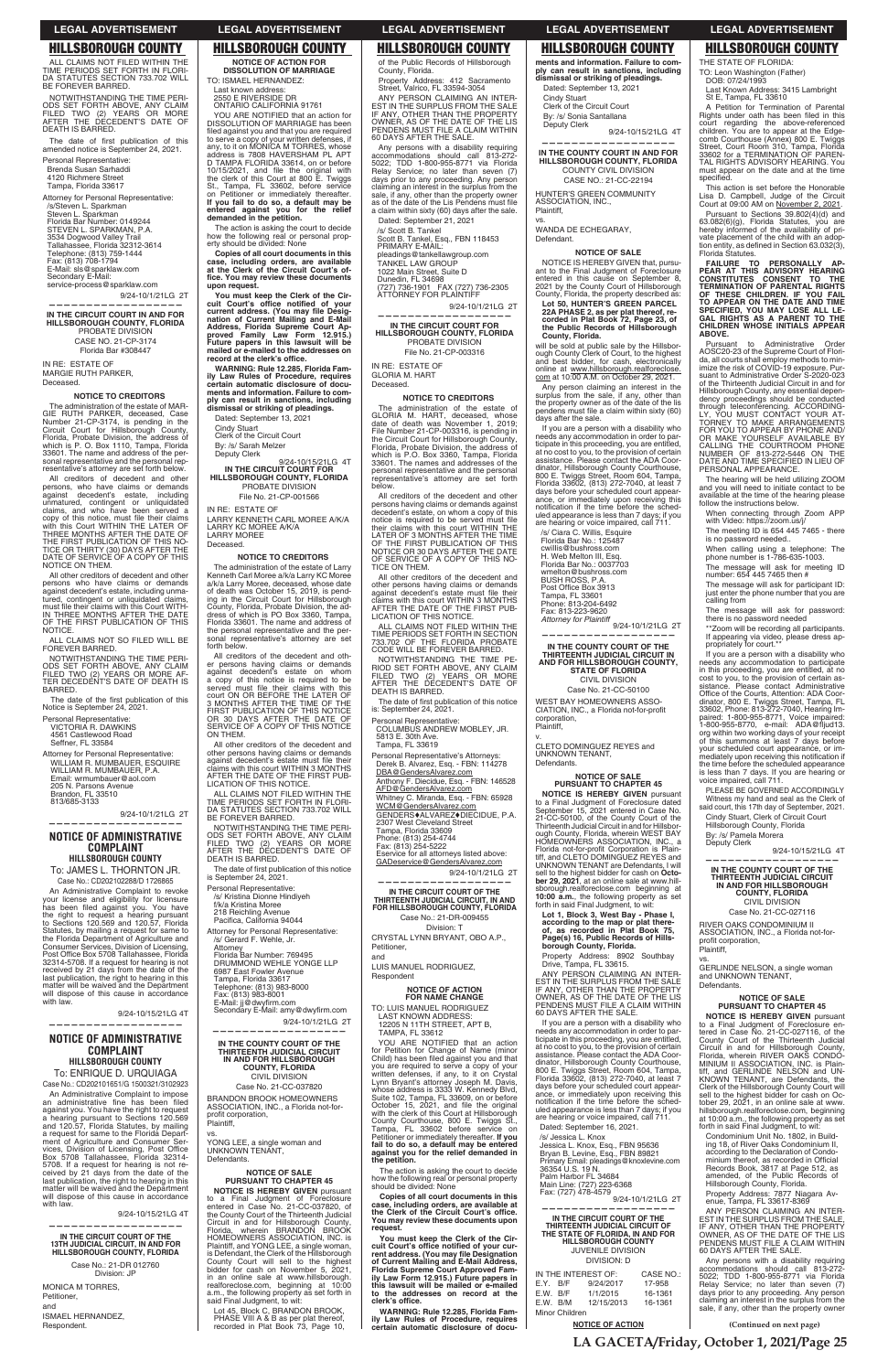The administration of the estate of MYR-NA M. LlEVRE, deceased, whose date of death was July 25, 2021, is pending in the Circuit Court for Hillsborough County, Florida, Probate Division, the address of which is 800 East Twiggs Street, Tampa FL 33602. The names and addresses of the personal representative and the personal representative's attorney are set forth below.

**——————————————————**

**IN THE CIRCUIT COURT FOR HILLSBOROUGH COUNTY, FLORIDA** PROBATE DIVISION File No. 21-CP-003185

Division A

IN RE: ESTATE OF MYRNA M. LlEVRE Deceased.

# **NOTICE TO CREDITORS**

All other creditors of the decedent and other persons having claims or de-mands against decedent's estate must file their claims with this court WITHIN<br>3 MONTHS AFTER THE DATE OF THE FIRST PUBLICATION OF THIS NO-**TICE** 

ALL CLAIMS NOT FILED WITHIN THE<br>TIME PERIODS SET FORTH IN FLORI-DA STATUTES SECTION 733.702 WILL BE FOREVER BARRED.

NOTWITHSTANDING THE TIME PE-<br>RIOD SET FORTH ABOVE, ANY CLAIM<br>FILED TWO (2) YEARS OR MORE<br>AFTER THE DECEDENT'S DATE OF<br>DEATH IS BARRED.

The date of first publication of this notice is: September 24, 2021.

All creditors of the decedent and other persons having claims or demands against decedent's estate, on whom a copy of this notice is required to be served, must file<br>their claims with this court WITHIN THE<br>LATER OF 3 MONTHS AFTER THE TIME<br>OF THE FIRST PUBLICATION OF THIS<br>NOTICE OR 30 DAYS AFTER THE DATE<br>OF SERVICE OF A COPY OF THIS NO-TICE ON THEM.

NOTICE IS HEREBY GIVEN that, NOTICE IS HEREBY GIVEN that, pur-<br>suant to the Uniform Final Judgment of<br>Foreclosure entered on October 17, 2018 in the above-captioned action, the following property situated in Hillsborough County, Florida, described as:

LOT 4, BLOCK 2, MLK VILLAGE<br>SUBDIVISION, ACCORDING TO THE<br>MAP OR PLAT THEREOF, AS RE-<br>CORDED IN PLAT BOOK 78, PAGE 6,<br>OF THE PUBLIC RECORDS OF HILL-<br>SBOROUGH COUNTY, FLORIDA.

shall be sold by the Clerk of Court, Cindy Stuart on the **16th day of December, 2021 on-line at 10:00 a.m. (Eastern Time) at http://www.hillsborough.realforeclose.**<br>http://www.hillsborough.realforeclose. com to the highest bidder, for cash, af-<br>ter giving notice as required by section<br>45.031, Florida Statutes.

9/24-10/1/21LG 2T

If you are a person with a disability who needs an accommodation in order to access court facilities or participate in a court proceeding, you are entitled, at no cost to you, to the provision of certain assistance. To request such an accommodation, please contact Court Administration at least 7 days before your scheduled court appearance, or immediately upon receiving a notification of<br>a scheduled court proceeding if the time<br>before the scheduled appearance is less than 7 days. Complete the Request for<br>
Accommodations Form and submit to<br>
800 E. Twiggs Street, Room 604, Tampa,<br>
FL 33602. ADA Coordination Help Line<br>
(813) 272-7040; Hearing Impaired Line<br>
1-800-955-8771; Voice Impaired

Personal Representative:

/s/ Misty Sirch MISTY SIRCH 8725 Boysenberry Drive

Tampa, FL 33635 Attorney for Personal Representative: /s/ Elizabeth P. Allen

Elizabeth P. Allen, Attorney<br>Florida Bar No. 794480 eallen@gibblaw.com; plamb@gibblaw.com<br>GIBBONS I NEUMAN 3321 Henderson Blvd. Tampa, FL 33609<br>(813) 877-9222

(813) 877-9290 (facsimile) 9/24-10/1/21LG 2T

**—————————————————— IN THE CIRCUIT COURT OF THE THIRTEENTH JUDICIAL CIRCUIT IN AND FOR HILLSBOROUGH** 

**—————————————————— IN THE CIRCUIT COURT FOR HILLSBOROUGH COUNTY, FLORIDA** PROBATE DIVISION File No. 21-CP-002974

A/K/A DEEANN DELGADO ATHAN

**COUNTY, FLORIDA** Case No. 17-CA-003650

BANK OF AMERICA, N.A., Plaintiff,

v. MARKES MOVIL A/K/A MARCUS MAUVILLE; et.al., Defendants.

### **NOTICE OF SALE**

CP-002974, is pending in the Circuit Court<br>for Hillsborough County, Florida, Probate<br>Division, the address of which is P.O. Box<br>3360, Tampa, Florida 33601. The names and addresses of the personal representative and the personal representative's attorney are set forth below. All creditors of the decedent and other

persons having claims or demands against<br>decedent's estate, on whom a copy of this<br>notice is required to be served must file<br>their claims with this court WITHIN THE<br>LATER OF 3 MONTHS AFTER THE TIME<br>OF THE FIRST PUBLICATION

All other creditors of the decedent and other persons having claims or demands<br>against decedent's estate must file their<br>claims with this court WITHIN 3 MONTHS<br>AFTER THE DATE OF THE FIRST PUB-

ALL CLAIMS NOT FILED WITHIN THE TIME PERIODS SET FORTH IN SECTION 733.702 OF THE FLORIDA PROBATE CODE WILL BE FOREVER BARRED. NOTWITHSTANDING THE TIME PE-RIOD SET FORTH ABOVE, ANY CLAIM<br>FILED TWO (2) YEARS OR MORE<br>AFTER THE DECEDENT'S DATE OF

The date of first publication of this notice<br>is: September 24, 2021.

Property Address: 2607 E Lindell Ave, Tampa, FL 33610

Personal Representative: STEPHAN PETER ATHAN 2320 S. Westhore Blvd. Tampa, Florida 33629

AFD@GendersAlvarez.com

2307 West Cleveland Street Tampa, Florida 33609 Phone: (813) 254-4744 Fax: (813) 254-5222

Personal Representative's Attorneys: Derek B. Alvarez, Esq. - FBN: 114278 DBA@GendersAlvarez.com

Eservice for all attorneys listed above: GADeservice@GendersAlvarez.com

**—————————————————— IN THE CIRCUIT COURT FOR HILLSBOROUGH COUNTY, FLORIDA** PROBATE DIVISION File No. 21-CP-002864 Division W

Any person claiming an interest in the surplus from the sale, if any, other than the property owner as of the date of the Lis Pendens must file a claim within 60 days after the sale. The court, in its discretion, may enlarge the time of the sale. Notice of the changed time of sale shall be published as provided herein.

of which is Probate, Guardianship, and<br>Trust, P.O. Box 1110, Tampa, FL 33601-<br>1110. The names and addresses of the personal representative and the personal representative's attorney are set forth be-

s/ Kyle Killeen **KYLE KILLEEN, ESQ.** Florida Bar No.: 1003880 **STOREY LAW GROUP, P.A.** 3670 Maguire Blvd, Suite 200 Orlando, FL 32803 Telephone: 407-488-1225 Facsimile: 407-488-1177 E-Mail: <u>kkilleen@storeylawgroup.com</u><br>Secondary E-Mail: sbaker@storeylawgroup.com *Attorneys for Plaintiff*

BE FOREVER BARRED. NOTWITHSTANDING THE TIME PERI-<br>ODS SET FORTH ABOVE, ANY CLAIM FILED TWO (2) YEARS OR MORE<br>AFTER THE DECEDENT'S DATE OF<br>DEATH IS BARRED. The date of first publication of this notice is September 24, 2021. Personal Representative: /s/ Aimmee Elizabeth Sands Aimmee Elizabeth Sands 1405 E. Frances Ave. Plant City, Florida 33563 Attorney for Personal Representative: /s/ Johnnie B. Byrd, Jr. Johnnie B. Byrd, Jr. Esquire<br>Florida Bar Number: 227269<br>206 North Collins Street Plant City, FL 33563<br>Telephone: (813) 759-1224<br>E-Mail: johnnie@byrd-barnhill.com 9/24-10/1/21LG 2T **—————————————————— IN THE CIRCUIT COURT FOR HILLSBOROUGH COUNTY, FLORIDA** PROBATE DIVISION File No. 21-CP-002923 Division A IN RE: ESTATE OF DENNIS NEVAREZ PAGAN, A/K/A DENNIS NEVAREZ Deceased. **NOTICE TO CREDITORS (Summary Administration)** TO ALL PERSONS HAVING CLAIMS<br>OR DEMANDS AGAINST THE ABOVE ESTATE: Florida. and commonly known as: 10707 Standing<br>Stone Drive, Wimauma, FL 33598; includ-<br>ing the building, appurtenances, and fix-

You are hereby notified that an Order

IN RE: ESTATE OF DEEANN D. ATHAN,

Deceased.

**NOTICE TO CREDITORS**

The administration of the estate of DEE-<br>ANN D. ATHAN, A/K/A DEEANN DEL-<br>GADO ATHAN, deceased, whose date of<br>death was May 23, 2021; File Number 21-

All creditors of the estate of the dece-dent and persons having claims or de-mands against the estate of the decedent other than those for whom provision for full<br>payment was made in the Order of Sum-<br>mary Administration must file their claims with this court WITHIN THE TIME PERI-<br>ODS SET FORTH IN FLORIDA STAT-<br>UTES SECTION 733.702. ALL CLAIMS AND DEMANDS NOT SO FILED WILL BE<br>FOREVER BARRED. NOTWITHSTAND-<br>ING ANY OTHER APPLICABLE TIME PERIOD, ANY CLAIM FILED TWO (2)<br>YEARS OR MORE AFTER THE DECE-<br>DENT'S DATE OF DEATH IS BARRED.

The date of first publication of this notice is September 24, 2021. Person Giving Notice:

Darlene Nevarez-Stevens<br>9013 Lubec St.<br>Downey, CA 90240

Attorney for Person Giving Notice: Jessica Marie Cooper, Esquire **Attorney** 

Florida Bar Number: 795011<br>Cooper Estate Law, PLLC<br>4805 S Himes Avenue Tampa, FL 33611<br>Telephone: (813) 831-3376<br>Fax: (813) 327-8847

Case No. 20-CC-034199-K SOUTH FORK OF HILLSBOROUGH COUNTY HOMEOWNERS ASSOCI-<br>ATION, INC., a Florida not-for-profit corporation,

OF SERVICE OF A COPY OF THIS NO-

TICE ON THEM.

LICATION OF THIS NOTICE.

Property Address: 13801 Ogakor Drive, Riverview, FL 33579-2305

ANY PERSON CLAIMING AN INTER-<br>EST IN THE SURPLUS FROM THE SALE<br>IF ANY, OTHER THAN THE PROPERTY OWNER, AS OF THE DATE OF THE LIS<br>PENDENS MUST FILE A CLAIM WITHIN<br>60 DAYS AFTER THE SALE.

Any persons with a disability requiring accommodations should call 813-272-<br>5022; TDD 1-800-955-8771 via Florida<br>Relay Service; no later than seven (7) days prior to any proceeding. Any person claiming an interest in the surplus from the sale, if any, other than the property owner as of the date of the Lis Pendens must file a claim within sixty (60) days after the sale.

DEATH IS BARRED.

Anthony F. Diecidue, Esq. - FBN: 146528

Whitney C. Miranda, Esq. - FBN: 65928<br><u>WCM@GendersAlvarez.com</u> GENDERS AL VAREZ DIECIDUE PA best bidder, for cash, **at the George E.**  Edgecomb Courthouse and electronic-<br>ally online at http://www.hillsborough.<br>realforeclose.com, on 10/15/2021 at

IN RE: ESTATE OF MARILYN SUE ADAMS

**Deceased** 

Any persons claiming an interest in the surplus from the sale, if any, other than the property owner as of the date of the lis pendens must file a claim no later than<br>the date the Clerk reports the funds un-

**NOTICE TO CREDITORS** The administration of the estate of Mari-lyn Sue Adams, deceased, whose date of death was January 18, 2021, is pending in the Circuit Court for Hillsborough County, Florida, Probate Division, the address Dated this September 20th, 2021. /s/Gregory Grossman

low.

GREGORY S. GROSSMAN, Esq., For the Firm NATHAN A. FRAZIER, Esq.,

All creditors of the decedent and other persons having claims or demands against decedent's estate on whom a copy of this notice is required to be served

must file their claims with this court ON<br>OR BEFORE THE LATER OF 3 MONTHS<br>AFTER THE TIME OF THE FIRST PUBLI-

to the attached complaint/petition with the clerk of this circuit court, located at: 800 East Twiggs Street, room 101, Tampa,<br>Florida 33601. Mailing address: P.O. Box<br>3450, Tampa, FL 33601. A phone call will not protect you. Your written response, including the case num-<br>ber given above and the names of the par-<br>ties, must be filed if you want the Court to

9/24-10/1/21LG 2T

CATION OF THIS NOTICE OR 30 DAYS AFTER THE DATE OF SERVICE OF A COPY OF THIS NOTICE ON THEM. All other creditors of the decedent and other persons having claims or demands<br>against decedent's estate must file their<br>claims with this court WITHIN 3 MONTHS AFTER THE DATE OF THE FIRST PUB-

ALL CLAIMS NOT FILED WITHIN THE<br>-TIME PERIODS SET FORTH IN FLORI

LICATION OF THIS NOTICE.

9/24-10/1/21LG 2T

If you choose to file a written response<br>yourself, at the same time you file your writ-<br>ten response to the Court, you must also serve a copy of your written response on<br>the party serving this summons at:<br>Richard McCluskey Esquire 710 Oakfield Drive Suite 252, Brandon, FL 33511

**You must keep the Clerk of the Cir**cuit Court's office notified of your cur-<br>rent address. (You may file Designation<br>of Current Mailing and Email Address, **Florida Supreme Court Approved Fam-ily Law Form 12.915.) Future papers in this lawsuit will be mailed to the address**   $\alpha$  record at the clerk's office.

By: Sharon D. Dale Deputy Clerk

9/24-10/1/21LG 2T **——————————————————** RICHARD S. SHIRLEY **SUMMONS: PERSONAL SERVICE TO/PARA/A: RICHARD SHIRLEY 8405 GARDNER ROAD TAMPA FL 33625 IMPORTANT** A lawsuit has been filed against you. You have 20 calendar days after this summons<br>is served on you to file a written response

> **IN THE CIRCUIT COURT OF THE THIRTEENTH JUDICIAL CIRCUIT IN AND FOR HILLSBOROUGH COUNTY, STATE OF FLORIDA** FAMILY LAW DIVISION CASE NO.: 21-DR-004196 DIVISION: C In Re: The Interest of: J.A. DOB: 3/31/2011 Adoptee. **NOTICE OF ACTION** STATE OF FLORIDA: TO: EDUARDO VELEZ<br>2510 W. BUSCH BLVD, #4503 TAMPA, FL 33618 Or 131 W. LINEBAUGH AVENUE<br>TAMPA, FL 33612 (Individual / Personal Service ONLY) IMPORTANT A Petition to Terminate Parental Rights<br>pending Stepparent Adoption under oath<br>has been filed in this court regarding the above-referenced child. A copy of the Peti-tion is being served with this Notice. You MUST appear before **Judge Wendy De-**Paul on October 13, 2021 at 1:30PM at<br>the Hillsborough County Courthouse,<br>800 E. Twiggs Street, Courtroom 403,<br>Tampa, Florida 33602, for a final hear

ing on the PETITION FOR TERMINA-TION OF PARENTAL RIGHTS PENDING<br>STEPPARENT ADOPTION. You must ap-<br>pear on the date and at the time specified. The Court has set aside 15 minutes for this final hearing.

of Summary Administration has been entered in the estate of Dennis Nevarez<br>Pagan, a/k/a Dennis Nevarez, deceased,<br>File Number 21-CP-002923, by the Circuit Court for Hillsborough County, Florida, Probate Division, the address of which is 800 Twiggs Street, Tampa, Florida 33602; that the decedent's date of death was Feb-<br>ruary 18, 2021; that the total value of the<br>estate is \$9,844.69 and that the names and addresses of those to whom it has been assigned by such order are:

Name Address<br>Nevarez-Stevens, 9013 Lubec St.<br>of the Dennis Downey, CA 90240 Darlene Nevarez-Stevens, 9013 Lubec St. Trustee of the Dennis Downey, CA 90240 Nevarez Revocable Trust, dated August 16, 2012

ALL INTERESTED PERSONS ARE NOTI-FIED THAT:

> Pursuant to Administrative Order<br>AOSC20-23 of the Supreme Court of<br>Florida, all courts shall employ meth-<br>ods to minimize the risk of COVID-19<br>exposure. Pursuant to Administrative<br>Order S-2020-023 of the Thirteenth Judicial Circuit in and for Hillsborough<br>County, any essential dependency<br>proceedings should be conducted<br>through teleconferencing. ACCORD-<br>INGLY, YOU MUST CONTACT YOUR<br>ATTORNEY TO MAKE ARRAGEMENTS **FOR YOU TO APPEAR BY PHONE AND/ OR MAKE YOURSELF AVAILABLE BY CALLING THE COURTROOM PHONE NUMBER OF 813-272-5446 ON THE DATE AND TIME SPECIFIED IN LIEU OF PERSONAL APPEARANCE.**

> Pursuant to Section  $63.082(6)(g)$ , Pursuant to Section 63.082(6)(g), Flor-<br>ida Statutes, you are hereby informed of<br>the availability of availability of private<br>placement of the child with an adoption entity, as defined in Section 63.032(3),<br>Florida Statutes.

DATED: September 13, 2021 Cindy Stuart, Clerk of Court By: /s/ Sonia Santallana

9/17-10/8/21LG 4T **——————————————————**

Division: "I" SALVADOR PEREZ, LETY I, Plaintiff,

TO: All parties claiming and interest by, through, under or against Gloria Dean Haynes, DOD 9/17/06 or Floyd D.<br>Haynes DOD 6/15/04.

YOU ARE NOTIFIED that an ACTION TO QUIET TITLE to the following property: EXHIBIT "A"

E-Mail: jcooper@cooperestatelaw.com Secondary E-Mail: gizelle@cooperestatelaw.com

**IN THE COUNTY COURT OF THE THIRTEENTH JUDICIAL CIRCUIT IN AND FOR HlLLSBOROUGH COUNTY, FLORIDA** CIVIL DIVISION

> LOWRY LANE SUBDIVISION LOT 4 according to Plat Book 30, Page 9, as<br>recorded in the Public Records of Hillsborough County, Florida.

PIN: A-25-28-18-3F0-000000-00004.0 Property Address: 817 W Lowry Lane,<br>Tampa, Florida 33615-1440.

Plaintiff,

**Defendants** 

vs.

CONNIE RANKINE, an unmarried woman<br>and UNKNOWN TENANT,

# **NOTICE OF SALE PURSUANT TO CHAPTER 45**

**NOTICE IS HEREBY GIVEN** pursuant to a Final Judgment of Foreclosure<br>entered in Case No. 20-CC-034199-K, of<br>the County Court of the Thirteenth Judicial<br>Circuit in and for Hillsborough County,<br>Florida, wherein SOUTH FORK OF<br>HILLSBOROUGH COUNTY HOMEOWN-<br>ERS and CONNIE RANKINE, an unmarried woman, is Defendant, the Clerk of the Hillsborough County Court will sell to the highest bidder for cash on November 5, 2021, in an online sale at www. hillsborough.realforeclose.com, beginning at 10:00 a.m., the following property as set forth in said Final Judgment, to wit:

> has been filed in this court against you and you are required to serve a copy of your written defenses on or before October 15, 2021, (a date not less than 28, nor more<br>than 60 days after the first publication of the notice) if any, to it on PERRY G. GRU-<br>MAN, Esquire, Plaintiff's attorney, whose<br>address is 3400 W. Kennedy Boulevard, Tampa, Florida 33609, and file the original<br>with the Clerk of this Court either before<br>service on Plaintiff's attorney or immediately thereafter; otherwise a default will be entered against you for the relief de-manded in the complaint. DATED on September 13, 2021. Cindy Stuart Clerk of Court By: s/ Sonia Santallana As Deputy Clerk 9/17-10/8/21LG 4T **—————————————————— IN THE CIRCUIT COURT OF THE THIRTEENTH JUDICIAL CIRCUIT OF THE STATE OF FLORIDA, IN AND FOR HILLSBOROUGH COUNTY** JUVENILE DIVISION DIVISION: C IN THE INTEREST OF: CASE IDs:  $L.M.$ DOB: 02/18/2015 19-814  $L.M.$ DOB: 11/27/2012 19-991 Children NOTICE OF AN ADVISORY HEARING ON<br><mark>A TERMINATION OF PARENTAL RIGHTS</mark><br>PROCEEDINGS STATE OF FLORIDA TO: Yolanda Sharon Dawkins a.k.a. Yyolanda Sharon Dawkins DOB: May 12, 1981 **(Continued on next page)**

If you do not file your written response on time, you may lose the case, and your wages, money, and property may be taken thereafter without further warning from the Court. There are other legal requirements. You may want to call an attorney right<br>away. If you do not know an attorney, you<br>may call an attorney referral service or a<br>legal aid office (listed in the phone book).

Lot 14, Block A, South Fork Unit 1, ac-cording to the map or plat thereof as recorded in Plat Book 92, Page 56,<br>of the Public Records of Hillsborough County, Florida.

Dated: September 17, 2021 /s/ Scott B. Tankel

DA STATUTES SECTION 733.702 WILL Scott B. Tankel, Esq., FBN 118453 PRIMARY E-MAIL: pleadings@tankellawgroup.com TANKEL LAW GROUP 1022 Main Street, Suite D<br>Dunedin, FL 34698 (727) 736-1901 FAX (727) 736-2305 **ATTORNEY FOR PLAINTIFF** 9/24-10/1/21LG 2T **—————————————————— IN THE COUNTY COURT OF THE 13TH JUDICIAL CIRCUIT IN AND FOR HILLSBOROUGH COUNTY, FLORIDA** CIVIL DIVISION CASE NO.: 2020-CC-001320 AYERSWORTH GLEN HOMEOWNERS' ASSOCIATION, INC., Plaintiff, vs. ELOY YBARRECHE, A MARRIED MAN Defendant. **NOTICE OF SALE** Notice is hereby given, pursuant to Final Judgment of Foreclosure for Plaintiff entered in this cause on 08/24/2021 by the County Court of Hillsborough County, Florida, The Hillsborough County Clerk of the Court will sell the property described as:  $Lot$ 57, Block 1, AYERSWORTH GLEN, as per plat thereof, recorded in<br>Plat Book 111, Page 166, of the Pub-<br>lic Records of Hillsborough County,

tures located therein, to the highest and

10:00AM.

claimed.

If you are a person with a disability who needs any accommodation in order to participate in this proceeding, you are en-titled, at no cost to you, to the provision

of certain assistance. Please contact the<br>ADA Coordinator, Hillsborough Counthouse, 800 E. Twiggs St., Room<br>604, Tampa, Florida 33602, (813) 272-7040, at least 7 days before your sched-<br>uled court appearance, or immediatel

upon receiving this notification if the time<br>before the scheduled appearance is less<br>than 7 days; if you are hearing or voice

impaired, call 711.

For the Firm *Attorney for Plaintiff*

45197.82

202 S. Rome Ave., Suite 125 Tampa, FL 33606 pleadings@frazierbowles.com

**—————————————————— IN THE CIRCUIT COURT FOR THE THIRTEENTH JUDICIAL CIRCUIT IN AND FOR HILLSBOROUGH COUNTY, FLORIDA** FAMILY LAW DIVISION CASE NO.: 20-DR-007885 DIVISION D

LEANDRA SHIRLEY

V.

**ON AN INDIVIDUAL**

hear your side of the case.

You may review these documents, upon

request.<br>Florida Family Law Rules of Procedure<br>Form12.910(a), Summons: Personal Ser-<br>vice on an Individual(09/12)

**WARNING: Rule 12.285, Florida Family Law Rules of Procedure, requires cer-tain automatic disclosure of documents and information. Failure to comply can result in sanctions, including dismissal or striking of pleadings.**

THE STATE OF FLORIDA TO EACH SHERIFF OF THE STATE:

You are commanded to serve this summons and a copy of the complaint in this lawsuit on the above-named person. DATED: SEPTEMBER 18TH, 2021

CINDY STUART CLERK OF THE CIRUIT COURT

**——————————————————**

9/24-10/15/21LG 4T

**UNDER SECTION 63.089, FLORIDA STATUTES, FAILURE TO TIMELY FILE A WRITTEN RESPONSE TO THIS NO-TICE AND TO PERSONALLY APPEAR AT THE TERMINATION OF PARENTAL RIGHTS PENDING ADOPTION FINAL HEARING CONSTITUTES GROUNDS UPON WHICH THE COURT SHALL END ANY PARENTAL RIGHTS YOU MAY HAVE OR ASSERT REGARDING THE MINOR CHILD. IF YOU FAIL TO AP-PEAR ON THE DATE AND TIME SPECI-FIED YOU WILL LOSE ALL LEGAL RIGHTS TO THE CHILD NAMED IN THE PETITION.**

**If you are a person with a disabil-ity who needs any accommodation to participate in this proceeding, you are entitled, at no cost to you, to the pro-vision of certain assistance. Please contact the Court's ADA Coordinator, Hillsborough County Courthouse, 800 E. Twiggs Street, Room 604, Tampa, Florida 33602, (813) 272-7040, at least 7 days before your scheduled court ap-pearance, or immediately upon receiv-** $\frac{1}{100}$  this notification if the time before<br>the scheduled appearance is less than<br>seven (7) days. If you are hearing or **voice impaired, call 711.**

Witness my hand and seal of this court<br>at Hillsborough County Courthouse, 800<br>E. Twiggs Street, Tampa, Florida 33602.

Deputy Clerk -

**IN THE CIRCUIT COURT FOR THE THIRTEENTH JUDICIAL CIRCUIT OF THE STATE OF FLORIDA, IN AND FOR HILLSBOROUGH COUNTY**

> CIVIL DIVISION Case No.: 21-CA-007268

vs.

VALETTA RICHARDSON; RENEE A. WOOD, f/k/a RENEE A. HAYNES;<br>VICTORIA BENSON; CHARLES<br>HAYNES; REGINALD HAYNES; CLARENCE HAYNES, JR.; REGGIE<br>BLUNT; DEMETRA ALEXANDRA<br>a/k/a DEMETRA LYNN ALEXANDRA; GARY HAYNES; KEITH HAYNES;<br>AVERY HAYNES; ANDREW CHARLES<br>HAYNES; and PROTECTED PROPERTY, LLC; together with all<br>parties claiming interests by, through,<br>under or against Gloria Dean Haynes, DOD 9/17/06 or Floyd D. Haynes DOD 6/15/04, alive, Defendants.

### **NOTICE OF ACTION**

**Page 26/LA GACETA/Friday, October 1, 2021**

# **LEGAL ADVERTISEMENT LEGAL ADVERTISEMENT LEGAL ADVERTISEMENT LEGAL ADVERTISEMENT LEGAL ADVERTISEMENT**

as of the date of the Lis Pendens must file a claim within sixty (60) days after the sale. Dated: September 15, 2021 /s/ Scott B. Tankel Scott B. Tankel, Esq., FBN 118453 PRIMARY E-MAIL: pleadings@tankellawgroup.com TANKEL LAW GROUP 1022 Main Street, Suite D Dunedin, FL 34698<br>(727) 736-1901 FAX (727) 736-2305<br>ATTORNEY FOR PLAINTIFF 9/24-10/1/21LG 2T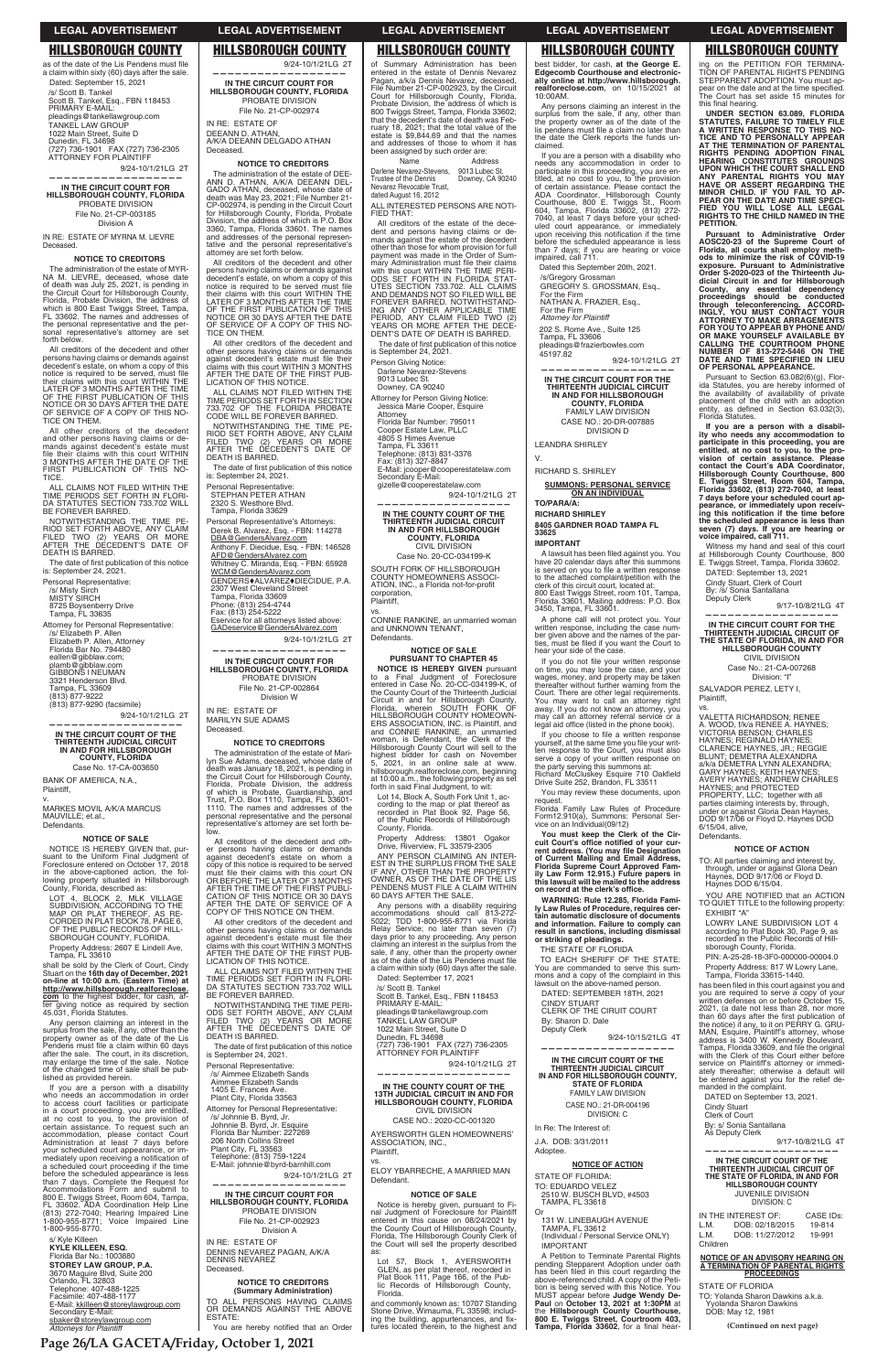Last Known Address: Unknown A Petition for Termination of Parental Rights under oath has been filed in this court regarding the above-referenced<br>children. You are to appear before the<br>Honorable Cynthia S. Oster, 9:45 a.m. on November 29, 2021, at 800 E. Twiggs<br>Street, Court Room 308, Tampa, Florida<br>33602 for a TERMINATION OF PAREN-<br>TAL RIGHTS ADVISORY HEARING. You must appear on the date and at the time specified.

**FAILURE TO PERSONALLY APPEAR**  AT THIS ADVISORY HEARING CONSTITUTES CONSENT TO THE TERMINATION OF PARENTAL RIGHTS TO THIS<br>CHILD (THESE CHILDREN). IF YOU<br>FAIL TO APPEAR ON THE DATE AND<br>FAIL TO APPEAR ON THE DATE AND<br>TIME SPECIFIED YOU MAY LOSE ALL<br>LEGAL

**Pursuant to Administrative Order AOSC20-23 of the Supreme Court of Florida, all courts shall employ meth-ods to minimize the risk of COVID-19 exposure. Pursuant to Administrative Order S-2020-023 of the Thirteenth Ju-dicial Circuit in and for Hillsborough County, any essential dependency pro-ceedings should be conducted through teleconferencing. ACCORDINGLY, YOU MUST MAKE YOURSELF AVAIL-ABLE BY TELEPHONE ON THE DATE AND TIME SPECIFIED IN LIEU OF PER-SONAL APPEARANCE.**

Pursuant to Sections 39.802(4)(d) and 63.082(6)(g), Florida Statutes, you are<br>hereby informed of the availability of availability of private placement of the child<br>with an adoption entity, as defined in Sec-<br>tion 63.032(3), Florida Statutes.

TO: Juanita Gonzalez (Mother) 8/31/1992 Last Known Address: 3105 State Road 574 #6, Plant City, FL 33563

A Petition for Termination of Parental Rights under oath has been filed in this<br>court regarding the above-referenced<br>children. You are to appear at the Edgecomb Courthouse (Annex) 800 E. Twiggs<br>Street, Court Room 310, Tampa, Florida<br>33602 for a TERMINATION OF PAREN-TAL RIGHTS ADVISORY HEARING. You must appear on the date and at the time specified.

This action is set before the Honorable Lisa D. Campbell, Judge of the Circuit<br>Court at 9:30 AM on November 3, 2021.

Pursuant to Sections 39.802(4)(d) and 63.082(6)(g), Florida Statutes, you are<br>hereby informed of the availability of avail-<br>ability of private placement of the child with an adoption entity, as defined in Sec-<br>tion 63.032(3), Florida Statutes.

**If you are a person with a disability who needs any accommodation to participate in this proceeding, you are entitled, at no cost to you, to the pro**vision of certain assistance. Please<br>contact Administrative Office of the<br>Courts, Attention: ADA Coordina-<br>tor, 800 E. Twiggs Street, Tampa, FL<br>33602, Phone: 813-272-7040, Hearing<br>Impaired: 1-800-955-8770, e-mail: ADA@<br>flj days before your scheduled court ap-<br>pearance, or immediately upon receiv-<br>ing this notification if the time before **the scheduled appearance is less than 7 days. If you are hearing or voice im-paired, call 711.**

Witness my hand and seal of this court at Tampa, Hillsborough County, Florida on  $9/14/21$ 

FAILURE TO PERSONALLY APPEAR<br>AT THIS ADVISORY HEARING CONSTI-<br>TUTES CONSENT TO THE TERMINA-<br>TION OF PARENTAL RIGHTS OF THIS<br>CHILD. IF YOU FAIL TO APPEAR ON<br>THE DATE AND TIME SPECIFIED, YOU **MAY LOSE ALL LEGAL RIGHTS AS A PARENT TO TO THE CHILD WHOSE INITIALS APPEAR ABOVE.**

**Judge Campbell Pursua** 

When connecting through Zoom APP with Video:https://zoom.us/j

The meeting ID is  $6544457465 -$  there is no password needed.

When calling using a telephone: The phone number is 1-786-635-1003.

Cindy Stuart, Clerk of Court Hillsborough County, Florida By: /s/ Pamela Morera Deputy Clerk

9/17-10/8/21LG 4T

**——————————————————**

## **IN THE CIRCUIT COURT OF THE THIRTEENTH JUDICIAL CIRCUIT OF THE STATE OF FLORIDA, IN AND FOR HILLSBOROUGH COUNTY** JUVENILE DIVISION

IN THE INTEREST OF: CASE NO.: A.G. H/F 6/4/2021 21-DP-528 Minor Child

### **NOTICE OF ACTION**

THE STATE OF FLORIDA:

Witness my hand and seal as the Clerk<br>of said court, this 13th day of September, 2021.

9/17-10/8/21LG 4T **——————————————————**

Case No.: CD202101283/D 3011933 A Notice of Suspension to suspend your<br>license and eligibility for licensure has<br>been filed against you. You have the right to request a hearing pursuant to Sections 120.569 and 120.57, Florida Statutes, by mailing a request for same to the Florida Department of Agriculture and Consumer<br>Services, Division of Licensing, Post Office Box 5708, Tallahassee, Florida 32314-5708. If a request for hearing is not received by 21 days from the date of the last publication, the right to hearing in this matter will be waived and the Department will dispose of this cause in accordance with law.

9/17-10/8/21LG 4T

ROGER N. IZAGUIRRE ROMERO, Respondent

| budge bangbook raisdant to Ad            |
|------------------------------------------|
| ministrative Order AOSC20-23 of the      |
| Supreme Court of Florida, all courts     |
| shall employ methods to minimize the     |
| risk of COVID-19 exposure. Pursuant      |
| to Administrative Order S-2020-023 of    |
| the Thirteenth Judicial Circuit in and   |
| for Hillsborough County, any essen-      |
| tial dependency proceedings should       |
| be conducted through teleconfer-         |
| encing. ACCORDINGLY, YOU MUST            |
| MAKE YOURSELF AVAILABLE BY               |
| <b>TELEPHONE ON THE DATE AND TIME</b>    |
| <b>SPECIFIED IN LIEU OF PERSONAL AP-</b> |
| PEARANCE.                                |
| The bearing will be hold will in $700M$  |

ADDRESS UNKNOWN<br>YOU ARE NOTIFIED that an action for<br>Dissolution of Marriage has been filed against you and that you are required to serve a copy of your written defenses, if any, to it on MATILDA M. CRAIN, whose address is 12622 Adventure<br>Drive, Riverview, FL 33579, on or before<br>10/11/2021, and file the original with the clerk of this Court at Hillsborough County Courthouse, 800 E. Twiggs St., Tampa, FL 33602 before service on Petitioner or immediately thereafter. **If you fail to do so, a default may be entered against you for the relief demanded in the petition.**

**You must keep the Clerk of the Cir**cuit Court's office notified of your cur-<br>rent address. (You may file Designation<br>of Current Mailing and E-Mail Address,<br>Florida Supreme Court Approved Fam-<br>ily Law Form 12.915.) Future papers in **this lawsuit will be mailed or e-mailed to the addresses on record at the**  clerk's office.

The hearing will be held utilizing ZOOM and you will need to initiate contact to be available at the time of the hearing please follow the instructions below. Dated: September 9, 2021 Cindy Stuart Clerk of the Circuit Court

By: /s/ Renae Meyers Deputy Clerk 9/17-10/8/21LG 4T

The message will ask for meeting ID number: 654 445 7465 then #

IN RE: THE MARRIAGE OF MARIA G. TOBAR ENRIQUEZ<br>aka MARIA GUADALUPE TOVAR **ENRIQUEZ** Petitioner/Wife and

The message will ask for participant ID: just enter the phone number that you are calling from

> SERGIO L. GARCIA REYES, Respondent/Husband.

The message will ask for password: there is no password needed

\*\*Zoom will be recording all participants. If appearing via video, please dress appro-priately for court.\*\*

**If you are a person with a disability who needs any accommodation to participate in this proceeding, you are entitled, at no cost to you, to the pro-**

WARNING: Rule 12.285, Florida Family Law Rules of Procedure, requires certain automatic disclosure of documents and information. Failure to comply can result in sanctions, including dismissal or striking of pleadings.

By: /s/ Sherika Virgil Deputy Clerk

9/17-10/8/21LG 4T **——————————————————**

**vision of certain assistance. Please contact Administrative Office of the Courts, Attention: ADA Coordina-<br>Courts, Attention: ADA Coordina-<br>tor, 800 E. Twiggs Street, Tampa, FL 33602, Phone: 813-272-7040, Hearing Impaired: 1-800-955-8771, Voice im-paired: 1-800-955-8770, e-mail: ADA@** fljud13.org within two working days of<br>your receipt of this summons at least 7<br>days before your scheduled court ap-<br>pearance, or immediately upon receiv-<br>ing this notification if the time before<br>the scheduled appearance is **7 days. If you are hearing or voice im-paired, call 711.**

> JENNIFER ACOSTA, and GUILLERMO J. SANTIAGO,

Cindy Stuart, Clerk of Circuit Court Hillsborough County, Florida By: /s/ Pamela Morera

Deputy Clerk 9/17-10/8/21LG 4T

> Petitioners, ZENIA ACOSTA and FELIX<br>ACOSTA, have filed an action for tempo-<br>rary custody by extended family in the Cir-<br>cuit Court, in and for the Thirteenth Judi-<br>cial Circuit, Hillsborough County, Florida, and you are required to serve a copy of your written defenses, if any, on the Pe-titioners, by and through their counsel, ADRIAN R. CASTRO, ESQUIRE, 505 E. Jackson Street, Suite 210, Tampa, Florida 33602, on or before October 11, 2021, and file the original with the Clerk of this Court, 800 E. Twiggs Street, Tampa, Florida 33602, before service on the Petitioner or immediately thereafter. If you fail to do so, a default will be entered against you for the relief demanded in the petition.

**—————————————————— NOTICE OF ADMINISTRATIVE** 

# **COMPLAINT HILLSBOROUGH COUNTY**

To: DARRYL MOMENT Case No.: CD202100948/D 1826375/3102623

> WARNING: Rule 12.285, Florida Family Law Rules of Procedure, requires certain automatic disclosure of documents and information. Failure to comply can result in sanctions, including dismissal or striking of pleadings.

WITNESS my hand and the seal of this Court on this 9th day of September, 2021.

An Administrative Complaint to impose an administrative fine has been filed<br>against you. You have the right to request a hearing pursuant to Sections 120.569<br>and 120.57, Florida Statutes, by mailing<br>a request for same to the Florida Department of Agriculture and Consumer Servic-<br>es, Division of Licensing, Post Office Box<br>5708 Tallahassee, Florida 32314-5708. If a request for hearing is not received by 21 days from the date of the last publication, the right to hearing in this matter will be waived and the Department will dispose of this cause in accordance with law.

> IN THE INTEREST OF: H.E. DOB: 04/25/2005<br>R.E. DOB: 02/13/2018

DOB: 02/13/2018  $S.E$ DOB: 11/15/2009 Children

<u>A TERMINATION OF PARENTAL RIGHTS</u><br>A TERMINATION OF PARENTAL RIGHTS<br>PROCEEDINGS

STATE OF FLORIDA TO: Steven Eargood<br>Date of Birth: 7/21/ 1/1988

court regarding the above-referenced children. You are to appear before the Hon-<br>orable Cynthia S. Oster, November 22,<br>2021 at 1:30 p.m., 800 E. Twiggs Street,<br>Court Room 309, Tampa, Florida 33602<br>for a TERMINATION OF PARENTAL<br>RIGHTS ADVISORY HEARING. You must appear on the date and at the time specified.

## **NOTICE OF SUSPENSION HILLSBOROUGH COUNTY** To: SHAYLA V. YATES

hereby informed of the availability of availability of private placement of the child<br>with an adoption entity, as defined in Sec-<br>tion 63.032(3), Florida Statutes.

**——————————————————**

# **IN THE CIRCUIT COURT OF THE THIRTEENTH JUDICIAL CIRCUIT, IN AND FOR HILLSBOROUGH COUNTY, FLORIDA** Case No.: 21-012571

Division: C-P IN RE THE MARRIAGE OF: MATILDA M. CRAIN, Petitioner,

and

# **NOTICE OF ACTION FOR DISSOLUTION OF MARRIAGE (NO CHILD OR FINANCIAL SUPPORT)**

TO: ROGER N. IZAGUIRRE ROMERO ADDRESS UNKNOWN

Witness my hand and seal of this court at Tampa, Hillsborough County, Florida on September 08, 2021. Cindy Stuart, Clerk of Circuit Court

9/10-10/1/21LG 4T **——————————————————**

 $C.G.$ DOB: 01/09/2020 Child

**NOTICE OF AN ADVISORY HEARING ON**   $\frac{\overline{A} \text{ TERMINATION OF PARENTAL RIGHTS}}{\text{PROCEEDINGS}}$ 

TO: Amy Miller, DOB: 12/16/1987 Last Known Address:

2511 Woodland Avenue,<br>South Charleston, WV 25303

A Petition for Termination of Parental Rights under oath has been filed in this court regarding the above-referenced children. You are to appear before **the Honorable Cynthia S. Oster, October<br>25, 2021 at 3:00 p.m., 800 E. Twiggs<br>Street, Court Room 309, Tampa, Florida<br>33602 for a TERMINATION OF PAREN-<br>TAL RIGHTS ADVISORY HEARING. You** must appear on the date and at the time specified.

The action is asking the court to decide how the following real or personal property should be divided: None

**Copies of all court documents in this zase, including orders, are available at the Clerk of the Circuit Court's office. You may review these documents upon request.**

**WARNING: Rule 12.285, Florida Family Law Rules of Procedure, requires certain automatic disclosure of docu-ments and information. Failure to comply can result in sanctions, including dismissal or striking of pleadings.**

**——————————————————**

**IN THE CIRCUIT COURT OF THE THIRTEENTH JUDICIAL CIRCUIT, IN AND FOR HILLSBOROUGH COUNTY, FLORIDA** Case No.: 21-DR-011848 Division: J

**NOTICE OF ACTION FOR DISSOLUTION OF MARRIAGE (NO CHILD OR FINANCIAL SUPPORT)**

TO: Sergio L. Garcia Reyes

Date of Birth: Last Known Address: 119 Julie Lane, Brandon, FL 33511<br>A Petition for Termination of Parental<br>Rights under oath has been filed in this 119 Julie Lane, Brandon, FL 33511

**YOU ARE NOTIFIED** that an action for dissolution of marriage, has been filed<br>against you and that you are required to<br>serve a copy of your written defenses, if<br>any, to it on Ivonne L. Fernandez, Esq., whose address is 607 W. Dr. Martin Luther<br>King Jr. Blvd., Tampa, FL 33603 on or before 10/11/21, and file the original with the<br>clerk of this Court at Hillsborough County<br>Courthouse, 800 E. Twiggs Street, Tampa, Florida 33602, either before service on Petitioner or immediately thereafter. If you fail to do so, a default may be entered against you for the relief demanded in the petition.

> The holder of the following tax certificates has filed the certificates for a tax deed to be issued. The certificate numbers<br>and years of issuance, the description of the property, and the names in which it was assessed are:

S 635 FT OF E 1/2 OF SW 1/4 OF SE<br>1/4 LESS W 160 FT AND LESS S 60

Folio No.: **0773520000**<br>Certificate No.: **2019 / 9412**<br>File No.: **2021-884** Year of Issuance: **2019** Description of Property:

Name(s) in which assessed: **CHARLES DEAN MARTIN KIMBERLY ANN MARTIN KIMBERLY ANN JACK F/K/A KIMBERLY MARTIN**

All of said property being in the County of Hillsborough, State of Florida. Unless such certificate shall be redeemed according to law, the property<br>described in such certificate will be sold<br>to the highest bidder on (10/21/2021) on line via the internet at www.hillsborough.

Dated this 8th day of September, 2021. Cindy Stuart

Clerk of the Circuit Court

**IN THE CIRCUIT COURT OF THE THIRTEENTH JUDICIAL CIRCUIT IN AND FOR HILLSBOROUGH COUNTY, STATE OF FLORIDA** FAMILY LAW DIVISION CASE NO.: 21-DR-006949 DIVISION: I

> The holder of the following tax cer-<br>tificates has filed the certificates for a tax deed to be issued. The certificate numbers and years of issuance, the description of the property, and the names in which it

THAT PT OF NW 1/4 LYING N OF<br>R/W OF RR LESS-TRACT DESC AS<br>FROM SE COR OF NW 1/4 RUN N 948.86 FT FOR POB N 677.95 FT S 57 DEG 42 MIN 25 SEC W 662.50 FT W 159.12 FT MOL S 59 DEG 50 MIN 40 SEC E 757.95 FT TO POB SEC - TWP - RGE : 07 - 30 - 22 SEC - TWP - RGE : 07 - 30 - 22<br>**Subject To All Outstanding Taxes** 

IN THE INTEREST OF:

I.A.S., a Minor Child, ZENIA ACOSTA and FELIX ACOSTA, Petitioners,

and

Respondents. **NOTICE OF ACTION FOR TEMPORARY CUSTODY BY EXTENDED FAMILY**

TO: GUILLERMO J. SANTIAGO YOU ARE HEREBY NOTIFIED that

> Name(s) in which assessed: **DKS HOLDINGS LLC**

All of said property being in the County of Hillsborough, State of Florida. Unless such certificate shall be re-<br>deemed according to law, the property described in such certificate will be sold to the highest bidder on (10/21/2021) on<br>line via the internet at www.hillsborough.

realtaxdeed.com.

9/10-10/1/21LG 4T

SEC - TWP - RGE : 34 - 30 - 20 **Subject To All Outstanding Taxes** 

Blvd., Tampa Florida, (813) 276-8100 ex-<br>tension 4205, two working days prior to<br>the date the service is needed; if you are hearing or voice impaired, call 711.

Copies of all court documents in this case, including orders, are available at the<br>Clerk of the circuit Court's office. You may review these documents upon request.

You must keep the Clerk of the Circuit<br>Court's office notified of your current<br>address. (You may file Designation of<br>Current Mailing and E-Mail Address,<br>Florida Supreme Court Approved Family<br>Law Form 12.915.) Future papers lawsuit will be mailed or e-mailed to the<br>addresses on record at the Clerk's office.

Cindy Stuart Clerk of The Court

By: /s/ Sarah Metzer Deputy Clerk

9/17-10/8/21LG 4T

**—————————————————— IN THE CIRCUIT COURT OF THE THIRTEENTH JUDICIAL CIRCUIT OF THE STATE OF FLORIDA, IN AND FOR HILLSBOROUGH COUNTY** JUVENILE DIVISION CASE ID: 18-152 DIVISION: C

**FAILURE TO PERSONALLY APPEAR AT THIS ADVISORY HEARING CONSTI-TUTES CONSENT TO THE TERMINA-TION OF PARENTAL RIGHTS TO THIS CHILD (THESE CHILDREN). IF YOU FAIL TO APPEAR ON THE DATE AND TIME SPECIFIED YOU MAY LOSE ALL LEGAL RIGHTS TO THE CHILD (OR CHILDREN) WHOSE INITIALS APPEAR ABOVE.**

**Pursuant to Administrative Order AOSC20-23 of the Supreme Court of Florida, all courts shall employ meth-ods to minimize the risk of COVID-19 exposure. Pursuant to Administrative Order S-2020-023 of the Thirteenth Judicial Circuit in and for Hillsborough County, any essential dependency pro-ceedings should be conducted through teleconferencing. ACCORDINGLY, YOU MUST MAKE YOURSELF AVAIL-ABLE BY TELEPHONE ON THE DATE AND TIME SPECIFIED IN LIEU OF PER-SONAL APPEARANCE.**

Pursuant to Sections 39.802(4)(d) and  $63.082(6)(g)$ , Florida Statutes, you are

**If you are a person with a disability who needs any accommodation to participate in this proceeding, you are entitled, at no cost to you, to the provision of certain assistance. Please**  contact Administrative Office of the<br>Courts, Attention: ADA Coordina-<br>tor, 800 E. Twiggs Street, Tampa, FL<br>33602, Phone: 813-272-7040, Hearing<br>Impaired: 1-800-955-8770, e-mail: ADA@<br>paired: 1-800-955-8770, e-mail: ADA@ fljud13.org within two working days of<br>your receipt of this summons at least 7 days before your scheduled court ap-<br>pearance, or immediately upon receiv-<br>ing this notification if the time before **the scheduled appearance is less than 7 days. If you are hearing or voice im-paired, call 711.**

Hillsborough County, Florida By: /s/ Pamela Morera Deputy Clerk -

**IN THE CIRCUIT COURT OF THE THIRTEENTH JUDICIAL CIRCUIT OF THE STATE OF FLORIDA, IN AND FOR HILLSBOROUGH COUNTY** JUVENILE DIVISION

CASE ID: 20-DP-30 DIVISION: C IN THE INTEREST OF:

STATE OF FLORIDA

**FAILURE TO PERSONALLY APPEAR**  AT THIS ADVISORY HEARING CONSTI-<br>TUTES CONSENT TO THE TERMINA-<br>TION OF PARENTAL RIGHTS TO THIS<br>CHILD (THESE CHILDREN). IF YOU<br>FAIL TO APPEAR ON MAY LOSE ALL<br>LIGGAL RIGHTS TO THE CHILD (OR<br>CHILDREN) WHOSE INITIALS APPEAR **ABOVE.**

**Pursuant to Administrative Order AOSC20-23 of the Supreme Court of Florida, all courts shall employ meth-ods to minimize the risk of COVID-19 exposure. Pursuant to Administrative Order S-2020-023 of the Thirteenth Judicial Circuit in and for Hillsborough County, any essential dependency pro-ceedings should be conducted through teleconferencing. ACCORDINGLY, YOU MUST MAKE YOURSELF AVAIL-ABLE BY TELEPHONE ON THE DATE AND TIME SPECIFIED IN LIEU OF PER-SONAL APPEARANCE.**

Pursuant to Sections 39.802(4)(d) and<br>63.082(6)(g), Florida Statutes, you are<br>hereby informed of the availability of availability of private placement of the child<br>with an adoption entity, as defined in Section 63.032(3), Florida Statutes.

**If you are a person with a disabil-ity who needs any accommodation to participate in this proceeding, you are entitled, at no cost to you, to the pro-vision of certain assistance. Please**  contact Administrative Office of the<br>Courts, Attention: ADA Coordina-<br>tor, 800 E. Twiggs Street, Tampa, FL<br>33602, Phone: 813-272-7040, Hearing<br>Impaired: 1-800-955-8771, Voice impaired: 1-800-955-8770, e-mail: ADA@<br>fljud13.org within two working days of **your receipt of this summons at least 7 days before your scheduled court ap-pearance, or immediately upon receiv-** $\frac{1}{2}$  ing this notification if the time before **the scheduled appearance is less than 7 days. If you are hearing or voice impaired, call 711.**

Witness my hand and seal of this court<br>at Tampa, Hillsborough County, Florida on<br>September 08, 2021.

If you are a person with a disability who needs any accommodation in order to participate in this proceeding, you are entitled, at no cost to you, to the provision of certain assistance. Please contact the Clerk's ADA Coordinator, 601 E Kennedy<br>Blvd., Tampa Florida, (813) 276-8100 ex-Blvd., Tampa Florida, (813) 276-8100 extension 4205, two working days prior to<br>the date the service is needed; if you are<br>hearing or voice impaired, call 711. Dated 8/31/2021

Cindy Stuart

Clerk of the Circuit Court

Hillsborough County, Florida By Travis Hubbard, Deputy Clerk

9/10-10/1/21LG 4T

### ōōōōōōōōōōōōōōōōōō **NOTICE OF APPLICATION FOR TAX DEED** ––

FT FOR RD

realtaxdeed.com.

If you are a person with a disability who needs any accommodation in order to participate in this proceeding, you are entitled, at no cost to you, to the provision of certain assistance. Please contact the Clerk's ADA Coordinator, 601 E Kennedy Blvd., Tampa Florida, (813) 276-8100 ex-<br>tension 4205, two working days prior to the date the service is needed; if you are hearing or voice impaired, call 711.

| September 08, 2021.                                                                                                                                                                                                                               | Dated 8/31/2021                                                                                                                                                                                                                                                            |
|---------------------------------------------------------------------------------------------------------------------------------------------------------------------------------------------------------------------------------------------------|----------------------------------------------------------------------------------------------------------------------------------------------------------------------------------------------------------------------------------------------------------------------------|
| Cindy Stuart, Clerk of Circuit Court<br>Hillsborough County, Florida                                                                                                                                                                              | <b>Cindy Stuart</b><br>Clerk of the Circuit Court<br>Hillsborough County, Florida                                                                                                                                                                                          |
| By: /s/ Pamela Morera                                                                                                                                                                                                                             | By Travis Hubbard, Deputy Clerk                                                                                                                                                                                                                                            |
| Deputy Clerk<br>9/10-10/1/21LG 4T                                                                                                                                                                                                                 | 9/10-10/1/21LG 4T                                                                                                                                                                                                                                                          |
|                                                                                                                                                                                                                                                   |                                                                                                                                                                                                                                                                            |
| <b>NOTICE OF APPLICATION</b><br><b>FOR TAX DEED</b>                                                                                                                                                                                               | <b>NOTICE OF APPLICATION</b><br><b>FOR TAX DEED</b>                                                                                                                                                                                                                        |
| The holder of the following tax cer-<br>tificates has filed the certificates for a tax<br>deed to be issued. The certificate numbers<br>and years of issuance, the description of<br>the property, and the names in which it<br>was assessed are: | The holder of the following tax cer-<br>tificates has filed the certificates for a tax<br>deed to be issued. The certificate numbers<br>and years of issuance, the description of<br>the property, and the names in which it<br>was assessed are:<br>Folio No.: 1005285152 |
| Folio No.: 1465650000<br>Certificate No.: 2019 / 14614<br>File No.: 2021-882<br>Year of Issuance: 2019                                                                                                                                            | Certificate No.: 2019 / 12400<br>File No.: 2021-886<br>Year of Issuance: 2019                                                                                                                                                                                              |
| Description of Property:<br>SULPHUR SPRINGS ADDITION LOTS<br>10 AND 11 BLOCK 34 AND E 1/2 OF<br><b>VACATED ALLEY</b><br><b>ABUTTING THEREON</b><br>PLAT BK / PG: $6/5$                                                                            | Description of Property:<br><b>WESTCHESTER MANOR A CONDO-</b><br>MINIUM BUILDING 7 UNIT 76 TYPE G<br>.823% INTEREST IN<br><b>COMMON ELEMENTS</b><br>PLAT BK / PG: 2/68<br>SEC - TWP RGE : 24 - 28 - 18                                                                     |
| SEC - TWP - RGE : 30 - 28 - 19                                                                                                                                                                                                                    | <b>Subject To All Outstanding Taxes</b>                                                                                                                                                                                                                                    |
| <b>Subject To All Outstanding Taxes</b><br>Name(s) in which assessed:<br><b>PAIKER PROPERTIES LLC</b><br>All of said property being in the County                                                                                                 | Name(s) in which assessed:<br><b>SHAWNDRA MATHIS</b><br><b>CASSANDRA LAMBERT</b><br><b>LAWRENCE LAMBERT</b>                                                                                                                                                                |
| of Hillsborough, State of Florida.<br>Unless such certificate shall be re-                                                                                                                                                                        | All of said property being in the County<br>of Hillsborough, State of Florida.                                                                                                                                                                                             |
| deemed according to law, the property<br>described in such certificate will be sold<br>to the highest bidder on (10/21/2021) on                                                                                                                   | Unless such certificate shall be re-<br>deemed according to law, the property<br>described in such certificate will be sold                                                                                                                                                |
| line via the internet at www.hillsborough.<br>realtaxdeed.com.                                                                                                                                                                                    | (Continued on next page)                                                                                                                                                                                                                                                   |

Dated 8/31/2021 Cindy Stuart Clerk of the Circuit Court Hillsborough County, Florida By Travis Hubbard, Deputy Clerk

ōōōōōōōōōōōōōōōōōō **NOTICE OF APPLICATION FOR TAX DEED** ––

was assessed are: Folio No.: **0931870000** Certificate No.: **2019 / 11902**<br>File No.: **2021-885** Year of Issuance: **2019** Description of Property:

If you are a person with a disability who needs any accommodation in order to participate in this proceeding, you are entitled, at no cost to you, to the provision of certain assistance. Please contact the Clerk's ADA Coordinator, 601 E Kennedy

**LA GACETA/Friday, October 1, 2021/Page 27**

# **LEGAL ADVERTISEMENT LEGAL ADVERTISEMENT LEGAL ADVERTISEMENT LEGAL ADVERTISEMENT LEGAL ADVERTISEMENT**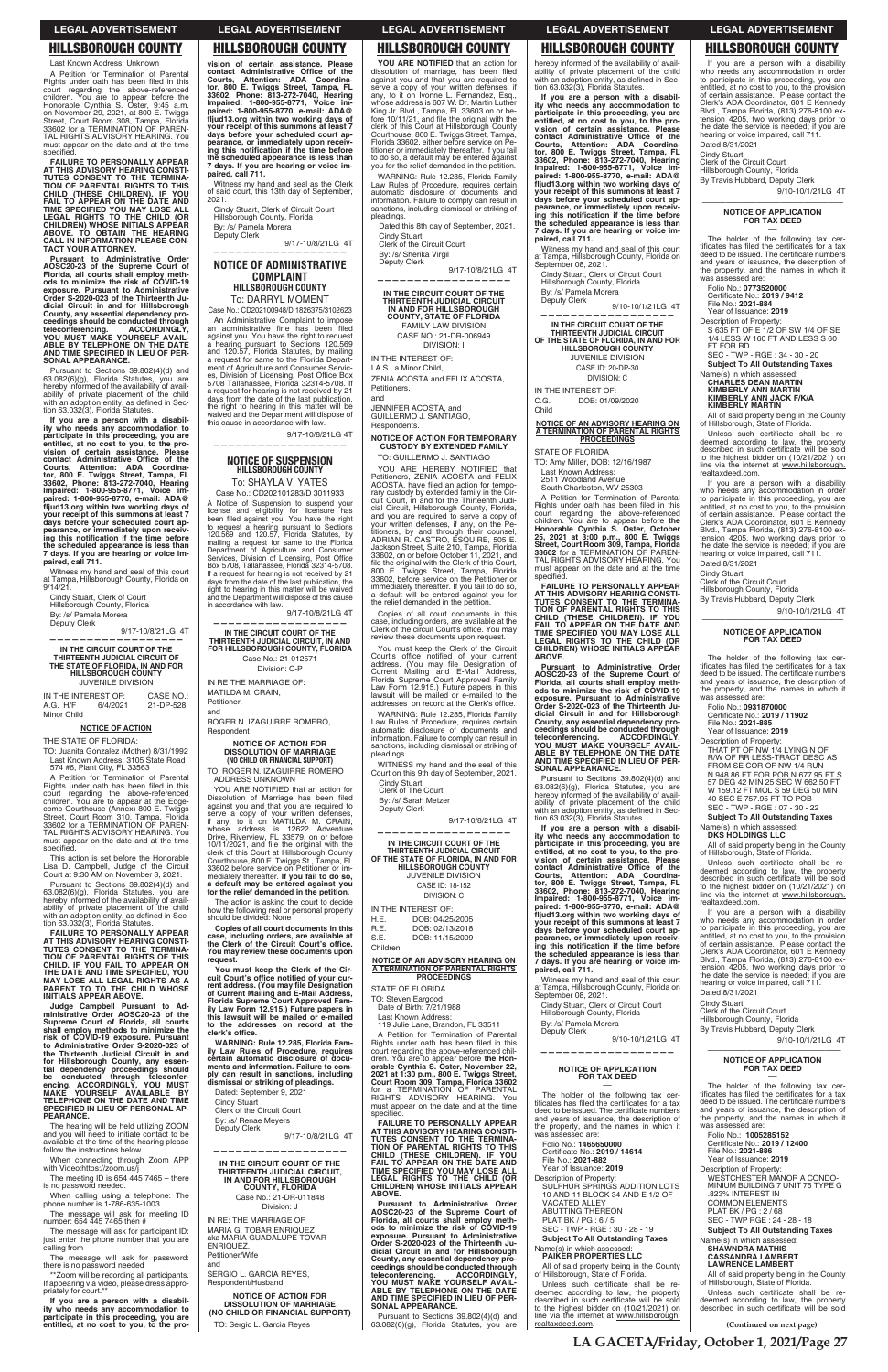9/10-10/1/21LG 4T ōōōōōōōōōōōōōōōōōō

If you are a person with a disability who needs any accommodation in order to participate in this proceeding, you are entitled, at no cost to you, to the provision of certain assistance. Please<br>contact the Clerk's ADA Coordinator,<br>601 E Kennedy Blvd., Tampa Florida,<br>(813) 276-8100 extension 4205, two working days prior to the date the service is needed; if you are hearing or voice impaired, call 711. Dated 8/31/2021

The holder of the following tax The holder of the following tax certificates has filed the certificates for a tax deed to be issued. The certificate numbers and years of issuance, the description of the property, and the names in which it was assessed are:

Cindy Stuart Clerk of the Circuit Court

Hillsborough County, Florida By Travis Hubbard, Deputy Clerk

# **NOTICE OF APPLICATION FOR TAX DEED** ––

Folio No.: **1252680000** 

Certificate No.: **2011 / 260789**<br>File No.: **2021-887**<br>Year of Issuance: **2011** 

If you are a person with a disability who needs any accommodation in order<br>to participate in this proceeding, you<br>are entitled, at no cost to you, to the<br>provision of certain assistance. Please<br>contact the Clerk's ADA Coordinator, 601 E Kennedy Blvd., Tampa Florida, (813) 276-8100 extension 4205, two working days prior to the date the service is needed; if you are hearing or voice impaired, call 711. Dated 8/31/2021

9/10-10/1/21LG 4T ōōōōōōōōōōōōōōōōōō

Description of Property:

BEL MAR REVISED UNIT NO 7 S 36 FT OF LOT 134 AND N 48 FT OF LOT 135

PLAT BK / PG : 25 / 6

SEC - TWP - RGE : 33 - 29 - 18 **Subject To All Outstanding Taxes** 

Name(s) in which assessed:<br>**JOSEPH M CARRIER** 

The holder of the following tax The holder of the following tax certificates has filed the certificates for a tax deed to be issued. The certificate numbers and years of issuance, the description of the property, and the names in which it was assessed are:

All of said property being in the County of Hillsborough, State of Florida.

Unless such certificate shall be re-<br>deemed according to law, the property<br>described in such certificate will be sold to the highest bidder on (10/21/2021) on line via the internet at www.hillsborough. realtaxdeed.com.

Cindy Stuart

Clerk of the Circuit Court Hillsborough County, Florida By Travis Hubbard, Deputy Clerk

# **NOTICE OF APPLICATION FOR TAX DEED** ––

Name(s) in which assessed:<br>**VALLEY BALOG/LIFE ESTATE VALLEY BALOG DAVID BALOG ROSEMARY FICYK**

Folio No.: **0272710310**  Certificate No.: **2018 / 2519**<br>File No.: **2021-889** Year of Issuance: **2018**

Description of Property:

RIO VISTA N 5 FT OF LOT 26 BLOCK 37

PLAT BK / PG : 27 / 11 SEC - TWP - RGE : 28 - 28 - 18

**Subject To All Outstanding Taxes** Name(s) in which assessed:<br>**MORACO CONSTRUCTION** 

**COMPANY GABRIEL ISRAEL VALDES IDANIA P RUIZ VALDES IDANIA P RUIZ IDANIA VALDES**

9/10-10/1/21LG 4T ōōōōōōōōōōōōōōōōōō

All of said property being in the County of Hillsborough, State of Florida.

Unless such certificate shall be redeemed according to law, the property<br>described in such certificate will be sold<br>to the highest bidder on (10/21/2021) on<br>line via the internet at <u>www.hillsborough.</u> realtaxdeed.com.

The holder of the following tax certificates has filed the certificate for a tax<br>tificates for a tax<br>deed to be issued. The certificate numbers<br>and years of issuance, the description of the property, and the names in which it was assessed are:

Folio No.: **1734970000**  Certificate No.: **2019 / 16950**<br>File No.: **2021-891** 

Description of Property: LOT BEG 530 FT E OF SW COR OF SE 1/4 AND RUN N 105 FT E 45 FT S<br>105 FT AND W 45 FT LESS R/W FOR COLUMBUS DR SEC - TWP - RGE : 08 - 29 - 19

**Subject To All Outstanding Taxes** Name(s) in which assessed: **DUNCAN LAND AND DEVELOPMENT** 

If you are a person with a disability who needs any accommodation in order to participate in this proceeding, you are entitled, at no cost to you, to the provision of certain assistance. Please contact the Clerk's ADA Coordinator,

71.8 FT TO SW COR OF E 1/2 OF SE<br>1/4 OF NE 1/4 N 125.69 FT N 58 DEG<br>30 MIN 52 SEC W 29.32 FT S 115.95<br>FT W 46.8 FT AND S 25 FT TO BEG SEC - TWP - RGE : 08 - 29 - 20 **Subject To All Outstanding Taxes** 

The holder of the following tax certificates has filed the certificates for a tax deed to be issued. The certificate numbers and years of issuance, the description of the property, and the names in which it was assessed are:

Folio No.: **0218420000**  Certificate No.: **2019 / 2187**<br>File No.: **2021-893**<br>Year of Issuance: **2019** 

Description of Property: INGLEWOOD PARK ADDITION NO 1<br>LOTS 8 9 AND 10 BLOCK 4 PLAT BK / PG: 12 / 93

SEC - TWP - RGE : 12 - 28 - 18 **Subject To All Outstanding Taxes** 

Name(s) in which assessed: **PAIKER PROPERTIES LLC** Name(s) in which assessed: **VIRGINIA MENDOZA**

**VIVIAN MASTERS**

All of said property being in the County of Hillsborough, State of Florida.

Unless such certificate shall be redeemed according to law, the property<br>described in such certificate will be sold<br>to the highest bidder on (10/21/2021) on line via the internet at www.hillsborough. realtaxdeed.com.

> The holder of the following tax certificates has filed the certificates for a tax deed to be issued. The certificate numbers and years of issuance, the description of the property, and the names in which it was assessed are:

Description of Property: ASHFORD GREEN CONDOMINIUM PHASE 2 BLDG F UNIT 104 PLAT BK / PG : 7 / 14

SEC - TWP - RGE : 04 - 28 - 19 **Subject To All Outstanding Taxes** Name(s) in which assessed:<br>**PHOEBE PARKER JONES** 

If you are a person with a disability who needs any accommodation in order to participate in this proceeding, you are entitled, at no cost to you, to the provision of certain assistance. Please contact the Clerk's ADA Coordinator,<br>601 E Kennedy Blvd., Tampa Florida,<br>(813) 276-8100 extension 4205, two<br>working days prior to the date the<br>service is needed; if you are hearing or<br>voice impaired, call 711. Dated 8/31/2021

Cindy Stuart Clerk of the Circuit Court Hillsborough County, Florida By Travis Hubbard, Deputy Clerk

> **NOTICE OF APPLICATION FOR TAX DEED** ––

> > If you are a person with a disability<br>who needs any accommodation in order<br>to participate in this proceeding, you<br>are entitled, at no cost to you, to the<br>provision of certain assistance. Please<br>contact the Clerk's ADA Coor Dated 8/31/2021

By Travis Hubbard, Deputy Clerk 9/10-10/1/21LG 4T

The holder of the following tax certificates has filed the certificates for a tax<br>deed to be issued. The certificate numbers and years of issuance, the description of the property, and the names in which it was assessed are:

Folio No.: **0385340000**  Certificate No.: **2019 / 4677**<br>File No.: **2021-897**<br>Year of Issuance: **2019** 

Description of Property: E 250 FT OF W 275 FT OF N 75 FT<br>OF S 130 FT OF N 1/2 OF NE 1/4 OF SW 1/4

SEC - TWP - RGE : 27 - 28 - 19 **Subject To All Outstanding Taxes** 

Name(s) in which assessed:<br>**BAYSHORE DEVELOPMENT AND<br>INVESTMENTS LLC** 

Year of Issuance: **2019**

**INC ET AL** All of said property being in the County of Hillsborough, State of Florida.

Unless such certificate shall be redeemed according to law, the property<br>described in such certificate will be sold<br>to the highest bidder on (10/21/2021) on line via the internet at www.hillsborough. realtaxdeed.com.

If you are a person with a disability who needs any accommodation in order to participate in this proceeding, you are entitled, at no cost to you, to the provision of certain assistance. Please contact the Clerk's ADA Coordinator,<br>601 E Kennedy Blvd., Tampa Florida,<br>(813) 276-8100 extension 4205, two working days prior to the date the service is needed; if you are hearing or voice impaired, call 711. Dated 8/31/2021

Cindy Stuart Clerk of the Circuit Court Hillsborough County, Florida By Travis Hubbard, Deputy Clerk

If you are a person with a disability who needs any accommodation in order to participate in this proceeding, you are entitled, at no cost to you, to the provision of certain assistance. Please contact the Clerk's ADA Coordinator, 601 E Kennedy Blvd., Tampa Florida, (813) 276-8100<br>extension 4205, two working days prior to<br>the date the service is needed; if you are hearing or voice impaired, call 711.

# ōōōōōōōōōōōōōōōōōō **NOTICE OF APPLICATION FOR TAX DEED** ––

9/10-10/1/21LG 4T

The holder of the following tax cer-<br>tificates has filed the certificates for a tax<br>deed to be issued. The certificate numbers and years of issuance, the description of the property, and the names in which it

FLORIDA GARDEN LANDS REVISED<br>MAP OF LOT BEG 100 FT W OF SE<br>COR OF LOT 53, RUN N 45 FT W 60<br>FT S 45 FT E 60 FT TO BEG & LOT

BEG 100 FT W OF NE COR OF LOT<br>54 RUN S 80 FT W 60 FT N 80

All of said property being in the County of Hillsborough, State of Florida. Unless such certificate shall be redeemed according to law, the property<br>described in such certificate will be sold<br>to the highest bidder on (10/21/2021) on line via the internet at www.hillsborough.

5A LOT 15 BLOCK 20 PLAT BK / PG : 47 / 77 SEC - TWP - RGE : 11 - 31 - 20 **Subject To All Outstanding Taxes** Name(s) in which assessed:<br>**ESTATE OF HECTOR M MEJIAS** 

All of said property being in the County of Hillsborough, State of Florida. Unless such certificate shall be re-

9/10-10/1/21LG 4T

Description of Property: HAMNER'S W E PINE VISTA LOT 3 BLOCK 3

PLAT BK / PG : 32 / 14 SEC - TWP - RGE : 03 - 28 - 19 **Subject To All Outstanding Taxes** 

All of said property being in the County of Hillsborough, State of Florida.

Unless such certificate shall be redeemed according to law, the property<br>described in such certificate will be sold<br>to the highest bidder on (10/21/2021) on<br>line via the internet at <u>www.hillsborough.</u> realtaxdeed.com.

If you are a person with a disability who needs any accommodation in order to participate in this proceeding, you are entitled, at no cost to you, to the provision of certain assistance. Please contact the Clerk's ADA Coordinator, 601 E Kennedy Blvd., Tampa Florida, (813) 276-8100<br>extension 4205, two working days prior to<br>the date the service is needed; if you are<br>hearing or voice impaired, call 711. Dated 8/31/2021

> Pursuant to Sections  $39.802(4)(d)$  and 63.082(6)(g), Florida Statutes, you are<br>hereby informed of the availability of availability of private placement of the child<br>with an adoption entity, as defined in Sec-<br>tion 63.032(3), Florida Statutes. If you are a person with a disability who needs any accommodation to participate in this proceeding, you are entitled, at no cost to you, to the provision of certain as-sistance. Please contact Administrative

> Office of the Courts, Attention: ADA Coor-<br>dinator, 800 E. Twiggs Street, Tampa, FL<br>33602, Phone: 813-272-7040, Hearing Im-

paired: 1-800-955-8771, Voice impaired:<br>1-800-955-8770, e-mail: ADA@fljud13.<br>org within two working days of your receipt<br>of this summons at least 7 days before<br>your scheduled court appearance, or im-

mediately upon receiving this notification if<br>the time before the scheduled appearance<br>is less than 7 days. If you are hearing or<br>voice impaired, call 711.

Witness my hand and seal of this court at<br>Tampa, Hillsborough County, Florida on

9/10-10/1/21LG 4T

Cindy Stuart Clerk of the Circuit Court

Hillsborough County, Florida

By Travis Hubbard, Deputy Clerk 9/10-10/1/21LG 4T ōōōōōōōōōōōōōōōōōō

# **NOTICE OF APPLICATION FOR TAX DEED** ––

Folio No.: **0348745120** Certificate No.: **2019 / 3581**<br>File No.: **2021-895** Year of Issuance: **2019**

> STATE OF FLORIDA: TO: Roger Dale Castle<br>DOB:10/26/1973

**Child** 

specified.

Last Known Address: Unknown A Petition for Termination of Parental<br>Rights under oath has been filed in this

All of said property being in the County of Hillsborough, State of Florida.

Unless such certificate shall be redeemed according to law, the property<br>described in such certificate will be sold to the highest bidder on (10/21/2021) on line via the internet at www.hillsborough. realtaxdeed.com.

Cindy Stuart

Clerk of the Circuit Court Hillsborough County, Florida

ōōōōōōōōōōōōōōōōōō **NOTICE OF APPLICATION FOR TAX DEED** ––

All of said property being in the County of Hillsborough, State of Florida.

Unless such certificate shall be re-<br>deemed according to law, the property<br>described in such certificate will be sold to the highest bidder on (10/21/2021) on<br>line via the internet at www.hillsborough.<br>realtaxdeed.com. All of said property being in the County of Hillsborough, State of Florida.

Unless such certificate shall be redeemed according to law, the property<br>described in such certificate will be sold<br>to the highest bidder on (10/21/2021) on line via the internet at www.hillsborough. realtaxdeed.com.

Dated 8/31/2021

Cindy Stuart Clerk of the Circuit Court

Hillsborough County, Florida By Travis Hubbard, Deputy Clerk

| are entitled, at no cost to you, to the<br>provision of certain assistance. Please<br>contact the Clerk's ADA Coordinator.<br>601 E Kennedy Blvd., Tampa Florida,<br>(813) 276-8100 extension 4205, two<br>working days prior to the date the<br>service is needed; if you are hearing or<br>voice impaired, call 711.<br>Dated 8/31/2021<br>Cindy Stuart<br>Clerk of the Circuit Court<br>Hillsborough County, Florida<br>By Travis Hubbard, Deputy Clerk<br>9/10-10/1/21LG 4T<br><b>NOTICE OF APPLICATION</b><br><b>FOR TAX DEED</b><br>The holder of the following tax cer-<br>tificates has filed the certificates for a tax<br>deed to be issued. The certificate numbers<br>and years of issuance, the description of<br>the property, and the names in which it<br>was assessed are:<br>Folio No.: 0655670000<br>Certificate No.: 2018 / 6930<br>File No.: 2021-890<br>Year of Issuance: 2018<br>Description of Property:<br>THAT PART OF W 1/2 OF SE 1/4 OF<br>NE 1/4 DESC AS FROM SW COR<br>RUN E 320 FT AND N 4 DEG 43.35<br>MIN E 282.54 FT TO PT ON S BANK<br>OF CANAL FOR POB THEN CONT<br>N 4 DEG 43.35 MIN E 36.4 FT TO N<br>BANK OF CANAL SELY 370 FT MOL<br>ALONG CANAL TO E BDRY S TO SE | Name(s) in which assessed:<br><b>PAIKER PROPERTIES LLC</b><br>All of said property being in the County<br>of Hillsborough, State of Florida.<br>Unless such certificate shall be re-<br>deemed according to law, the property<br>described in such certificate will be sold<br>to the highest bidder on (10/21/2021) on<br>line via the internet at www.hillsborough.<br>realtaxdeed.com.<br>If you are a person with a disability<br>who needs any accommodation in order<br>to participate in this proceeding, you<br>are entitled, at no cost to you, to the<br>provision of certain assistance. Please<br>contact the Clerk's ADA Coordinator.<br>601 E Kennedy Blvd., Tampa Florida,<br>(813) 276-8100 extension 4205, two<br>working days prior to the date the<br>service is needed; if you are hearing or<br>voice impaired, call 711.<br>Dated 8/31/2021<br><b>Cindy Stuart</b><br>Clerk of the Circuit Court<br>Hillsborough County, Florida<br>By Travis Hubbard, Deputy Clerk<br>9/10-10/1/21LG 4T<br><b>NOTICE OF APPLICATION</b><br><b>FOR TAX DEED</b><br>The holder of the following tax cer-<br>tificates has filed the certificates for a tax<br>deed to be issued. The certificate numbers<br>and years of issuance, the description of<br>the property, and the names in which it<br>was assessed are: | deemed according to law, the property<br>described in such certificate will be sold<br>to the highest bidder on (10/21/2021) on<br>line via the internet at www.hillsborough.<br>realtaxdeed.com.<br>If you are a person with a disability<br>who needs any accommodation in order<br>to participate in this proceeding, you<br>are entitled, at no cost to you, to the<br>provision of certain assistance. Please<br>contact the Clerk's ADA Coordinator,<br>601 E Kennedy Blvd., Tampa Florida,<br>(813) 276-8100 extension 4205, two<br>working days prior to the date the<br>service is needed; if you are hearing or<br>voice impaired, call 711.<br>Dated 8/31/2021<br>Cindy Stuart<br>Clerk of the Circuit Court<br>Hillsborough County, Florida<br>By Travis Hubbard, Deputy Clerk<br>9/10-10/1/21LG 4T<br><b>NOTICE OF APPLICATION</b><br><b>FOR TAX DEED</b><br>The holder of the following tax cer-<br>tificates has filed the certificates for a tax<br>deed to be issued. The certificate numbers<br>and years of issuance, the description of<br>the property, and the names in which it<br>was assessed are:<br>Folio No.: 0619980000<br>Certificate No.: 2019 / 7597<br>File No.: 2021-898<br>Year of Issuance: 2019<br>Description of Property:<br><b>MAGNOLIA MOBILE MANOR UNIT</b> | deemed according to law, the property<br>described in such certificate will be sold<br>to the highest bidder on (10/21/2021) on<br>line via the internet at www.hillsborough.<br>realtaxdeed.com.<br>If you are a person with a disability<br>who needs any accommodation in order<br>to participate in this proceeding, you<br>are entitled, at no cost to you, to the<br>provision of certain assistance. Please<br>contact the Clerk's ADA Coordinator,<br>601 E Kennedy Blvd., Tampa Florida,<br>(813) 276-8100 extension 4205, two<br>working days prior to the date the<br>service is needed; if you are hearing or<br>voice impaired, call 711.<br>Dated 8/31/2021<br><b>Cindy Stuart</b><br>Clerk of the Circuit Court<br>Hillsborough County, Florida<br>By Travis Hubbard, Deputy Clerk<br>9/10-10/1/21LG 4T<br>IN THE CIRCUIT COURT OF THE<br>THIRTEENTH JUDICIAL CIRCUIT OF<br>THE STATE OF FLORIDA. IN AND FOR<br><b>HILLSBOROUGH COUNTY</b><br><b>JUVENILE DIVISION</b><br>CASE ID: 21-234 DIVISION: C<br>IN THE INTEREST OF:<br>DOB: 3/21/2021<br>M.M.C.<br>Child<br><b>NOTICE OF AN ADVISORY HEARING</b><br>ON TERMINATION OF PARENTAL<br><b>RIGHTS PROCEEDINGS</b><br><b>STATE OF FLORIDA:</b> | the risk of COVID-19 exposure. Pursuant<br>to Administrative Order S-2020-023 of the<br>Thirteenth Judicial Circuit in and for Hill-<br>sborough County, any essential depen-<br>dency proceedings should be conducted<br>through teleconferencing. ACCORDING-<br>LY. YOU MUST MAKE YOURSELF<br>AVAILABLE BY TELEPHONE ON THE<br>DATE AND TIME SPECIFIED IN LIEU OF<br>PERSONAL APPEARANCE.<br>Pursuant to Sections 39.802(4)(d) and<br>63.082(6)(g), Florida Statutes, you are<br>hereby informed of the availability of avail-<br>ability of private placement of the child<br>with an adoption entity, as defined in Sec-<br>tion 63.032(3), Florida Statutes.<br>If you are a person with a disability who<br>needs any accommodation to participate<br>in this proceeding, you are entitled, at no<br>cost to you, to the provision of certain as-<br>sistance. Please contact Administrative<br>Office of the Courts, Attention: ADA Coor-<br>dinator, 800 E. Twiggs Street, Tampa, FL<br>33602, Phone: 813-272-7040, Hearing Im-<br>paired: 1-800-955-8771, Voice impaired:<br>1-800-955-8770, e-mail: ADA@fljud13.<br>org within two working days of your receipt<br>of this summons at least 7 days before<br>your scheduled court appearance, or im-<br>mediately upon receiving this notification if<br>the time before the scheduled appearance<br>is less than 7 days. If you are hearing or<br>voice impaired, call 711.<br>Witness my hand and seal of this court at<br>Tampa, Hillsborough County, Florida on<br>September 2, 2021.<br>Cindy Stuart, Clerk of Circuit Court<br>Hillsborough County, Florida<br>By: /s/ Pamela Morera |
|------------------------------------------------------------------------------------------------------------------------------------------------------------------------------------------------------------------------------------------------------------------------------------------------------------------------------------------------------------------------------------------------------------------------------------------------------------------------------------------------------------------------------------------------------------------------------------------------------------------------------------------------------------------------------------------------------------------------------------------------------------------------------------------------------------------------------------------------------------------------------------------------------------------------------------------------------------------------------------------------------------------------------------------------------------------------------------------------------------------------------------------------------------------------------------------------------------|----------------------------------------------------------------------------------------------------------------------------------------------------------------------------------------------------------------------------------------------------------------------------------------------------------------------------------------------------------------------------------------------------------------------------------------------------------------------------------------------------------------------------------------------------------------------------------------------------------------------------------------------------------------------------------------------------------------------------------------------------------------------------------------------------------------------------------------------------------------------------------------------------------------------------------------------------------------------------------------------------------------------------------------------------------------------------------------------------------------------------------------------------------------------------------------------------------------------------------------------------------------------------------------------------------------------------|-------------------------------------------------------------------------------------------------------------------------------------------------------------------------------------------------------------------------------------------------------------------------------------------------------------------------------------------------------------------------------------------------------------------------------------------------------------------------------------------------------------------------------------------------------------------------------------------------------------------------------------------------------------------------------------------------------------------------------------------------------------------------------------------------------------------------------------------------------------------------------------------------------------------------------------------------------------------------------------------------------------------------------------------------------------------------------------------------------------------------------------------------------------------------------------------------------------------------------------------------------------------------------------------------------|-----------------------------------------------------------------------------------------------------------------------------------------------------------------------------------------------------------------------------------------------------------------------------------------------------------------------------------------------------------------------------------------------------------------------------------------------------------------------------------------------------------------------------------------------------------------------------------------------------------------------------------------------------------------------------------------------------------------------------------------------------------------------------------------------------------------------------------------------------------------------------------------------------------------------------------------------------------------------------------------------------------------------------------------------------------------------------------------------------------------------------------------------------------------------------------------------------------------|------------------------------------------------------------------------------------------------------------------------------------------------------------------------------------------------------------------------------------------------------------------------------------------------------------------------------------------------------------------------------------------------------------------------------------------------------------------------------------------------------------------------------------------------------------------------------------------------------------------------------------------------------------------------------------------------------------------------------------------------------------------------------------------------------------------------------------------------------------------------------------------------------------------------------------------------------------------------------------------------------------------------------------------------------------------------------------------------------------------------------------------------------------------------------------------------------------------------------------------------------------------------------------------------------------------------------------------------------------------------------------------------------------------------------------------------------------------------------------------------------------------------------------------------------------------------------------------------------------------------------------------------------|
| COR W 72.56 FT N 116 FT & NWLY<br>TO BEG LESS THAT PART DESC AS<br>FROM SW COR OF E 1/2 OF NE 1/4<br>RUN E 588.1 FT FOR POB CONT E                                                                                                                                                                                                                                                                                                                                                                                                                                                                                                                                                                                                                                                                                                                                                                                                                                                                                                                                                                                                                                                                         | Folio No.: 0357260000<br>Certificate No.: 2019 / 3679<br>File No.: 2021-894<br>Year of Issuance: 2019                                                                                                                                                                                                                                                                                                                                                                                                                                                                                                                                                                                                                                                                                                                                                                                                                                                                                                                                                                                                                                                                                                                                                                                                                      | ONE LOT 1 BLOCK 2<br>PLAT BK / PG: 39 / 35<br>SEC - TWP - RGE : 25 - 28 - 20                                                                                                                                                                                                                                                                                                                                                                                                                                                                                                                                                                                                                                                                                                                                                                                                                                                                                                                                                                                                                                                                                                                                                                                                                          | TO: Suzanne Nichole Carlton<br>DOB: 11/08/1988<br>Last Known Address: Unknown                                                                                                                                                                                                                                                                                                                                                                                                                                                                                                                                                                                                                                                                                                                                                                                                                                                                                                                                                                                                                                                                                                                                   | Deputy Clerk<br>9/10-10/1/21LG 4T<br>(Continued on next page)                                                                                                                                                                                                                                                                                                                                                                                                                                                                                                                                                                                                                                                                                                                                                                                                                                                                                                                                                                                                                                                                                                                                                                                                                                                                                                                                                                                                                                                                                                                                                                                        |
| Page 28/LA GACETA/Friday, October 1, 2021                                                                                                                                                                                                                                                                                                                                                                                                                                                                                                                                                                                                                                                                                                                                                                                                                                                                                                                                                                                                                                                                                                                                                                  |                                                                                                                                                                                                                                                                                                                                                                                                                                                                                                                                                                                                                                                                                                                                                                                                                                                                                                                                                                                                                                                                                                                                                                                                                                                                                                                            |                                                                                                                                                                                                                                                                                                                                                                                                                                                                                                                                                                                                                                                                                                                                                                                                                                                                                                                                                                                                                                                                                                                                                                                                                                                                                                       |                                                                                                                                                                                                                                                                                                                                                                                                                                                                                                                                                                                                                                                                                                                                                                                                                                                                                                                                                                                                                                                                                                                                                                                                                 |                                                                                                                                                                                                                                                                                                                                                                                                                                                                                                                                                                                                                                                                                                                                                                                                                                                                                                                                                                                                                                                                                                                                                                                                                                                                                                                                                                                                                                                                                                                                                                                                                                                      |

ōōōōōōōōōōōōōōōōōō **NOTICE OF APPLICATION FOR TAX DEED** ––

was assessed are: Folio No.: **0505410000**  Certificate No.: **2019 / 6005** File No.: **2021-900** Year of Issuance: **2019** Description of Property:

FT E 60 FT TO BEG PLAT BK / PG : 6 / 43 SEC - TWP - RGE : 26 - 30 - 19 **Subject To All Outstanding Taxes** 

Name(s) in which assessed:<br>**STUART PANCER** 

me na me mem

If you are a person with a disability

who needs any accommodation in order<br>to participate in this proceeding, you are<br>entitled, at no cost to you, to the provision<br>of certain assistance. Please contact the<br>Clerk's ADA Coordinator, 601 E Kennedy<br>Blvd., Tampa Fl

hearing or voice impaired, call 711.

9/10-10/1/21LG 4T

A Petition for Termination of Parental<br>Rights under oath has been filed in this<br>court regarding the above-referenced<br>children. You are to appear before the<br>Honorable Cynthia S. Oster, 4:30 p.m.<br>On November 22, 2021, at 800

must appear on the date and at the time<br>specified. **FAILURE TO PERSONALLY AP-**PEAR AT THIS ADVISORY HEARING<br>CONSTITUTES CONSENT TO THE<br>TERMINATION OF PARENTAL RIGHTS

Dated 8/31/2021 Cindy Stuart

Clerk of the Circuit Court Hillsborough County, Florida By Travis Hubbard, Deputy Clerk

ōōōōōōōōōōōōōōōōōō **NOTICE OF APPLICATION FOR TAX DEED** –– The holder of the following tax The holder of the following tax cer-<br>tificates has filed the certificates for a tax<br>deed to be issued. The certificate numbers and years of issuance, the description of the property, and the names in which it was assessed are:

Folio No.: **0776905030**  Certificate No.: **2019 / 9675**<br>File No.: **2021-901** Year of Issuance: **2019** Description of Property:

TROPICAL ACRES SOUTH UNIT NO

**HECTOR M MEJIAS**

# **LEGAL ADVERTISEMENT LEGAL ADVERTISEMENT LEGAL ADVERTISEMENT LEGAL ADVERTISEMENT LEGAL ADVERTISEMENT**

**Subject To All Outstanding Taxes** Name(s) in which assessed: **CHRISTOPHER T MC KEE** 

**PATRICIA A HINES CHRISTOPHER T MCKEE** 

# **HILLSBOROUGH COUNTY HILLSBOROUGH COUNTY HILLSBOROUGH COUNTY HILLSBOROUGH COUNTY HILLSBOROUGH COUNTY**

to the highest bidder on (10/21/2021) on line via the internet at www.hillsborough. realtaxdeed.com.

**OF THESE CHILDREN. IF YOU FAIL TO APPEAR ON THE DATE AND TIME SPECIFIED, YOU MAY LOSE ALL LE-GAL RIGHTS AS A PARENT TO THE CHILDREN WHOSE INITIALS APPEAR** 

**ABOVE. TO OBTAIN THE HEARING CALL-IN INFORMATION PLEASE CON-TACT YOUR ATTORNEY.** Pursuant to Administrative Order AOSC-

20-23 of the Supreme Court of Florida, all<br>courts shall employ methods to minimize<br>the risk of COVID-19 exposure. Pursuant<br>to Administrative Order S-2020-023 of the<br>Thirteenth Judicial Circuit in and for Hill-

sborough County, any essential dependency proceedings should be conducted<br>through teleconferencing. ACCORDING-<br>LY, YOU MUST MAKE YOURSELF<br>AVAILABLE BY TELEPHONE ON THE<br>DATE AND TIME SPECIFIED IN LIEU OF<br>PERSONAL APPEARANCE

September 2, 2021.

Cindy Stuart, Clerk of Circuit Court Hillsborough County, Florida By: /s/ Pamela Morera Deputy Clerk

**—————————————————— IN THE CIRCUIT COURT OF THE THIRTEENTH JUDICIAL CIRCUIT OF THE STATE OF FLORIDA, IN AND FOR HILLSBOROUGH COUNTY** JUVENILE DIVISION CASE ID: 21-234 DIVISION: C

**100 NOTICE OF AN ADVISORY HEARING<br>
<u>10-00 ON TERMINATION OF PARENTAL</u><br>
<u>RIGHTS PROCEEDINGS</u>** 

court regarding the above-referenced<br>children. You are to appear before the<br>Honorable Cynthia S. Oster, 4:30 p.m.<br>Non November 22, 2021, at 800 E. Twiggs<br>Street, Court Room 308, Tampa, Florida<br>33602 for a TERMINATION OF PA

IN THE INTEREST OF: M.M.C. DOB: 3/21/2021

must appear on the date and at the time

FAILURE TO PERSONALLY APPEAR<br>AT THIS ADVISORY HEARING CONSTI-<br>TUTES CONSENT TO THE TERMINA-<br>CHILD. IF YOU FAIL TO APPEAR ON<br>CHILD ATE AND TIME SPECIFIED, YOU<br>THE DATE AND TIME SPECIFIED, YOU

**MAY LOSE ALL LEGAL RIGHTS AS A PARENT TO THE CHILD (OR CHIL-DREN) WHOSE INITIALS APPEAR ABOVE. TO OBTAIN THE HEARING CALL-IN INFORMATION PLEASE CON-**

**TACT YOUR ATTORNEY.**

Pursuant to Administrative Order AOSC-20-23 of the Supreme Court of Florida, all courts shall employ methods to minimize<br>the risk of COVID-19 exposure. Pursuant<br>to Administrative Order S-2020-023 of the Thirteenth Judicial Circuit in and for Hill-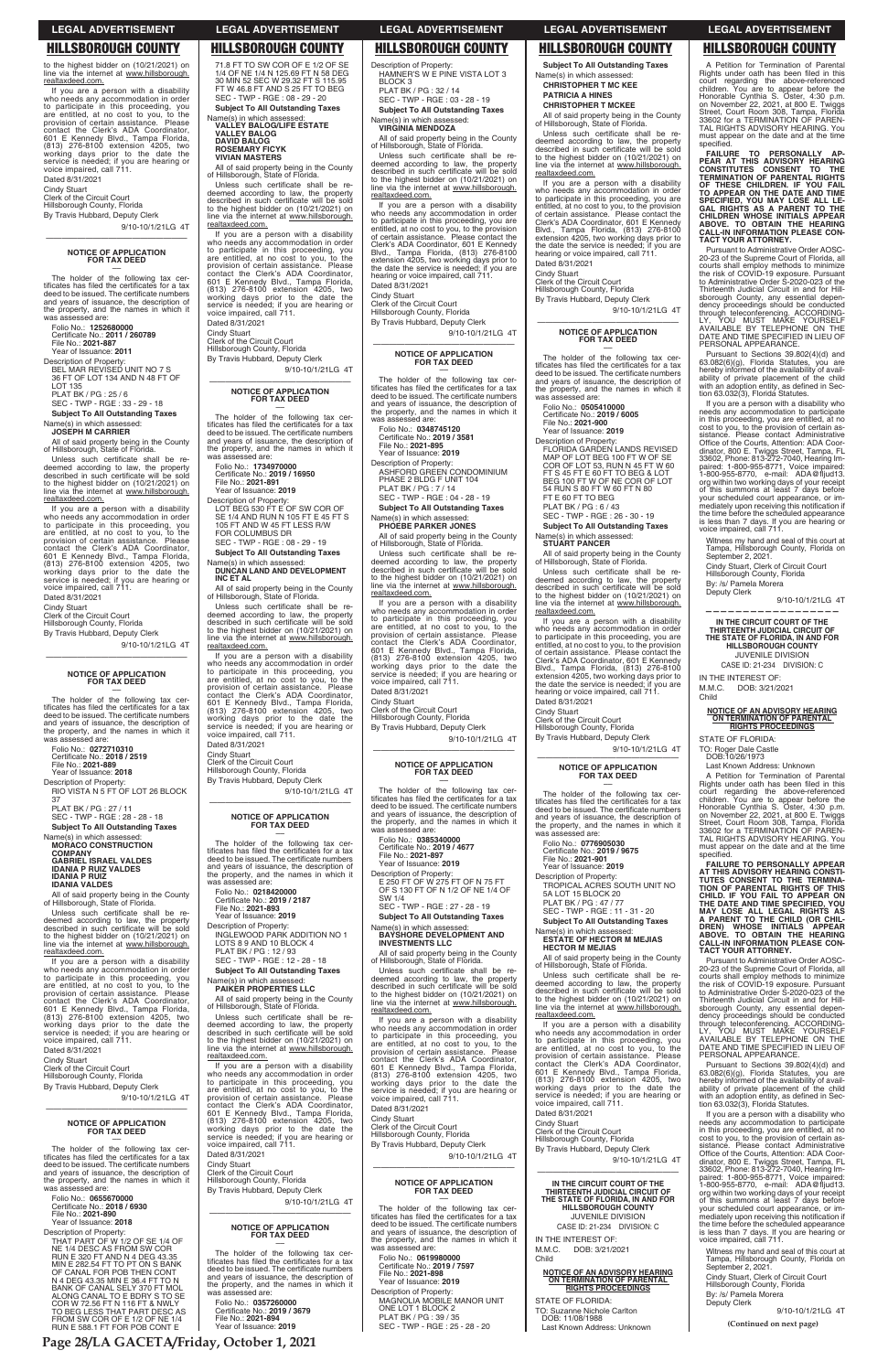# **MANATEE COUNTY**

**IN THE CIRCUIT COURT FOR MANATEE COUNTY, FLORIDA** PROBATE DIVISION File No. 2021 CP 2485

IN RE: ESTATE OF DOROTHY EULER Deceased.

### **NOTICE TO CREDITORS**

The administration of the estate of DOROTHY EULER, deceased, whose date of death was September 16, 2020, is pending in the Circuit Court for MANATEE County, Florida, Probate Division, the ad-dress of which is 1051 Manatee Avenue West, Bradenton, Florida 34205. The<br>names and addresses of the personal rep-<br>resentative and the personal representative's attorney are set forth below.

The date of first publication of this notice is October 1, 2021. Personal Representative:

/s/ Thomas H. Euler Thomas Euler 19775 Liberty Hi Rd Bowling Green, OH 43402 Attorney for Personal Representative: /s/ Patrick Ruster Patrick Ruster patrick@rusterlaw.com<br>Florida Bar No. 123917

3908 26th St. W. Bradenton, FL 34205<br>Telephone: 941-758-8888

All creditors of the decedent and other persons having claims or demands against decedent's estate, on whom a copy of this<br>notice is required to be served must file<br>their claims with this court ON OR BEFORE<br>THE LATER OF 3 MONTHS AFTER THE<br>TIME OF THE FIRST PUBLICATION OF<br>THIS NOTICE OR 30 DAYS AFTER TH NOTICE ON THEM.

10/1-10/8/21LG 2T **——————————————————**

**IN THE CIRCUIT COURT OF THE TWELFTH JUDICIAL CIRCUIT IN AND FOR MANATEE COUNTY, FLORIDA** CASE NO.: 2019-CA-003755

CARRINGTON MORTGAGE SERVICES, LLC, Plaintiff, v.

**NOTICE IS HEREBY GIVEN** that, pursuant to the Uniform Final Judgment en-<br>tered on December 31, 2019 in the abovecaptioned action, the following property situated in Manatee County, Florida, described as

All other creditors of the decedent and other persons having claims or demands<br>against decedent's estate must file their<br>claims with this court WITHIN 3 MONTHS AFTER THE DATE OF THE FIRST PUBLI-CATION OF THIS NOTICE.

ALL CLAIMS NOT FILED WITHIN THE TIME PERIODS SET FORTH IN FLORIDA<br>STATUTES SECTION 733.702 WILL BE<br>FOREVER BARRED.

NOTWITHSTANDING THE TIME PE-RIODS SET FORTH ABOVE, ANY CLAIM<br>FILED TWO (2) YEARS OR MORE AFTER<br>THE DECEDENT'S DATE OF DEATH IS **BARRED** 

Shall be sold by the Clerk of Court,<br>**Angelina "Angel" Colonneso**, on the<br>*11th day of January, 2022 at 11:00 a.m.*<br>(Eastern Time) by electronic sale at **www.manatee.realforeclose.com** to the highest bidder, for cash, after giving notice as required by section 45.031, Florida Statutes.

Plaintiff(s), vs.

TIMOTHY J. BROOKS; et. al., Defendants.

### **NOTICE OF SALE**

**LOT 9, SEMINOLE HEIGHTS SUBDI-VISION, ACCORDING TO THE MAP OR PLAT THEREOF AS RECORD-ED IN PLAT BOOK 10, PAGE 24, PUBLIC RECORDS OF MANATEE COUNTY, FLORIDA.**

# **Property Address: 1506 18TH ST W, BRADENTON, FL 34205**

Lot 50, LAUREATE PARK NEIGH-BORHOOD CENTER PHASE 1, according to the plat thereof as recorded<br>in Plat Book 89, Pages 112 through 122, of the Public Records of Orange, County, Florida.

Any person claiming an interest in the surplus from the sale, if any, other than the property owner as of the date of the Lis Pendens must file a claim before the clerk reports the surplus as unclaimed. The Court, in its discretion, may enlarge the time of the sale. Notice of the changed time of sale shall be published as provided herein.

If you are a person with a disability who needs any accommodation in order to par-

To: GUERDENS VEILLARD Case No: CD202100817/D 3103270 A Notice of Suspension to suspend your<br>license and eligibility for licensure has<br>been field against you. You have the right<br>to request a hearing pursuant to Sections<br>120.569 and 120.57, Florida Statutes, by<br>mailing a reque Department of Agriculture and Consumer<br>Services, Division of Licensing, Post Office Box 5708, Tallahassee, Florida 32314-5708. If a request for hearing is not received by 21 days from the date of the last publication, the right to hearing in this matter will be waived and the Department will dispose of this cause in accordance with law.

10/1-10/22/21LG 4T **——————————————————**

10/1-10/8/21LG 2T **——————————————————**

Defendants.

MJD LEGACY INVESTMENTS, INC. a Florida Corporation, KIMBERLY I. BARRERA A/K/A KIMBERLY DALOISIO, individually, MICHAEL J. DALOISIO,<br>Individually, ARMSTRONG ALUMINUM<br>INC., a Florida Corporation, FENCE<br>OUTLET INC., a Florida Corporation,<br>AMERICAN FINANCIAL NETWORK INC., a California Corporation, and<br>UNKNOWN TENANTS IN POSSESSION

# **NOTICE OF SALE UNDER F.S. CHAPTER 45**

All creditors of the decedent and other persons having claims or demands against decedent's estate on whom a copy of this notice is required to be served must file their claims with this court ON<br>OR BEFORE THE LATER OF 3 MONTHS<br>CATION OF THIS NOTICE OR 30 DAYS<br>CATION OF THIS NOTICE OR 30 DAYS<br>AFTER THE DATE OF SERVICE OF A<br>COPY OF THIS NOTICE ON THEM.

Notice is given that under the Amended Consent Final Judgment of Foreclosure dated September 8, 2021, in Case No. 2020-CA-006387-O of the Circuit Court of the Ninth Judicial Circuit in and for Orange County, Florida, in which SOUTHEASTER INVESTMENTS INCORPORATED, Plaintiff and MJD Legacy Investments Inc., et. al., are Defendants, the Orange County Clerk of Court will sell to the highest and best bidder for cash at: www.myorangeclerk.realforeclose.com, the Clerk's web-site for on-line Auctions at 11 a.m., on October 13, 2021, the following described property set forth in the Final Judgment:

All other creditors of the decedent and other persons having claims or demands<br>against decedent's estate must file their claims with this court WITHIN 3 MONTHS<br>AFTER THE DATE OF THE FIRST PUB-<br>LICATION OF THIS NOTICE.

ALL CLAIMS NOT FILED WITHIN THE TIME PERIODS SET FORTH IN FLORI-<br>DA STATUTES SECTION 733.702 WILL BE FOREVER BARRED.

NOTWITHSTANDING THE TIME PERI-ODS SET FORTH ABOVE, ANY CLAIM<br>FILED TWO (2) YEARS OR MORE<br>AFTER THE DECEDENT'S DATE OF<br>DEATH IS BARRED.

The date of first publication of this notice is September 24, 2021.

Attorney Florida Bar Number: 26662 DAVID TOBACK, ESQ<br>1211 N. Westshore Blvd., Ste 315 Tampa, Florida 33607 Telephone: (813) 758-3492<br>Fax: (888) 820-7248

Any person claiming an interest in the surplus from the sale, if any, other than the property owner as of the date of the lis pendens must file a claim within 60 days after the sale.

If you are a person with a disability who needs any accommodation in order to participate in this proceeding, you are en-titled, at no cost to you, to the provision of certain assistance. Please contact Court Administration at 425 N. Orange Avenue,<br>Room 2130, Orlando, Florida 32801,<br>Telephone: (407) 836-2303 within two (2) working days of your receipt of this (de-<br>scribe notice); If you are hearing or voice<br>impaired, call 1-800-955-8771.

WITNESS my hand this 21st day of September, 2021.

By: /s/ Jorge Isaac<br>Jorge Isaac, Esq (Attorney for Plaintiff) 267 Minorca Ave, Suite 100 Coral Gables, Florida 33134<br>Florida Bar No.:845841 Primary E-Mail for service: jorge@isglawfirm.com<br>Secondary E-Mail: assistant@isglawfirm.com<br>(P) 305-444-7087 (F) 305-444-7703

10/1-10/8/21LG 2T

All other creditors of the decedent and other persons having claims or demands against decedent's estate, must file their<br>claims with this court WITHIN 3 MONTHS

# **——————————————————**

# **NOTICE OF SUSPENSION ORANGE COUNTY**

ALL CLAIMS NOT FILED WITHIN<br>THE TIME PERIODS SET FORTH IN<br>SECTION 733.702 OF THE FLORIDA PROBATE CODE WILL BE FOREVER BARRED.

NOTWITHSTANDING THE TIME PERI-<br>ODS SET FORTH ABOVE, ANY CLAIM FILED TWO (2) YEARS OR MORE<br>AFTER THE DECEDENT'S DATE OF<br>DEATH IS BARRED.

The date of first publication of this notice is October 1, 2021.

# **IN THE CIRCUIT COURT OF THE 9TH JUDICIAL CIRCUIT IN AND FOR ORANGE COUNTY, FLORIDA**

Attorney for Personal Representative: /s/ Addison E. Walker ADDISON E. WALKER, ESQ.<br>Florida Bar No. 185047 4313 Neptune Road St. Cloud, FL 34769 Tel: (407) 892-2525 Fax: (407) 892-5536 EM: aew@midfloridalaw.com

Probate Division

CASE NO.: 2021-CP-002654-O IN RE: THE ESTATE OF: ROBERT DEACON

Deceased.

10/1-10/8/21LG 2T **——————————————————**

**IN THE COUNTY COURT IN AND FOR OSCEOLA COUNTY, FLORIDA** Case No.: 2020-CC-000967

### **NOTICE TO CREDITORS**

Karla Michelle Jimenez, as Personal Representative for the Estate of Miguel Santiago.; et al. Defendant(s).

The administration of the estate of ROB-ERT DEACON, deceased, whose date of death was October 6, 2020, is pending in the Circuit Court for Orange County, Flori-da, Probate Division, the address of which is Orange County Courthouse, 425 N. Orange Avenue, Orlando, Florida 32801. The names and addresses of the Personal Representative and the Personal Repre-

**IN THE CIRCUIT COURT FOR ORANGE COUNTY, FLORIDA** PROBATE DIVISION File No. 21-CP-2411-O

### IN RE: ESTATE OF HAZEL EUGENIE PARKINSON A/K/A HAZEL E. PARKINSON, Deceased.

### **NOTICE TO CREDITORS**

ALL CLAIMS NOT FILED WITHIN<br>THE TIME PERIODS SET FORTH IN<br>SECTION 733.702 OF THE FLORIDA<br>PROBATE CODE WILL BE FOREVER BARRED.

NOTWITHSTANDING THE TIME NOTWITHSTANDING THE TIME PERI-<br>ODS SET FORTH ABOVE, ANY CLAIM<br>FILED TWO (2) YEARS OR MORE<br>AFTER THE DECEDENT'S DATE OF DEATH IS BARRED.

Personal Representative: Al Viglione

10/1-10/8/21LG 2T

1-855-300-6029<br>1-863-949-0892

The administration of the estate of Hazel Eugenie Parkinson a/k/a Hazel E. Parkin-son, deceased, whose date of death was May 20, 2021, is pending in the Circuit Court for Orange County, Florida, Probate Division, the address of which is 425 N. Orange Ave., Orlando, FL 32801. The names and addresses of the personal rep-resentative and the personal representative's attorney are set forth below.

8297 Championsgate Blvd., #183<br>Champions Gate, FL 33896 Attorney for Personal Representative: Antonio G. Martin, Esq.<br>1420 Celebration Blvd., Suite 200 Celebration, Florida 34747 Florida Bar No.: 76974 www.callmartinlawgroup.com info@callmartinlawgroup.com

U.S. BANK TRUST NATIONAL ASSOCIATION, NOT IN ITS INDIVIDUAL CAPACITY BUT SOLELY AS OWNER<br>TRUSTEE FOR LEGACY MORTGAGE<br>ASSET TRUST 2019-RPL1,

ELSA PEREZ, et al, Defendant(s).

**NOTICE OF RESCHEDULED SALE PURSUANT TO CHAPTER 45 NOTICE IS HEREBY GIVEN** Pursuant to an Order Rescheduling Foreclosure<br>Sale dated August 19, 2021, and entered<br>in Case No. 2020-CA-002375 of the Cir-<br>cuit Court of the Ninth Judicial Circuit in

**A/K/A 2361 CARRIAGE RUN ROAD KISSIMMEE FL 34741** Any person claiming an interest in the surplus from the sale, if any, other than the<br>property owner as of the date of the Lis<br>Pendens must file a claim before the Clerk

at no cost to you, to the provision of certain<br>assistance. Please contact Court Administration at Two Courthouse Square, Suite<br>6300, Kissimmee, FL 34741, Telephone:<br>(407) 742-2417, within two (2) working<br>days of your recei

are hearing or voice impaired, call 1-800-<br>955-8771. To file response please contact<br>Osceola County Clerk of Court, 2 Court-<br>house Square, Suite 2000, Kissimmee,<br>FL 34741, Tel: (407) 742-3479; Fax: (407)<br>742-3652.

Personal Representative: Michael Parkinson

> By: /s/ Justin Ritchie Florida Bar #106621 Justin Ritchie, Esq. ALBERTELLI LAW P.O. Box 23028<br>Tampa, FL 33623 Tel: (813) 221-4743 Fax: (813) 221-9171

CT - 19-023763

118-13 225 Street Cambria Heights, New York 11411

Attorney for Personal Representative: Lorien Smith Johnson

E-Mail: lorien@davidtobacklaw.com Secondary E-Mail: court@davidtobacklaw.com

**——————————————————**

9/24-10/1/21LG 2T

# **OSCEOLA COUNTY**

### **IN THE CIRCUIT COURT FOR OSCEOLA COUNTY, FLORIDA** PROBATE DIVISION

File No.: 2021-CP-000767-PR IN RE: ESTATE OF

JACK R. PUFFENBARGER,

Deceased

# **NOTICE TO CREDITORS**

The administration of the estate of Jack R. Puffenbarger, deceased, whose date<br>of death was July 29th, 2021, is pending<br>in the Circuit Court for Osceola County, Florida, Probate Division, the address of which is 2 Courthouse Square, Kissimmee FL 34741. The name and address of the Personal Representative and the Personal Representative's attorney are set forth below.

| needs any accommodation in order to par-<br>ticipate in a court proceeding, you are en-<br>titled, at no cost to you, to the provision of<br>certain assistance: Please contact Mana-<br>tee County Jury Office, P.O. Box 25400,<br>Bradenton, Florida 34206. Telephone:<br>(941) 741-4062. If you are hearing or voice<br>impaired, please call 711.<br>s/ Suzanne Delaney<br><b>SUZANNE V. DELANEY</b><br>Florida Bar No.: 0957941<br>STOREY LAW GROUP, P.A.<br>3670 Maguire Blvd., Suite 200<br>Orlando. FL 32803<br>Telephone: (407) 488-1225<br>Facsimile: (407) 488-1177<br>Primary E-mail Address:<br>Email: sdelaney@storeylawgroup.com<br>Secondary E-mail:<br>sbaker@storeylawgroup.com<br><b>Attorneys for Plaintiff</b><br>9/24-10/1/21LG 2T | TRONTOURING THE MINT THE TURNER TRONTO<br>sentative's Attorney are set forth below.<br>All creditors of the Decedent and oth-<br>er persons having claims or demands<br>against Decedent's estate on whom a<br>copy of this notice is required to be served<br>must file their claims with this court ON<br>OR BEFORE THE LATER OF 3 MONTHS<br>AFTER THE TIME OF THE FIRST PUBLI-<br>CATION OF THIS NOTICE OR 30 DAYS<br>AFTER THE TIME OF SERVICE OF A<br>COPY OF THIS NOTICE ON THEM.<br>All other creditors of the Decedent and<br>other persons having claims or demands<br>against Decedent's estate must file their<br>claims with this court WITHIN 3 MONTHS<br>AFTER THE DATE OF THE FIRST PUB-<br><b>LICATION OF THIS NOTICE.</b><br>ALL CLAIMS NOT FILED WITHIN THE<br>TIME PERIODS SET FORTH IN FLORI-<br>DA STATUTES SECTION 733.702 WILL<br>BE FOREVER BARRED.<br>NOTWITHSTANDING THE TIME PERI-<br>ODS SET FORTH ABOVE. ANY CLAIM<br>FILED TWO (2) YEARS OR MORE<br>AFTER THE DECEDENT'S DATE OF | Claims with this court WITHIN 3 MONTHS<br>AFTER THE DATE OF THE FIRST PUB-<br>LICATION OF THIS NOTICE.<br>ALL CLAIMS NOT FILED WITHIN<br>THE TIME PERIODS SET FORTH IN<br>SECTION 733.702 OF THE FLORIDA<br>PROBATE CODE WILL BE FOREVER<br>BARRED.<br>NOTWITHSTANDING THE TIME PERI-<br>ODS SET FORTH ABOVE. ANY CLAIM<br>FILED TWO (2) YEARS OR MORE<br>AFTER THE DECEDENT'S DATE OF<br>DEATH IS BARRED.<br>The date of first publication of this notice<br>is October 1, 2021.<br>Personal Representative:<br>/s/ Angela Dickenson<br>ANGELA DICKENSON<br>2726 Miami Terrace<br>Kissimmee, FL 34741<br>Attorney for Personal Representative:<br>/s/ Addison E. Walker<br>ADDISON E. WALKER, ESQ.<br>Florida Bar No. 185047<br>4313 Neptune Road | $\frac{1}{2}$ and $\frac{1}{2}$ and $\frac{1}{2}$ and $\frac{1}{2}$ and $\frac{1}{2}$ and $\frac{1}{2}$ and $\frac{1}{2}$ and $\frac{1}{2}$ and $\frac{1}{2}$ and $\frac{1}{2}$ and $\frac{1}{2}$ and $\frac{1}{2}$ and $\frac{1}{2}$ and $\frac{1}{2}$ and $\frac{1}{2}$ and $\frac{1}{2}$ a<br>impaired, call 711.<br>DHN ATTORNEYS, P.A.<br>3203 Lawton Road, Ste. 125<br>Orlando, Florida 32803<br>Telephone: (407) 269-5346<br>Facsimile: (407) 650-2765<br><b>Attorney for Association</b><br>By: /s/ Crystal Maier<br>Crystal Maier, Esquire<br>Florida Bar No. 1018320<br>crystal@dhnattorneys.com<br>10/1-10/8/21LG 2T<br>IN THE CIRCUIT COURT OF THE<br>NINTH JUDICIAL CIRCUIT. IN AND<br>FOR OSCEOLA COUNTY FLORIDA<br>PROBATE DIVISION<br>File No. 2021-CP-000726<br>IN RE: ESTATE OF<br>WANDA M. SCHREIBER<br>Deceased.<br><b>NOTICE TO CREDITORS</b> | IN THE CIRCUIT COURT OF THE 9TH<br><b>JUDICIAL CIRCUIT IN AND FOR</b><br><b>OSCEOLA COUNTY, FLORIDA</b><br>CASE NO.: 2021-CP-000627-PR<br>IN RE: THE ESTATE OF:<br>DAVIDSON DESBONNE.<br>Deceased.<br><b>NOTICE TO CREDITORS</b><br>The administration of the estate of DA-<br>VIDSON DESBONNE, deceased, whose<br>date of death was May 24, 2021, is pend-<br>ing in the Circuit Court for Osceola County,<br>Florida, Probate Division, the address of<br>which is Osceola County Courthouse,<br>2 Courthouse Square, Kissimmee, FL<br>34741. The names and addresses of the<br>Personal Representative and the Personal<br>Representative's Attorney are set forth be-<br>low.<br>All creditors of the Decedent and oth-<br>er persons having claims or demands<br>against Decedent's estate on whom a<br>copy of this notice is required to be served |
|----------------------------------------------------------------------------------------------------------------------------------------------------------------------------------------------------------------------------------------------------------------------------------------------------------------------------------------------------------------------------------------------------------------------------------------------------------------------------------------------------------------------------------------------------------------------------------------------------------------------------------------------------------------------------------------------------------------------------------------------------------|----------------------------------------------------------------------------------------------------------------------------------------------------------------------------------------------------------------------------------------------------------------------------------------------------------------------------------------------------------------------------------------------------------------------------------------------------------------------------------------------------------------------------------------------------------------------------------------------------------------------------------------------------------------------------------------------------------------------------------------------------------------------------------------------------------------------------------------------------------------------------------------------------------------------------------------------------------------------------------------------------------------|----------------------------------------------------------------------------------------------------------------------------------------------------------------------------------------------------------------------------------------------------------------------------------------------------------------------------------------------------------------------------------------------------------------------------------------------------------------------------------------------------------------------------------------------------------------------------------------------------------------------------------------------------------------------------------------------------------------------------------------------------|--------------------------------------------------------------------------------------------------------------------------------------------------------------------------------------------------------------------------------------------------------------------------------------------------------------------------------------------------------------------------------------------------------------------------------------------------------------------------------------------------------------------------------------------------------------------------------------------------------------------------------------------------------------------------------------------------------------------------------------------------------------------------------------------------------------------------------------------------------------------|-----------------------------------------------------------------------------------------------------------------------------------------------------------------------------------------------------------------------------------------------------------------------------------------------------------------------------------------------------------------------------------------------------------------------------------------------------------------------------------------------------------------------------------------------------------------------------------------------------------------------------------------------------------------------------------------------------------------------------------------------------------------------------------------------------------------------------------------------------------|
| <b>ORANGE COUNTY</b><br>IN THE CIRCUIT COURT OF THE<br>9TH JUDICIAL CIRCUIT IN AND FOR<br><b>ORANGE COUNTY, FLORIDA</b>                                                                                                                                                                                                                                                                                                                                                                                                                                                                                                                                                                                                                                  | DEATH IS BARRED.<br>The date of first publication of this notice<br>is October 1, 2021.<br>Personal Representative:<br>Thomas Jordan<br>8641 Meadowbrook Dr.<br>Pensacola, FL 32514<br>Attorney for Personal Representative:<br>/s/ Shawn Smith<br><b>SHAWN SMITH, ESQUIRE</b><br>PO BOX 547752<br>Orlando FL 32854<br>(321) 295-7801 Phone<br>ssmith@srshslaw.com                                                                                                                                                                                                                                                                                                                                                                                                                                                                                                                                                                                                                                             | St. Cloud. FL 34769<br>Tel: (407) 892-2525<br>Fax: (407) 892-5536<br>EM: aew@midfloridalaw.com<br>10/1-10/8/21LG 2T<br>IN THE CIRCUIT COURT FOR<br><b>OSCEOLA COUNTY, FLORIDA</b><br>PROBATE DIVISION<br>File No.: 2021-CP-000768-PR<br>IN RE: ESTATE OF<br>RICHARD L. DICKENSON.<br>Deceased                                                                                                                                                                                                                                                                                                                                                                                                                                                      | The administration of the estate of Wan-<br>da M. Schreiber, deceased, whose date of<br>death was July 23, 2021, is pending in the<br>Circuit Court for Osceola County, Florida,<br>Probate Division, the address of which<br>is 2 Courthouse Square, Kissimmee, FL<br>34741. The names and addresses of the<br>personal representative and the personal<br>representative's attorney are set forth be-<br>low.<br>All creditors of the decedent and oth-<br>er persons having claims or demands<br>against decedent's estate on whom a copy<br>of this notice is required to be served must<br>file their claims with this court WITHIN                                                                                                                                                                                                                           | must file their claims with this court ON<br>OR BEFORE THE LATER OF 3 MONTHS<br>AFTER THE TIME OF THE FIRST PUBLI-<br>CATION OF THIS NOTICE OR 30 DAYS<br>AFTER THE TIME OF SERVICE OF A<br>COPY OF THIS NOTICE ON THEM.<br>All other creditors of the Decedent and<br>other persons having claims or demands<br>against Decedent's estate must file their<br>claims with this court WITHIN 3 MONTHS<br>AFTER THE DATE OF THE FIRST PUB-<br><b>LICATION OF THIS NOTICE.</b><br>ALL CLAIMS NOT FILED WITHIN THE<br>TIME PERIODS SET FORTH IN FLORI-<br>(Continued on next page)                                                                                                                                                                                                                                                                            |

All creditors of the decedent and other persons having claims or demands against decedent's estate on whom a copy of this notice is required to be served must<br>file their claims with this court WITHIN<br>THE LATER OF 3 MONTHS AFTER THE<br>TIME OF THE FIRST PUBLICATION OF THIS NOTICE OR 30 DAYS AFTER THE DATE OF SERVICE OF A COPY OF THIS NOTICE ON THEM. **NOTICE TO CREDITORS**

The administration of the estate of Richard L. Dickenson, deceased, whose date of death was August 9th, 2021, is pending<br>in the Circuit Court for Osceola County, Florida, Probate Division, the address of which is 2 Courthouse Square, Kissimmee FL 34741. The names and addresses of the Personal Representative and the Personal Representative's attorney are set forth below.

All creditors of the decedent and other persons having claims or demands against decedent's estate on whom a copy of this notice is required to be served must file their claims with this court WITHIN THE LATER OF 3 MONTHS AFTER THE TIME OF THE FIRST PUBLICATION OF THIS NOTICE OR 30 DAYS AFTER THE DATE OF SERVICE OF A COPY OF THIS NOTICE ON THEM.

All other creditors of the decedent and other persons having claims or demands<br>against decedent's estate, must file their<br>claims with this court WITHIN 3 MONTHS<br>AFTER THE DATE OF THE FIRST PUB-LICATION OF THIS NOTICE.

Personal Representative: /s/ Angela Dickenson<br>ANGELA DICKENSON 2726 Miami Terrace Kissimmee, FL 34741

Eagle Bay of Osceola County Homeowners Association, Inc., Plaintiff,

vs.

# **NOTICE OF FORECLOSURE SALE**

NOTICE is hereby given pursuant to a Final Judgment of Foreclosure, dated July 16, 2021, and entered in Case Number: 2020-CC-000967, of the County Court in<br>and for Osceola County, Florida. To be published in the La Gaceta, wherein Eagle Bay of Osceola County Homeowners As-sociation, Inc. is the Plaintiff, and Karla Michelle Jimenez, as Personal Representative for the Estate of Miguel Santiago and All Unknown Tenants/Owners are the Defendants, the clerk will sell to the highest and best bidder for cash at Osceola Coun-ty Courthouse, 2 Courthouse Square, Suite 2600/Room #2602, Kissimmee, FL 34741, at 11:00 o'clock A.M. on November 23, 2021, the following described property as set forth in said Final Judgment of Fore closure, to-wit:

Property Description:

Lot 511 of Eagle Bay Phase Three, as recorded in Plat Book 22, Pages 104 through 105, of the Public Records of Osceola County, Florida.

Property Address: 2579 Isabela Ter-<br>race, Kissimmee, FL 34743

ANY PERSON CLAIMING AN INTER-<br>EST IN THE SURPLUS FROM THE SALE, IF ANY, OTHER THAN THE PROPERTY<br>OWNER AS OF THE DATE OF THE LIS<br>PENDENS MUST FILE A CLAIM WITHIN 60 DAYS AFTER THE SALE.<br>If you are a person with a disability who

If you are a person with a disability who<br>needs any accommodation in order to<br>participate in this proceeding, you are en-<br>titled, at no cost to you, to the provision<br>of certain assistance. Please contact the<br>ADA Coordinato

THE LATER OF 3 MONTHS AFTER THE TIME OF THE FIRST PUBLICATION OF THIS NOTICE OR 30 DAYS AFTER THE DATE OF SERVICE OF A COPY OF THIS NOTICE ON THEM.

All other creditors of the decedent and other persons having claims or demands<br>against decedent's estate must file their<br>claims with this court WITHIN 3 MONTHS AFTER THE DATE OF THE FIRST PUB-LICATION OF THIS NOTICE.

**—————————————————— IN THE CIRCUIT COURT OF THE NINTH JUDICIAL CIRCUIT IN AND FOR OSCEOLA COUNTY, FLORIDA** CIVIL ACTION CASE NO.: 2020-CA-002375

Plaintiff, vs.

and for Osceola County, Florida in which U.S. Bank Trust National Association, not in its individual capacity but solely as owner trustee for Legacy Mortgage As-<br>set Trust 2019-RPL1, is the Plaintiff and<br>Elsa Perez, Plantation Community Association, Inc., are defendants, the Osceola County Clerk of the Circuit Court will sell to the highest and best bidder for cash in/ on online at Suite 2600/Room #2602 of the Osceola County Courthouse, 2 Courthouse Square, Osceola County, Florida<br>at 11:00AM on the October 19, 2021 the<br>following described property as set forth in said Final Judgment of Foreclosure:

**LOT 24, PLANTATION, ACCORD-ING TO THE PLAT THEREOF AS RECORDED IN PLAT BOOK 4, PAGE 166, PUBLIC RECORDS OF OSCEOLA COUNTY, FLORIDA.**

reports the surplus as unclaimed. If you are a person with a disability who needs any accommodation in order to par-ticipate in this proceeding, you are entitled,

Dated this 21st day of September, 2021.

eService: servealaw@albertellilaw.com

**——————————————————**

10/1-10/8/21LG 2T

# **LEGAL ADVERTISEMENT LEGAL ADVERTISEMENT LEGAL ADVERTISEMENT LEGAL ADVERTISEMENT LEGAL ADVERTISEMENT**

# **MANATEE COUNTY ORANGE COUNTY ORANGE COUNTY OSCEOLA COUNTY OSCEOLA COUNTY**

GENERAL JURISDICTION DIVISION CASE NO.: 2020-CA-006387-O SOUTHEASTER INVESTMENTS INCORPORATED, a Barbados **Corporation**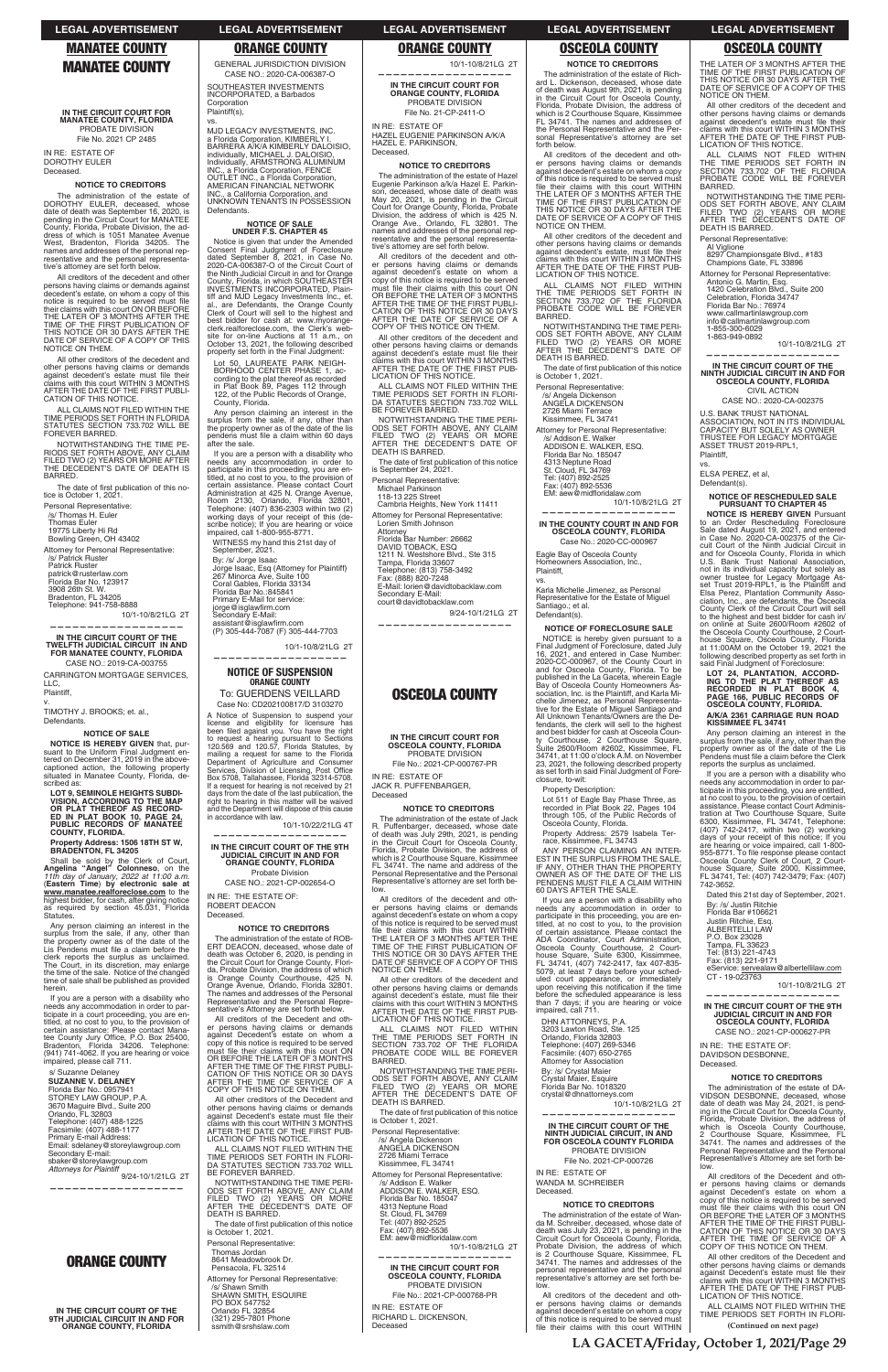DA STATUTES SECTION 733.702 WILL BE FOREVER BARRED. NOTWITHSTANDING THE TIME PERI-

**Page 30/LA GACETA/Friday, October 1, 2021**

**(Continued on next page)**

ODS SET FORTH ABOVE, ANY CLAIM<br>FILED TWO (2) YEARS OR MORE<br>AFTER THE DECEDENT'S DATE OF DEATH IS BARRED.

The date of first publication of this notice is October 1, 2021.

/s/ Shawn Smith<br>SHAWN SMITH, ESQUIRE PO BOX 547752 Orlando FL 32854 (321) 295-7801 Phone ssmith@srshslaw.com

10/1-10/8/21LG 2T **——————————————————**

Petitioner: Breta Desbonne

130 Jerusalem Ave., Apt. 106 Hempstead, New York 11550 Attorney for Personal Representative:

The administration of the estate of LARRY LOPEZ, deceased, whose date of death was August 24, 2020; File Num-<br>ber 2021CP000575PR, is pending in the<br>ber 2021CP000575PR, is pending in the<br>Circuit Court for Osceola County, Fl Probate Division, the address of which is 2 Courthouse Square, Suite 2000, Kissim-mee, FL 34741. The names and addresses of the personal representative and the personal representative's attorney are set forth below.

**IN THE CIRCUIT COURT FOR OSCEOLA COUNTY, FLORIDA** PROBATE DIVISION File No. 2021CP000575PR

IN RE: ESTATE OF LARRY LOPEZ Deceased.

### **NOTICE TO CREDITORS**

ALL CLAIMS NOT FILED WITHIN<br>THE TIME PERIODS SET FORTH IN<br>SECTION 733.702 OF THE FLORIDA PROBATE CODE WILL BE FOREVER BARRED.

NOTWITHSTANDING THE TIME PE-<br>RIOD SET FORTH ABOVE, ANY CLAIM<br>FILED TWO (2) YEARS OR MORE<br>AFTER THE DECEDENT'S DATE OF<br>DEATH IS BARRED.

The date of first publication of this notice is: September 24, 2021.

Personal Representative's Attorneys: Derek B. Alvarez, Esq. - FBN: 114278 DBA@GendersAlvarez.com

Anthony F. Diecidue, Esq. - FBN: 146528 AFD@GendersAlvarez.com

Whitney C. Miranda, Esq. - FBN: 65928<br><u>WCM@GendersAlvarez.com</u>

GENDERS+ALVAREZ+DIECIDUE, P.A. 2307 West Cleveland Street

Tampa, Florida 33609<br>Phone: (813) 254-4744<br>Fax: (813) 254-5222

GADeservice@GendersAlvarez.com 9/24-10/1/21LG 2T **——————————————————**

All creditors of the decedent and other persons having claims or demands against decedent's estate, on whom a copy of this notice is required to be served must file their claims with this court WITH-IN THE LATER OF 3 MONTHS AFTER THE TIME OF THE FIRST PUBLICATION OF THIS NOTICE OR 30 DAYS AFTER THE DATE OF SERVICE OF A COPY OF THIS NOTICE ON THEM.

CASE NO.: 2019-CA-000772-MF CARRINGTON MORTGAGE SERVICES, LLC,

All other creditors of the decedent and other persons having claims or demands<br>against decedent's estate must file their<br>claims with this court WITHIN 3 MONTHS<br>AFTER THE DATE OF THE FIRST PUB-LICATION OF THIS NOTICE.

Personal Representative:

ANDREA LOPEZ 720 Del Ray Drive

Kissimmee, FL 34758

s/ SUZANNE DELANEY **SUZANNE DELANEY, ESQ.** Florida Bar No.: 0957941<br>**STOREY LAW GROUP, P.A.**  26606 MAGNOLIA BLVD., LUTZ, FL 33559

3815 MARYWEATHER LANE, STE. 101, WESLEY CHAPEL, FL 33544

Eservice for all attorneys listed above:

**IN THE CIRCUIT COURT OF THE NINTH JUDICIAL CIRCUIT IN AND FOR OSCEOLA COUNTY, FLORIDA**

Case No.: CD202101685/D 1933230 A Notice of Suspension to suspend your license and eligibility for licensure has been<br>filed against you. You have the right to request a hearing pursuant to Sections<br>120.569 and 120.57, Florida Statutes, by<br>mailing a request for same to the Florida Department of Agriculture and Consumer Ser-.<br>vices, Division of Licensing, Post Office Box<br>5708, Tallahassee, Florida 32314-5708. If a request for hearing is not received by 21 days from the date of the last publication, the right to hearing in this matter will be waived and the Department will dispose of this cause in accordance with law.

9/17-10/8/21LG 4T **——————————————————**

Plaintiff, vs.

CHRlS HARESH BALDATH; et. al., Defendants.

CIVIL DIVISION CASE NUMBER: 19-CC-1745

# **NOTICE OF SALE**

Notice is hereby given that pursuant to a Final Judgment of Foreclosure entered on September 14, 2021, in the above styled cause, in the County Court of Pas-<br>co County, Florida, I, Paula S. O'Neil, will<br>sell the property situated in Pasco County, Florida described as:

**NOTICE IS HEREBY GIVEN** that, pursuant to the Final Judgment of Fore-clos ure entered on March 12, 2020 in the above-captioned action, the following property situated in Osceola County, Florida, described as:

**LOT 105, EMERALD LAKE, AC-CORDING TO THE PLAT THEREOF, RECORDED IN PLAT BOOK 21, PAGE(S) 1 TO 6 OF THE PUBLIC** 

Property Address: 4647 Fort Peck Road, New Port Richey, Florida 34655 At public sale to the highest and best bidder for cash, at WWW.PASCO.<br>REALFORECLOSE.COM, on October 19, 2021, at 11:00 a.m.

**RECORDS OF OSCEOLA COUNTY, FLORIDA.**

# **Property Address: 2921 Moonstone Bend, Kissimmee, FL 34758**

Shall be sold by the Clerk of Court, **Armando Ramirez**, on the **7th day of De-cember, 2021 at 11:00 a.m. at the Osceola County Courthouse, Suite 2600/Room 2602, 2 Courthouse Square, Kissimmee, FL 34741**, to the highest bidder, for cash, after giving notice as required by section 45.031, Florida Statutes.

**NOTICE OF ACTION** TO: BLACKWATER FEDERAL INVESTMENTS LLC 23510 GRACEWOOD CIRCLE,<br>LAND O LAKES, FL 34639

Any person claiming an interest in the surplus from the sale, if any, other than the property owner as of the date of the lis pendens must file a claim before the clerk reports the surplus as unclaimed. The Court, in its discretion, may enlarge the time of the sale. Notice of the changed time of sale shall be published as provided herein.

 8538 ENOCHS DRIVE, LORTON, VA 22079

 26752 STILLBROOK DRIVE, WESLEY CHAPEL, FL 33544

YOU ARE HEREBY NOTIFIED that an action for foreclosure of lien on the following described property:

Lot 966, PLANTATION PALMS<br>PHASE 4A, according to map or plat<br>thereof as recorded in Plat Book 49, Pages 100 through 102, of the Public Records of Pasco County, Florida.

If you are a person with a disability who needs any accommodation in order to<br>participate in this proceeding, you are en-<br>titled, at no cost to you, to the provision<br>of certain assistance. ADA Coordinator,<br>Court Administration, Osceola County Courthouse, 2 Courthouse Square, Suite 6300, Kissimmee, FL 34741, (407) 742-<br>2417, fax 407-835-5079 at least 7 days before your scheduled court appearance, or immediately if you receive less than a 7 day is notice; if you are hearing or voice impaired, call 711.

Has been filed against you, and that you are required to serve a copy of your writ-ten defenses, if any, to it on MICHELLE T. REIS S, ESQUIRE, Plaintiff's attorney, whose address is APPLETON REISS, PLLC, 215 N. Howard Avenue, Suite 200, Tampa, FL 33606, on or before November 1, 2021, a date within 30 days after the first publication of the notice and file the original<br>with the Clerk of this Court either before service on Plaintiff's attorney or immediate-ly thereafter; otherwise default will be en-tered against you for the relief demanded in the complaint or petition.

Michelle T. Reiss, Esquire Florida Bar No. 36993

10/1-10/8/21LG 2T **—————————————————— IN THE CIRCUIT COURT FOR** 

**PASCO COUNTY, FLORIDA** PROBATE DIVISION File No. 512021CP001330CPAXWS

# **NOTICE OF SUSPENSION OSCEOLA COUNTY**

To: PABLITO J. VALENTIN

NOTWITHSTANDING THE TIME PE-<br>RIOD SET FORTH ABOVE, ANY CLAIM<br>FILED TWO (2) YEARS OR MORE<br>AFTER THE DECEDENT'S DATE OF DEATH IS BARRED.

The date of first publication of this notice is: October 1, 2021.

Personal Representative: ANDREW ALBERT SPOSA<br>6507 Margaret Drive

10/1-10/8/21LG 2T **—————————————————— IN THE CIRCUIT COURT FOR**

# **PASCO COUNTY**

**IN THE COUNTY COURT OF THE SIXTH JUDICIAL CIRCUIT IN AND FOR PASCO COUNTY, FLORIDA**

SOUTHERN OAKS OF PASCO HOME-OWNERS' ASSOCIATION, INC. Plaintiff

v. CHRISOULA HADJIYEROU, ET AL., Defendants.

**NOTICE OF SALE**

All other creditors of the decedent and other persons having claims or demands<br>against decedent's estate must file their<br>claims with this court WITHIN 3 MONTHS AFTER THE DATE OF THE FIRST PUB-LICATION OF THIS NOTICE

ALL CLAIMS NOT FILED WITHIN THE<br>TIME PERIODS SET FORTH IN FLORI-<br>DA STATUTES SECTION 733.702 WILL

Florida 33637 or through the "Application<br>& Permit Search Tools" function on the District's website at www.watermatters.<br> **org/permits/.** Interested persons may in-<br>
spect a copy of the application and submit written objections and comments concerning the application within 14 days from the date of this notice. The District does not discriminate based on disability. Anyone requiring accommodation under the ADA should contact the Regulation Bureau at (813)985-7481 or 1(800)836-0797, TDD only 1(800)231-6103. 10/1/21LG 1T

TIME PERIODS SET FORTH IN SECTION<br>733.702 OF THE FLORIDA PROBATE<br>CODE WILL BE FOREVER BARRED. NOTWITHSTANDING THE TIME PE-RIOD SET FORTH ABOVE, ANY CLAIM<br>FILED TWO (2) YEARS OR MORE<br>AFTER THE DECEDENT'S DATE OF

The date of first publication of this notice<br>is: September 24, 2021.

The date of first publication of this notice is October 1, 2021.

Lot 281, SOUTHERN OAKS UNIT THREE-B, according to the map or plat thereof, as recorded in Plat Book 35, Page 56-62, of the Public Records of Pasco County, Florida.

> Attorney for Personal Representative: s/ Katie Everlove-Stone Attorney Florida Bar Number: 30271 5328 Central Avenue<br>St. Petersburg, FL 33707<br>Telephone: (727) 471-0675<br>Fax: (866) 326-7610<br>E-Mail: katie@everlovelegal.com

> > 10/1-10/8/21LG 2T

Notice is hereby given that the South-<br>west Florida Water Management District<br>has received an application for a letter modification of Water Use Permit modification of Water Use Permit Applica-<br>tion Number 20000451.005 from Tanley<br>Water Company to withdraw water from groundwater wells. Application received:<br>9/29/2021. Predominant use type: Indus-<br>trial/Commercial. Quantity 3,514,000 GPD AAD. Location: Sections 22 & 27, Township 24 South, Range 21 East in Pasco County. The application is available for public inspection Monday through Friday at 7601 U.S. Highway 301 North, Tampa,

Any persons with a disability requiring accommodations should call New Port Richey 727-847-8110; Dade City (352)<br>521-4274, ext. 8110; TDD 1-800-955-<br>8771 via Florida Relay Service; no later than seven (7) days prior to any proceed-<br>ing. Any person claiming an interest in the surplus from the sale, if any, other than the<br>property owner as of the date of the Lis<br>Pendens must file a claim within 60 days after the sale.

Dated September 29, 2021.

By: s/ Kalei McElroy Blair, Esq.<br>FBN Florida Bar No. 44613<br>Wetherington Hamilton, P.A. 812 W. Dr. MLK, Jr., Blvd., Suite 101

Tampa, FL 33603 kmbpleadings@whhlaw.com 10/1-10/8/21LG 2T **——————————————————**

10/1/21LG 1T **——————————————————**

NOTICE OF PUBLIC SALE COLLATER-AL BANKRUPTCY SERVICES, LLC gives Notice of Foreclosure of Lien and intent to sell this vehicle on October 18, 2021<br>at 10:00 a.m. @ 1103 Precision Street,<br>Holiday, FL 34690, pursuant to subsection 713.78 of the Florida Statutes, Collateral Bankruptcy Services, LLC reserves the right to accept or reject any and/or all bids. 2010 Cadillac VIN: 3GYFNAEYXAS553307 10/1/21LG 1T

# **IN THE COUNTY COURT IN AND FOR PASCO COUNTY, FLORIDA** CIVIL DIVISION

CASE NO.: 2020-CC-003653 PLANTATION PALMS HOMEOWNERS ASSOCIATION, INC., Plaintiff,

vs. BLACKWATER FEDERAL INVESTMENTS LLC, Defendants.

ORANGE BLOSSOM RANCH ASSOCIATION, INC., Plaintiff,

vs. ARTHUR JOINER, JR. AND ROBERTA JOINER, HUSBAND AND WIFE, **Defendants** 

NOTICE IS HEREBY GIVEN that, NOTICE IS HEREBY GIVEN that, pursuant to the *Final Judgement of Foreclo-*<br>*sure* entered in this cause on September<br>*20, 2021*, by the County Court of Pasco County, Florida, the property described as:

Unit No. B, Building 1 of Orange Blos-<br>som Ranch, Phase 3, a Condomin-<br>ium, according to The Declaration of<br>Condominium recorded in O.R. Book<br>1200, Pages 654, and all exhibits and amendments thereof, and recorded in Condominium Plat Book 21, Page 102, Public Records of Pasco County, Florida.

And more commonly known as: 4626 Blossom Blvd, Zephyrhills, FL 33542. will be sold at public sale by the Pasco County Clerk of Court, to the highest and best bidder, for cash, electronically online at <u>www.pasco.realforeclose.com</u> at 11:00<br>A.M. on October 18, 2021.

Any person claiming an interest in the surplus from the sale, if any, other than<br>the property owner as of the date of the lis<br>pendens must file a claim within sixty (60)

### **IN THE CIRCUIT COURT FOR PASCO COUNTY, FLORIDA** PROBATE DIVISION File No. 512021CP000928CPAXWS

DATED on September 23, 2021.

s/ Nikki Alvarez-Sowles, Esq. As Clerk of the Court

By: s/ Kelly Jeanne Symons Deputy Clerk

APPLETON REISS, PLLC 215 N. Howard Avenue, Suite 200 Tampa, Florida 33606 (813) 542-8888 Attorneys for Plaintiff

IN RE: ESTATE OF SUSAN RUTH SPOSA, A/K/A SUSAN SPOSA

Deceased. **NOTICE TO CREDITORS**

The administration of the estate of SU-SAN RUTH SPOSA, A/K/A SUSAN SPO-SA, deceased, whose date of death was<br>June 2, 2021; File Number 512021CP-<br>001330CPAXWS, is pending in the Circuit<br>Count for Pasco County, Florida, Probate<br>Division, the address of which is P.O. Box 338, New Port Richey, FL 34656-0338. The names and addresses of the personal representative and the personal representative's attorney are set forth below.

Personal Representative: SARA ELIZABETH EDWARDS<br>5725 SW 20th Drive, Lot W467

**—————————————————— IN THE CIRCUIT COURT FOR PASCO COUNTY, FLORIDA** PROBATE DIVISION File No. 512021CP000791CPAXWS

All creditors of the decedent and other persons having claims or demands against decedent's estate, on whom a copy of this<br>notice is required to be served must file their claims with this court WITHIN THE<br>LATER OF 3 MONTHS AFTER THE TIME<br>OF THE FIRST PUBLICATION OF THIS NOTICE OR 30 DAYS AFTER THE DATE OF SERVICE OF A COPY OF THIS NO-TICE ON THEM.

> addresses of the personal representative and the personal representative's attorney are set forth below. All creditors of the decedent and other persons having claims or demands against<br>decedent's estate,on whom a copy of this<br>notice is required to be served must file

> their claims with this court WITHIN THE<br>LATER OF 3 MONTHS AFTER THE TIME<br>OF THE FIRST PUBLICATION OF THIS<br>NOTICE OR 30 DAYS AFTER THE DATE SERVICE OF A COPY OF THIS NO-

All other creditors of the decedent and other persons having claims or demands<br>against decedent's estate must file their<br>claims with this court WITHIN 3 MONTHS AFTER THE DATE OF THE FIRST PUB-LICATION OF THIS NOTICE.

ALL CLAIMS NOT FILED WITHIN THE<br>TIME PERIODS SET FORTH IN SECTION 733.702 OF THE FLORIDA PROBATE<br>CODE WILL BE FOREVER BARRED.

> Personal Representative's Attorneys: Derek B. Alvarez, Esq. - FBN: 114278 DBA@GendersAlvarez.com

Anthony F. Diecidue, Esq. - FBN: 146528<br><u>AFD@GendersAlvarez.com</u> Whitney C. Miranda, Esq. - FBN: 65928<br><u>WCM@GendersAlvarez.com</u> GENDERS♦ALVAREZ♦DIECIDUE, P.A.<br>2307 West Cleveland Street

Port Richey, FL 34668 Personal Representative's Attorneys: Derek B. Alvarez, Esq. - FBN: 114278

DBA@GendersAlvarez.com Anthony F. Diecidue, Esq. - FBN: 146528<br><u>AFD@GendersAlvarez.com</u> Whitney C. Miranda, Esq. - FBN: 65928 WCM@GendersAlvarez.com GENDERS+ALVAREZ+DIECIDUE, P.A. 2307 West Cleveland Street Tampa, Florida 33609<br>Phone: (813) 254-4744<br>Fax: (813) 254-5222 Eservice for all attorneys listed above: GADeservice@GendersAlvarez.com

> Eservice for all attorneys listed above: GADeservice@GendersAlvarez.com

**—————————————————— IN THE COUNTY COURT OF THE SIXTH JUDICIAL CIRCUIT IN AND FOR PASCO COUNTY, FLORIDA** CIVIL DIVISION Case No.: 2020-CC-000421 THE VERANDAHS AT PASCO COMMUNITY ASSOCIATION, INC.,<br>a Florida Not-For-Profit Corporation,

9/24-10/1/21LG 2T

9/24-10/1/21LG 2T

AFD@GendersAlvarez.com

**PASCO COUNTY, FLORIDA** PROBATE DIVISION File No. 21-CP-1026

IN RE: ESTATE OF LEONARD J. BOGUMIL Deceased.

# **NOTICE TO CREDITORS**

Lot 303, VERANDAHS, according to the plat thereof, as recorded in Plat Book 56, page 64, of the Public Rec-ords of Pasco County, Florida.

Property Address: 12510 Chenwood Ave, Hudson, FL 34669.

Ave, Hudson, FL 34669.<br>ANY PERSON CLAIMING AN INTER-<br>EST IN THE SURPLUS FROM THE SALE<br>IF ANY, OTHER THAN THE PROPERTY OWNER, AS OF THE DATE OF THE LIS<br>PENDENS MUST FILE A CLAIM WITHIN<br>60 DAYS AFTER THE SALE.

In accordance with the Americans With Disabilities Act, persons in need of a spe-cial accommodation to participate in this proceeding shall, within seven (7) days prior to any proceeding, contact the Ad-<br>ministrative Office of the Court, Pasco<br>County, 7530 Little Road, Suite 106, New

The administration of the estate of Leonard J. Bogumil, deceased, whose date of death was April 24, 2021, is pend-ing in the Circuit Court for Pasco County, Florida, Probate Division, the address of which is 7530 Little Rd, New Port Richey, FL 34654. The names and addresses of the personal representative and the personal representative's attorney are set forth below.

All creditors of the decedent and other persons having claims or demands against decedent's estate on whom a copy of this notice is required to be served must file their claims with this court ON<br>OR BEFORE THE LATER OF 3 MONTHS<br>AFTER THE TIME OF THE FIRST PUBLI-<br>CATION OF THIS NOTICE OR 30 DAYS AFTER THE DATE OF SERVICE OF A COPY OF THIS NOTICE ON THEM.

BE FOREVER BARRED.

NOTWITHSTANDING THE TIME PERI-<br>ODS SET FORTH ABOVE, ANY CLAIM<br>FILED TWO (2) YEARS OR MORE<br>AFTER THE DECEDENT'S DATE OF<br>DEATH IS BARRED.

Personal Representative: s/ Linda Chaney

5402 Aloha Drive St. Pete Beach, FL 33706

**——————————————————**

**——————————————————**

## **NOTICE OF PUBLIC SALE**

NOTICE OF PUBLIC SALE COLLATER-AL BANKRUPTCY SERVICES, LLC gives Notice of Foreclosure of Lien and intent to sell this vehicle on October 14, 2021 at 10:00 a.m. @ 1103 Precision Street,<br>Holiday, FL 34690, pursuant to subsection 713.78 of the Florida Statutes, Collateral Bankruptcy Services, LLC reserves the right to accept or reject any and/or all bids. 2014 Kia VIN: KNDJN2A29E7702978

# **NOTICE OF PUBLIC SALE**

**—————————————————— IN THE COUNTY COURT IN AND FOR PASCO COUNTY, FLORIDA** CIVIL DIVISION

CASE NO.: 20-CC-003431

**NOTICE OF SALE**

days after the sale.

If you are a person with a disability who needs an accommodation in order to ac-cess court facilities or participate in a court proceeding, you are entitled, at no cost to you, to the provision of certain assis-tance. To request such an accommodation, please contact the Public Information

Department within two (2) business days<br>of your receipt of this notice at 727-847-<br>8110 (V) in New Port Richey or 352-521-<br>4274, extension 8110 (V) in Dade City or at<br>Pasco County Government Center, 7530

Little Road, New Port Richey, FL 34654;<br>or via 1-800-955-8771, if you are hearing<br>impaired. Persons with disabilities need-

ing transportation to Court should contact their local public transportation providers for information regarding transportation

/s/ Tiffany M. Love<br>Tiffany M. Love, Esquire<br>Florida Bar No. 92884<br>MARTINEZ | LOVE

Telephone: (813)803-4887<br>Facsimile: (813)714-7496

services.

Primary email:

tiffany@martinezlovelaw.com Attorney for Plaintiff

### **——————————————————**

10/1-10/8/21LG 2T

2818 Cypress Ridge Blvd., Suite 230<br>Wesley Chapel, FL 33544

IN RE: ESTATE OF RAYMOND P. ANTILL, Deceased.

### **NOTICE TO CREDITORS**

The administration of the estate of RAYMOND P. ANTILL, deceased, whose date of death was August 30, 2020; File<br>Number 512021CP000928CPAXWS, is pending in the Circuit Court for Pasco County,Florida, Probate Division, the address of which is P.O. Box 338, New Port<br>Richey, FL 34656-0338. The names and addresses of the personal representative and the personal representative's attor-ney are set forth below.

All creditors of the decedent and other persons having claims or demands against<br>decedent's estate, on whom a copy of this<br>notice is required to be served must file their claims with this court WITHIN THE<br>LATER OF 3 MONTHS AFTER THE TIME OF THE FIRST PUBLICATION OF THIS NOTICE OR 30 DAYS AFTER THE DATE OF SERVICE OF A COPY OF THIS NO-TICE ON THEM.

All other creditors of the decedent and other persons having claims or demands<br>against decedent's estate must file their<br>claims with this court WITHIN 3 MONTHS AFTER THE DATE OF THE FIRST PUB-LICATION OF THIS NOTICE.

ALL CLAIMS NOT FILED WITHIN THE

DEATH IS BARRED.

Bushnell, FL 33513

Personal Representative's Attorneys: Derek B. Alvarez, Esq. - FBN: 114278 DBA@GendersAlvarez.com Anthony F. Diecidue, Esq. - FBN: 146528

Whitney C. Miranda, Esq. - FBN: 65928<br><u>WCM@GendersAlvarez.com</u> GENDERS<sup>+</sup>ALVAREZ<sup>+</sup>DIECIDUE, P.A.<br>2307 West Cleveland Street 2307 West Cleveland Street<br>Tampa, Florida 33609<br>Phone: (813) 254-4744<br>Fax: (813) 254-5222<br>Eservice for all attorneys listed above:

GADeservice@GendersAlvarez.com

IN RE: ESTATE OF HENRY FRANK BARNETT

TICE ON THEM.

Deceased.

**NOTICE TO CREDITORS** The administration of the estate of HEN-RY FRANK BARNETT , deceased, whose date of death was November 4, 2020;

File Number 512021CP000791CPAXWS,<br>is pending in the Circuit Court for Pasco<br>County, Florida, Probate Division, the ad-<br>dress of which is P.O. Box 338, New Port<br>Richey, FL 34656-0338. The names and

All other creditors of the decedent and

other persons having claims or demands<br>against decedent's estate must file their<br>claims with this court WITHIN 3 MONTHS<br>AFTER THE DATE OF THE FIRST PUB-<br>LICATION OF THIS NOTICE.

ALL CLAIMS NOT FILED WITHIN THE<br>TIME PERIODS SET FORTH IN SECTION<br>733.702 OF THE FLORIDA PROBATE CODE WILL BE FOREVER BARRED.

NOTWITHSTANDING THE TIME PE-<br>RIOD SET FORTH ABOVE, ANY CLAIM<br>FILED TWO (2) YEARS OR MORE<br>AFTER THE DECEDENT'S DATE OF

The date of first publication of this notice

DEATH IS BARRED.

is: September 24, 2021. Personal Representative: KIMBERLY D. FOX<br>8615 Wagon Wheel Lane Hudson, Florida 34667

Tampa, Florida 33609 Phone: (813) 254-4744<br>Fax: (813) 254-5222

Plaintiff, v.

TENANT, Defendants.

# **NOTICE OF SALE PURSUANT TO CHAPTER 45**

TANYA MCINTYRE and UNKNOWN

**NOTICE IS HEREBY GIVEN** pursuant to an Order Rescheduling Foreclosure Sale dated September 2, 2021 entered in Case No. 2020-CC-000421, of the County Court of the Sixth Judicial Circuit in and<br>for Pasco County, Florida, wherein **THE**<br>**VERANDAHS AT PASCO COMMUNITY ASSOCIATION, INC.**, a Florida not-for-<br>profit Corporation is Plaintiff, and TANYA<br>MCINTYRE and UNKNOWN TENANT are Defendants, I will sell to the highest bidder for cash on **October 14, 2021**, in an online sale at www.pasco.realforeclose. com beginning at **11:00 a.m.**, the follow-<br>ing property as set forth in said Final Judgment, to wit:

# **LEGAL ADVERTISEMENT LEGAL ADVERTISEMENT LEGAL ADVERTISEMENT LEGAL ADVERTISEMENT LEGAL ADVERTISEMENT**

**OSCEOLA COUNTY OSCEOLA COUNTY PASCO COUNTY PASCO COUNTY PASCO COUNTY**

3670 Maguire Blvd., Suite 200<br>Orlando, FL 32803<br>Telephone: (407) 488-1225<br>Facsimile: (407) 488-1177<br>Primary E-mail Address: sdelaney@storeylawgroup.com Secondary E-mail Address: pgover@storeylawgroup.com Attorneys for Plaintiff<br>
9/24-10/1/21LG 2T<br>
———————————————————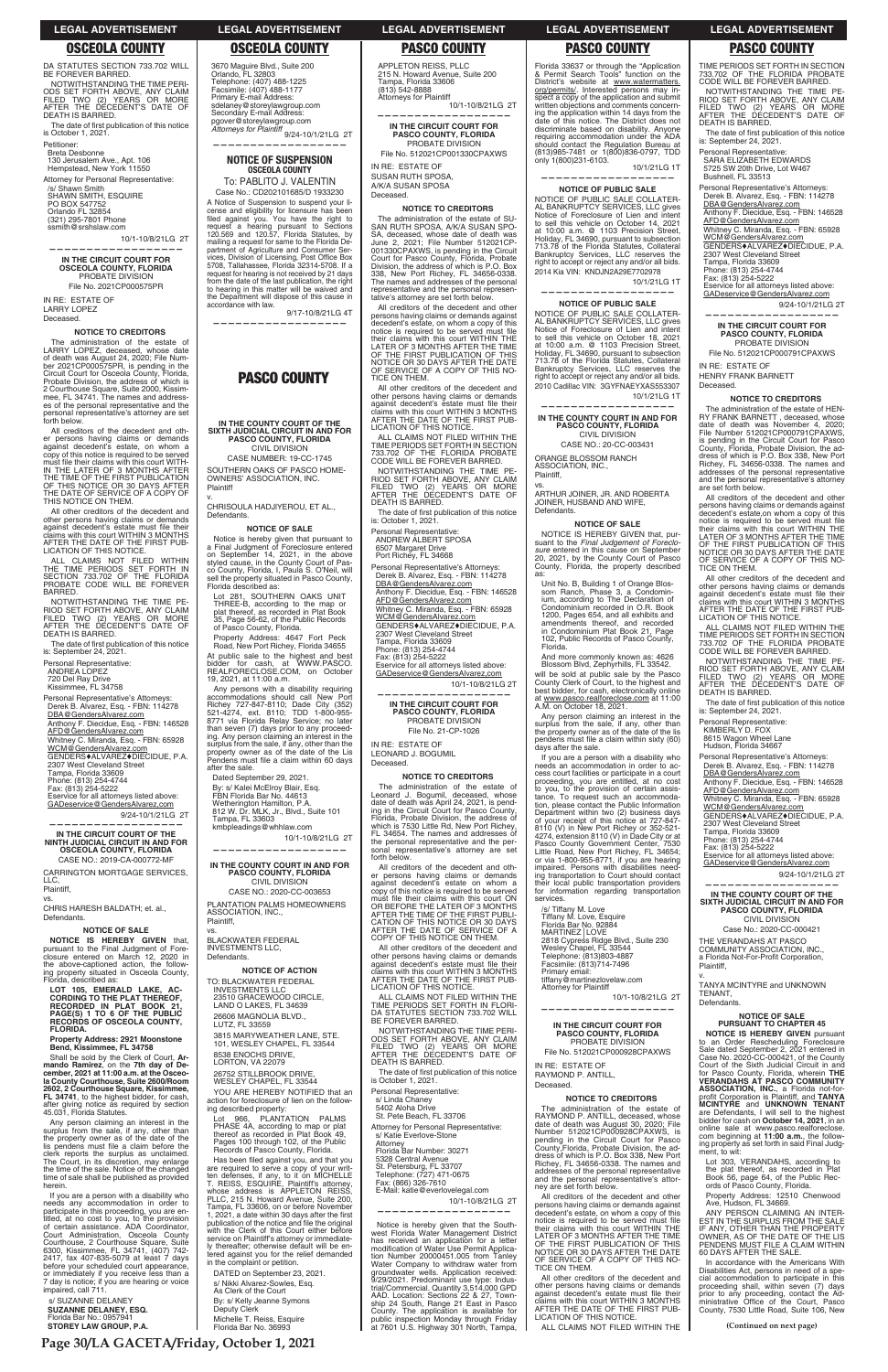Port Richey, FL 34654, Telephone (727)<br>847-8199, via Florida Relay Service. Dated: September 24, 2021. /s/ Jessica L. Knox Jessica L. Knox, Esq., FBN 95636 Primary Email: pleadings@knoxlevine.com 36354 U.S. 19 N. Palm Harbor, FL 34684<br>Main Line: (727) 223-6368<br>Fax: (727) 478-4579 9/24-10/1/21LG 2T

**LA GACETA/Friday, October 1, 2021/Page 31**

# **IN THE CIRCUIT COURT FOR PASCO COUNTY, FLORIDA** PROBATE DIVISION File No. 51-2021-CP-953-WS

**——————————————————**

All creditors of the decedent and other persons having claims or demands against the decedent's estate on whom a<br>copy of this notice is required to be served<br>must file their claims with this court ON OR BEFORE THE LATER OF 3 MONTHS AFTER THE TIME OF THE FIRST PUBLI-CATION OF THIS NOTICE OR 30 DAYS AFTER THE DATE OF SERVICE OF A Y OF THIS NOTICE ON THEM.

IN RE: ESTATE OF NICOLE KOEZENO, Deceased

All other creditors of the decedent and other persons having claims or demands against the decedent's estate must file<br>their claims with this court WITHIN 3<br>MONTHS AFTER THE TIME OF THE<br>FIRST PUBLICATION OF THIS NOTICE.

# **NOTICE TO CREDITORS** The administration of the estate of NI-COLE KOEZENO, deceased, whose date of death was December 3, 2020, is pend-ing in the circuit court for Pasco County, Florida, Probate Division, the address of which is 7530 Little Road, New Port Richey, Florida 34654. The names and addresses of the personal representative and the personal representative's attorney are set forth below.

ALL CLAIMS NOT FILED WITHIN THE TIME PERIODS SET FORTH IN FLORI-<br>DA STATUTE SECTION 733.702 WILL BE FOREVER BARRED.

NOTWITHSTANDING THE TIME PERI-<br>ODS SET FORTH ABOVE, ANY CLAIM<br>FILED TWO (2) YEARS OR MORE<br>AFTER THE DECEDENT'S DATE OF DEATH IS BARRED.

The date of first publication of this no-<br>tice is September 24, 2021.

11601 Marylou Drive<br>Hudson, FL 34669 Attorney for Personal Representative:

Matthew D. Ellrod 6642 Rowan Road New Port Richey, FL 34653 (727) 843-0566 Fla. Bar No. 377937<br>email: mattellrod@verizon.net

9/24-10/1/21LG 2T **——————————————————**

v. ADRIANNA F. KNEBEL, Individually and as Surviving Spouse of Jeffrey S. Knebel, DEUTSCHE BANK NATIONAL TRUST COMPANY, AS TRUSTEE FOR THE CERTIFICATE HOLDERS OF THE FIRST FRANKLIN MORTGAGE LOAN TRUST, 2006 FF8, ASSET BACKED<br>CERTIFICATES, SERIES 2006-FF8,<br>WELLS FARGO BANK, N.A., AS<br>TRUSTEE FOR THE HOLDERS OF THE<br>TRIST FRANKLIN MORTGAGE LOAN TRUST, 2006 FFA, MORTGAGE PASS-<br>THROUGH CERTIFI-CATES, SERIES<br>2006-FFA, ASSET ACCEPTANCE, LLC, a Delaware Limited Liability Com-<br>pany and BEACON WOODS CIVIC<br>ASSOCIATION, INC., a Florida Not-for-Profit Corporation,

Personal Representative: Richard Brackens

A portion of Bear Creek Overflow canal easement as recorded in O.R. Book<br>966, Page 1188, Public Records of Pasco County, Florida, being more<br>particularly described as follows: BE-<br>GIN at the most Northwesterly corner of Lot 406 of BEACON WOODS VIL-<br>LAGE FOUR as recorded in Plat Book<br>11, Page 63, Public Records of Pasco County, Florida; thence run North 25°<br>24'23" East, 88.53 feet; thence run<br>South 62° 48'44" East, 32.02 feet; thence run South 25° 24'23" West,<br>87.53 feet to the most Northeasterly<br>Corner of said Lot 406; thence run<br>North 64° 35'37" West, 32.00 feet to<br>the POINT OF BEGINNING. Also be-<br>ing known as Lot 406A, BEAR CREEK OVERFLOW CANAL, according to the<br>plat recorded in Plat Book 18, Page<br>143, Public Records of Pasco County, Florida.

Parcel Identification Number:<br>03 25 16 051G 00000 4060

# **IN THE CIRCUIT COURT OF THE SIXTH JUDICIAL CIRCUIT IN AND FOR PASCO COUNTY, FLORIDA** CIVIL DIVISION

Case Number: 2021-CA-001850-WS RUDOLPH WOOLRIDGE,

Plaintiff,

has been filed against you, and you are required to serve a copy of your written<br>defenses, if any, to it on Kristopher E. Fer-<br>nandez, Esq., attorney for Plaintiff, whose<br>address is 114 S. Fremont Ave., Tampa,<br>EL 33606, on or before 10/25/2021, and to<br>file the o either before service on Plaintiff's attorney or immediately thereafter; otherwise, a default will be entered against you for the

Defendants.

### **NOTICE OF ACTION**

TO: ADRIANNA F. KNEBEL, Individually and as Surviving Spouse of Jeffrey S. Knebel

Last known address: 17244 Nelson Rd, Spring Hill, FL 34610

YOU ARE NOTIFIED that an action to quiet title to the following described real properties in Pasco County, Florida: Lot 406, BEACON WOODS VILLAGE

for-Profit Corporation, Defendants. If you are a person with a disability who needs any accommodation in order to participate in this proceeding, you are entitled, at no cost to you to the provision<br>of certain assistance. Within two (2) working days of your receipt of this ( ing days of your receipt of this (describe<br>notice/order) please contact the Public<br>Information Dept., Pasco County Govern-<br>ment Center, 7530 Little Rd., New Port<br>Richey, FL 34654; (727) 847-8110 (V)<br>in New Port Richey; (35 disabilities needing transportation to court should contact their local public transportation providers for information regarding disabled transportation services.

Dated on 9/15/2021.

 FOUR, according to the plat thereof as recorded in Plat Book 11, Page 63, Public Records of Pasco County, Florida.

### AND

NOTWITHSTANDING THE TIME PERI-ODS SET FORTH ABOVE, ANY CLAIM<br>FILED TWO (2) YEARS OR MORE<br>AFTER THE DECEDENT'S DATE OF DEATH IS BARRED.

The date of first publication of this notice<br>is September 24, 2021.

60 Cornell St<br>Williston Park, NY 11596 Attorney for Personal Representatives: NORMAN A. PALUMBO, JR., ES-

QUIRE Florida Bar Number: 329002 P.O. Box 10845<br>Tampa, FL 33679-0845

Telephone: (813) 831-4379 Fax: (813) 832-6803

E-Mail: nap.floridalaw@gmail.com 9/24-10/1/21LG 2T

Property Address: 12502 Cobble Stone Drive, Hudson, FL 34667

relief demanded in the Complaint.

The action was instituted in the Sixth Judicial Circuit Court for Pasco County in the State of Florida and is styled as follows:<br>RUDOLPH WOOLRIDGE, Plaintiff, v.<br>ADRIANNA F. KNEBEL, Individually and<br>as Surviving Spouse of Jeffrey S. Knebel,<br>DEUTSCHE BANK NATIONAL TRUST<br>COMPANY, AS TRUSTEE FOR THE FIRST FRANKLIN MORTGAGE LOAN TRUST,<br>2006 FF8, ASSET BACKED CERTIFI-<br>CATES, SERIES 2006-FF8, WELLS FAR-<br>GO BANK, N.A., AS TRUSTEE FOR THE<br>HOLDERS OF THE FIRST FRANKLIN<br>MORTGAGE PASS-THROUGH CERTIFI-<br>MORTGAGE PASS-THROUGH CERTIFI-CATES, SERIES 2006-FFA, ASSET AC-<br>CEPTANCE, LLC, a Delaware Limited<br>Liability Company and BEACON WOODS<br>CIVIC ASSOCIATION, INC., a Florida Not-

THE UNKNOWN HEIRS, DEVISEES,<br>GRANTEES, ASSIGNEES, LIENORS,<br>CREDITORS, TRUSTEES, OR OTHER<br>CLAIMANT CLAIMING BY, THROUGH, UNDER OR AGAINST MARJORIE LOIS SCAGLIONE. Defendants.

YOU ARE HEREBY NOTIFIED that an action for foreclosure of lien on the following described property:

Condominium Parcel: 610W, Gulf Island Beach and Tennis Club II. A Condominium according to the Declaration<br>of Condominium Recorded in Official Records Book 3300 Page 208, and all amendments thereto, of the Public Rec ords of Pasco County, Florida.

Has been filed against you, and that you are required to serve a copy of your written<br>fermedenses, if any, to it on MCHELLE<br>T. REISS, ESQUIRE, Plaintiff's attorney,<br>whose address is APPLETON REISS,<br>PLLC, 215 N. Howard Avenue, Suite 200,<br>Tampa, FL 33606, on or bef first publication of the notice and file the<br>original with the Clerk of this Court either<br>before service on Plaintiff's attorney or immediately thereafter; otherwise default will be entered against you for the relief de-manded in the complaint or petition.

Deputy Clerk Michelle T. Reiss, Esquire

Florida Bar No. 36993 APPLETON REISS, PLLC 215 N. Howard Avenue, Suite 200

Tampa, Florida 33606<br>(813) 542-8888 Attorneys for Plaintiff

9/24-10/1/21LG 2T **——————————————————**

PROBATE DIVISION File No. 512020CP001580CPAXWS

YOU ARE NOTIFIED that a FINAL<br>ACCOUNTING OF PERSONAL REPRE-SENTATION has been filed in this court.<br>You are required to serve a copy of your<br>written defenses, if any, on the petitioner's attorney, whose name and address are:<br>Derek B. Alvarez, Esquire, GENDERS ♦<br>ALVAREZ ♦ DIECIDUE, P.A., 2307 W. Cleveland Street, Tampa, FL 33609, on<br>or before October 18, 2021, and to file the<br>original of the written defenses with the clerk of this court either before service or<br>immediately thereafter. Failure to serve<br>and file written defenses as required may result in a judgment or order for the relief demanded, without further notice.

in to Section 865.09 of the Statutes (Chapter 90-267), the Florida trade name of:

**EPIONE DISPENSARIES** Owner: 3 OG MMTC LLC 31564 US 19 S Palm Harbor, FL 34684

10/1/21LG 1T

Nikki Alvarez-Sowles, Esquire Clerk of the Court

By: /s/ Cynthia Ferdon-Gaede As Deputy Clerk 9/24-10/15/21LG 4T

**—————————————————— IN THE CIRCUIT COURT FOR** 

**PASCO COUNTY, FLORIDA** PROBATE DIVISION File No. 512021CP000464CPAXES

IN RE: ESTATE OF PETER BROCK AKA PETER C. BROCK Deceased.

### **NOTICE TO CREDITORS**

The administration of the estate of PE-TER BROCK aka PETER C. BROCK, deceased, whose date of death was December 4, 2020, is pending in the Circuit Court for PASCO County, Florida, Probate Division, the address of which is 38053 Live Oak Ave., Dade City, FL 33523. The names and addresses of the personal rep-resentative and the personal representative's attorney are set forth below.

All creditors of the decedent and other persons having claims or demands against decedent's estate on whom a copy of this notice is required to be served must<br>file their claims with this court ON OR<br>BEFORE THE LATER OF 3 MONTHS AFTER THE TIME OF THE FIRST PUBLI-CATION OF THIS NOTICE OR 30 DAYS AFTER THE DATE OF SERVICE OF A COPY OF THIS NOTICE ON THEM.

All other creditors of the decedent and other persons having claims or demands against decedent's estate must file their claims with this court WITHIN 3 MONTHS<br>AFTER THE DATE OF THE FIRST PUB-<br>LICATION OF THIS NOTICE.

ALL CLAIMS NOT FILED WITHIN THE TIME PERIODS SET FORTH IN FLORIDA<br>STATUTES SECTION 733.702 WILL BE<br>FOREVER BARRED.

The application is available for public in-<br>spection Monday through Friday at 7601<br>U.S. Highway 301 North, Tampa, Florida<br>33637 or through the "Application & Per-<br>mit Search Tools" function on the Dismit Search Tools" function on the District's website at www.watermatters.org/<br>permits/. Interested persons may inspect<br>a copy of the application and submit written comments concerning the application. Comments must include the permit application number and be received within 14 days from the date of this notice. If you wish to be notified of intended wish to be notified of intended agency<br>action or an opportunity to request an<br>administrative hearing regarding the ap-<br>plication, you must send a written request referencing the permit application number to the Southwest Florida Water Management District, Regulation Bureau, 7601 U.S. Highway 301 North, Tampa, Florida 33637 or submit your request through the District's website at www.watermatters. org.

Joint Personal Representatives: GLORIA VILHAUER 4827 Rolling Greene Dr.<br>Wesley Chapel, FL 33543 SUZETTE SINERT

The date of first publication of this notice is October 1, 2021.

Personal Representative's Attorneys:<br>DSK Law Group<br>332 North Magnolia Avenue Orlando, FL 32801<br>Telephone: (407) 422-2454<br>By: /s/ Norman W. Nash Norman W. Nash, Esq.<br>Florida Bar No. 505161 Email Addresses: nnash@dsklawgroup.com

ncampello@dsklawgroup.com 10/1-10/8/21LG 2T

File No. 21-005769ES IN RE: ESTATE OF

### WILLIAM BRYANT DYER, Deceased. **NOTICE TO CREDITORS**

The administration of the Estate of The administration of the Estate of William Bryant Dyer, deceased, whose date<br>liam Bryant Dyer, deceased, whose date<br>of death was March 1, 2021, is pending in<br>the Circuit Court for Pinellas County, Florida, Probate Division, the address of which is 315 Court Street, Room 400 Clearwater,

**—————————————————— NOTICE OF PUBLIC SALE** Notice is hereby given that Premier Stor-age of New Port Richey intends to sell the personal property described below to<br>enforce a lien imposed on said property<br>under the Florida Self Storage Act, Stat-<br>utes (section 83.80-83.809). The owner will sell at public auction on or after Octo-ber 12, 2021 at 12:00 P.M. at 7850 Massachusetts Ave. New Port Richey, FL. The following: Name Unit # James Brown 409 James Brown 431 James Brown 432 Sam Yracheta 713 Sam Yracheta 714/724 Wendy MeGhee 456 Timothy Neptune 020 Units are said to contain household goods. The sale may be canceled in the event of settlement. Should it be impossible to dis-pose of the goods on the day of the sale, the sale will be continued on such succeeding sale days thereafter as may be necessary to be completed. 9/24-10/1/21LG 2T **—————————————————— IN THE COUNTY COURT IN AND FOR PASCO COUNTY, FLORIDA** CIVIL DIVISION CASE NO.: 2021-CC-001652 GULF ISLAND BEACH AND TENNIS<br>CLUB CONDOMINIUM ASSOCIATION, INC. **Plaintiff** vs.

ALL CLAIMS NOT FILED WITHIN THE<br>TIME PERIODS SET FORTH IN FLORIDA STATUTES SECTION 733.702 WILL BE FOREVER BARRED.

NOTWITHSTANDING THE TIME PERI-<br>ODS SET FORTH ABOVE, ANY CLAIM<br>FILED TWO (2) YEARS OR MORE AFTER DECEDENT'S DATE OF DEATH IS BARRED.

The date of first publication of this notice is October 1, 2021.

Attorney for Personal Representatives: Dennis J. Szafran, Esq. Florida Bar Number: 118448 DJS Law Group

Tampa, Florida 33626 Telephone: (888) 266-1078 Fax: (727) 498-3661

**—————————————————— IN THE CIRCUIT COURT FOR PINELLAS COUNTY, FLORIDA** PROBATE DIVISION Case No.: 2021-CP-3341 Division: "A"

# **NOTICE OF ACTION**

TO: THE UNKNOWN HEIRS, DEVISEES, GRANTEES, ÁSSIGNEES,<br>LIENORS, CREDITORS, TRUSTEES,<br>OR OTHER CLAIMANT CLAIMING BY, THROUGH, UNDER OR AGAINST MARJORIE LOIS SCAGLIONE

> All creditors of the decedent and other persons having claims or demands against<br>the decedent's estate must file their claims with this Court WITHIN THREE (3)<br>MONTHS AFTER THE DATE OF THE<br>FIRST PUBLICATION OF THIS NOTICE. ALL CLAIMS NOT FILED WITHIN THE TIME PERIODS SET FORTH IN SECTION<br>733.702 OF THE FLORIDA PROBATE<br>CODE WILL BE FOREVER BARRED. NOTWITHSTANDING THE TIME PERI-ODS SET FORTH ABOVE, ANY CLAIM<br>FILED TWO (2) YEARS OR MORE AFTER<br>THE DECEDENT'S DATE OF DEATH IS

> The date of the first publication of this<br>Notice is October 1, 2021.

Personal Representative: Beverly Larmon<br>2403 S. Ardson Place<br>Tampa, FL 33629

Fla. Bar No. 251895<br>1211 W. Fletcher Ave.<br>Tampa, FL 33612 Telephone: (813) 265-3120 Email: markfmooney@yahoo.com

**—————————————————— IN THE CIRCUIT COURT OF THE SIXTH JUDICIAL CIRCUIT IN AND FOR PINELLAS COUNTY, FLORIDA** PROBATE DIVISION Case No.: 20-001081-ES IN RE: ESTATE OF ELLA MAE GREEN

**NOTICE TO CREDITORS** The administration of the Estate of ELLA MAE GREEN, deceased, whose

date of death was September 28, 2018 is pending in the Circuit Court of Pinellas County, Florida. Probate Division, the ad-<br>dress of which is 545 First Avenue North,<br>St. Petersburg, Florida 33701. The names

DATED on September 20, 2021. Nikki Alvarez-Sowles, Esq. As Clerk of the Court

By: s/ Kelly Jeanne Symons

NOT WITHSTANDING THE TIME PE-<br>RIODS SET FORTH ABOVE, ANY CLAIM<br>FILED TWO (2) YEARS OR MORE<br>AFTER THE DECEDENT'S DATE OF DEATH IS BARRED.

The date of the first publication of this notice is October 1, 2021.

Personal Representative: s/ Bruce A. Green<br>2332 Roanoke Springs Drive<br>Ruskin, Florida 33570

### **IN THE CIRCUIT COURT FOR PASCO COUNTY, FLORIDA**

# **THE CIRCUIT COURT OF THE SIXTH JUDICIAL CIRCUIT OF THE STATE OF FLORIDA, IN AND FOR PINELLAS COUNTY** PROBATE DIVISION

IN RE: ESTATE OF RAYMOND M. SOSA Deceased.

# **NOTICE OF ACTION**

# **(formal notice by publication)**

TO:

RAMON SOSA

WHEREABOUTS UNKNOWN

The administration of the estate of Jesus J. Gandarillas, deceased, whose date of<br>death was August 22, 2013, is pending in<br>the Circuit Court of the Sixth Judicial Circuit

Signed on September 15, 2021.

Nikki Alvarez-Sowles, Esq. As Clerk of the Court

By: /s/ Jackie Norell

As Deputy Clerk

First Publication on: September 17, 2021. 9/17-10/8/21LG 4T **——————————————————**

# **PINELLAS COUNTY**

# **NOTICE OF INTENTION TO REGISTER FICTITIOUS TRADE NAME**

Notice is hereby given that the under-<br>signed intend(s) to register with the Florida<br>Department of State, Division of Corporations, pursuant to Section 865.09

# **—————————————————— NOTICE OF INTENTION TO REGISTER FICTITIOUS TRADE NAME**

Notice is hereby given that the under-<br>signed intend(s) to register with the Florida<br>Department of State, Division of Corporations, pursuant to Section 865.09 of the<br>Florida Statutes (Chapter 90-267), the<br>trade name of:

**EPIC DISPENSARIES** 

Owner: 3 OG MMTC LLC 31564 US 19 S Palm Harbor, FL 34684

10/1/21LG 1T

# **—————————————————— RECEIPT OF APPLICATION NOTICING**

Notice is hereby given that the South-<br>west Florida Water Management District<br>has received an Individual Permit to Construct, permit application number 827978<br>from George Stamas, Pioneer Developers<br>of America, Inc., 46 W. Lemon Street Tarof America, Inc., 46 W. Lemon Street Tar-<br>pon Springs, Florida 34689. Application<br>received: 06-25-2021. Proposed activity:<br>Residential Subdivision. Project name: North Lake Estates. Project size: 43.50 acres. Location: Section 08 Township 27 South, Range 16 East, in Pinellas County. Outstanding Florida Water: No. Aquatic

# preserve: No.

The District does not discriminate based on disability. Anyone requiring accom-modation under the ADA should contact the Regulation Bureau at (813)985-7481<br>or 1(800)836-0797, TDD only 1(800)231-6103.

**——————————————————**

10/1/21LG 1T

13119 W. Linebaugh Avenue, Suite 102

# **IN THE CIRCUIT COURT FOR PINELLAS COUNTY, FLORIDA** PROBATE DIVISION File No. 21-005046-ES

IN RE: ESTATE OF Antoinette M. Harvey, a/k/a Antoinette Marie Harvey

Deceased. **NOTICE TO CREDITORS**

The administration of the estate of An-toinette M. Harvey, also known as Antoinette Marie Harvey, deceased, whose date of death was February 20th, 2021, is pending in the Circuit Court for Pinellas County, Florida, Probate Division, the address of which is 315 Court St # 300, Clearwater, FL 33756. The names and addresses of the personal representative and the personal representative's attorney are set forth below.

All creditors of the decedent and other persons having claims or demands against decedent's estate on whom a copy of this notice is required to be served must file their claims with this court ON<br>OR BEFORE THE LATER OF 3 MONTHS<br>AFTER THE TIME OF THE FIRST PUBLI-CATION OF THIS NOTICE OR 30 DAYS AFTER THE DATE OF SERVICE OF A COPY OF THIS NOTICE ON THEM.

All other creditors of the decedent and other persons having claims or demands<br>against decedent's estate must file their<br>claims with this court WITHIN 3 MONTHS AFTER THE DATE OF THE FIRST PUB-LICATION OF THIS NOTICE.

ALL CLAIMS NOT FILED WITHIN THE<br>TIME PERIODS SET FORTH IN FLORI-DA STATUTES SECTION 733.702 WILL<br>BE FOREVER BARRED.

NOTWITHSTANDING THE TIME PERI-<br>ODS SET FORTH ABOVE, ANY CLAIM<br>FILED TWO (2) YEARS OR MORE<br>AFTER THE DECEDENT'S DATE OF<br>DEATH IS BARRED.

Personal Representative:

/s/ Eugene P. Harvey Eugene P. Harvey P.O. Address: 6010 Broad River Run, Ellenton, FL 34222

**—————————————————— IN THE SIXTH JUDICIAL CIRCUIT** 

**COURT IN AND FOR PINELLAS COUNTY, FLORIDA** PROBATE DIVISION

Florida 33756. The names and addresses of the Personal Representative and the Personal Representative's Attorney are set forth below.

All creditors of the decedent and other persons having claims or demands against decedent's estate on whom a copy of this notice is required to be served must file their claims with this court ON OR BEFORE THE LATER OF 3 MONTHS AFTER THE TIME OF THE FIRST PUBLICATION OF THIS NOTICE OR 30 DAYS AFTER THE DATE OF SERVICE OF A COPY OF THIS NOTICE ON THEM.

All other creditors of the decedent and other persons having claims or demands against decedent's estate must file their<br>claims with this court WITHIN 3 MONTHS<br>AFTER THE DATE OF THE FIRST PUBLI-CATION OF THIS NOTICE.

Personal Representative:

John Dyer<br>15919 Dover Cliffe Drive<br>Lutz, Florida 33548

E-Mail: service@djslaw.org Secondary E-Mail: ashley@djslaw.org

IN RE: ESTATE OF JACK O. BOON, Deceased.

**NOTICE TO CREDITORS** The administration of the Estate of Jack O. Boon, deceased, whose date of death was August 30, 2021, and the last four

numbers of his Social Security number is XXX-XX-2270, is pending in the Circuit Court for Hillsborough County, Florida,

Probate Division, the address of which is 800 E. Twiggs, Rm. 206, Tampa, Florida 33602. The names and addresses of the Personal Representative and the Personal Representative's attorney are set forth be-

low.

All creditors of the decedent and other persons having claims or demands against decedent's estate, including unmatured, contingent or unliquidated claims, on whom

a copy of this notice is served must file their<br>claims with this Court WITHIN THE LATER<br>OF THREE (3) MONTHS AFTER THE<br>DATE OF THE FIRST PUBLICATION OF<br>THR NHE DATE OF SERVICE OF A COPY

OF THIS NOTICE ON THEM.

10/1-10/8/21LG 2T

BARRED.

Attorney for Personal Representative: Mark F. Mooney, Attorney

Decedent.

and addresses of the personal representa-tive and the personal representative's at-torney are set forth below. All creditors of the decedent and other persons having claims or demands against decedent's estate on whom a copy of this notice is required to be served

must file their claims with this court ON<br>OR BEFORE THE LATER OF 3 MONTHS<br>AFTER THE TIME OF THE FIRST PUB-LICATION OF THIS NOTICE ON THEM. All other creditors of the decedent and<br>other persons having claims or demands<br>against decedent's estate must file their

claims with this court WITHIN 3 MONTHS<br>AFTER THE DATE OF THE FIRST PUB-<br>LICATION OF THIS NOTICE. ALL CLAIMS NOT FILED WITHIN THE TIME PERIODS SET FORTH IN FLORI-<br>DA STATUTES SECTION 733.702 WILL<br>BE FOREVER BARRED. NOT WITHSTANDING THE TIME

10/1-10/8/21LG 2T

2018

Attorney for Personal Representative: s/ Tamara Felton-Howard, Esq. Florida Bar No. 0158770 Felton-Howard Law, PLLC 5203 Central Avenue St. Petersburg, Florida 33710 Telephone: 727-202-8626 Primary Email: pleadings@feltonhowardlaw.com

10/1-10/8/21LG 2T

**——————————————————**

CASE NO.: 21-008757-ES DIVISION: PROBATE DIVISION

IN RE: ESTATE OF JESUS J. GANDARILLAS Deceased.

### **NOTICE TO CREDITORS**

# **LEGAL ADVERTISEMENT LEGAL ADVERTISEMENT LEGAL ADVERTISEMENT LEGAL ADVERTISEMENT LEGAL ADVERTISEMENT**

# **PASCO COUNTY PASCO COUNTY PASCO COUNTY PINELLAS COUNTY PINELLAS COUNTY**

**(Continued on next page)**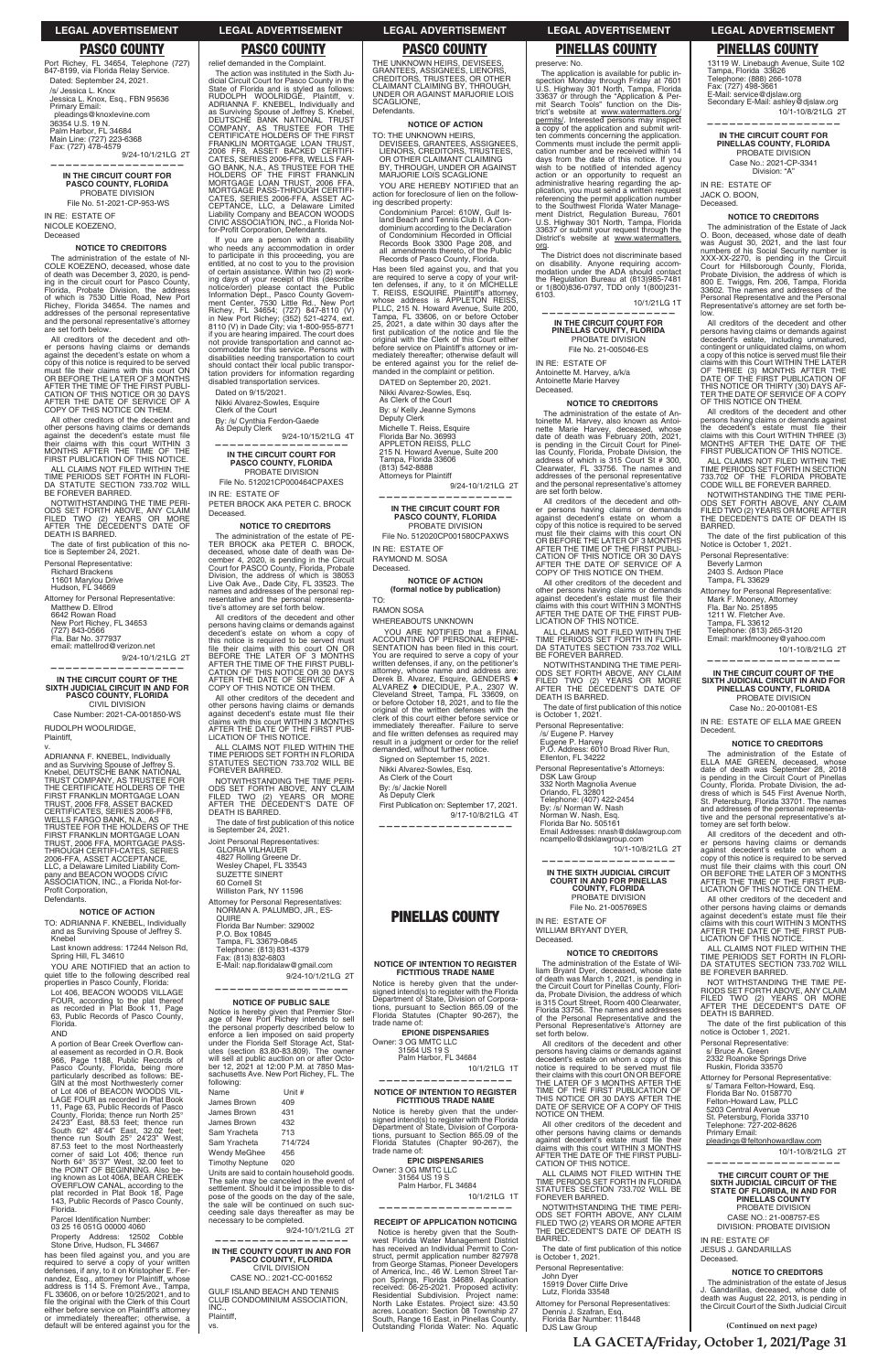| <b>LEGAL ADVERTISEMENT</b>                                                                                                                                                                                                                                                                                                                                                                                                                                                                                                                                                                                | <b>LEGAL ADVERTISEMENT</b>                                                                                                                                                                                                                                                                                                                                                                                                                                                                                     | <b>LEGAL ADVERTISEMENT</b>                                                                                                                                                                                                                                                                                                                                                                                                          | <b>LEGAL ADVERTISEMENT</b>                                                                                                                                                                                                                                                         | <b>LEGAL ADVERTISEMENT</b>                                                                                                                                                                                                                                                                                                                                                                                                                                                                                                                                                                                                                                      |
|-----------------------------------------------------------------------------------------------------------------------------------------------------------------------------------------------------------------------------------------------------------------------------------------------------------------------------------------------------------------------------------------------------------------------------------------------------------------------------------------------------------------------------------------------------------------------------------------------------------|----------------------------------------------------------------------------------------------------------------------------------------------------------------------------------------------------------------------------------------------------------------------------------------------------------------------------------------------------------------------------------------------------------------------------------------------------------------------------------------------------------------|-------------------------------------------------------------------------------------------------------------------------------------------------------------------------------------------------------------------------------------------------------------------------------------------------------------------------------------------------------------------------------------------------------------------------------------|------------------------------------------------------------------------------------------------------------------------------------------------------------------------------------------------------------------------------------------------------------------------------------|-----------------------------------------------------------------------------------------------------------------------------------------------------------------------------------------------------------------------------------------------------------------------------------------------------------------------------------------------------------------------------------------------------------------------------------------------------------------------------------------------------------------------------------------------------------------------------------------------------------------------------------------------------------------|
| <b>PINELLAS COUNTY</b>                                                                                                                                                                                                                                                                                                                                                                                                                                                                                                                                                                                    | <b>PINELLAS COUNTY</b>                                                                                                                                                                                                                                                                                                                                                                                                                                                                                         | <b>PINELLAS COUNTY</b>                                                                                                                                                                                                                                                                                                                                                                                                              | <b>PINELLAS COUNTY</b>                                                                                                                                                                                                                                                             | <b>PINELLAS COUNTY</b>                                                                                                                                                                                                                                                                                                                                                                                                                                                                                                                                                                                                                                          |
| Court, in and for Pinellas County, Florida,<br>Probate Division the address of which is<br>315 Court St., Clearwater, Florida 33756.<br>The names and addresses of the personal<br>representative and the personal represen-<br>tative's attorney are set forth below.<br>All creditors of the Decedent and oth-<br>er persons having claims or demands<br>against the decedent's estate on whom a<br>copy of this notice is required to be served<br>must file their claims with this court ON OR<br>BEFORE THE LATTER OF 3 MONTHS<br>AFTER THE TIME OF FIRST PUBLICA-<br>TION OF THIS NOTICE OR 30 DAYS | AFTER THE DATE OF SERVICE OF A<br>COPY OF THIS NOTICE ON THEM.<br>All other creditors of the decedent and<br>other persons having claims or demands<br>against the decedent's estate must file<br>their claims with this court WITHIN 3<br>MONTHS AFTER THE DATE OF FIRST<br>PUBLICATION OF THIS NOTICE.<br>ALL CLAIMS NOT FILED WITHIN THE<br>TIME PERIODS SET FORTH IN THE<br>FLORIDA STATUTES SECTION 733.702<br>WILL BE FOREVER BARRED.<br>NOTWITHSTANDING THE TIME PE-<br>RIODS SETFORTH ABOVE, ANY CLAIM | FILED TWO (2) YEARS OR MORE<br>AFTER THE DECEDENT'S DATE OF<br>DEATH IS BARRED.<br>The date of first publication of this notice<br>is October 1, 2021.<br>Personal Representative:<br>Manuela Gandarillas<br>272 14th St. North<br>St. Petersburg, Florida 33705<br>Attorney for the Personal Representative:<br>WILLIAM "CHIP" A. TIEDER. ESQ.<br>Florida Bar No.: 0063451<br>Blaxberg & Associates, P.A.<br>2047 Fifth Ave. North | St. Petersburg, Florida 33713<br>(727) 321-3433 (Telephone)<br>(727) 321-3059 (Facsimile)<br>10/1-10/8/21LG 2T<br>IN THE CIRCUIT COURT FOR<br>PINELLAS COUNTY. FLORIDA<br>PROBATE DIVISION<br>File No. 21-006852-ES<br>IN RE: ESTATE OF<br><b>BRANDON ALLAN MASON</b><br>Deceased. | <b>NOTICE TO CREDITORS</b><br>The administration of the Estate of DON-<br>NA REIN deceased, whose date of death<br>was September 3, 2021, is pending in the<br>Circuit Court for Pinellas County, Florida<br>Probate Division, the address of which is<br>315 Court Street, Clearwater, FL 33756<br>The names and addresses of the persona<br>representative and the personal represen-<br>tative's attorney are set forth below.<br>All creditors of the decedent and other<br>persons having claims or demands agains<br>the decedent's estate on whom a copy of<br>this notice is required to be served must<br>file their claims with this court WITHIN THE |
| NOTICE OF DEFAULT AND INTENT TO FORECLOSE                                                                                                                                                                                                                                                                                                                                                                                                                                                                                                                                                                 |                                                                                                                                                                                                                                                                                                                                                                                                                                                                                                                |                                                                                                                                                                                                                                                                                                                                                                                                                                     | <b>NOTICE TO CREDITORS</b><br>The administration of the estate of<br>BRANDON ALLAN MASON, deceased.                                                                                                                                                                                | LATER OF THREE (3) MONTHS AFTEF<br>THE TIME OF THE FIRST PUBLICATION<br>OF THIS NOTICE OR THIRTY (30) DAYS                                                                                                                                                                                                                                                                                                                                                                                                                                                                                                                                                      |

To: All persons listed below, their guardians, heirs and assigns, record owners of the unit week(s) as showing below, all located in Pinel-<br>las County, Florida comprised of Unit Weeks as more particularly defined in and go Declaration of Condominium for CORAL REEF BEACH RESORT, a Condominium, recorded in O.R. Book 5460 at pages 671, et seg. Public Records. Pinellas County. Florida

You are hereby given Notice of Default and Intent to Foreclose on behalf of REEF RESORT CONDOMINIUM ASSOCIATION, INC. a Florida not-for-profit corporation. You may cure the default and redeem the timeshare interest by paying the amounts secured by the Association's lien on your unit week(s) as showing below in cash or certified funds to Tim of the Certificate of Sale

| Unit/<br>Week    | <b>Type</b>        | <b>Owner Name</b>                                              | Co-Owner Name                                                                          | Address                                                                                                                                                                                                     | Year of<br>Default | <u>Amount</u><br>Due       | <u>Per</u><br>Diem |
|------------------|--------------------|----------------------------------------------------------------|----------------------------------------------------------------------------------------|-------------------------------------------------------------------------------------------------------------------------------------------------------------------------------------------------------------|--------------------|----------------------------|--------------------|
| 103-41           | Fixed              | Terry J. Grant                                                 | Lisa D. Grant                                                                          | 1925 Vineyard Ct, Alpharetta, GA 30004                                                                                                                                                                      | 2011               | \$9,127.48                 | 4.56374            |
| 111-49           | Fixed              | Edwin M. Smith<br>Annette D. Little                            | Shirley A. Smith                                                                       | 13598 E River Rd, Priest Lake, ID 83856                                                                                                                                                                     | 2020               | \$1.877.60                 | 0.9388             |
|                  |                    |                                                                |                                                                                        |                                                                                                                                                                                                             |                    |                            |                    |
| 203-42<br>203-43 | Fixed<br>Fixed     | Michael Lax<br>Clint V. Kuhl                                   | Gerry English-Lax                                                                      | 4621 Loring PI, Orlando, FL 32812<br>5105 N 23RD St, Ozark, MO 65721                                                                                                                                        | 2007<br>2019       | \$15,631.52<br>\$2,377.75  | 7.81576<br>1.18888 |
| 204-35<br>204-36 | Fixed<br>Fixed     | Time No More, Inc<br><b>Adam Edward Watzek</b>                 | a Georgia corporation<br>Patricia Ann Watzek                                           | PO Box 3049, Cleveland, GA 30528<br>3417 Tolland CT, Cincinnati, OH 45248                                                                                                                                   | 2010<br>2013       | \$11,299.23<br>\$7,527.82  | 5.64962<br>3.76391 |
| 204-37           | Fixed              | Kenneth Barnes                                                 | Sherri Lynn Barnes                                                                     | 1986 Millville Shandon Rd, Shandon, OH 45013 2010                                                                                                                                                           |                    | \$12,643.21                | 6.32161            |
| 205-03<br>208-01 | Fixed<br>Fixed     | John F. O'Brien Jr.<br>Justin P. Morgan                        | Robert T. O'Brien                                                                      | 11 Florida Ave, Black Mountain, NC 28711<br>23 Chestnut Dr, Banora Point, AUS NSW2486                                                                                                                       | 2002<br>2020       | \$25,298.19<br>\$1,651.30  | 12.6491<br>0.82565 |
| 208-43           | Fixed              | Diez MCR Goup NO. 2                                            | a Florida General Partnership                                                          | 5800 Gulf Blvd, St Petersburg, FL 33706                                                                                                                                                                     | 2002               | \$28,076.53                | 14.0383            |
| 208-46<br>303-31 | Fixed<br>Fixed     | Arvin S. Clapper<br>Fred D. Love                               | Judith G. Clapper                                                                      | 24 Riverview Dr, Fruitland, FL 34731<br>3392 Alesmith Dr, Mobile, AL 36695                                                                                                                                  | 2017<br>2020       | \$4,260.21<br>\$1,651.30   | 2.13011<br>0.82565 |
| 303-34           | Fixed              | Frederick D. Love                                              |                                                                                        | 3392 Alesmith Dr, Mobile, AL 36695                                                                                                                                                                          | 2020               | \$1,651.30                 | 0.82565            |
| 403-31<br>403-31 | Fixed<br>Fixed     | Frederick D. Love<br>Homer M. Mullins                          |                                                                                        | 3392 Alesmith Dr, Mobile, AL 36695<br>101 Sunnydale Dr, Danville, FL 61832                                                                                                                                  | 2020<br>2020       | \$1,651.30<br>\$1,651.30   | 0.82565<br>0.82565 |
| 303-39<br>303-48 | Fixed<br>Fixed     | Bruce F. Harbison                                              | Susan D. Harbison                                                                      | 212 Tenessias Wy, Boone, NC 28607                                                                                                                                                                           | 2012<br>2013       | \$9,303.40                 | 4.6517             |
| 308-34           | Fixed              | David Schwezoff<br>Marina Olshanesky                           | Vladimir Olshanesky                                                                    | Blaha Lujza U 23, Dunakeszi, HGRY H-2120<br>15 Rigimar Ct, Staten Island, NY 10309                                                                                                                          | 2012               | \$9,303.03<br>\$10,278.96  | 4.65152<br>5.13948 |
| 401-33           | Fixed              | Paula Leffel<br>Edward T. Gozoski                              | f/k/a Paula M. Gozoski                                                                 | 231 Mainsail Dr, Westerville, OH 43081                                                                                                                                                                      | 2020               | \$1,692.95                 | 0.84648            |
|                  | Fixed              | <b>Frank Foster</b>                                            |                                                                                        |                                                                                                                                                                                                             |                    |                            |                    |
| 412-28<br>502-40 | Fixed              | Lorraine Mooers                                                | Jacqueline Foster                                                                      | 903 Campfire Dr, Fort Collins, CO 80524<br>8811 Suthpin Blvd Ste 16, Jamaica, NY 11435                                                                                                                      | 2020<br>2020       | \$1,877.60<br>\$1,692.95   | 0.9388<br>0.84648  |
| 503-36<br>503-36 | Fixed<br>Fixed     | Jeffrey D. Walker<br>Judith A. Koutsos                         | Laura Sue Walker                                                                       | 3588 Dyer Parke Ln SW, Marietta, GA 30060<br>6121 Massachusetts Ave, New Port Richey, FL 34653 2012                                                                                                         | 2012               | \$10,440.45<br>\$10,440.45 | 5.22023<br>5.22023 |
|                  |                    |                                                                | as Trustee of the of the Judith A. Koutsos Inter Vivos Trust                           |                                                                                                                                                                                                             |                    |                            |                    |
| 503-39           | Fixed              | agreement dated the 17th day of August, 1994<br>Louis J. Eates | Henri M. Eates                                                                         | 1527 Atlantic St #403, Melbourne, FL 32951                                                                                                                                                                  | 2012               | \$6,684.34                 | 3.34217            |
| 503-39           | Fixed              | Ann M. Hehe                                                    |                                                                                        | Route 2, Box 384, Dillsboro, IN 43018                                                                                                                                                                       | 2012               | \$6,684.34                 | 3.34217            |
| 505-04<br>505-23 | Fixed<br>Fixed     | Donald A. Buckeye<br>Peter Westerhof                           | Mary J. Westerhof                                                                      | 1823 Witmire St, Ypsilanti, MI 48197<br>2496 Wolf Lake DR, Baldwin, MI 49304                                                                                                                                | 2019<br>2020       | \$2,519.67<br>\$1,651.30   | 1.25984<br>0.82565 |
| 507-43<br>507-44 | Fixed<br>Fixed     | Shirley F. Hoffman                                             |                                                                                        | PH 202-8 Covington Rd, Toronto, ON, CA M6A3E5 2015<br>PH 202-8 Covington Rd, Toronto, ON, CA M6A3E5 2015                                                                                                    |                    | \$5,846.07<br>\$6,649.35   | 2.92304<br>3.32468 |
| 508-39           | Fixed              | Shirley F. Hoffman<br>Simon James Heath                        | Carolyn Anne Heath                                                                     | 7 Reynell Ave, Newton Abbot Devon, UK TQ124HE 2014                                                                                                                                                          |                    | \$7,724.73                 | 3.86237            |
| 508-40<br>508-46 | Fixed<br>Fixed     | Simon James Heath<br>Callahan & Zalinsky Associates, LLC       | Carolyn Anne Heath                                                                     | 7 Reynell Ave, Newton Abbot Devon, UK TQ124HE 2014<br>1148 Pulaski Hwy #475, Bear, DE 19701                                                                                                                 | 2010               | \$6,644.33<br>\$12,870.37  | 3.32217<br>6.43519 |
| 508-46           | Fixed              | Themer A. Moe                                                  |                                                                                        | 8510 Woodall Ct., Tampa, FL 33615                                                                                                                                                                           | 2010               | \$12,870.37                | 6.43519            |
| 604-41<br>607-40 | Fixed<br>Fixed     | Bernard J. Kunes<br>Coral Reef Beach Resort                    | Rose Kunes                                                                             | 6657 Winding Creek Wy, St Louis, MO 63129<br>5800 Gulf Blvd., St Petersburg Beach, FL 33706 2019                                                                                                            | 2017               | \$4,336.83<br>\$2,519.67   | 2.16842<br>1.25984 |
| 607-40           | Fixed              | Coral Reef Beach Resort                                        |                                                                                        | 5800 Gulf Blvd., St Petersburg Beach, FL LU33PX 2019                                                                                                                                                        |                    | \$2,519.67                 | 1.25984            |
| 101-16<br>101-30 | Flex<br>Flex       | James E. Rogers<br>Nena M. Myers                               |                                                                                        | 4791 St Andrew CT, Clarksville, TN 37043<br>3829 Hollow Oak PI, Land O Lakes, FL 84639                                                                                                                      | 2016<br>2011       | \$5,873.04<br>\$12,075.32  | 2.93652<br>6.03766 |
| 101-35           | Flex               | Deborah S. Priolo                                              |                                                                                        | 17805 Jamestown Wy #A, Lutz, FL 33558                                                                                                                                                                       | 2007               | \$18,590.03                | 9.29502            |
| 101-38<br>101-43 | Flex<br>Flex       | Sandra L. Denson<br>Mary E. Traxler                            |                                                                                        | 1015 Hastings CT, Lutz, FL 33548<br>123 Orion Ave, Pierre, SD 57501                                                                                                                                         | 2015<br>2014       | \$6,903.52<br>\$9,398.72   | 3.45176<br>4.69936 |
| 101-46<br>101-48 | Flex<br>Flex       | Alan H. Jeannerett<br>Paula G. Bouseman                        | Dianne L. Jeannerett                                                                   | 4025 Pintlar Ave, Spearfish, SD 57783<br>5133 68th Ln N, St Petersburg, FL 33709                                                                                                                            | 2013<br>2016       | \$9,419.76<br>\$5,732.23   | 4.70988<br>2.86612 |
|                  |                    |                                                                |                                                                                        | Individually and as Trustee of the Trust Agreement of Paula G. Bouseman, dated November 11, 1999                                                                                                            |                    |                            |                    |
| 101-51<br>102-02 | Flex<br>Flex       | Bruce J. Hofman<br>W. Louis McDonald                           | Debbie J. Hofman                                                                       | 3222 E. 1st Ave, Apt 604, Denver, CO 80206<br>P0 Box 412, Gatlinburg, TN 37738                                                                                                                              | 2006<br>2012       | \$20,021.81<br>\$10,764.75 | 10.0109<br>5.38238 |
| 301-06           | Flex               | W. Louis McDonald                                              |                                                                                        | Po Box 412, Gatlinburg, Gaitlinburg, TN 37738                                                                                                                                                               | 2011               | \$12,075.32                | 6.03766            |
| 102-22<br>102-24 | Flex<br>Flex       | Shawn Blackwell<br>Edith I. Limardo                            | Gladys Rodriguez                                                                       | 811 S Commercial A-7, Branson, MO 65616<br>965 Eldorado Cir #A, Jacksonville, FL 32227                                                                                                                      | 2013<br>2008       | \$8,089.83<br>\$17,352.01  | 4.04492<br>8.67601 |
| 102-32           | Flex               | Stephan V. Ditchfield                                          | Judith A. Ditchfield                                                                   | 74 Liberty St, Middleton, MA 01949                                                                                                                                                                          | 2002               | \$25,837.79                | 12.9189            |
| 102-45<br>102-46 | Flex<br>Flex       | William Pickard<br>Ivanilde Silva                              | Dale Pickard                                                                           | 739 22nd St N, St Petersburg, FL 33713<br>8507 St Marino Blvd, Orlando, FL 32836                                                                                                                            | 2017<br>2016       | \$4,605.09<br>\$5,732.23   | 2.30255<br>2.86612 |
| 111-37<br>111-48 | Flex<br>Flex       | James Villafana<br>David Besares                               | Ivy N. Villafana                                                                       | 12390 70th St, Largo, FL 33773<br>4700 5th Ave N., St petersburg, FL 33711                                                                                                                                  | 2010<br>2002       | \$15,221.06<br>\$33,428.37 | 7.61053<br>16.7142 |
| 112-06           | Flex               | Betty Joyce Seyer                                              |                                                                                        | 8404 Sandstone Ct, Tampa, FL 33615                                                                                                                                                                          | 2009               | \$16,542.32                | 8.27116            |
| 112-06<br>112-15 | Flex<br>Flex       | Med Resorts International, Inc.<br><b>Albert Poole</b>         | Carolyn R. Poole                                                                       | 7757 US HWY 19 N, STE 400, Clearwater, FL 33764 2009<br>2554 38th St S, St Petersburg, FL 33711                                                                                                             | 2010               | \$16,542.32<br>\$15,158.34 | 8.27116<br>7.57917 |
| 112-17           | Flex               | Gainus Murray                                                  | Mae Murray                                                                             | PO Box 5954, Ft Lauderdale, FL 33310                                                                                                                                                                        | 2002               | \$31,938.33                | 15.9692            |
| 112-20<br>112-37 | Flex<br>Flex       | <b>Robert Matthews</b><br>Anthony J. Castellano                | Irasema Castellano                                                                     | 1295 Mosswood Ct, Indialantic, FL 32903<br>2605 W Mohawk Ave, Tampa, FL 33614                                                                                                                               | 2013<br>2002       | \$10,585.11<br>\$27,758.69 | 5.29256<br>13.8793 |
| 112-38           | Flex               | Mark E. Jensen                                                 | Glenda J. jensen                                                                       | 157 Augusta Wy, Melbourne, FL 32940                                                                                                                                                                         | 2010               | \$13,790.72                | 6.89536            |
| 112-43<br>112-48 | Flex<br>Flex       | Rodrigo L. Dionisio<br>R. Brian Johnson                        | Loretta M. Dionisio<br>Debora A. Johnson                                               | 8606 Alegre Cir, Orlando, FL 32836<br>22 Main St, Lakeville, MA 02347                                                                                                                                       | 2002<br>2013       | \$34,021.31<br>\$10,585.11 | 17.0107<br>5.29256 |
| 112-49<br>112-51 | Flex<br>Flex       | J.D. O'Neal<br><b>Bronn Salmon</b>                             | Kathleen E. O'Neal<br>Jodi Salmon                                                      | 3739 Old State Rte 1 #1, New Johnsonville, TN 37134 2015<br>70 Magnolia Dr. Belleview. IL 62221                                                                                                             | 2007               | \$7,714.35<br>\$21.172.19  | 3.85718<br>10.5861 |
| 201-04           | Flex               | Claire Bedard                                                  | Marie France Tremblay                                                                  | 12075-87th Ave, Montreal, QC, CA H1C1J5                                                                                                                                                                     | 2013               | \$9,419.76                 | 4.70988            |
| 201-21<br>201-31 | Flex<br>Flex       | Gayle T. Morgan<br>Corinne M.Yuill                             | Lynn G. Case                                                                           | 3211 W Swann Ave #209, Tampa, FL 33609<br>37 Pattillo Ave, Truro. NS, CA B2N1K5                                                                                                                             | 2002<br>2011       | \$24,614.58<br>\$12,075.32 | 12.3073<br>6.03766 |
| 201-33           | Flex               | John C. Rizzo                                                  | Martha M. Rizzo                                                                        | 122 Exmore Ct #F, Ridge, NY 11961                                                                                                                                                                           | 2002               | \$16,814.84                | 8.40742            |
| 201-40<br>201-48 | Flex<br>Flex       | Eric Fisher<br><b>Compass Destination Limited</b>              | Nicole Fisher                                                                          | 5069 Ellicott Rd, Orchard Park, NY 14127<br>3605 Airport Wy S, Seattle, WA 98134                                                                                                                            | 2019<br>2011       | \$2,640.14<br>\$12,124.87  | 1.32007<br>6.06244 |
| 202-28<br>202-33 | Flex<br>Flex       | C. Fred Morgan<br><b>Bernard Snowden</b>                       |                                                                                        | PO Box 66251, St Petersburg, FL 33736<br>904 Foxwood Dr, Desota, TX 75115                                                                                                                                   | 2009<br>2015       | \$14,788.58<br>\$6,993.86  | 7.39429<br>3.49693 |
| 202-47           | Flex               | Cherie Ashburn                                                 | Robert F. Danton                                                                       | 16 West Ln, Latham, NY 12110                                                                                                                                                                                | 2011               | \$12.075.32                | 6.03766            |
| 202-48<br>211-17 | Flex<br>Flex       | Herbert J. Hull<br>Joseph P. Faino                             | Deborah D. Mathers                                                                     | 8811 Carrolwood Dr, Lakeland, FL 33810<br>19375 NW HWY 335, Williston, FL 32696                                                                                                                             | 2002<br>2019       | \$23,446.12<br>\$2,897.45  | 11.7231<br>1.44873 |
| 212-05           | Flex               | Richard E. Warren                                              | Gladys E. Warren                                                                       | 1330 Fleming Ave Lot 16, Ormond Beach, FL 32174 2002                                                                                                                                                        |                    | \$34,115.69                | 17.0578            |
| 212-23<br>212-25 | Flex<br>Flex       | Jennifer L. Solar<br>James M. Mclay                            | Robert L. Pena<br>Victoria L. Mclay                                                    | 18207 Lytjham Ct, Land O Lakes, FL 34638<br>123 W Main St, Shelby, OH 48975                                                                                                                                 | 2011<br>2002       | \$13,584.98<br>\$30,391.05 | 6.79249<br>15.1955 |
| 212-31<br>212-52 | Flex<br>Flex       | Platinum Key, Inc.<br>Platinum Key, Inc.                       |                                                                                        | 2275 N Tropical Trl, Merritt Isalnd, FL 32953<br>2275 N Tropical Trl, Merrritt Island, FL 32953                                                                                                             | 2008<br>2008       | \$19,588.76<br>\$19,588.76 | 9.79438<br>9.79438 |
| 212-36           | Flex               | Steven A. Gabrilowitz                                          |                                                                                        | 5768 Folkstone Ln, Orlando, FL 32822                                                                                                                                                                        | 2002               | \$31,913.89                | 15.9569            |
| 212-39<br>212-42 | Flex<br>Flex       | Mitchell B. Koff<br>Margarito Penafiel                         | Ruth A. Koff<br>Minerva Penafiel                                                       | 23240 Sedawie Dr, Boca Raton, FL 33433<br>10606 N Altman St, Tampa, FL 33612                                                                                                                                | 2012<br>2002       | \$11,993.04<br>\$34,181.23 | 5.99652<br>17.0906 |
| 212-49           | Flex               | Rose Welch                                                     |                                                                                        | 7825 New Tampa Hwy, Lakeland, FL 33815                                                                                                                                                                      | 2002               | \$34,368.25                | 17.1841            |
| 212-49           | Flex               | Barrett Family Partnership III, LTD.                           | a Florida Limited Partnership, c/o JB Management Company                               | 300 South Duncan Ave, Sute 300, Clearwater, FL 34615 2002                                                                                                                                                   |                    | \$34,368.25                | 17.1841            |
| 301-01           | Flex               | Robert w. Tinsley                                              | Patrice M. Tinsley                                                                     | 1475 RidgelanE Rd, Clearwater, FL 33755                                                                                                                                                                     | 2014               | \$8,089.83                 | 4.04492            |
| 301-04<br>301-04 | Flex<br>Flex       | Eduardo Alvarez<br>Barrett Family Partnership III, LTD.        | <b>Nelly Alvarez</b>                                                                   | 900 9th Ave E #49, Palmetto, FL 34221<br>300 South Duncan Ave, Sute 300, Clearwater, FL 34615 2002                                                                                                          | 2002               | \$28,398.95<br>\$28,398.95 | 14.1995<br>14.1995 |
| 301-49           | Flex               | Ronald L. Drescher                                             | a Florida Limited Partnership, c/o JB Management Company<br>Lisa A. Drescher           | 751 Southwood DR SW, Philadelphia, OH 44663 2008                                                                                                                                                            |                    | \$17,033.69                | 8.51685            |
| 302-19           | Flex               | Howard J. Cosier                                               |                                                                                        | 4680 18-1 Monticello Ave PMB 167, Williamsburg, VA 23188 2012                                                                                                                                               |                    | \$10,764.75                | 5.38238            |
| 312-21<br>401-28 | Flex<br>Flex       | Dwayne R. Van Sant<br>The Fireside Registry, LLC               | Helen B. Van Sant                                                                      | 417 McGinnes Rd, Chestertown, MD 21620<br>558 E Castle Pines Pkwy #B4, Castle Pines, CO 80108 2012                                                                                                          | 2020               | \$1,924.77<br>\$10,764.75  | 0.96239<br>5.38238 |
|                  |                    | A Delaware Limited Liability Company                           |                                                                                        |                                                                                                                                                                                                             |                    |                            | 401-28             |
| Flex             | Patrick Ross Derby |                                                                | Viola Ann Derby<br>Individually and as Trustee of the Derby Family Trust date 1.6.2006 | 5733 Columbia Dr, New port Richey, FL 34652                                                                                                                                                                 | 2012               | \$10,764.75                | 5.38238            |
| 402-38           | Flex               | Lance Ward                                                     |                                                                                        | 196 Walker RD #1, Branson, MO 65616                                                                                                                                                                         | 2016               | \$5,732.23                 | 2.86612            |
| 501-20<br>501-40 | Flex<br>Flex       | Crystal Bellomy<br>Michael Jarvis                              |                                                                                        | Rte One, Box 1478, Wilsondale, WV 25699<br>PO Box 4273, Winter Haven, FL 33885                                                                                                                              | 2017<br>2013       | \$4,605.09<br>\$9,419.76   | 2.30255<br>4.70988 |
| 501-51<br>601-24 | Flex<br>Flex       | Steven S. Allen<br>Alexander Cudar                             | Keily M. Allen<br>Marylou Cudar                                                        | 1830 McAuley Rd, Clearwater, FL 33765<br>5822 21st Ave S, Gulfport, FL 33707                                                                                                                                | 2019<br>2020       | \$2,615.14<br>\$1,715.11   | 1.30757<br>0.85756 |
| 601-32           | Flex               | Loretta Hamann                                                 | Jenine Saccente                                                                        | 511 Elwood Rd, E Northpost, NY 11731                                                                                                                                                                        | 2012               | \$10,764.75                | 5.38238            |
| 601-45<br>602-27 | Flex<br>Flex       | Dwayne Lehigh<br>Earl G. Hallock                               | Linda F. Lehigh                                                                        | PO Box 2672, Cleveland, GA 30528<br>126 Washington Ave, Osprey, FL 34229                                                                                                                                    | 2012<br>2002       | \$10,764.75<br>\$23,573.86 | 5.38238<br>11.7869 |
| 602-30           | Flex               | Robert Allen                                                   | Maryann Allen                                                                          | 14552 Hackamore Rd, Victorville, CA 92392                                                                                                                                                                   | 2018               | \$3.541.12                 | 1.77056            |
| 602-51           | Flex               | Michael Gibson                                                 | Janette Chelonis                                                                       | 4217 Victoria Ave, Vineland Station, CA L0R2E0 2013<br>If you fail to cure the default as set forth in this notice or take other appropriate action with regard to this foreclosure matter, you risk losing |                    | \$9,419.76                 | 4.70988            |

Founty, Florida, Probate Division, the address of which is 315 Court Street, Clear-<br>water, FL 33756. The names and addresswas of the personal representative and douress-<br>es of the personal representative and the<br>personal representative's attorney are set<br>forth below. All creditors of the decedent and other persons having claims or demands<br>against decedent's estate, on whom a copy of this notice is required to be served the must file their claims with this court WITH-<br>IN THE LATER OF 3 MONTHS AFTER<br>THE TIME OF THE FIRST PUBLICATION THE DATICE OR 30 DAYS AFTER<br>THE DATE OF SERVICE OF A COPY OF<br>THIS NOTICE ON THEM. All other creditors of the decedent and

whose date of death was December 2,<br>2020; File Number 21-006852-ES, is

pending in the Circuit Court for Pinellas

An other persons having claims or demands<br>against decedent's estate must file their<br>claims with this court WITHIN 3 MONTHS AFTER THE DATE OF THE FIRST PUBLICATION OF THIS NOTICE.

ALL CLAIMS NOT FILED WITHIN THE<br>TIME PERIODS SET FORTH IN SECTION TIME TERROSS SETT OF THIS SECTION<br>733.702 OF THE FLORIDA PROBATE<br>CODE WILL BE FOREVER BARRED. CODE WILL BE TO HE TIME PERIOD SET FORTH ABOVE, ANY CLAIM FILED TWO (2) YEARS OR MORE AFTER THE DECEDENT'S DATE OF DEATH IS BARRED.

The date of first publication of this notice

is: October 1, 2021. Personal Representative: GREGORY SCOTT MASON 1863 Del Robles Terrace

Clearwater, Florida 33764 Personal Representative's Attorneys:<br>Derek B. Alvarez, Esq. - FBN: 114278 DBA@GendersAlvarez.com Anthony F. Diecidue, Esg. - FBN: 146528 AIFD@GendersAlvarez.com<br>Whitney C. Miranda, Esq. - FBN: 65928<br>WCM@GendersAlvarez.com<br>GENDERS♦ALVAREZ♦DIECIDUE, P.A. 2307 West Cleveland Street<br>Tampa, Florida 33609<br>Phone: (813) 254-4744

Fax: (813) 254-5222<br>Eservice for all attorneys listed above: GADeservice@GendersAlvarez.com

10/1-10/8/21LG 2T

IN THE CIRCUIT COURT FOR PINELLAS COUNTY, FLORIDA PROBATE DIVISION File No. 21-009151-ES

IN RE: ESTATE OF **KELLY A. MORRISON** Deceased.

# **NOTICE TO CREDITORS**

The administration of the estate of KEL-LY A. MORRISON, deceased, whose date L'A MUCHINDUN, deceased, whose date<br>of death was July 7, 2021; File Number<br>21-009151-ES, is pending in the Circuit<br>Court for Pinellas County, Florida, Probate<br>Division, the address of which is 315 Court<br>Street, Clearwater, tail addresses of the personal representative's<br>tative and the personal representative's

All creditors of the decedent and other persons having claims or demands<br>against decedent's estate, on whom a copy of this notice is required to be served must file their claims with this court WITH-<br>IN THE LATER OF 3 MONTHS AFTER<br>THE TIME OF THE FIRST PUBLICATION<br>OF THIS NOTICE OR 30 DAYS AFTER THE DATE OF SERVICE OF A COPY OF<br>THIS NOTICE ON THEM.

All other creditors of the decedent and ther persons having claims or demands<br>against decelent's estate must file their<br>claims with this court WITHIN 3 MONTHS<br>AFTER THE DATE OF THE FIRST PUB-LICATION OF THIS NOTICE.

ALL CLAIMS NOT FILED WITHIN THE<br>TIME PERIODS SET FORTH IN SECTION<br>733.702 OF THE FLORIDA PROBATE CODE WILL BE FOREVER BARRED. Secondary E-Mail: service@paulriffel.com NOTWITHSTANDING THE TIME PERIOD SET FORTH ABOVE, ANY CLAIM<br>FILED TWO (2) YEARS OR MORE<br>AFTER THE DECEDENT'S DATE OF<br>DEATH IS BARRED. IN THE CIRCUIT COURT FOR PINELLAS COUNTY, FLORIDA<br>PROBATE DIVISION The date of first publication of this notice is: October 1, 2021. File No. 21-009699-ES Personal Representative:<br>DARBY A. CUMMINGS IN RE: ESTATE OF DONALD JAMES BARBER, SR. 7161 73rd Street North Pinellas Park, Florida 33781 Deceased. Personal Representative's Attorneys **NOTICE OF ACTION** Derek B. Alvarez, Esq. - FBN: 114278<br>Derek B. Alvarez, Esq. - FBN: 114278 (formal notice by publication) TO: ANY AND ALL HEIRS OF DONALD Anthony F. Diecidue, Esq. - FBN: 146528 JAMES BARBER, SR AFD@GendersAlvarez.com ANY AND ALL HEIRS OF DONALD Vhitney C. Miranda, Esq. - FBN: 65928 LOBENZO BABBER WCM@GendersAlvarez.com ANY AND ALL HEIRS OF MELANIE GENDERS◆ALVAREZ◆DIECIDUE, P.A. **BARRER** 2307 West Cleveland Street PRISCILLA BARBER, INDIVIDUALLY Tampa, Florida 33609<br>Phone: (813) 254-4744 Whereabouts Unknown Fax: (813) 254-5222<br>Eservice for all attorneys listed above: YOU ARE NOTIFIED that a PETITION FOR ADMINISTRATION has been filed GADeservice@GendersAlvarez.com in this court. You are required to serve a copy of your written defenses, if any, on<br>the petitioner's attomey, whose name and<br>address are: Derek B. Alvarez, Esquire,<br>GENDERS  $\bullet$  ALVAREZ  $\bullet$  DIECIDUE,<br>P.A., 2307 W. Cleveland Street, Tampa,<br>FL 33609, on or before copy of your written defenses, if any, on 10/1-10/8/21LG 2T IN THE SIXTH JUDICIAL CIRCUIT **COURT IN AND FOR PINELLAS<br>COURT IN AND FOR PINELLAS** PROBATE DIVISION UNC: 522021CP9592XXESXX File No.: 21-009592-ES IN RE: ESTATE OF REIN, DONNA.

10/1-10/8/21LG 2T

Deceased.

OF THIS NOTICE OR THIRTY (30) DAYS<br>AFTER THE DATE OF SERVICE OF A<br>COPY OF THIS NOTICE ON THEM.

All other creditors of the decedent and All other creations of the decedent and<br>other persons having claims or demands<br>against the decedent's estate must file<br>their claims with this court WITHIN THREE<br>(3) MONTHS AFTER THE DATE OF THE<br>FIRST PUBLICATION OF THIS NO

ALL CLAIMS NOT FILED WITHIN THE TIME PERIODS SET FORTH IN SECTION<br>733.702 OF THE FLORIDA PROBATE<br>CODE WILL BE FOREVER BARRED.

NOTWITHSTANDING THE TIME PERI-ODS SET FORTH ABOVE, ANY CLAIM<br>FILED TWO (2) YEARS OR MORE AFTER<br>THE DECEDENT'S DEATH IS BARRED.

The date of first publication of this notice is October 1, 2021.

Personal Representative:<br>Amber Michelle Mooney<br>2631 Country Grove Blvd<br>Palm Harbor, FL 34684

Attorney for Personal Representative: Anne Ricke, Esq.<br>FBN 96837

LeavenLaw

2900 First Street North<br>St. Petersburg, FL 33703<br>(727) 327-3328 - Phone<br>(727) 327-3305 - Fax

service@leavenlaw.com

www.leavenlaw.com Attorneys for Petitioner

10/1-10/8/21LG 2T

IN THE CIRCUIT COURT FOR PINELLAS COUNTY, FLORIDA PROBATE DIVISION

File No. 20-004739

IN RE: ESTATE OF **DIANE G. STIDHAM** Deceased

# **NOTICE TO CREDITORS**

The administration of the estate of Dithe O. Stidham, deceased, whose date of<br>death was June 5, 2018, is pending in the<br>Circuit Court for Pinellas County, Florida, Probate Division, the address of which is<br>315 Court Street, Clearwater, Florida<br>33756. The names and addresses of the personal representative and the person-<br>al representative's attorney are set forth below

All creditors of the decedent and other persons having claims or demands<br>against decedent's estate on whom a expose to this notice is required to be served<br>must file their claims with this court ON<br>OR BEFORE THE LATER OF 3 MONTHS<br>AFTER THE TIME OF THE FIRST PUBLI-CATION OF THIS NOTICE OR 30 DAYS<br>AFTER THE DATE OF SERVICE OF A<br>COPY OF THIS NOTICE ON THEM.

All other creditors of the decedent and An our creations having claims or demands<br>against decedent's estate must file their<br>claims with this court WITHIN 3 MONTHS AFTER THE DATE OF THE FIRST PUBLICATION OF THIS NOTICE.

ALL CLAIMS NOT FILED WITHIN THE<br>TIME PERIODS SET FORTH IN FLORI-DA STATUTES SECTION 733.702 WILL<br>BE FOREVER BARRED.

DET ORLOWER DARING THE TIME PERI-<br>ODS SET FORTH ABOVE, ANY CLAIM<br>FILED TWO (2) YEARS OR MORE<br>AFTER THE DECEDENT'S DATE OF<br>DEATH IS BARRED.

The date of first publication of this notice is October 1, 2021

Personal Representative:

/s/ Alexander Theodoor Nouel<br>7 Ormonde Gate

Flat Two

London, SW3 4EU Attorney for Personal Representative: /s/ Paul E. Riffel

Attorney<br>Florida Bar Number: 352098 1319 West Fletcher Avenue

Tampa, Florida 33612<br>Telephone: (813) 265-1185<br>E-Mail: paul@paulriffel.com

10/1-10/8/21LG 2T

The contract of the stable in section 121.855, Florida Statutes. YOU and the contract of the stable of the contract of the contract of the contract of the contract of the contract of the contract of the Hustan HAVE THE RIG DEFAULT SPECIFIED IN THIS NOTICE SHALL BE SUBJECT TO THE JUDICIAL FORECLOSURE PROCEDURE ONLY. You have<br>the right to cure your default in the manner set forth in this notice at any time before the trustee's sale of your tim the sale of your timeshare interest by the TRUSTEE are insufficient to offset the amounts secured by the lien.

STAACK, SIMMS & REIGHARD, PLLC., d/b/a 31AACK, SIMMS & HEIGHAR<br>TIMESHARE TRUSTEE<br>900 DREW STREET, SUITE 1<br>CLEARWATER, FL 33755 CLEARWATER, FL 33733<br>PHONE: (727) 441-2635<br>FAX: (727) 461-4836 Website: www.staacklaw.com

Failure to serve and file written defenses as required may result in a judgment or<br>order for the relief demanded, without fur-

(Continued on next page)

Page 32/LA GACETA/Friday, October 1, 2021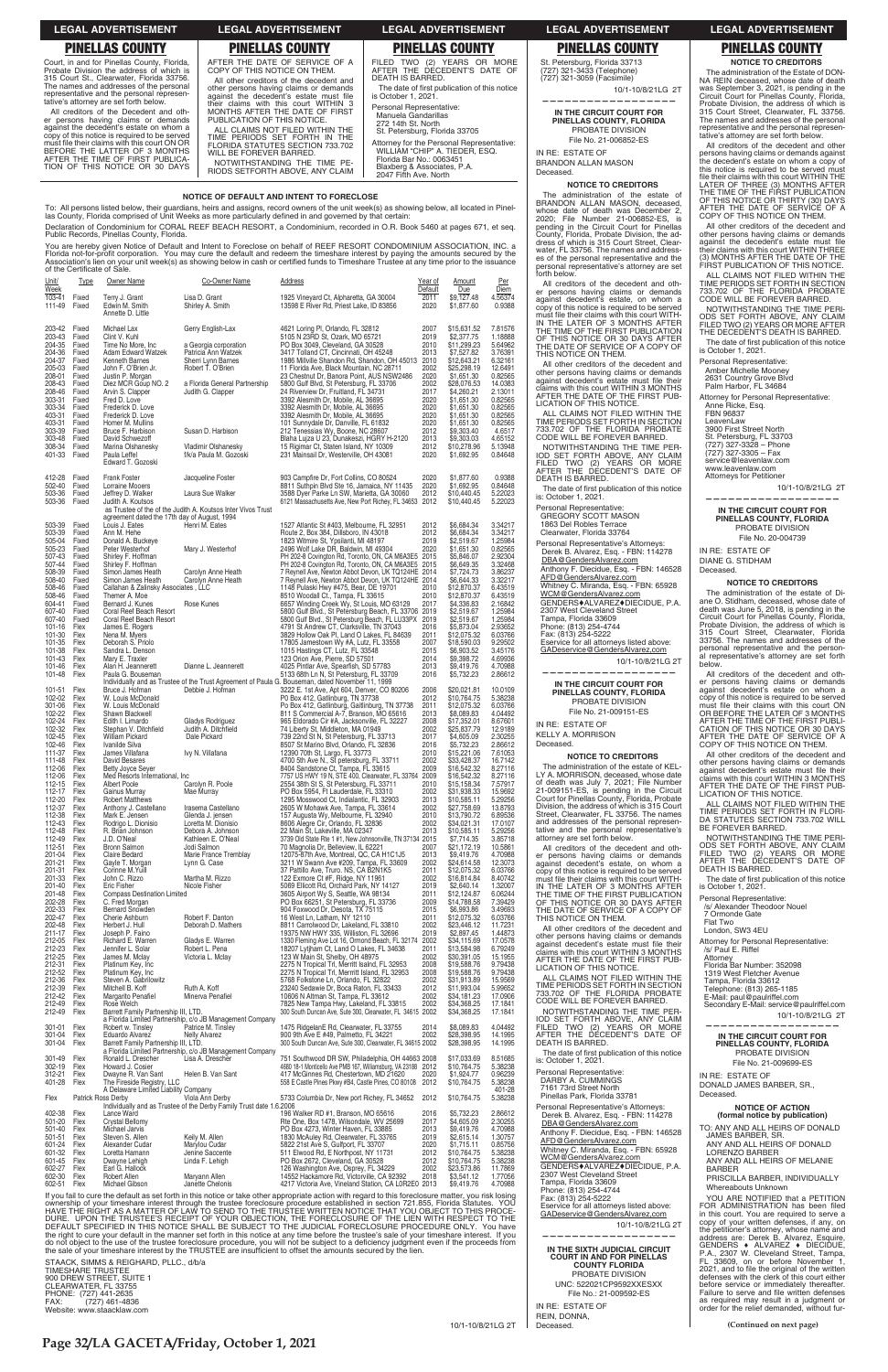**LEGAL ADVERTISEMENT LEGAL ADVERTISEMENT LEGAL ADVERTISEMENT LEGAL ADVERTISEMENT LEGAL ADVERTISEMENT**

ther notice. Signed on 09/23/2021. Ken Burke Clerk of the Circuit Court and Comptroller As Clerk of the Court By: s/ Kathy D. Quaranto As Deputy Clerk First Publication on: October 1, 2021. 10/1-10/22/21LG 4T

# **PINELLAS COUNTY PINELLAS COUNTY PINELLAS COUNTY PINELLAS COUNTY PINELLAS COUNTY**

**——————————————————**

**IN THE CIRCUIT COURT OF THE SIXTH JUDICIAL CIRCUIT IN AND FOR PINELLAS COUNTY, FLORIDA** Case No.: 20-005663-CI Section: 13

RENE SAXER, individually, Plaintiff,

vs. JHONNY HERRERA, individually, and ANY AND ALL UNKNOWN<br>PARTIES; UNKNOWN PARTY #1 AND UNKNOWN PARTY #2, THE NAMES BEING FICTITIOUS TO<br>ACCOUNT FOR PARTIES IN **POSSESSION** Defendants.

### **NOTICE OF ACTION**

TO: Defendants, JHONNY HER-<br>RARA and ALL OTHER UNKNOWN PARTIES, if alive, and if dead, their unknown spouse(s), heir(s), devisee(s), grantee(s), judgment creditor(s), and<br>all other parties claiming by, through, under, or against Defendants; the unknown spouse, heirs, devisees, grantees, and judgment creditors of Defendants, deceased, and all other parties claiming by, through, under, or against Defendants; and all unknown natural persons if alive, and if dead or not known to be dead or alive, their several and respective unknown spouses, heirs, devisees, grantees, and judgment creditors, or other parties claiming by, through, or under those unknown natural persons; and the several and respective unknown assigns, successors in interest, trustees, or any other person claiming by, through, under, or against any corporation or other legal entity named as a Defendant; and all claimants, persons or parties, natural or corporate, or whose exact legal status is unknown, claiming under any of the above-named or described Defendants or parties or claiming to have any right, title, or interest in the subject property described in Plaintiff's, RENE SAXER, Verified Complaint ("Complaint") filed in this action:

LOT 28, BLOCK B, EASTWOOD<br>TERRACE, ACCORDING TO THE<br>PLAT THEREOF, AS RECORDED<br>IN PLAT BOOK 45, PAGE 3 OF THE<br>IN PLAT BOOK 45, PAGE 3 OF THE<br>PUBLIC RECORDS OF PINELLAS COUNTY, FLORIDA,

has been filed against you and you are has been filed against you and you are re-<br>quired to serve a copy of your written de-<br>fenses, if any, to it on Scott W. Fitzpatrick,<br>Esquire, the Plaintiff's attorney, whose<br>address is Owens Law Group, P.A., 811<br>Cypress Vi the original with the Clerk of this Court either before service on the Plaintiff' attor-ney or immediately thereafter; otherwise a default will be entered against you for the relief demanded in the Complaint.

Dated on 9/22/2021.

Clerk of Circuit Court and Comptroller By s/ Thomas Smith Deputy Clerk Scott W. Fitzpatrick, B.C.S. Florida Bar No. 0370710 OWENS LAW GROUP,  $P.A$ 

811-B Cypress Village Boulevard Ruskin, Florida 33573 (813) 633-3396 - Telephone<br>(813) 633-3397 — Telecopier scott@owenslawgrouppa.com - Email<br>Attorney for Plaintiff

10/1-10/22/21LG 4T

# **—————————————————— Notice of Public Auction**

YOU ARE NOTIFIED that an action to quiet title to the following property in Pinellas County, Florida:

Ken Burke

SHILOH MESSINA ALBRIGHT<br>BRADFORD, and DARLENE M.<br>MADDEROM, TRUSTEE UNDER<br>THE AMENDED AND RESTATED<br>THE AMENDED AND RESTATED<br>REVOCABLE TRUST FOR ELLSWORTH T. WOOD AND HELEN M. WOOD u/a/d MARCH 21, 1997. Defendants.

**NOTICE OF ACTION** TO: SHILOH MESSINA ALBRIGHT BRADFORD, last known address of<br>5685 54th Avenue North, Kenneth<br>City, Florida 33709, and to DARLENE

M. MADDEROM, TRUSTEE UNDER THE AMENDED AND RESTATED REVOCABLE TRUST FOR ELLS-WORTH T. WOOD AND HELEN M.<br>WOOD u/a/d MARCH 21, 1997., last<br>known address of 7238 2nd Ave No, St. Petersburg, Florida, 33710

YOU ARE HEREBY NOTIFIED that an action to quiet title to the following real property located in Pinellas County, Flor-ida, and further described as:

The East 100 feet of the West 1003 feet of the South 1/2 of the Southwest 1/4 of the Southwest 1/4 of Section 33, Township 30 South, Range 16 East, Pinellas County Florida, less and ex-<br>cept:

Notice of Public Auction for monies due on Storage Units. Auction will be held on the 11th of October at or after 8:00 AM. Units are said to contain common household items. Property is being sold under Florida Statute 83.806. The names of whose units will be sold are as follows:

The South 220 feet of the East 100<br>feet of of the West 1003 feet of the<br>South 1/2 of the Southwest 1/4 of the Southwest 1/4 of Section 33, Town-ship 30 South, Range 16 East, LESS the South 50 feet thereof for road right-of-way all in Pinellas County, Florida.

|                  | 975 2nd Ave S Saint Pete FL 33704 |          |
|------------------|-----------------------------------|----------|
| L18A             | Labrian Baker                     | \$255.54 |
| B <sub>107</sub> | Andrea Mccoy                      | \$308.80 |
| L20A             | Horace Perry                      | \$298.14 |
| 5042             | Adrienne Middlebrooks             | \$404.64 |
| 1032             | Barbara Zimmerman                 | \$592.01 |
|                  |                                   |          |

has been filed against you and you are required to serve a copy of your written defenses, if any, to it on Roy C. Skelton, Esq., 326 N. Belcher Road, Clearwater, Florida 33765 within thirty (30) days of the<br>first date of publication, and file the original<br>with the Clerk of this Court either before service on Plaintiff's attorney or immedi-ately thereafter; otherwise, a default will be entered against you for the relief de-manded in the complaint or petition.

THIS NOTICE SHALL BE PUBLISHED ONCE A WEEK FOR FOUR (4)<br>CONSECUTIVE WEEKS

By: /s/ Thomas Smith As Deputy Clerk 9/24-10/15/21LG 4T

**—————————————————— IN THE CIRCUIT COURT FOR PINELLAS COUNTY, FLORIDA** PROBATE DIVISION File No. 21-009093-ES

# FILED TWO (2) YEARS OR MORE<br>AFTER THE DECEDENT'S DATE OF<br>DEATH IS BARRED.

The date of first publication of this notice is: September 24, 2021.

Signed on this 9 day of September, 2021. Personal Representative: /s/Jonathan Ashton Rahberg

JONATHAN ASHTON RAHBERG 3030 Touraine Ave. Orlando, FL 32812

Attorney for Personal Representative: /s/ Aaron C. Swiren<br>AARON C. SWIREN Florida Bar No. 13996<br>Swiren Law Firm, P.A.<br>1516 E. Hillcrest St., Suite 200

Orlando, Florida 32803 Telephone: (407) 898-7303<br>Email: aswiren@swirenlawfirm.com

9/24-10/1/21LG 2T **——————————————————**

**IN THE CIRCUIT COURT FOR PINELLAS COUNTY, FLORIDA** PROBATE DIVISION File No. 21-005920-ES

| C <sub>568</sub> | Orlando Florez                            | \$138.40 |
|------------------|-------------------------------------------|----------|
| B312             | Orlando FLorez                            | \$170.34 |
| C334             | Douglas Whitley                           | \$199.55 |
| B275             | Jessica Melendez                          | \$201.64 |
| C492             | Bryan Lemon                               | \$181.00 |
| C468             | Dawn Schaake                              | \$191.64 |
| C112             | Roger Thomas                              | \$343.31 |
| C450             | <b>Ashley Whittemire</b>                  | \$327.35 |
| B310             | <b>Brent Sumner</b>                       | \$191.64 |
|                  | 10314 US HWY US 19 N Port Richey FL 34668 |          |
| 0009             | Eva Maloney                               | \$439.16 |
| 1442             | Aileen Torres                             | \$175.74 |
| 2380             | Peter Velousis                            | \$351.40 |
| 2090             | Barbbara Johnson Conigliaro               | \$351.40 |
| 2633             | Marjorie Allen                            | \$651.40 |
| 2212             | Sunseria Arnold                           | \$359.30 |
| 2575             | Salvatore Milo                            | \$250.90 |
| 1173             | Lawrence Gillespie                        | \$255.54 |
| 1387             | <b>Bridget Carr</b>                       | \$561.85 |
| 2344             | Christina Richeal                         | \$359.30 |
|                  | 6209 US HWY 19 New Port Richey FL 34652   |          |
| J-34U            | <b>Shannon Phillips</b>                   | \$472.90 |
| H-026            | Janie Rider                               | \$176.15 |
|                  | 5631 US HWY 19 New Port Richey FL 34652   |          |

All creditors of the decedent and other persons having claims or demands against decedent's estate, on whom a copy of this notice is required to be served must file their claims with this court WITH-<br>IN THE LATER OF 3 MONTHS AFTER THE TIME OF THE FIRST PUBLICATION OF THIS NOTICE OR 30 DAYS AFTER THE DATE OF SERVICE OF A COPY OF THIS NOTICE ON THEM.

All other creditors of the decedent and other persons having claims or demands<br>against decedent's estate must file their<br>claims with this court WITHIN 3 MONTHS<br>AFTER THE DATE OF THE FIRST PUB-<br>LICATION OF THIS NOTICE.

 9/24-10/1/21LG 2T **—————————————————— IN THE CIRCUIT COURT FOR PINELLAS COUNTY, FLORIDA**

\$487.10

ALL CLAIMS NOT FILED WITHIN<br>THE TIME PERIODS SET FORTH IN<br>SECTION 733.702 OF THE FLORIDA<br>PROBATE CODE WILL BE FOREVER BARRED.

NOTWITHSTANDING THE TIME NOTWITHSTANDING THE TIME PE-<br>RIOD SET FORTH ABOVE, ANY CLAIM<br>FILED TWO (2) YEARS OR MORE<br>AFTER THE DECEDENT'S DATE OF<br>DEATH IS BARRED.

The date of first publication of this notice<br>is: September 24, 2021.

# CIRCUIT CIVIL No. 21-2540-CI

OUTBIDYA, INC. Plaintiff,

vs.

1409 Janie Rider

Personal Representative's Attorneys: Derek B. Alvarez, Esq. - FBN: 114278 DBA@GendersAlvarez.com Anthony F. Diecidue, Esq. - FBN: 146528 AFD@GendersAlvarez.com Whitney C. Miranda, Esq. - FBN: 65928 <u>WCM@GendersAlvarez.com</u><br>GENDERS♦ALVAREZ♦DIECIDUE, P.A. 2307 West Cleveland Street<br>Tampa, Florida 33609<br>Phone: (813) 254-4744 Fax: (813) 254-5222<br>Eservice for all attorneys listed above:

GADeservice@GendersAlvarez.com 9/24-10/1/21LG 2T

# **—————————————————— IN THE CIRCUIT COURT FOR PINELLAS COUNTY, FLORIDA** PROBATE DIVISION UCN: 522021CP009168XXESXX

VONGKOTH PAULA, Petitioner,

YOU ARE NOTIFIED that an action for dissolution of marriage has been filed Required to serve a copy of your written defenses, if<br>any, to VONGKOTH PAULA, whose ad-<br>dress is VONGKOTH PAULA 1631 AR-<br>BOR DR CLEARWATER, FL 33756 within 28 days after the first date of publication, and file the original with the clerk of this<br>Court at 315 Court Street, Room 170, **Clearwater, FL 33756**, before service on Petitioner or immediately thereafter. **lf you fail to do so, a default may be entered against you for the relief demanded in the petition**.

If you are a person with a disability who needs any accommodation in order to participate in this proceeding, you are en-titled, at no cost to you, to the provision of certain assistance. Please contact the Human Rights Office, 400 S. Ft. Harrison<br>Ave., Ste. 300, Clearwater, FL 33756,<br>(727) 464-4880(V) at least 7 days before your scheduled court appearance, or im-<br>mediately upon receiving this notification if<br>the time before the scheduled appearance is less than 7 days; if you are hearing im-paired call 711.

By: /s/ Thomas Smith eputy Clerk

9/24-10/15/21LG 4T **——————————————————**

**IN THE CIRCUIT COURT FOR PINELLAS COUNTY, FLORIDA** PROBATE DIVISION File No. 21-008729-ES

DATED on September 21, 2021

Ken Burke As Clerk of the Court

The administration of the estate of Gail Glass a/k/a Gail Gay Glass a/k/a Gail G.<br>Glass, deceased, whose date of death<br>was April 4, 2021, is pending the Circuit<br>Court for Pinellas County, Florida, Probate Division, the address of which is 315 Court Street, Room 106, Clearwater, Florida 33756. The name and address of the personal representative and the personal representative's attorney are set forth below.

All other creditors of the decedent and other persons having claims or demands<br>against decedent's estate must file their<br>claims with this court WITHIN 3 MONTHS<br>AFTER THE DATE OF THE FIRST PUB-LICATION OF THIS NOTICE

ALL CLAIMS NOT FILED WITHIN THE TIME PERIODS SET FORTH IN FLORIDA<br>STATUTES SECTION 733.702 WILL BE FOREVER BARRED.

NOTWITHSTANDING THE TIME PERI-ODS SET FORTH ABOVE, ANY CLAIM<br>FILED TWO (2) YEARS OR MORE<br>AFTER THE DECEDENT'S DATE OF DEATH IS BARRED.

The date of first publication of this notice is September 24, 2021.

for dissolution of marriage has been filed<br>against you and that you are required to<br>serve a copy of your written defenses, if<br>any, to LISA DAVIDSON, whose address<br>is LISA DAVIDSON 3179 DOWNING<br>STREET CLEARWATER, FL 33759 w 28 days after the first date of publication,<br>and file the original with the clerk of this<br>Court at **315 Court Street, Room 170, Clearwater, FL 33756**, before service on Petitioner or immediately thereafter. **lf you fail to do so, a default may be entered against you for the relief demanded in the petition**.

**You must keep the Clerk of the Circuit**  Court's office notified of your current<br>address. (You may file Notice of Cur-<br>rent Address, Florida Supreme Court **Approved Family Law Form 12.915.) Fu-ture papers in this lawsuit will be mailed to the address on record at the clerk's**  office.

Dated: September 20, 2021 KEN BURKE Clerk of the Circuit Court 315 Court Street - Room 170 Clearwater, Florida 33756-5165 www.mypinellasclerk.org By: /s/ Thomas Smith Deputy Clerk 9/24-10/15/21LG 4T

CIVIL DIVISION Case No.: 2021CA002092000000

IN RE: ESTATE OF

LOIS DAHL CARDIN, Deceased.

> PRAVIN PATEL and SANGITA PATEL, if living, and all unknown parties claiming by, through, under or against the above named Defendants who are not known to be dead or alive, whether said unknown parties may claim an interest as spouses, heirs, devisees, grantees, assignees, lienors, creditors, trustees or other claimants, claiming by, through, under or against the said Defendants; BAHAMA BAY CONDIMINIUM

# **NOTICE TO CREDITORS**

LIMITED LIABILITY COMPANY,<br>AND ALL PARTIES CLAIMING BY,<br>THROUGH, UNDER, OR AGAINST, RLH CONSTRUCTION, LLC, A FLORIDA LIMITED LIABILITY COMPANY,

**NOTICE OF ACTION - MORTGAGE FORECLOSURE** TO: PRAVIN PATEL and SANGITA PATEL, if living, and all unknown parties claiming by, through, under or against the above named Defendants who are not known to be dead or alive, whether said unknown parties may claim an interest as spouses, heirs, devisees, grantees, assignees, lienors, creditors, trustees or other claimants, claiming by, through, under or against the said Defendants, if they are deceased. Whose Residence is Unknown Whose Last Known Mailing Addresses are: 1105 Gran Bahama Boulevard, Unit 26201, Davenport, Florida 33897,<br>and 12 EARLESFIELD CLOSE SALE, CHESHIRE, M33 4UR, UNITED KING-

YOU ARE HEREBY NOTIFIED that an

REGIONS BANK DBA REGIONS<br>MORTGAGE,

The administration of the estate of LOIS DAHL CARDIN, deceased, whose date of death was January 18, 2021; File Number<br>21-005920-ES, is pending in the Circuit<br>Court for Pinellas County, Florida, Probate Division, the address of which is 315 Court Street, Clearwater, FL 33756. The names and addresses of the personal representative and the personal representative's attorney are set forth below.

| 1032             | Dalbara Zimilemian                      | JUJZ.U I  | FIIG NO. Z I-UUYUYJ-ES                                                                |                                                                                    |                                                     | action to foreclose a mortgage on the fol-                                               |
|------------------|-----------------------------------------|-----------|---------------------------------------------------------------------------------------|------------------------------------------------------------------------------------|-----------------------------------------------------|------------------------------------------------------------------------------------------|
|                  | 4015 Park Blvd Pinellas Park FL 33781   |           | IN RE: ESTATE OF                                                                      | contingent or unliquidated claims, on<br>whom a copy of this notice is served must | Personal Representative:                            | lowing property in Polk County, Florida:                                                 |
| D <sub>209</sub> | <b>Timothy Wafford</b>                  | \$266.20  | KATHERINE RAHBERG                                                                     | file their claims with this court WITHIN                                           | s/ Cindy Lee Smith                                  | CONDOMINIUM UNIT 26201. BA-                                                              |
| D <sub>229</sub> | Robin Dillashaw                         | \$156.40  |                                                                                       | THE LATER OF 3 MONTHS AFTER THE                                                    | 2403 Aspen Way, #3563                               | HAMA BAY, PHASE 26, A CON-                                                               |
| D114             | Louis Murray                            | \$319.44  | aka KATHERINE L. RAHBERG,                                                             | DATE OF THE FIRST PUBLICATION OF                                                   | Arnold, California 95223                            | DOMINIUM, ACCORDING TO THE                                                               |
| D305             | Isabella Christine                      | \$351.55  | Deceased.                                                                             | THIS NOTICE OR 30 DAYS AFTER THE                                                   | Attorney for Personal Representative:               | DECLARATION OF CONDOMINIUM                                                               |
| D129-31          | Watt Vongsavanh                         | \$764.05  | <b>NOTICE TO CREDITORS</b>                                                            | DATE OF SERVICE OF A COPY OF THIS                                                  | s/ Gerard F. Wehle, Jr.                             | THEREOF. AS RECORDED IN OF-                                                              |
|                  | 5200 Park St Saint Petersburg FL 33709  |           | The administration of the estate of                                                   | NOTICE ON THEM.                                                                    | Attorney                                            | FICIAL RECORDS BOOK 5169 PAGE                                                            |
| 256              | Catalino Caballero Domingues \$608.51   |           | KATHERINE RAHBERG, also known as                                                      | All other creditors of the decedent and                                            | Florida Bar Number: 769495                          | 1306. ALSO DESCRIBED AND AS                                                              |
| 271              | Douglas Ferdinando                      | \$468.24  | KATHERINE L. RAHBERG. deceased.                                                       | other persons having claims or demands                                             | DRUMMOND WEHLE YONGE LLP<br>6987 East Fowler Avenue | SHOWN IN THAT CERTAIN CONDO-                                                             |
|                  | 6249 Seminole Blvd Seminole FL 33772    |           | whose date of death was September 22,                                                 | against decedent's estate, including                                               | Tampa, Florida 33617                                | MINIUM EXHIBIT BOOK 16 PAGE 10,<br>PUBLIC RECORDS OF POLK COUN-                          |
| 457              | <b>Tiffany Tumminia</b>                 | \$261.18  | 2020, is pending in the Circuit Court for                                             | unmatured, contingent or unliquidated                                              | Telephone: (813) 983-8000                           | TY. FLORIDA. TOGETHER WITH ALL                                                           |
| 623              | Robin Vergara                           | \$1597.09 | Pinellas County, Florida, Probate Division,                                           | claims, must file their claims with this court<br>WITHIN 3 MONTHS AFTER THE DATE   | Fax: (813) 983-8001                                 | AMENDMENTS.<br><b>SUPPLEMENTS</b>                                                        |
| 938              | Nichelle Kennedy                        | \$439.79  | the address of which is 545 1st Ave N. St.<br>Petersburg, FL 33701. The names and ad- | OF THE FIRST PUBLICATION OF THIS                                                   | E-Mail: jj@dwyfirm.com                              | AND/OR OTHER MODIFICATIONS                                                               |
|                  | 13240 Walsingham Rd. Largo FL 33774     |           | dresses of the personal representative and                                            | NOTICE.                                                                            | Secondary E-Mail: amy@dwyfirm.com                   | THERETO. AND ALSO TOGETHER                                                               |
| D <sub>301</sub> | Joel Patterson                          | \$646.85  | the personal representative's attorney are                                            | ALL CLAIMS NOT SO FILED WILL BE                                                    | 9/24-10/1/21LG 2T                                   | WITH AN UNDIVIDED INTEREST IN                                                            |
| D <sub>304</sub> | Joel Patterson                          | \$431.34  | set forth below.                                                                      | FOREVER BARRED.                                                                    |                                                     | AND TO THE COMMON ELEMENT                                                                |
| C156             | Antonio Smith                           | \$407.21  | All creditors of the decedent and other                                               | NOTWITHSTANDING THE TIME PERI-                                                     |                                                     | AS WELL AS THE COMMON EX-<br>PENSES APPURTENANT TO THE                                   |
| D <sub>260</sub> | Dawn Drain                              | \$487.84  | persons having claims or demands against                                              | ODS SET FORTH ABOVE, ANY CLAIM                                                     | IN THE CIRCUIT COURT OF THE                         | SAID CONDOMINIUM UNIT AS SET                                                             |
| D <sub>103</sub> | Liltray Coleman                         | \$330.10  | decedent's estate, on whom a copy of this                                             | FILED TWO (2) YEARS OR MORE                                                        | SIXTH JUDICIAL CIRCUIT, IN AND FOR                  | FORTH AND MORE PARTICULARLY                                                              |
|                  | 2180 Belcher Rd S Largo FL 33771        |           | notice is required to be served, must file                                            | AFTER THE DECEDENT'S DATE OF                                                       | PINELLAS COUNTY, FLORIDA                            | DESCRIBED IN THE DECLARA-                                                                |
| B142             | Carol/ Moses Bryant                     | \$266.20  | their claims with this court ON OR BEFORE                                             | <b>DEATH IS BARRED.</b>                                                            | UCN: 522021DR007012XXFDFD                           | TION OF CONDOMINIUM RECITED                                                              |
| A123             | Jodie Elliot                            | \$223.60  | THE LATER OF 3 MONTHS AFTER THE<br>TIME OF THE FIRST PUBLICATION OF                   | The date of first publication of this Notice                                       | REF: 21-007012-FD                                   | HEREIN.                                                                                  |
| A127             | <b>Brvan Strickland</b>                 | \$566.96  | THIS NOTICE OR 30 DAYS AFTER THE                                                      | is September 24, 2021.                                                             | Division: Section 25                                | has been filed against you and you are re-                                               |
| E027             | Robert Fancher                          | \$383.34  | DATE OF SERVICE OF A COPY OF THIS                                                     | Personal Representative:                                                           | LISA DAVIDSON,                                      | quired to serve a copy of your written de-                                               |
|                  | 13564 66th ST N Largo FL 33771          |           | NOTICE ON THEM.                                                                       | John Carassas                                                                      | Petitioner.                                         | fenses, if any, to it on ROD B. NEUMAN,                                                  |
| <b>B-004</b>     | <b>Stacey Folker</b>                    | \$402.55  | All other creditors of the decedent and                                               | 3575 Woodbridge Place                                                              |                                                     | Esquire, of Gibbons Neuman, Plaintiff's at-<br>torney, whose address is 3321 Henderson   |
| 1101             | Samatha DAvis                           | \$305.45  | other persons having claims or demands                                                | Palm Harbor, FL 34684                                                              |                                                     | Boulevard, Tampa, Florida 33609, within                                                  |
| $L-026$          | James Lasher                            | \$159.71  | against decedent's estate must file their                                             | Attorney for Personal Representative:                                              | <b>BRANDON MCMILLAN.</b>                            | thirty (30) days of the date of the first pub-                                           |
|                  | 23917 US 19 N Clearwater FL 33765       |           | claims with this court WITHIN 3 MONTHS                                                | Gary P. Cors, Esquire                                                              | Respondent                                          | lication of this notice, or, on or before No-                                            |
| 1022             | Irma Cone                               | \$527.20  | AFTER THE DATE OF THE FIRST PUB-                                                      | SMITH CORS LAW. PLLC                                                               | <b>NOTICE OF ACTION FOR</b>                         | vember 3, 2021, and file the original with                                               |
| 1336             | Edna Williams                           | \$351.41  | LICATION OF THIS NOTICE.                                                              | 13767 Linden Drive                                                                 | <b>DISSOLUTION OF MARRIAGE</b>                      | the Clerk of this Court either before ser-                                               |
| 2258             | Jordan Tyler Head                       | \$250.30  | ALL CLAIMS NOT FILED WITHIN THE                                                       | Spring Hill, FL 34609<br>Florida Bar No. 176206                                    | (WITHOUT CHILD(REN) OR FINANCIAL SUPPORT)           | vice on Plaintiff's attorney or immediately                                              |
|                  | 30750 US Hwy 19 N Palm Harbor FL 34684  |           | TIME PERIODS SET FORTH IN FLORIDA<br>STATUTES SECTION 733.702 WILL BE                 |                                                                                    | TO: BRANDON MCMILLAN                                | thereafter: otherwise a default will be en-<br>tered against you for the relief demanded |
| <b>B540</b>      | Susan Benassi                           | \$537.84  | FOREVER BARRED.                                                                       | 9/24-10/1/21LG 2T                                                                  | 126 FOX POND LANE                                   | in the Complaint.                                                                        |
| C <sub>217</sub> | Laura Plamondon                         | \$229.00  | NOTWITHSTANDING THE TIME PE-                                                          |                                                                                    | OCILLA GA 31774                                     |                                                                                          |
|                  | 6188 US HWY 19 New Port Richey FL 34652 |           | RIOD SET FORTH ABOVE, ANY CLAIM                                                       | IN THE CIRCUIT COURT OF THE                                                        | YOU ARE NOTIFIED that an action                     | (Continued on next page)                                                                 |
|                  |                                         |           |                                                                                       |                                                                                    |                                                     |                                                                                          |
|                  |                                         |           |                                                                                       |                                                                                    |                                                     |                                                                                          |

Personal Representative: CHRISTINE ROMILDA CARDIN 56 Tanglewood Drive Nashua, NH 03062

IN RE: ESTATE OF CHRIS CARASSAS, Deceased.

# **NOTICE TO CREDITORS**

The administration of the estate of Chris Carassas, deceased, whose date of death<br>was May 3, 2021; Case Number 21-<br>009168-ES, is pending in the Circuit Court<br>for Pinellas County, Florida, Probate Divi-<br>sion, the address of which is 315 Court<br>Street, Clearwater, FL tative and the personal representative's attorney are set forth below.

All creditors of the decedent and other persons having claims or demands against decedent's estate, including unmatured, contingent or unliquidated claims, on **SIXTH JUDICIAL CIRCUIT, IN AND FOR PINELLAS COUNTY, FLORIDA** UCN: 522021DR007881XXFDFD REF: 21-007881-FD Division: Section 25

vs PHOTHONG VONGKOTH, Respondent

# **NOTICE OF ACTION FOR DISSOLUTION OF MARRIAGE (WITHOUT CHILD(REN) OR FINANCIAL SUPPORT)**

TO: PHOTHONG VONGKOTH 6239 N KEYSTONE

CHICAGO IL 60646

The action is asking the court to decide how the following real or personal property should be divided: **NONE**

**Copies of all court documents in this**   $\overline{\phantom{a}}$  case, including orders, are available at the Clerk of the Circuit Court's office. **You may review these documents upon request.**

You must keep the Clerk of the Circuit<br>Court's office notified of your current<br>address. (You may file Notice of Cur**rent Address, Florida Supreme Court Approved Family Law Form 12.915.) Fu-ture papers in this lawsuit will be mailed to the address on record at the clerk's**  office.

**WARNING: Rule 12.285, Florida Family Law Rules of Procedure, requires certain automatic disclosure of docu-ments and information. Failure to comply can result in sanctions, including dismissal or striking of pleadings.**

Dated: September 20, 2021 KEN BURKE Clerk of the Circuit Court 315 Court Street - Room 170 Clearwater, Florida 33756-5165 www.mypinellasclerk.org

IN RE: ESTATE OF GAIL GLASS A/K/A GAIL GAY GLASS A/K/A GAIL G. GLASS Deceased.

### **NOTICE TO CREDITORS**

All creditors of the decedent and other persons having claims or demands against decedent's estate on whom a copy of this notice is required to be served must file their claims with this court ON OR<br>BEFORE THE LATER OF 3 MONTHS AFTER THE TIME OF THE FIRST PUBLI-CATION OF THIS NOTICE OR 30 DAYS AFTER THE DATE OF SERVICE OF A COPY OF THIS NOTICE ON THEM.

The action is asking the court to decide how the following real or personal property should be divided: **NONE**

**Copies of all court documents in this case, including orders, are available at the Clerk of the Circuit Court's office. You may review these documents upon request.**

**WARNING: Rule 12.285, Florida Family Law Rules of Procedure, requires certain automatic disclosure of documents and information. Failure to comply can result in sanctions, including dismissal or striking of pleadings.**

**——————————————————**

# **POLK COUNTY**

# **IN THE CIRCUIT COURT OF THE TENTH JUDICIAL CIRCUIT OF THE STATE OF FLORIDA, IN AND FOR POLK COUNTY**

Plaintiff, -vs-

ASSOCIATION, INC., A FLORIDA NOT FOR PROFIT CORPORATION; and RLH CONSTRUCTION, LLC, A FLORIDA

Defendants

DOM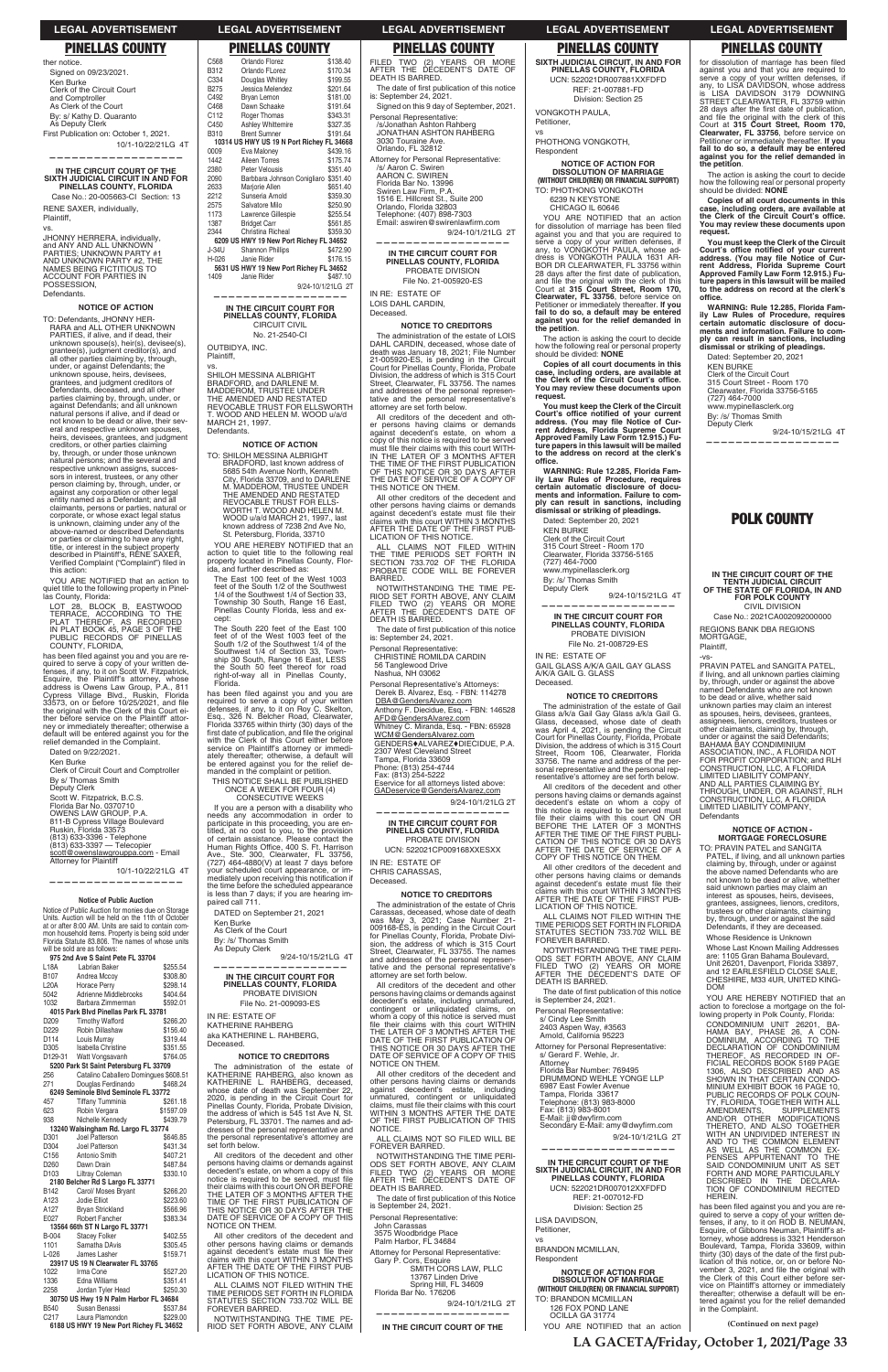f you are a person with a disability who<br>needs any accommodation in order to participate in this proceeding, you are entitled,<br>at no cost to you, to the provision of certain<br>assistance. Please contact the Office of<br>the Court Administrator, 255 N. Broadway Avenue, Bartow, Florida 33830, (863) 534-<br>4686, at least 7 days before your sched-<br>uled court appearance, or immediately<br>upon receiving this notification if the time before the scheduled appearance is less than 7 days; if you are hearing or voice im-<br>paired, call 711."

Stacy M. Butterfield Clerk Circuit Court

10/1-10/8/21LG 2T **——————————————————**

NOTE: THIS COMMUNICATION, FROM A DEBT COLLECTOR, IS AN ATTEMPT TO COLLECT A DEBT AND ANY INFOR- MATION OBTAINED WILL BE USED FOR THAT PURPOSE.

DATED this 27th day of September, 2021.

By: /s/ Asuncion Nieves

Deputy Clerk

**IN THE CIRCUIT COURT FOR POLK COUNTY, FLORIDA** PROBATE DIVISION File No. 21-CP-2808 Division 14 Probate IN RE: ESTATE OF

KEVIN CASTILLO Deceased.

## **NOTICE TO CREDITORS**

ALL CLAIMS NOT FILED WITHIN THE<br>TIME PERIODS SET FORTH IN FLORIDA STATUTES SECTION 733.702 WILL BE FOREVER BARRED.

NOTWITHSTANDING THE TIME PERI-<br>ODS SET FORTH ABOVE, ANY CLAIM<br>FILED TWO (2) YEARS OR MORE<br>AFTER THE DECEDENT'S DATE OF<br>DEATH IS BARRED.

The date of first publication of this notice is October 1, 2021.

The administration of the estate of Kevin Castillo, deceased, whose date of death was May 21, 2021, is pending in the Circuit Court for Polk County, Florida, Probate<br>Division, the address of which is P.O Box<br>9000, Drawer CC-4, Bartow, Florida 33830. The names and addresses of the personal representatives and the personal represen-tatives' attorney are set forth below.

Attorney for Personal Representative: /s/ J. Scott Reed, Esq.<br>Attorney<br>Florida Bar Number: 124699 Pilka Adams & Reed, P.A. 330 Pauls Drive, Suite 100 Brandon, Florida 33511 Telephone: (813) 653-3800<br>Fax: (813) 651-0710

All creditors of the decedent and other persons having claims or demands against decedent's estate on whom a copy of this notice is required to be served must file their claims with this court ON OR<br>BEFORE THE LATER OF 3 MONTHS<br>AFTER THE TIME OF THE FIRST PUBLI-CATION OF THIS NOTICE OR 30 DAYS AFTER THE DATE OF SERVICE OF A COPY OF THIS NOTICE ON THEM.

The administration of the estate of<br>KENNETH FLINT JOHNSON, deceased,<br>File Number: 2021CP-001829-0000-XX, is pending in the Probate Division of the<br>Circuit Court of the Tenth Judicial Circuit in<br>and for Polk County, Florida, whose Clerk of Circuit Court's address is Post Office<br>Box 9000 CC4, Bartow, Florida 33831.<br>The names and addresses of the Personal Representative and the Personal Rep-

ative's attorney are se ALL INTERESTED PERSONS ARE NO-TIFIED THAT:

Any and all interested persons upon whom this notice is served who have ob-<br>jections that challenge the validity of the<br>Will, if any, the qualifications of the Personal Representative, venue or jurisdiction of this Court are required to file their<br>objections with this Court WITHIN THE LATER OF THREE (3) MONTHS AFTER<br>THE DATE OF THE FIRST (1st) PUBLI-<br>CATION OF THIS NOTICE OR THIRTY (30) DAYS AFTER THE DATE OF SER-<br>VICE OF A COPY OF THIS NOTICE ON<br>THEM.

All other creditors of the decedent and other persons having claims or demands<br>against decedent's estate must file their<br>claims with this court WITHIN 3 MONTHS AFTER THE DATE OF THE FIRST PUB-LICATION OF THIS NOTICE.

Personal Representative: /s/ Daniela Castillo

710 Water Bridge Drive<br>Winter Haven, Florida 33880

E-Mail: sreed@pilka.com Secondary E-Mail: arose@pilka.com

10/1-10/8/21LG 2T

**——————————————————**

CASE NO.: 2021CP-001829-0000-XX SECTION: "14"

# **IN THE CIRCUIT COURT OF THE TENTH JUDICIAL CIRCUIT, IN AND FOR POLK COUNTY, FLORIDA PROBATE DIVISION**

administration on that person, any objec-<br>tion that challenges the validity of the will,<br>the venue, or the jurisdiction. The three (3) month time period may only be extended for estoppel based upon a misstatement by the personal representative regarding the time period within which an objection must be filed. The time period may not<br>be extended for any other reason, includ-<br>ing affirmative representation, failure to disclose information, or misconduct by the personal representative or any other<br>person. Unless sooner barred by section<br>733.212(3), Florida Statutes, all objections to the validity of a will, venue, or the juris-<br>diction of the Court must be filed no later than the earlier of the entry of an order of final discharge of the personal representative, or one (1) year after service of the notice of administration;

the persons who may be entitled to<br>exempt property under 732.402, Florida<br>Statutes, will be deemed to have waived<br>their rights to claim that property as exempt property unless a petition for de-<br>termination of exempt property is filed<br>by sllch persons or on their behalf on or before the later of the date that is four (4) months after the date of service of a copy of the notice of administration on such persons or the date that is forty (40) days after<br>the date of termination of any proceedings involving the construction, admission to probate, or validity of the will or involving any other matter affecting any part of the exempt property; and

IN RE: THE ESTATE OF: KENNETH FLINT JOHNSON, Deceased.

### **NOTICE OF ADMINISTRATION (Intestate)**

that an election to take an elective share must be filed on or before th.e earlier clate that is six (6) months after the date of service of a copy of the notice of administration on a surviving spouse, an agent under<br>chapter 709, Florida Statutes, or a guardian of the property of the surviving spouse;<br>or the date that is two  $(2)$  years after the decedent's death. ALL CLAIMS, DEMANDS AND ORIFC-

TIONS NOT SO FILED WILL BE FOR-<br>EVER BARRED.

The date of first publication of this Notice is October 1, 2021.

Personal Representative: /s/ KENNETH JOSEPH JOHNSON<br>2609 N. 29th Place Phoenix, AZ 85008 (813) 690-4391

Email: dkaycarrvc@yahoo.com 10/1-10/8/21LG 2T

# **NOTICE OF INTENDED AGENCY AC-TION BY THE SOUTHWEST FLORIDA WATER MANAGEMENT DISTRICT**

Notice is given that the District's Intended Agency Action is approval of the ap-<br>plication for a Water Use Permit to serve Agricultural activities. The total authorized<br>withdrawal is 144,900 GPD, Peak Month<br>is 1,087,100 GPD, and Drought Annual<br>Average is 144,900 GPD. The project is<br>located in Polk County, Section(s) 18; Township 30 South; Range 26 East. The<br>permit applicant is The Montesco Group,<br>LLC / Attn: John Sizemore, whose address is 4339 State Road 60 West, Mulberry, FL 33860. The Permit No. is 20009887.003.<br>The file(s) pertaining to this project is<br>available for inspection Monday – Friday<br>except for legal holidays, 8am – 5pm, at<br>the Southwest Florida Water Management<br>District, 7601 Highw

Any person whose substantial interests are affected by the District's action regard-ing this matter may request an administrative hearing in accordance with Sections<br>120.569 and 120.57, Florida Statutes<br>(F.S.), and Chapter 28-106, Florida Ad-<br>ministrative Code (F.A.C.), of the Uniform Rules of Procedure. A request for hearing must (1) explain how the substantial inter-<br>ests of each person requesting the hearing will be affected by the District's action, or proposed action; (2) state all material<br>facts disputed by each person request-<br>ing the hearing or state that there are no<br>disputed facts; and (3) otherwise comply<br>with Chapter 28-106, F.A.C. A request for<br>hearing must b proposed action; (2) state all material 21 days of publication of this notice. Failure to file a request for hearing within this time period shall constitute a waiver of any right such person may have to request<br>a hearing under Sections 120.569 and<br>120.57, F.S. Because the administrative hearing process is designed to formulate<br>final agency action, the filing of a petition means that the District's final action may be different from the position taken by it in this notice of agency action. Persons whose substantial interests will be affected by any such final decision of the District in this matter have the right to petition to become a party to the proceeding, in ac-cordance with the requirements set forth above. Mediation pursuant to Section 120.573, F.S., to settle an administrative dispute regarding the District's action in this matter is not available prior to the fil-<br>ing of a request for hearing.

All creditors of the Decedent and other persons having claims or demands against<br>Decedent's estate on whom a copy of this<br>Notice is served within three (3) months after the date of the first (1st) publication<br>of this Notice must file their claims with this<br>Court WITHIN THE LATER OF THREE (3) MONTHS AFTER THE DATE OF THE FIRST (1st) PUBLICATION OF THIS NO-<br>TICE OR THIRTY (30) DAYS AFTER THE DATE OF SERVICE OF A COPY OF THIS NOTICE ON THEM.

All other creditors of the Decedent and persons having claims or demands against the Decedent's estate must<br>file their claims with this court WITHIN<br>THREE (3) MONTHS AFTER THE DATE OF THE FIRST (1st) PUBLICATION OF THIS NOTICE.

That any and all interested person(s)<br>on whom a copy of the notice of administration is served must file, on or before<br>the date that is three (3) months after the<br>date of service of a copy of the notice of 10/1/21LG 1T

**NOTICE IS HEREBY GIVEN** that, pursuant to the Final Judgment of Foreclosure entered in this cause in the Circuit Court of Polk County, Florida, and Fla. Stat. 45.031,<br>Stacy M. Butterfield, CPA, as Clerk of this<br>Court, will sell the receiver's account in All other creditors of the decedent and other persons having claims or demands against decedent's estate must file their claims with this court WITHIN 3 MONTHS<br>AFTER THE DATE OF THE FIRST PUB-<br>LICATION OF THIS NOTICE.

ALL CLAIMS NOT FILED WITHIN THE TIME PERIODS SET FORTH IN FLORI-<br>DA STATUTES SECTION 733.702 WILL<br>BE FOREVER BARRED.

Lot 20, Block 1406 of POINCIANA<br>NEIGHBORHOOD 1 SOUTH VIL-<br>LAGE 1, according to the Plat<br>thereof as recorded in Plat Book 3,<br>Page(s) 9-16, of the Public Records<br>of OSCEOLA County, Florida. **Commonly known as 654 Cotulla Drive, Kissimmee, FL 34758 AND**

Lot 6, Block 1458 of POINCIANA<br>NEIGHBORHOOD 1 NORTH VIL-<br>LAGE 1, according to the Plat<br>thereof as recorded in Plat Book 3, **Page(s) 1-8, of the Public Records of OSCEOLA County, Florida.**

ANY PERSON CLAIMING AN ANY PERSON CLAIMING AN INTER-<br>EST IN THE SURPLUS FROM THE SALE,<br>IF ANY, OTHER THAN THE PROPERTY<br>OWNER AS OF THE DATE OF THE LIS<br>PENDENS, MUST FILE A CLAIM WITHIN 60 DAYS AFTER THE SALE.

in accordance with the Americans<br>With Disabilities Act, persons in need of a special accommodation to participate in this proceeding shall, within seven (7)<br>days prior to any proceeding, contact the<br>Administrative Office of the Count, Polk<br>County, 255 N. Broadway, Bartow, FL<br>33830, Telephone (863) 534-4000, via Florida Relay Service".

10/1-10/8/21LG 2T **——————————————————**

The administration of the estate of Mi-<br>chael W. Kuester, deceased, whose date<br>of death was November 19, 2020, is pending in the Circuit Court for Polk County, Florida, Probate Division, the address of which is 255 N. Broadway Avenue, Bartow, FL 33830. The names and addresses of the personal representative and the personal representative's attorney are set forth below.

Attorney for Personal Representative: /s/ VANESSA A. CARR, ESQUIRE D. KAY CARR, P.A.

214 Apollo Beach Boulevard<br>Apollo Beach, Florida 33572<br>(813) 645-7557 Fax: (813) 645-0099

FBN: 1015525 Email: dkaycarrparalegal@yahoo.com

**——————————————————**

NOTWITHSTANDING THE TIME NOTWITHSTANDING THE TIME PERI-<br>ODS SET FORTH ABOVE, ANY CLAIM<br>FILED TWO (2) YEARS OR MORE<br>AFTER THE DECEDENT'S DATE OF DEATH IS BARRED.

The date of first publication of this notice<br>is September 24, 2021.

All creditors of the decedent and other persons having claims or demands against decedent's estate, on whom a copy of this notice is required to be served<br>must file their claims with this court WITH-<br>IN THE LATER OF 3 MONTHS AFTER THE TIME OF THE FIRST PUBLICATION<br>OF THIS NOTICE OR 30 DAYS AFTER<br>THE DATE OF SERVICE OF A COPY OF<br>THIS NOTICE ON THEM.

All other creditors of the decedent and other persons having claims or demands against decedent's estate must file their claims with this court WITHIN 3 MONTHS<br>AFTER THE DATE OF THE FIRST PUB-<br>LICATION OF THIS NOTICE.

ALL CLAIMS NOT FILED WITHIN<br>THE TIME PERIODS SET FORTH IN<br>SECTION 733.702 OF THE FLORIDA<br>PROBATE CODE WILL BE FOREVER BARRED.

# **NOTICE OF RIGHTS**

NOTWITHSTANDING THE TIME PE-RIOD SET FORTH ABOVE, ANY CLAIM<br>FILED TWO (2) YEARS OR MORE<br>AFTER THE DECEDENT'S DATE OF DEATH IS BARRED.

The date of first publication of this notice<br>is: September 24, 2021.

Derek B. Alvarez, Esq. - FBN 114278 DER B: Alvarez, Esq. 1 BR<br>DBA @ GendersAlvarez.com Anthony F. Diecidue, Esq. - FBN 146528 AFD@GendersAlvarez.com

Whitney C. Miranda, Esq. - FBN 65928<br><u>WCM@GendersAlvarez.com</u> GENDERS $*$ ALVAREZ $*$ DIECIDUE, P.A.

2307 West Cleveland Street<br>Tampa, Florida 33609<br>Phone: (813) 254-4744

Fax: (813) 254-5222<br>**Eservice for all attorneys listed above: GADeservice@GendersAlvarez.com**

9/24-10/1/21LG 2T **——————————————————**

ALL CLAIMS NOT FILED WITHIN THE TIME PERIODS SET FORTH IN FLORI-<br>DA STATUTES SECTION 733.702 WILL BE FOREVER BARRED.

NOTWITHSTANDING THE TIME PERI-<br>ODS SET FORTH ABOVE, ANY CLAIM<br>FILED TWO (2) YEARS OR MORE<br>AFTER THE DECEDENT'S DATE OF<br>DEATH IS BARRED.

The date of first publication of this notice<br>is September 24, 2021.

/s/Steven L. Sparkman Steven L. Sparkman Florida Bar Number: 0149244<br>STEVEN L. SPARKMAN, P.A. 3534 Dogwood Valley Trail<br>Tallahassee, Florida 32312-3614<br>Telephone: (813) 759-1444 Fax: (813) 708-1794 E-Mail: sls@sparklaw.com Secondary E-Mail: service-process@sparklaw.com 9/24-10/1/21LG 2T

# **—————————————————— Notice of Public Auction**

### 24789 US Hwy. 27 N., Lake Wales, FL 33859 Shan Scott B0214 \$672.65

**——————————————————**

**IN THE CIRCUIT COURT OF THE TENTH JUDICIAL CIRCUIT IN AND FOR POLK COUNTY, FLORIDA** CIVIL DIVISION Case No. 2020- CA-1710 BUILDERS CAPITAL INVESTMENT, LLC, a Washington limited liability Company, Plaintiff, vs. FLORIDA HOME TOWN BUILDERS; LLC, JESSICA DAY; DAVID PROFENNO, et al. Defendants.

## **NOTICE OF SALE**

To: RANDY O. HODGES III Case No.: CD202100013/D 1916502/3005599 An Administrative Complaint to impose an administrative fine has been filed<br>against you. You have the right to request a hearing pursuant to Sections 120.569<br>and 120.57, Florida Statutes, by mailing a request for same to the Florida Department of Agriculture and Consumer Servic-<br>es, Division of Licensing, Post Office Box<br>5708 Tallahassee, Florida 32314-5708. If a request for hearing is not received by 21 days from the date of the last publication, the right to hearing in this matter will be waived and the Department will dispose of

Polk County Florida, described as:

this cause in accordance with law. 9/24-10/15/21LG 4T

IN RE: ESTATE OF PATRICIA MAY WATSON

Florida, Probate Division, the address of<br>which is Post Office Box 9000, Bartow,<br>FL 33831. The names and addresses of the personal representative and the per-sonal representative's attorney are set

All creditors of the decedent and other persons having claims or demands against<br>decedent's estate, on whom a copy of this<br>notice is required to be served must file

their claims with this court WITHIN THE<br>LATER OF 3 MONTHS AFTER THE TIME<br>OF THE FIRST PUBLICATION OF THIS

**Pursuant to the Plaintiff's mortgage liens, applicable Florida law, Fla. Stat. 714.16, and the Court orders transferring the lien(s), including the mortgage liens of the Plaintiff, to the sales proceeds of the real prop-erty sold by the Receiver, the Plaintiff holds a lien for the total sum in paragraph 1 that is superior to all claims or estates of Defendant(s), against the sales proceeds of the properties sold by the Receiver, as more accurately described in the Final Judgment of Foreclosure, which are being held by the Receiv-er in account number XXXXX0366, located at Bank OZK, in the name of Poinciana Kissimmee Receiver, LLC ("the Account"). The Receiver shall withhold \$266,630.00 from the Account and place such funds in a separate account for use by the Receiver in closing the receivership estate and other costs incurred by**  the Receiver, which costs shall be<br>subject to being taxed as costs<br>by further order of the Court. The Court reserves jurisdiction to deter-<br>mine the entitlement, amount, and<br>priority of all junior lien(s) against<br>the sales proceeds of the proper**ties sold by the Receiver. AND**

> NOTICE OR 30 DAYS AFTER THE DATE OF SERVICE OF A COPY OF THIS NO-TICE ON THEM. All other creditors of the decedent and other persons having claims or demands<br>against decedent's estate must file their<br>claims with this court WITHIN 3 MONTHS AFTER THE DATE OF THE FIRST PUBLI-CATION OF THIS NOTICE. ALL CLAIMS NOT FILED WITHIN THE<br>TIME PERIODS SET FORTH IN SECTION 733.702 OF THE FLORIDA PROBATE<br>CODE WILL BE FOREVER BARRED. NOTWITHSTANDING THE TIME PE-<br>RIOD SET FORTH ABOVE, ANY CLAIM FILED TWO (2) YEARS OR MORE AFTER<br>THE DECEDENT'S DATE OF DEATH IS<br>BARRED. The date of first publication of this notice

Attorneys for Personal Representative: Derek B. Alvarez, Esq. - FBN 114278 DBA@GendersAlvarez.com

**Commonly known as Chadworth Drive, Kissimmee, FL 34758**

at public sale, to the highest and best bid-der, for cash, at **10:00 a.m. on October 25, 2021 at www.polk.realforeclose. com**.

DATED: September 28, 2021 ELLISON | LAZENBY <u>/s Jason M. Ellison</u><br>Jason M. Ellison FBN: 0040963 jellison@elattorneys.com Matthew D. Baylor FBN: 0124301 mbaylor@elattorneys.com 150 Second Avenue N., Ste. 1770 St. Petersburg, FL 33701

<u>admin2@elattorneys.com</u><br>Phone - (727) 362-6151 Attorneys for Plaintiff

**IN THE CIRCUIT COURT OF THE TENTH JUDICIAL CIRCUIT IN AND FOR POLK COUNTY, FLORIDA** PROBATE DIVISION

Case No.: 21-CP-002650

IN RE: ESTATE OF MICHAEL W. KUESTER, Deceased.

### **NOTICE TO CREDITORS**

All creditors of the decedent and oth-er persons having claims or demands against decedent's estate on whom a copy of this notice is required to be served<br>must file their claims with this court ON<br>OR BEFORE THE LATER OF 3 MONTHS AFTER THE TIME OF THE FIRST PUBLI-CATION OF THIS NOTICE OR 30 DAYS AFTER THE DATE OF SERVICE OF A COPY OF THIS NOTICE ON THEM.

Personal Representative: April Webb 2909 Lichen Lane, Unit C Clearwater, FL 33760 Attorney for Personal Representative: Brice Zoecklein Email Address: brice@zoeckleinlawpa. com Florida Bar No. 0085615

Zoecklein Law, P.A.<br>329 Pauls Drive<br>Brandon, Florida 33511 9/24-10/1/21LG 2T

**——————————————————**

**IN THE CIRCUIT COURT FOR POLK COUNTY, FLORIDA** PROBATE DIVISION File No. 53-2021-CP-002753-0000-XX IN RE: ESTATE OF

# VICENTE CASILLAS,

Deceased.

# **NOTICE TO CREDITORS**

The administration of the estate of VI-CENTE CASILLAS, deceased, whose date of death was August 31, 2020; File Number 53-2021-CP-002753-0000-XX , is pending in the Circuit Court for Polk Coun-ty, Florida County, Florida, Probate Division, the address of which is Post Office Box 9000, Bartow, FL 33831. The names and addresses of the personal representative and the personal representative's attorney are set forth below.

Personal Representative: MIRIAM MCALLISTER

1820 Skyview Drive Auburnedale, Florida 33823 Attorneys for Personal Representative:

**IN THE CIRCUIT COURT FOR POLK COUNTY, FLORIDA** PROBATE DIVISION UCN: 532021CP0028740000XX

IN RE: ESTATE OF JOY LEE MOGYOROSY, Deceased.

## **NOTICE TO CREDITORS**

The administration of the estate of Joy Lee Mogyorosy, deceased, whose date of death was June 5, 2021, is pending in the Circuit Court for Polk County, Florida, Probate Division, the address of which is P.O. Box 9000, Drawer CC-4, Bartow,<br>Florida 33831. The names and addresses<br>of the personal representative and of the personal representative's attorney are set forth below.

All creditors of the decedent and oth-er persons having claims or demands against decedent's estate on whom a copy of this notice is required to be served<br>must file their claims with this court ON<br>OR BEFORE THE LATER OF 3 MONTHS AFTER THE TIME OF THE FIRST PUBLI-CATION OF THIS NOTICE OR 30 DAYS AFTER THE DATE OF SERVICE OF A COPY OF THIS NOTICE ON THEM.

All other creditors of the decedent and other persons having claims or demands<br>against decedent's estate must file their<br>claims with this court WITHIN 3 MONTHS<br>AFTER THE DATE OF THE FIRST PUB-LICATION OF THIS NOTICE.

Personal Representative:

Brenda Kay Daniels

3474 East Lake Drive Land O' Lakes, Florida 34639 Attorney for Personal Representative:

Notice of Public Auction Notice of public auction for monies due on storage units. Auction will be held<br>on October 19, 2021 at or after 9:00 am and will<br>continue until finished. Units are said to contain household items. Property sold under Florida Stat-ute 83.806. The names of whose units will be sold are as follow:

| Elisha Arter                          | L1248             | \$273.10   |  |  |  |  |  |
|---------------------------------------|-------------------|------------|--|--|--|--|--|
| <b>Anthony Sherrill</b>               | AA3950B           | \$272.45   |  |  |  |  |  |
| Belinda Price                         | J1012             | \$359.56   |  |  |  |  |  |
| Latosha Marks                         | L <sub>1240</sub> | \$809.16   |  |  |  |  |  |
| Tessa Burnside                        | F0643             | \$324.84   |  |  |  |  |  |
| Maria Martinez                        | K1059             | \$271.60   |  |  |  |  |  |
| Brian Alleyne                         | A0118             | \$378.10   |  |  |  |  |  |
| Brian Alleyne                         | L1185             | \$453.24   |  |  |  |  |  |
| 1621 N Florida Ave Lakeland, FL 33805 |                   |            |  |  |  |  |  |
| Jennica Steele                        | 2015B             | \$554.64   |  |  |  |  |  |
| Pamela Sapp                           | 2018A             | \$224.60   |  |  |  |  |  |
| Marti Powers                          | 1006A             | \$1.903.40 |  |  |  |  |  |
|                                       |                   |            |  |  |  |  |  |

| Daphne Cortez<br>Jessica Moyer      | 3007<br>3500 | \$787.87<br>\$356.80 |
|-------------------------------------|--------------|----------------------|
| <b>Marti Powers</b>                 | 3400         | \$2,847.00           |
| Reginlad Goosby                     | 1013A        | \$298.14             |
| Melissa Kennedy                     | 2005A        | \$207.70             |
| 2525 Us Hwy 98 N Lakeland, FL 33810 |              |                      |
| <b>Takeea Daniels</b>               | 3176         | \$543.10             |
| Regina Tallman                      | 1174         | \$1,114.20           |
| Robin Holland                       | 2161         | \$278.14             |
| Jasmine Salomon                     | 3151         | \$298.14             |
| Briana Bach                         | 0269         | \$665.40             |
| Ashenka Broome                      | 3039         | \$298.14             |
| Jose Garcia                         | 3198         | \$521.80             |
| <b>Betty Patterson</b>              | 3037         | \$298.14             |
| Justin Echelbarger                  | 3228         | \$378.10             |
| Raven Boyce                         | 2157         | \$394.00             |
| <b>Michael Montroy</b>              | 1001         | \$295.40             |
| Mirlene Rene                        | 2185         | \$394.00             |
| Jo Lynn Evans                       | 0285         | \$1.012.20           |
| Nyesha Cobbs                        | AA8881K      | \$336.65             |
| <b>Tashelle Barrow</b>              | 0226         | \$356.80             |
| <b>Eddie Blandin</b>                | 0174         | \$186.35             |
| Leola Brown                         | 1090         | \$276.84             |
| <b>Crystal Snow</b>                 | 3121         | \$394.00             |
| Jessica Goff                        | 1178         | \$243.34             |
| Jesus Gonzalez Arroyo               | 1218         | \$367.20             |
| Nyesha Cobbs                        | AA3770F      | \$336.65             |
| Eric Gurganious                     | 3006-08      | \$934.36             |
| Kawan Grice                         | 0273         | \$394.00             |
| Nyesha Cobbs                        | AA5418A      | \$336.65             |
| Priscilla Brown                     | 1092<br>0216 | \$375.26<br>\$315.40 |
| Joyce Coone                         | 2322         | \$229.00             |
| Philip Chatman                      |              |                      |

9/24-10/1/21LG 2T **——————————————————**

# **NOTICE OF ADMINISTRATIVE COMPLAINT POLK COUNTY**

### **—————————————————— IN THE CIRCUIT COURT FOR POLK COUNTY, FLORIDA** PROBATE DIVISION File No. 2021CP0026830000XX

Deceased.

**NOTICE TO CREDITORS** The administration of the estate of PA-<br>TRICIA MAY WATSON, deceased, whose date of death was February 20, 2021; File Number 2021CP0026830000XX, is pend-ing in the Circuit Court for Polk County,

forth below.

is: September 24, 2021.

9927 Route 6 Wellsboro, PA 16901

Personal Representative:<br>DONALD JAMES BUDGICK, JR.

Anthony F. Diecidue, Esq. - FBN 146528 AFD@GendersAlvarez.com Whitney C. Miranda, Esq. - FBN 65928 WCM@GendersAlvarez.com )'0&'45ALVAREZDIECIDUE, P.A. 2307 West Cleveland Street Tampa, Florida 33609 Phone: (813) 254-4744 Fax: (813) 254-5222 **Eservice for all attorneys listed above: GADeservice@GendersAlvarez.com** 9/24-10/1/21LG 2T **—————————————————— IN THE COUNTY COURT OF THE TENTH JUDICIAL CIRCUIT IN AND FOR POLK COUNTY, FLORIDA** CASE NO.: 2021CC000658000000 SOLIVITA COMMUNITY ASSOCIATION,  $\overline{INC}$ . **Plaintiff** vs. BRIAN P. JOHNSON and VICKIE<br>JOHNSON; AND UNKNOWN PARTIES IN POSSESSION, Defendants.

### **NOTICE OF SALE PURSUANT TO CHAPTER 45**

Notice is given pursuant to the Final Judgment of Fore clos ure dated August 30, 2021, in Case No. 2021CC000658000000, of the County Court in and for Polk Coun-ty, Florida, wherein SOLIVITA COMMU-NITY ASSOCIATION INC. is Plaintiff and BRIAN P. JOHNSON, VICKIE JOHNSON,<br>AND UNKNOWN PARTIES IN POSSES-<br>SION are the Defendants, the Clerk of the Court shall sell the property at public sale

# **LEGAL ADVERTISEMENT LEGAL ADVERTISEMENT LEGAL ADVERTISEMENT LEGAL ADVERTISEMENT LEGAL ADVERTISEMENT**

# **POLK COUNTY POLK COUNTY POLK COUNTY POLK COUNTY POLK COUNTY**

**Page 34/LA GACETA/Friday, October 1, 2021**

**(Continued on next page)**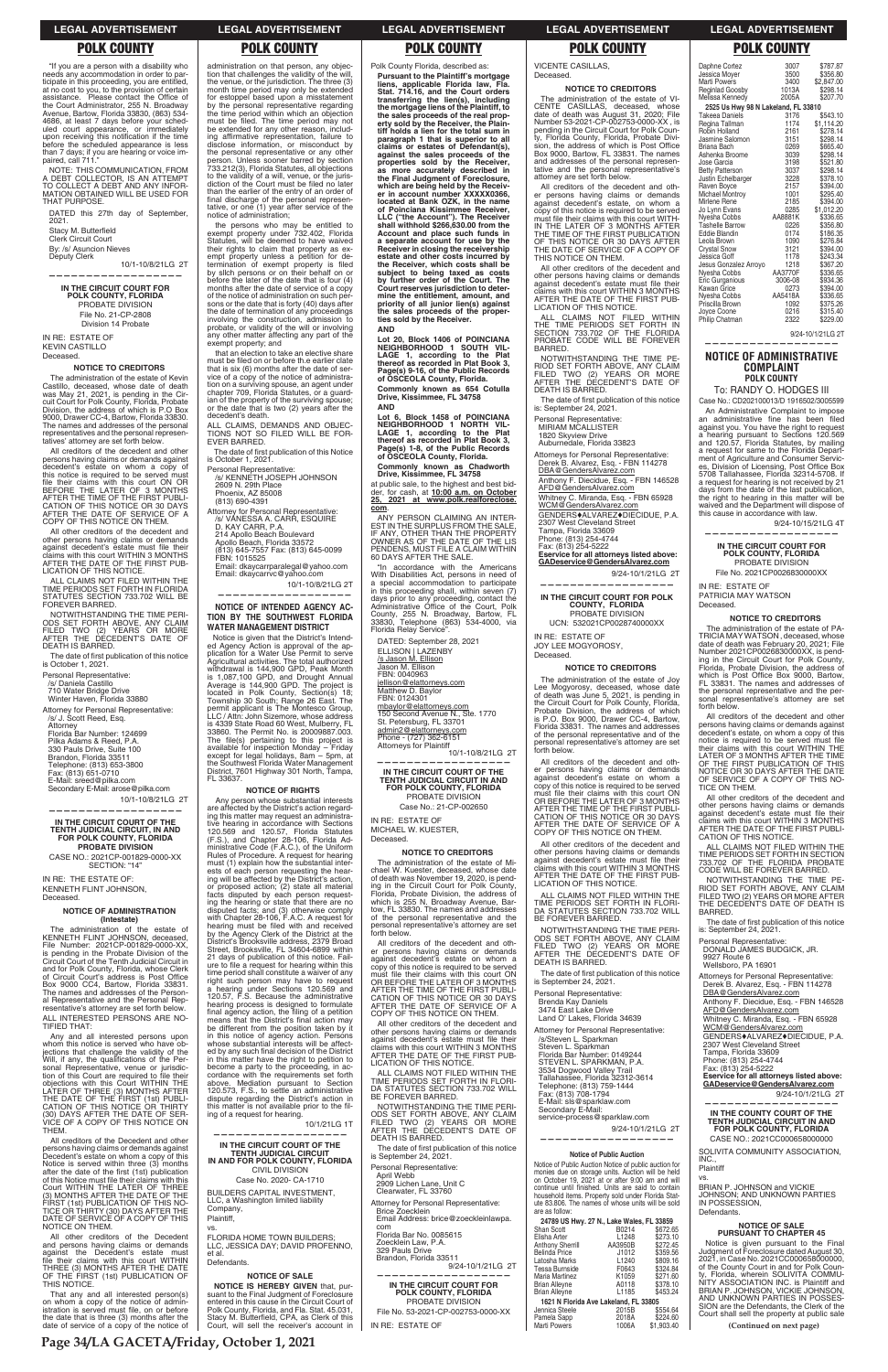**LEGAL ADVERTISEMENT LEGAL ADVERTISEMENT LEGAL ADVERTISEMENT LEGAL ADVERTISEMENT LEGAL ADVERTISEMENT**

ALL CLAIMS NOT FILED WITHIN THE TIME PERIODS SET FORTH IN FLORIDA<br>STATUTES SECTION 733.702 WILL BE FOREVER BARRED. NOTWITHSTANDING THE TIME PERI-

ODS SET FORTH ABOVE, ANY CLAIM<br>FILED TWO (2) YEARS OR MORE<br>AFTER THE DECEDENT'S DATE OF<br>DEATH IS BARRED.

The date of first publication of this notice<br>is September 24, 2021.

on November 29, 2021, online at 10:00 a.m., according to Administrative Order 201-01, at www.polk.realforeclose.com, in accordance with F.S. Section 45.031. The following described property set forth in the Order of Final Judgment:

cording to the plat thereof, as recorded in Plat Book 134, Pages 20 through 31, inclusive, of the Public Records of Polk County, Florida;

Lot 123, SOLIVITA PHASE 7A, ac-

Property Address: 544 Indian Wells<br>Avenue, Poinciana, Florida 34759.

IF YOU ARE A PERSON WITH A DIS-<br>ABILITY WHO NEEDS ANY ACCOM-<br>MODATION IN ORDER TO PARTICI-PATE IN THIS PROCEEDING, YOU ARE<br>ENTITLED, AT NO COST TO YOU, TO<br>THE PROVISION OF CERTAIN ASSIS-<br>TANCE. PLEASE CONTACT COURT<br>ADMINISTRATION, FL 33830, TELEPHONE:<br>(863) 534-4000 WITHIN 2 WORKING<br>(DAYS OF YOUR RECEIPT OF THI TICE OF SALE.

(407) 875-2655 Telephone aschwartzseid@clayton-mcculloh.com lfpolk@clayton-mcculloh.com Attorneys for Plaintiff

Any Person claiming an interest in the surplus from the sale, if any, other than<br>the property owner as of the date of the lis<br>pendens must file a claim within 60 days after the sale.

CARRINGTON MORTGAGE SERVICES, LLC,

BRENDA NERAD A/K/A BRENDA MAX-INE NERAD A/K/A BRENDA M. NERAD<br>A/K/A BRENDA LANGE NERAD; et al.,

Dated: September 3, 2021

/s/ Alan Schwartzseid ALAN SCHWARTZSEID, ESQUIRE<br>Florida Bar No.: 57124<br>CLAYTON & MCCULLOH, P.A. 1065 Maitland Center Commons Blvd. Maitland, Florida 32751

has been filed against you and you are<br>required to serve a copy of your written<br>defenses, if any, to it on Jason Ruggerio,<br>Esq., Lender Legal PLLC, 2807 Edgewater<br>Dirve, Orlando, Florida 32804 and file the<br>original with th Court on or before 30 days from the first<br>publication, otherwise a default will be en-<br>tered against you for the relief demanded in the Complaint.

**—————————————————— IN THE CIRCUIT COURT OF THE TENTH JUDICIAL CIRCUIT IN AND FOR POLK COUNTY, FLORIDA** Case No: 2020-CA-003827

9/24-10/1/21LG 2T

Plaintiff, vs.

> Stacy M. Butterfield<br>Clerk of the Circuit Court By: s/ Asuncion Nieves Deputy Clerk Lender Legal PLLC 2807 Edgewater Dr. Orlando, Florida 32804

### **IN THE CIRCUIT COURT FOR POLK COUNTY, FLORIDA** PROBATE DIVISION File No. 21-CP-2870 Division 14 Probate

The administration of the estate of Bruno Gattuso, deceased, whose date of death was June 6, 2021, is pending in the Circuit Court for Polk County, Florida, Probate Division, the address of which<br>is P.O. Box 9000, Drawer CC-4, Bartow,<br>Florida 33830. The names and addresses of the personal representative and the<br>personal representative's attorney are set<br>forth below.

**NOTICE OF ACTION**

TO:

**Defendants** 

**Angela Nerad Forte A/K/A Angela Michelle Forte 5337 N. Socrum Loop Rd. Lakeland, FL 33809 Angela Nerad Forte A/K/A Angela Michelle Forte 115 E. Van Fleet Dr. #31 Bartow, FL 33830 Angela Nerad Forte A/K/A Angela Michelle Forte 42 Morganthau Dr. Lakeland, FL 33813**

**Angela Nerad Forte A/K/A Angela Michelle Forte 28 Melissa Dr. Bloomington, IL 61704**

**LAST KNOWN ADDRESS STATED, CURRENT RESIDENCE UNKNOWN** and any unknown heirs, devisees, grantees, creditors and other unknown persons or unknown spouses claiming by, through and under the above-named Defendant(s), if deceased or whose last known address-

es are unknown.

**YOU ARE HEREBY NOTIFIED** that an action to foreclose Mortgage covering the following real and personal property de-

scribed as follows, to wit:

**LOT 45, HUNTERS CROSSING PHASE TWO, ACCORDING TO THE MAP OR PLAT THEREOF AS RE-CORDED IN PLAT BOOK 146, PAG-ES 43 AND 44, PUBLIC RECORDS OF** 

File No. 2021 CP 003079 IN RE: ESTATE OF CAROLDINE GRANT JOHNSON Deceased.

**POLK COUNTY, FLORIDA.**

The administration of the estate of CAR-<br>OLDINE GRANT JOHNSON, deceased,<br>whose date of death was August 27, 2020;<br>File Number 2021 CP 003079, is pending<br>in the Circuit Court for Polk County, Florida, Probate Division, the address of which is Post Office Box 9000, Bartow, FL 33831.<br>The names and addresses of the personal representative and the personal representative's attorney are set forth below.

WITNESS my hand and seal of the said Court on the 13th day of September, 2021. Default Date: October 20, 2021

NOTWITHSTANDING THE TIME PE-RIOD SET FORTH ABOVE, ANY CLAIM<br>FILED TWO (2) YEARS OR MORE AFTER<br>THE DECEDENT'S DATE OF DEATH IS BARRED.

The date of first publication of this notice<br>is: September 24, 2021.

**——————————————————**

IN RE: ESTATE OF BRUNO GATTUSO Deceased.

### **NOTICE TO CREDITORS**

9/24-10/1/21LG 2T **——————————————————**

The administration of the estate of<br>CARMEN RAQUEL DEJESUS MAL-<br>DONADO, deceased, whose date of death was May 24, 2020; File Number<br>2021CP0028890000XX, is pending in<br>the Circuit Court for Polk County, Florida County, Florida, Probate Division, the ad-<br>dress of which is Post Office Box 9000, Bartow, FL 33831. The names and addresses of the personal representative and the personal representative's attorney are set forth below. All creditors of the decedent and other persons having claims or demands against<br>decedent's estate, on whom a copy of this<br>notice is required to be served must file their claims with this court WITHIN THE<br>LATER OF 3 MONTHS AFTER THE TIME<br>OF THE FIRST PUBLICATION OF THIS NOTICE OR 30 DAYS AFTER THE DATE OF SERVICE OF A COPY OF THIS NO-TICE ON THEM.

All creditors of the decedent and other persons having claims or demands against decedent's estate on whom a copy of this notice is required to be served must file their claims with this court ON OR BEFORE THE LATER OF 3 MONTHS AFTER THE TIME OF THE FIRST PUBLI-CATION OF THIS NOTICE OR 30 DAYS AFTER THE DATE OF SERVICE OF A COPY OF THIS NOTICE ON THEM.

NOTWITHSTANDING THE TIME PE-<br>RIOD SET FORTH ABOVE, ANY CLAIM FILED TWO (2) YEARS OR MORE AFTER<br>THE DECEDENT'S DATE OF DEATH IS BARRED.

The date of first publication of this notice is: September 24, 2021.

Attorneys for Personal Representative: Derek B. Alvarez, Esq. - FBN 114278<br><u>DBA@GendersAlvarez.com</u>

All other creditors of the decedent and other persons having claims or demands<br>against decedent's estate must file their<br>claims with this court WITHIN 3 MONTHS<br>AFTER THE DATE OF THE FIRST PUB-LICATION OF THIS NOTICE.

9/24-10/1/21LG 2T **——————————————————**

CASE NO.: 2021 CA 002967 NC LEE SELLERS,

action for Partition of Real Property has<br>been filed in regards to the following property:

Personal Representative: /s/ Steven T. Passarella

128 Ganttown Road<br>Turnersville. New Jersey 08012

Attorney for Personal Representative: /s/ J. Scott Reed, Esq.

Attorney<br>Florida Bar Number: 124699 Pilka Adams & Reed, P.A. 330 Pauls Drive, Suite 100 Brandon, Florida 33511 Telephone: (813) 653-3800<br>Fax: (813) 651-0710 E-Mail: sreed@pilka.com Secondary E-Mail: arose@pilka.com 9/24-10/1/21LG 2T

> You are required to file your answer or written defenses, if any, in the above proceeding with the Clerk of this Court, and to<br>serve a copy thereof upon the Petitioner's<br>attorney, Zoecklein Law, PA, 329 Pauls Dr. Brandon FL 33511, telephone (813)<br>501-5071, facsimile 813-925-4310, within<br>thirty days of the first publication of this Notice, the nature of this proceeding being a Partition Action for the propertylocated at 2450 Mango Ave., Sarasota, FL 34234.

> If you fail to file your response or If you fail to file your response or an-<br>swer, if any, in the above proceeding with<br>the Clerk of this Court, and to serve a copy<br>thereof upon the Petitioner's attorney, Zoecklein Law, PA, 329 Pauls Dr., Bran-<br>don FL 33511 , telephone (813) 501-5071,<br>facsimile 813-925-4310, within thirty days of the first publication of this Notice, a de-<br>fault may be entered against you.

**—————————————————— IN THE CIRCUIT COURT FOR POLK COUNTY, FLORIDA** PROBATE DIVISION

> FIRST PUBLICATION IN LA GACETA ON: 10/1/2021.

## **NOTICE TO CREDITORS**

Deputy Clerk 10/1-10/22/21LG 4T **——————————————————**

IN RE: ESTATE OF RICHARD ANTHONY FRAZER, **Deceased** 

All creditors of the decedent and other persons, who have claims or demands against decedent's estate, including unmatured, contingent or unliquidated claims, and who have been served a copy of this notice, must file their claims<br>with this court WITHIN THE LATER OF THREE (3) MONTHS AFTER THE DATE<br>OF THE FIRST PUBLICATION OF THIS<br>NOTICE OR THIRTY (30) DAYS AFTER<br>THE DATE OF SERVICE OF A COPY OF<br>THIS NOTICE ON THEM.

All other creditors of the decedent and other persons who have claims or demands against the decedent's estate, including unmatured, contingent or unliquidated claims, must file their claims with<br>this court WITHIN THREE (3) MONTHS<br>AFTER THE DATE OF THE FIRST PUB-<br>LICATION OF THIS NOTICE.

All creditors of the decedent and other persons having claims or demands against<br>decedent's estate, on whom a copy of this<br>notice is required to be served must file<br>their claims with this court WITHIN THE<br>LATER OF 3 MONTHS AFTER THE TIME OF THE FIRST PUBLICATION OF THIS NOTICE OR 30 DAYS AFTER THE DATE OF SERVICE OF A COPY OF THIS NO-TICE ON THEM.

All other creditors of the decedent and<br>other persons having claims or demands<br>against decedent's estate must file their claims with this court WITHIN 3 MONTHS<br>AFTER THE DATE OF THE FIRST PUBLI-<br>CATION OF THIS NOTICE.

ALL CLAIMS NOT FILED WITHIN THE TIME PERIODS SET FORTH IN SECTION<br>733.702 OF THE FLORIDA PROBATE<br>CODE WILL BE FOREVER BARRED.

> ALL CLAIMS NOT SO FILED WILL BE FOREVER BARRED.

NOTWITHSTANDING THE TIME PERI-ODS SET FORTH ABOVE, ANY CLAIM<br>FILED TWO (2) YEARS OR MORE<br>AFTER THE DECEDENT'S DATE OF DEATH IS BARRED.

Attorney for Personal Representative: Gregory A. Kaiser, Esquire greg@wtpelf.com FBN 47376 Wills, Trusts, Probate and Elder Law Firm 6751 Professional Parkway, Suite 104 Sarasota, Florida 34240 Telephone (941) 914-9145 Fax (941) 914-9514 10/1-10/8/21LG 2T SUNTIDE ISLAND BEACH CLUB OWNERS ASSOCIATION, INC., **Plaintiff** 

vs. CHARLES CLEMMET; ET AL, Defendant(s).

> Dr, Cambridge, Ontario N1S 1B2, **CANADA**

Personal Representative: ANNIE LUE JOHNSON

YOU ARE NOTIFIED that an action<br>has been filed against you to foreclose a<br>Claim of Lien on the following described real property:

An undivided 1/51 st interest in and to Condominium **Unit 114** and their undivided respective share in those common elements appertaining thereto in accordance with and subject to the covenants, conditions, terms, restrictions and other provisions of a certain Declaration of Condominium of SUNTIDE ISLAND BEACH CLUB CONDOMINIUMS, SECTION II, as<br>per Declaration of Condominium re-<br>corded in Official Records Book 1531, Pages 220 thru 300, and amendments<br>thereto, as per plat thereof recorded in<br>Condominium Book 19, Pages 12 thru 12D, of the Public Records of Saraso-<br>ta County, Florida. TOGETHER WITH the exclusive right to occupy the said unit during Unit Week 50.

406 E. Tellico St. Avon Park, FL 33825

Attorneys for Personal Representative: Derek B. Alvarez, Esq. - FBN 114278

DBA@GendersAlvarez.com Anthony F. Diecidue, Esq. - FBN 146528<br>AFD@GendersAlvarez.com

Whitney C. Miranda, Esq. - FBN 65928<br><u>WCM@GendersAlvarez.com</u>

GENDERS $*$ ALVAREZ $*$ DIECIDUE, P.A. 2307 West Cleveland Street

Tampa, Florida 33609<br>Phone: (813) 254-4744

Fax: (813) 254-5222

**Eservice for all attorneys listed above: GADeservice@GendersAlvarez.com**

YOU ARE NOTIFIED that an action has been filed against you to foreclose a<br>Claim of Lien on the following described real property:

An undivided 1/51 st interest in and to Condominium Unit 133 and its<br>(their) undivided respective share in those common elements appertaining thereto in accordance with and subject to the covenants, conditions, terms, restrictions and other provisions of a certain Declaration of Condominium of SUNTIDE ISLAND BEACH CLUB CONDOMINIUMS, SECTION I, as per Declaration of Condominium recorded in O.R. Book 1427, Pages 1674 thru 1754, amended in O.R. Book 1442, Pages 1141 thru 1143, and as per plat thereof recorded in Condominium<br>Book 16, Pages 18 and 18A thru 18C<br>of the Public Records of Sarasota<br>County, Florida. TOGETHER WITH the exclusive right to occupy the afore-<br>said unit during Unit Week 43.

**IN THE CIRCUIT COURT FOR POLK COUNTY, FLORIDA** PROBATE DIVISION

File No. 2021CP0028890000XX

IN RE: ESTATE OF CARMEN RAQUEL DEJESUS MALDONADO

Deceased.

**NOTICE TO CREDITORS**

You are required to serve a copy of your<br>
written defenses, if any, to RUSSELL L.<br>
CHEATHAM, III, 1120 Pinellas Bayway<br>
S, Ste 200, Tierra Verde, Florida 33715,<br>
attorneys for Plaintiff on or before November 1st, 2021, and file the original with the<br>Clerk of this Court at 2000 Main Street,<br>Sarasota, FL 34237, either before service of Plaintiff's attomey or immediately there-after, or a default will be entered against you for the relief demanded in the Complaint.

If you are a person with a disability who needs a reasonable accommodation in order to participate in this proceeding, you are entitled, at no cost to you, to the provi-<br>sion of certain assistance. Please contact<br>Sarasota County Jury Office, P.O. Box<br>3079, Sarasota, Florida 34230-3079, (941)<br>861-7400, within (2) working days of your<br>receipt of

WITNESS my hand and the seal of this Court on September 24, 2021.

Karen E. Rushing Clerk of The Circuit Court 2000 Main Street Sarasota, FL 34237 By: /s/ Glen Kopinsky

Deputy Clerk 10/1-10/8/21LG 2T **——————————————————**

**IN THE CIRCUIT COURT FOR SARASOTA COUNTY, FLORIDA** CIVIL ACTION CASE NO.: 58-2018-CA-000966 NC

U.S. BANK NATIONAL ASSOCIATION,<br>AS INDENTURE TRUSTEE ON BEHALF<br>OF AND WITH RESPECT TO AJAX MORTGAGE LOAN TRUST 2018-B,<br>MORTGAGE-BACKED NOTES, Plaintiff,

All other creditors of the decedent and other persons having claims or demands<br>against decedent's estate must file their<br>claims with this court WITHIN 3 MONTHS AFTER THE DATE OF THE FIRST PUBLI-CATION OF THIS NOTICE.

ALL CLAIMS NOT FILED WITHIN THE<br>TIME PERIODS SET FORTH IN SECTION<br>733.702 OF THE FLORIDA PROBATE<br>CODE WILL BE FOREVER BARRED.

LOT 4, TUTTLE HEIGHTS SUBDIVI-SION, ACCORDING TO THE PLAT<br>THEREOF, AS RECORDED IN PLAT<br>BOOK 17, PAGE 22, OF THE PUBLIC<br>RECORDS OF SARASOTA COUNTY, FLORIDA.

Personal Representative: RAQUELITA DEJESUS

P.O. Box 1462<br>Lakeland, FL 33802

# **POLK COUNTY POLK COUNTY POLK COUNTY SARASOTA COUNTY SARASOTA COUNTY** the Lis Pendens, must file a claim before *the Clerk reports the surplus as unclaimed.*

### 9/24-10/1/21LG 2T

Anthony F. Diecidue, Esq. - FBN 146528 AFD@GendersAlvarez.com Whitney C. Miranda, Esq. - FBN 65928<br><u>WCM@GendersAlvarez.com</u> GENDERS $*$ ALVAREZ $*$ DIECIDUE, P.A. 2307 West Cleveland Street<br>Tampa, Florida 33609<br>Phone: (813) 254-4744<br>Fax: (813) 254-5222<br>**Eservice for all attorneys listed above: GADeservice@GendersAlvarez.com**

# **SARASOTA COUNTY**

(813) 225-1818 (Tel) (813) 225-1050 (Fax) Attorneys for **Plaintiff**

**—————————————————— NOTICE OF ACTION** *Sarasota County BEFORE THE BOARD OF NURSING IN RE: The license to practice Respiratory*  Edward S. O'Neill, R.R.T. **5919 Hobhill Avenue** North Port, Florida 34287

**IN THE CIRCUIT COURT OF THE TWELFTH JUDICIAL CIRCUIT IN AND FOR SARASOTA COUNTY FLORIDA** CIRCUIT CIVIL DIVISION

Plaintiff, v.

ANGELA LORETTA SELLERS, ANNIE HURLEY,<br>KENYARTA THOMAS,<br>SHASHUNA THOMAS, **Defendants** 

**NOTICE OF ACTION** TO: ANNIE HURLEY,

SHASHUNA THOMAS YOU ARE HEREBY NOTIFIED that an

> The Department of Health has filed an Administrative Complaint against you, a copy of which may be obtained by contact-<br>ing, Philip A. Crawford, Assistant General<br>Counsel, Prosecution Services Unit, 4052 Bald Cypress Way, Bin #C65, Tallahassee<br>Florida 32399-3265, (850) 558-9829. If no contact has been made by you<br>concerning the above by October 29, 2021 the matter of the Administrative Complaint will be presented at an ensuing meeting of the Board of Respiratory in an informal

> In accordance with the Americans with Disabilities Act, persons needing a spe-<br>cial accommodation to participate in this proceeding should contact the individual or agency sending this notice not later<br>than seven days prior to the proceeding at the address given on the notice. Tele-<br>phone: (850) 245-4640, 1-800-955-8771<br>(TDD) or 1-800-955-8770 (V), via Florida Relay Service. 9/17-10/8/21LG 4T

9/24-10/1/21LG 2T

jud12.flcourts.org/Services/ADA. Dated: September 20, 2021. s/ J. Andrew Baldwin dbaldwin@solomonlaw.com Florida Bar No. 671347 foreclosure@solomonlaw.com atammaro@solomonlaw.com **THE SOLOMON LAW GROUP, P.A.** 1881 West Kennedy Boulevard, Suite D<br>Tampa, Florida 33606-1611

Lot 1, Block B, New Harlem, as per plat thereof recorded in Plat Book 4, Page 54, of the Public Records of Sarasota County, Florida. Parcel ID 0043030028

Commonly referred to as: 2450 Mango Ave, Sarasota, FL 34234

DATED at Sarasota County this 22nd day of September, 2021.

Karen E Rushing Clerk of the Circuit Court

By: s/ Glen Kopinsky

### **IN THE CIRCUIT COURT FOR SARASOTA COUNTY, FLORIDA** PROBATE DIVISION

CASE #: 2021-CP-4417-SC

### **NOTICE TO CREDITORS**

The administration of the estate of RICHARD ANTHONY FRAZER, deceased, whose date of death was March 12, 2021; is pending in the Circuit Court for SARASOTA County, Florida, Probate Division; File Number 2021-CP-4417-SC; the address of which 2000 Main Street, Sarasota, FL 34237. The names and addresses of the ancillary personal repre-sentative and the ancillary personal rep-resentative's attorney are set forth below.

THE DATE OF FIRST PUBLICATION OF THIS NOTICE IS: OCTOBER 1, 2021.

Personal Representative: Gregory A. Kaiser, Esq. 6751 Professional Pkwy, Suite 104 Sarasota, Florida 34240

**——————————————————**

**IN THE COUNTY COURT IN AND FOR SARASOTA COUNTY, FLORIDA** CIVIL DIVISION CASE NO: 2021 CC 006243 NC

**NOTICE OF ACTION** STATE OF FLORIDA

COUNTY OF SARASOTA TO: **CHARLES CLEMMET AND DIANE** 

**STINSON** Last Known Address: 22 Clearview

 **NICOLA ROTHERAM AND PHILIP ROTHERAM**

Last Known Address: 92 Park Road<br>Great Sankey, Warrington, Cheshire,<br>Eng WA5 3ET, UK

TO: **ANY AND ALL KNOWN AND UNKNOWN PARTIES CLAIMING AS SPOUSE, HEIRS, DEVISEES, GRANTEES, ASSIGNEES, LIENORS, CREDITORS, TRUSTEES OR OTHER CLAIMANTS OF RANDY O. MEINERT, DECEASED**

Last Known Address: 5461 Taylor St, Davenport, IA 52806

v. JAIRO A. SERNA-REY A/K/A JAIRO A. SERNA REY, et al., Defendants.

### **NOTICE OF SALE**

Notice is hereby given that, pursuant to the Amended Uniform Final Judgment<br>of Mortgage Foreclosure entered in the<br>above-styled cause in the Circuit Court<br>of Sarasota County, Florida, the Clerk of<br>Sarasota County, Florida will sell the prop-<br>erty situated in S described as:

# **Description of Mortgaged and Personal Property**

The street address of which is 2728 Bruce Lane, Sarasota, FL 34237.

at a public sale to the highest bidder on **October 15, 2021 at 9:00 a.m.** at www.<br>sarasota.realforeclose.com in accordance<br>with the Amended Uniform Final Judgment of Mortgage Foreclosure.

*Any person claiming an interest in the surplus funds from the sale, if any, other than the property owner, as of the date of* 

If you are a person with a disability who needs any accommodation in order to par-ticipate in this proceeding, you are entitled,

at no cost to you, to the provision of certain<br>assistance. Please contact the Sarasota<br>County Clerk of Court's Jury Office, P.O.<br>Box 3079, Sarasota, FL 34230-3079; (941)

861-8000 at least seven (7) days before<br>your scheduled court appearance, or immediately upon receiving this notification<br>if the time before the scheduled appear-<br>ance is less than seven (7) days; if you are

hearing or voice impaired, call 711. Addi-<br>tional ADA information can be found on the<br>Twelfth Circuit Court Website: <u>https://www.</u>

*CASE NO.: 2020-32462 LICENSE NO.: RT13509*

proceeding.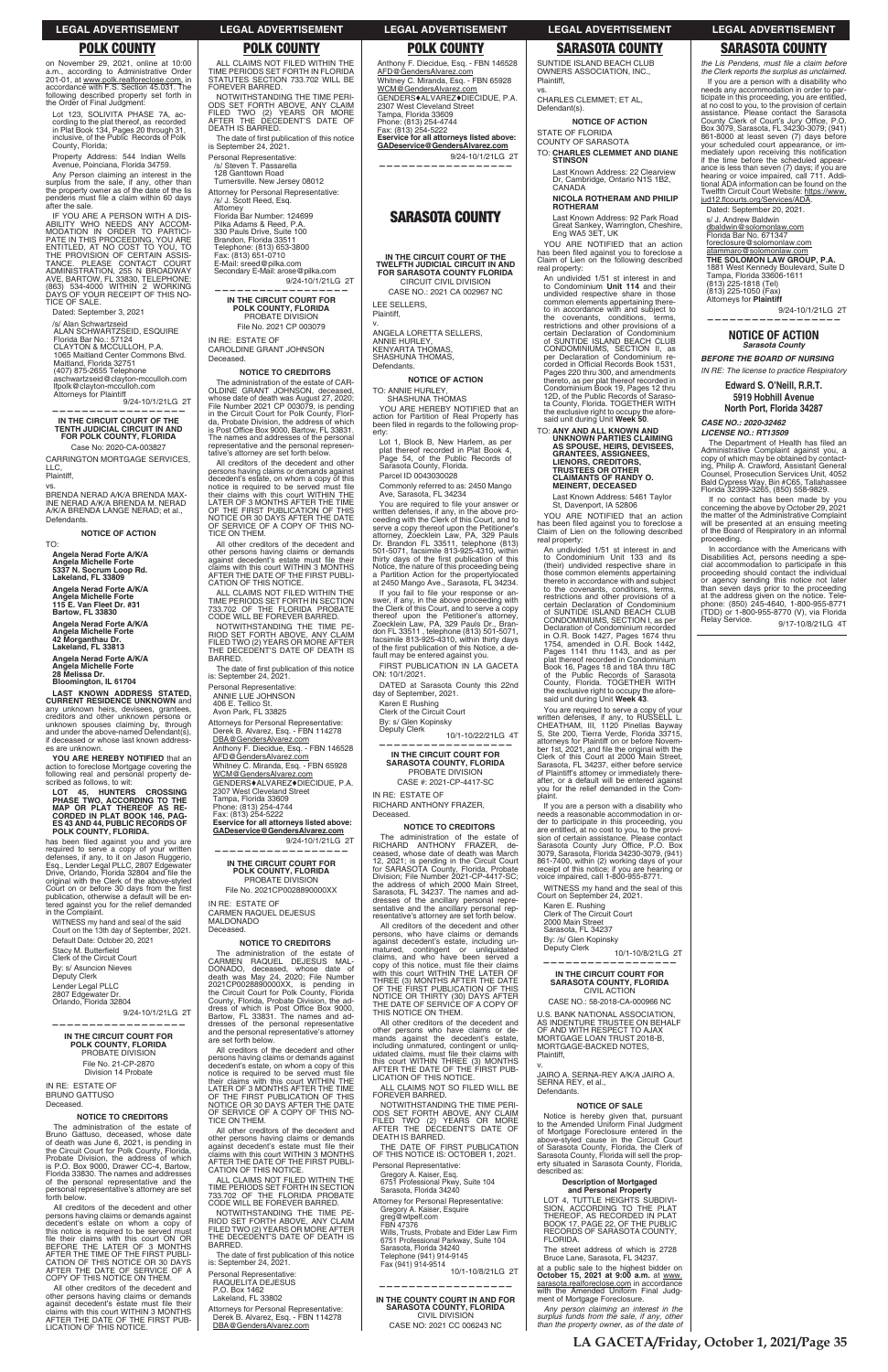# **Islamic Society of Tampa Bay Area FOR IMMEDIATE RELEASE**

Islamic Society of Tampa Bay Area today announced an amendment to its policy for serving meals to students under the *National School Lunch / School Breakfast Programs* for the 2021-2022 school year. All students will be served *lunch/breakfast* at no charge at the following sites: Hifz Academy

For additional information please contact: *Islamic Society of Tampa Bay Area, 7326 E. Sligh Ave., Tampa, FL 33610, 813-628-0007, accounting@istaba.org*.

In accordance with Federal civil rights law and U.S. Department of Agriculture (USDA) civil rights regulations and policies, the USDA, its Agencies, offices, and employees, and institutions participating in or administering USDA programs are prohibited from discriminating based on race, color, national origin, sex, disability, age, or reprisal or retaliation for prior civil rights activity in any program or activity conducted or funded by USDA.

To file a program complaint of discrimination, complete the USDA Program Discrimination Complaint Form, (AD-3027) found online at: http://www.ascr.usda.gov/complaint\_filing\_cust.html, and at any USDA office, or write a letter addressed to USDA and provide in the letter all of the information requested in the form. To request a copy of the complaint form, call (866) 632-9992. Submit your completed form or letter to USDA by:

Persons with disabilities who require alternative means of communication for program information (e.g. Braille, large print, audiotape, American Sign Language, etc.), should contact the Agency (State or local) where they applied for benefits. Individuals who are deaf, hard of hearing or have speech disabilities may contact USDA through the Federal Relay Service at (800) 877-8339. Additionally, program information may be made available in languages other than English.

The proposed policy revisions can be viewed at web.hillsboroughschools.org/policymanual/advertised.

- mail: U.S. Department of Agriculture Office of the Assistant Secretary for Civil Rights 1400 Independence Avenue, SW Washington, D.C. 20250-9410 fax: (202) 690-7442; or
- 
- email: program.intake@usda.gov.

This institution is an equal opportunity provider.

10/1/21LG 1T

# Hillsborough County Public Schools

# **NOTICE OF RULEMAKING**

The School Board of Hillsborough County Policies

At its regular meeting of October 19, 2021, The School Board of Hillsborough County, Florida, will conduct a public hearing at 5:01 p.m. regarding proposed revisions to School Board policy. The meeting will take place in the Raymond O. Shelton School Administrative Center Board auditorium, 901 E. Kennedy Blvd., Tampa. The Board will consider the recommendation to adopt the proposed policy revisions, to be effective October 20, 2021. Other than the cost of advertisement, there is no economic impact.

Pursuant to the Board's Bylaws, if an individual believes he or she is affected by these proposed policies, that individual may present argument or evidence on all issues relating to the proposed rule at the hearing to be held pursuant to this notice. Any person wishing to present argument or evidence must, within twenty-one (21) days of the date of this notice, submit a written request to:

Superintendent Addison Davis Hillsborough County Public Schools 901 E. Kennedy Blvd. Tampa, FL 33602

A copy is also available for review in the Hillsborough County Public Schools district office located at 901 E. Kennedy Blvd., Tampa. For additional information, call 813-272-4055.

**Reservación:** Para cumplir con los protocolos COVID-19, se requieren reservaciones para asistir al taller en persona. Para registrarse en uno de los talleres en persona, comuníquese con airportmeeting@qcausa.com o al 727-277-4965.

10/1/21LG 1T

# **Aviso de Talleres Públicos Para Actualización del Mapa de Exposición al Ruido del Estudio Parte 150**

# **Aeropuerto Internacional de Tampa**

La Autoridad de Aviación del Condado de Hillsborough (HCAA) está realizando un estudio para evaluar la compatibilidad del ruido del Aeropuerto Internacional de Tampa con las comunidades circundantes. Este estudio, una "Actualización del Mapa de Exposición al Ruido (NEM)", sigue el proceso descrito en el Título 14 del Código de Regulaciones Federales (CFR) Parte 150, Planificación de la compatibilidad con el ruido de los aeropuertos.

Borrador del Informe de Actualización del mapa de Exposición al Ruido

Como lo requiere 14 CFR Parte 150, HCAA ha preparado Borradores de Mapas de Exposición al Ruido (NEM) que representan el aeropuerto, los contornos del ruido y el uso de la tierra. La HCAA lo invita a asistir a uno de los cuatro talleres públicos que brindarán información sobre los borradores de NEM, incluida una descripción general del proceso de estudio de la Parte 150, métricas de ruido, el borrador de mapas de exposición al ruido y los próximos pasos. Debido a las preocupaciones actuales de salud y seguridad relacionadas con COVID-19, uno de estos talleres se llevará a cabo virtualmente y los otros se llevarán a cabo en persona, de conformidad con las pautas actuales del Centro para el Control y la Prevención de Enfermedades (CDC) de EE. UU. la Autoridad de Aviación y los miembros del Equipo de Estudio de la ESA llevarán máscaras y se recomienda encarecidamente usar máscaras para el bienestar de todos los asistentes. Aquellos que deseen asistir a cualquiera de los talleres en persona deben confirmar su asistencia con anticipación enviando un correo electrónico a airportmeeting@qcausa.com o llamando al 727-277- 4965. Para aquellos que deseen asistir al taller público virtual, a continuación, se proporciona un enlace de registro e información de llamada. Para obtener actualizaciones sobre el estado de los talleres públicos y para obtener información adicional, visite la página web sobre ruido en https:// www.tampaairport.com/part-150-study. El borrador del informe del mapa de exposición al ruido estará disponible para su descarga en el mismo sitio web a partir del 26 de septiembre del 2021. Los miembros de la Autoridad de Aviación y el Equipo de Estudio de la ESA estarán disponibles para responder preguntas sobre los Borradores de NEM en cada uno de los cuatro talleres. Los talleres presenciales se llevarán a cabo al estilo de casa abierta con una serie de estaciones de información para permitir que el público haga preguntas al equipo de estudio. Para el taller virtual, una presentación general será seguida por una sesión de preguntas y respuestas para brindar a la comunidad la oportunidad de enviar preguntas y recibir respuestas, en tiempo real. Los talleres se llevarán a cabo en las siguientes fechas y horarios:

# **Talleres públicos en persona (se requiere reservación):**

**FECHA:** Martes, 12 de octubre del 2021 **HORA:** 6:30 PM - 8:00 PM

**UBICACIÓN:** Biblioteca Regional Jan Kaminis Platt, 3910 S Manhattan Ave, Tampa, FL 33611 **FECHA:** Miércoles, 13 de octubre del 2021

**HORA:** 10:00 AM - 12:00 PM

**UBICACIÓN:** Carrollwood Cultural Center, 4537 Lowell Road, Tampa, FL 33618 **FECHA:** Miércoles, 13 de octubre del 2021

**HORA:** 5:00 PM - 7:00 PM

**UBICACIÓN:** Scottish Rite Masonic Center, 5500 Memorial Hwy, Tampa, FL 33634

# **Taller Público Virtual:**

**FECHA:** Jueves, 14 de octubre del 2021

**HORA:** 5:30 PM - 7:00 PM

**UBICACIÓN:** https://bit.ly/tpanoiseexposureworkshop o los participantes también pueden llamar (sin cargo) para escuchar el taller virtual al 877-853-5247. El número de identificación de la conferencia es 897 7896 3862.

Cualquier persona con una discapacidad que requiera ayuda o servicios auxiliares para participar en el taller público puede comunicarse con airportmeeting@qcausa.com o al 727-277-4965, con solicitudes al menos cinco días hábiles antes de la reunión deseada.

10/1/21LG 1T

# **HILLSBOROUGH COUNTY AVIATION AUTHORITY (AUTHORITY)**

The Hillsborough County Aviation Authority is soliciting bids (ITBs) and proposals (RFPs, RFQs, and ITNs) for goods, services, construction and professional services. Interested parties may view solicitations and obtain documents at https://www. tampaairport.com/current-solicitation-opportunities. For assistance email ProcurementHelpline@ TampaAirport.com or call 813-870-8796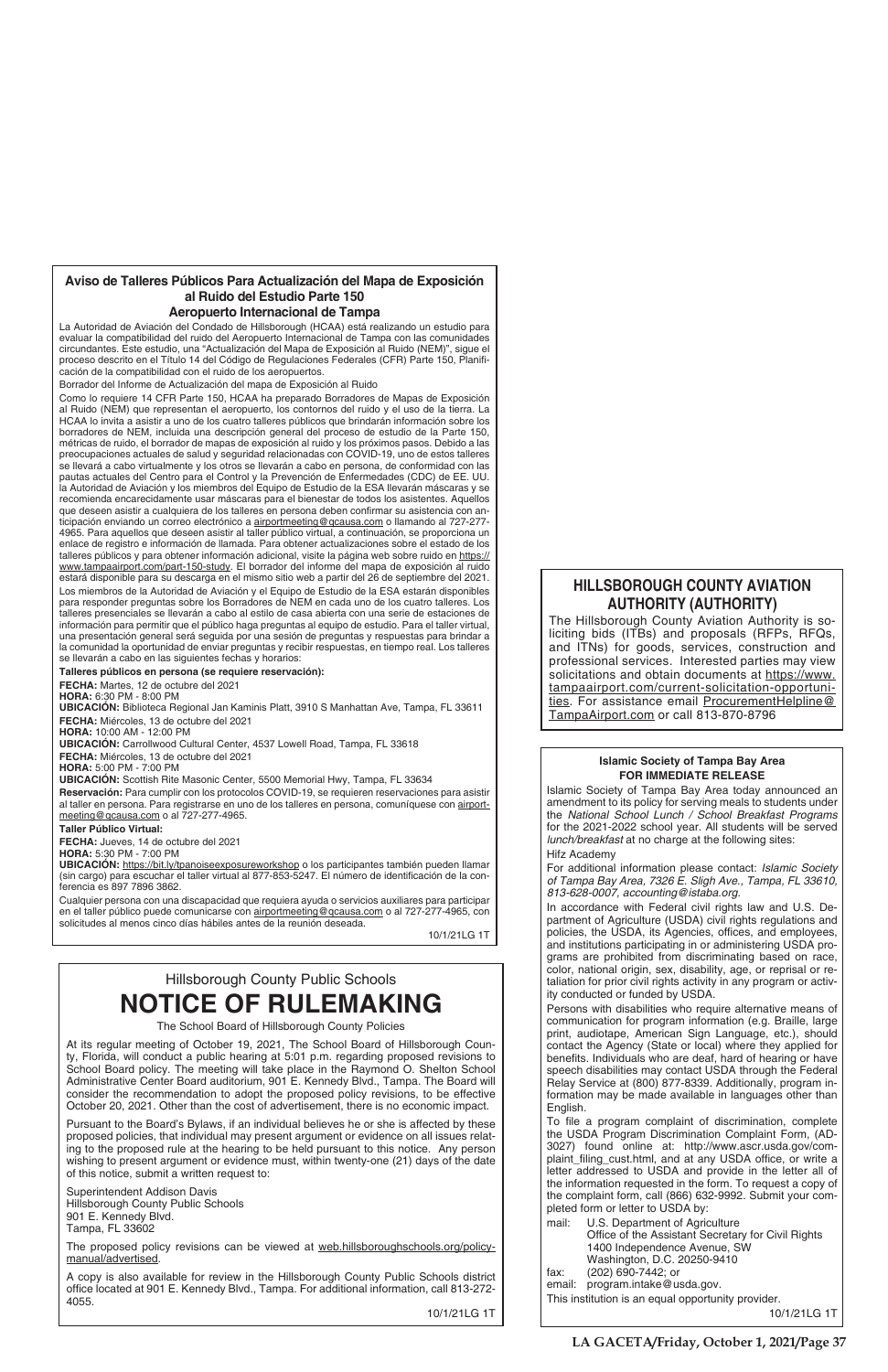# ANUNCIO DE LA ACEPTACIÓN DEL REPORTE ESTATAL DE IMPACTO **AMBIENTAL**

# Proyecto de Realineamiento de SR 62 en US 301 Condado de Manatee, Florida

Identificación del Proyecto Financiero # 444429-1-21-01

El 13 de septiembre de 2021, el Departamento de Transporte de Florida (FDOT) otorgó la Aceptación del Reporte Estatal de Impacto Ambiental para el realineamiento de SR 62 en US 301 en el condado de Manatee. La alternativa seleccionada incluye un nuevo alineamiento 0.13 millas al sur de la intersección de la intersección de US 301 y Erie Road, conectando con SR 62 0.26 millas al este. La intersección de US 301 con Erie Road incluirá una nueva señal de tráfico, aceras, cruces peatonales y postes de luz. En US 301, en dirección hacia el norte, se añadirá un carril de giro hacia la derecha, para los viajes en dirección hacia el este desde el nuevo SR 62. El carril central bidireccional existente en US 301 será convertido en un carril en dirección al norte, de giro hacia la izquierda en Erie Road y en un carril en dirección al sur de giro hacia la izquierda en el nuevo SR 62. En Erie Road se añadirá un carril de giro a la izquierda y un carril de giro a la derecha hacia US 301. La isleta existente entre US 301 y la vía SR 62 existente será marcada para alertar a los conductores de que esta intersección no está destinada a ser empleada para futuros giros desde y hacia US 301 y SR 62.

El nuevo alineamiento de SR 62 incluirá dos carriles de doce pies, bermas pavimentadas y un sistema de drenaje abierto. Al acercarse a la intersección habrán carriles exclusivos para giros a la izquierda y a la derecha, bermas y un carril para ciclistas. En SR 62 actualmente se permite una velocidad límite de 60 mph, la cual se reducirá a 40 mph en este nuevo segmento del alineamiento.

Para información adicional visite el sitio web del proyecto: https://swflroads.com/sr62/at301.

Este Proyecto ahora procederá a su siguiente fase de desarrollo. Para información adicional en la alternativa seleccionada por favor contactar:

> Patrick Bateman, P.E., Project Represenative, MS-140 Florida Department of Transportation P.O. Box 1249, Bartow, FL 33831-1249 Teléfono de contacto # 863-519-2792

> > 10/1/21LG 1T

(Continued on next page)

Page 38/LA GACETA/Friday, October 1, 2021